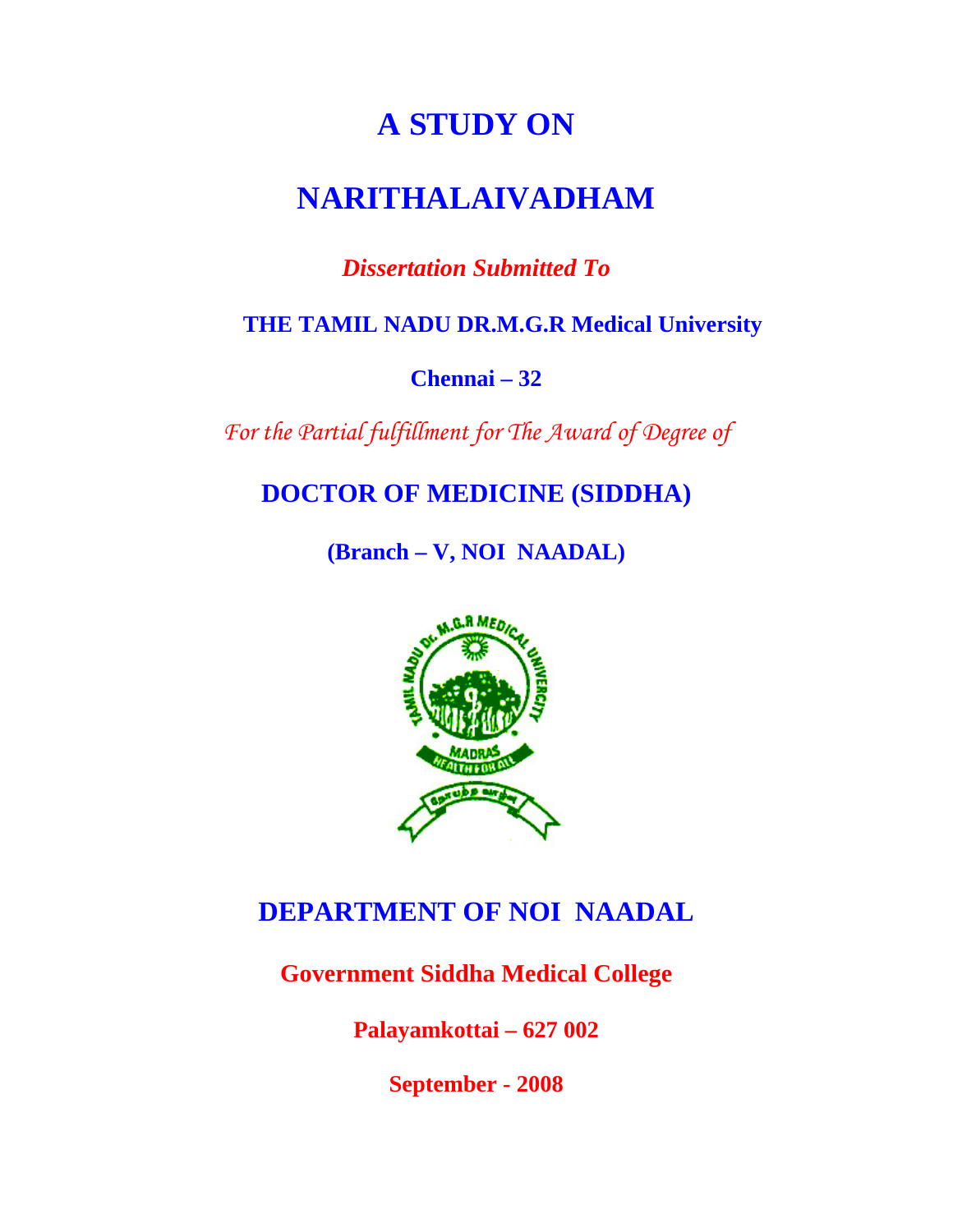## **INTRODUCTION**

The word 'Siddha' comes from the word 'siddhi' which means 'an object to be attained' or 'perfection' or heavenly bliss'. Siddhi generally refers to Astama siddhi (அஷ்டமாசித்தி) i.e., the eight great supernatural powers which are enumerated as Anima (அணிமா) etc.. Those who attained or achieved the above said powers are known as siddhars.

The siddhars were further the greatest scientists in ancient times. They were men of highly cultured intellectual and spiritual faculties combined with supernatural powers. Their works in tamil are supposed to be more valuable than many that have been written in Sanskrit. They contain a large number of valuable formulae and exhibit further minute enumerations of morbid symptoms.

As per siddha text, man is said to be the microcosm and the world the macrocosm; because what exists in the world exists in man; so man must be looked upon as an integral part of nature and not as anything separate from the latter. Further, the forces in the microcosm or man are identical with the forces of macrocosm or the world the natural forces acting in and through the various organs of the human body are intimately related is the similar or corresponding force acting in and through the organisms of the world.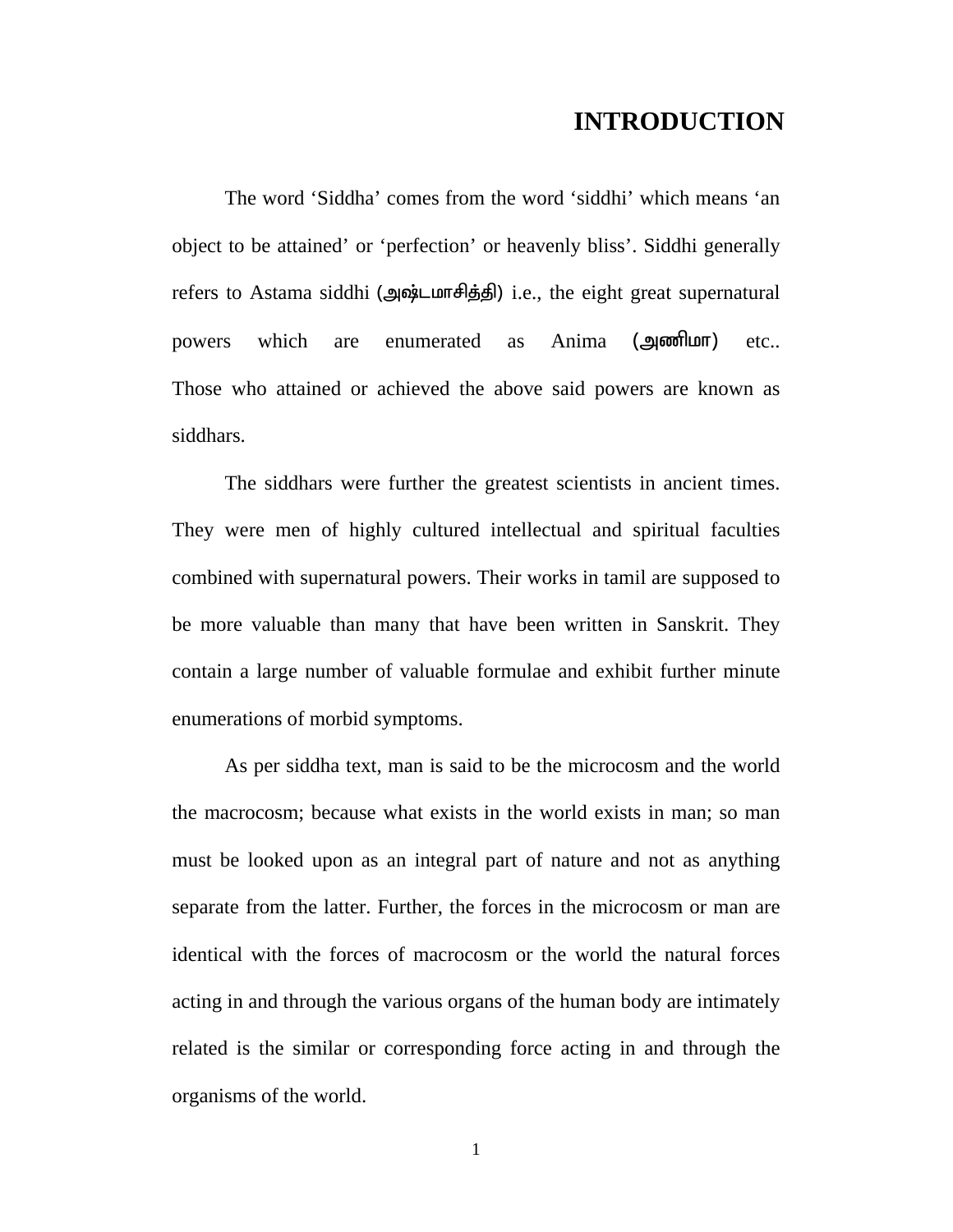"அண்டத்தி லுள்ளதே பிண்டம் பிண்டத்தி லுள்ளதே அண்டம் அண்டமும் பிண்டமு மொன்றே அறிந்து தான் பார்க்கும்போது".

- சட்டமுனி ஞானம்

In the organisms of man, these forces may act in an abnormal manner and cause diseases thereby.

Humoural pathology explains that man is mixture of the three cardinal humours viz Vali, Azhal, Iyam and that the relative proportion of these humours are responsible for a person's physical and mental qualities and dispositions.

Disease, According to modern science is only a departure from a state of health and more frequently a kind of disturbance of the healthiness of the body to which any particular case of sickness is assigned. According to Siddhar's philosophy, diseases in man do not originate himself, but influences which act upon him. As already stated, man is compared to the world, so any change in the elementary condition of external world has its corresponding change in the human organism. There is the feeling of oneness between the external and the internal world of man; and its is upon this oneness that the doctrine of humoural pathology i.e. the theory of Tridoshas ( $(\mu\dot{\mu})$  and  $\mu$ ) is based. This may occur through different causes viz.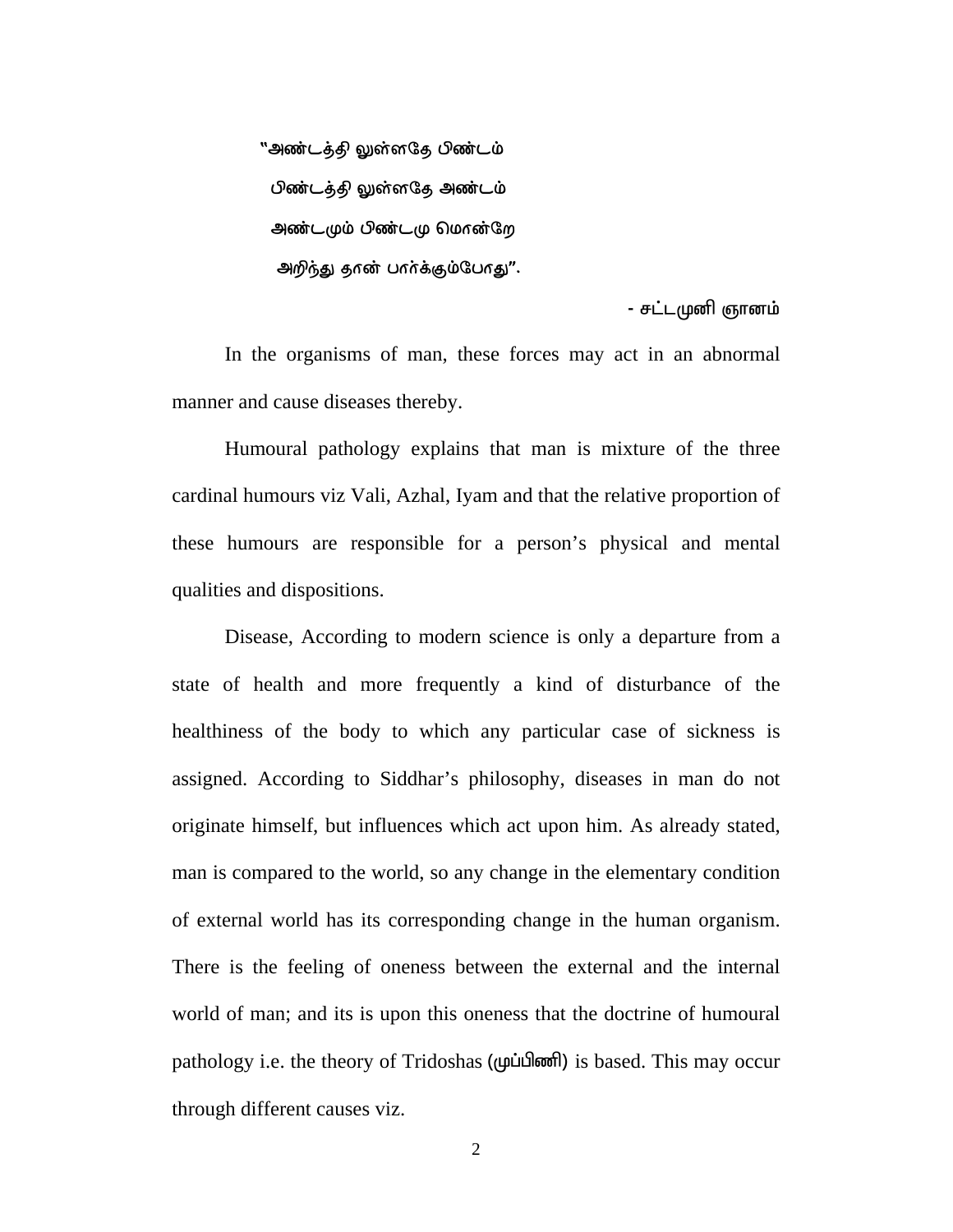- 1. Derangment of the three humours
- 2. Astral influences
- 3. Poisonous substances
- 4. Psychological causes
- 5. Spritiual causes
- 6. Diseases originating from the soul
	- In Yugi vaithya chindamani, Yugi described 80 types of vadha

diseases "Narithalaivadham" is one of the entity of the vadha diseases.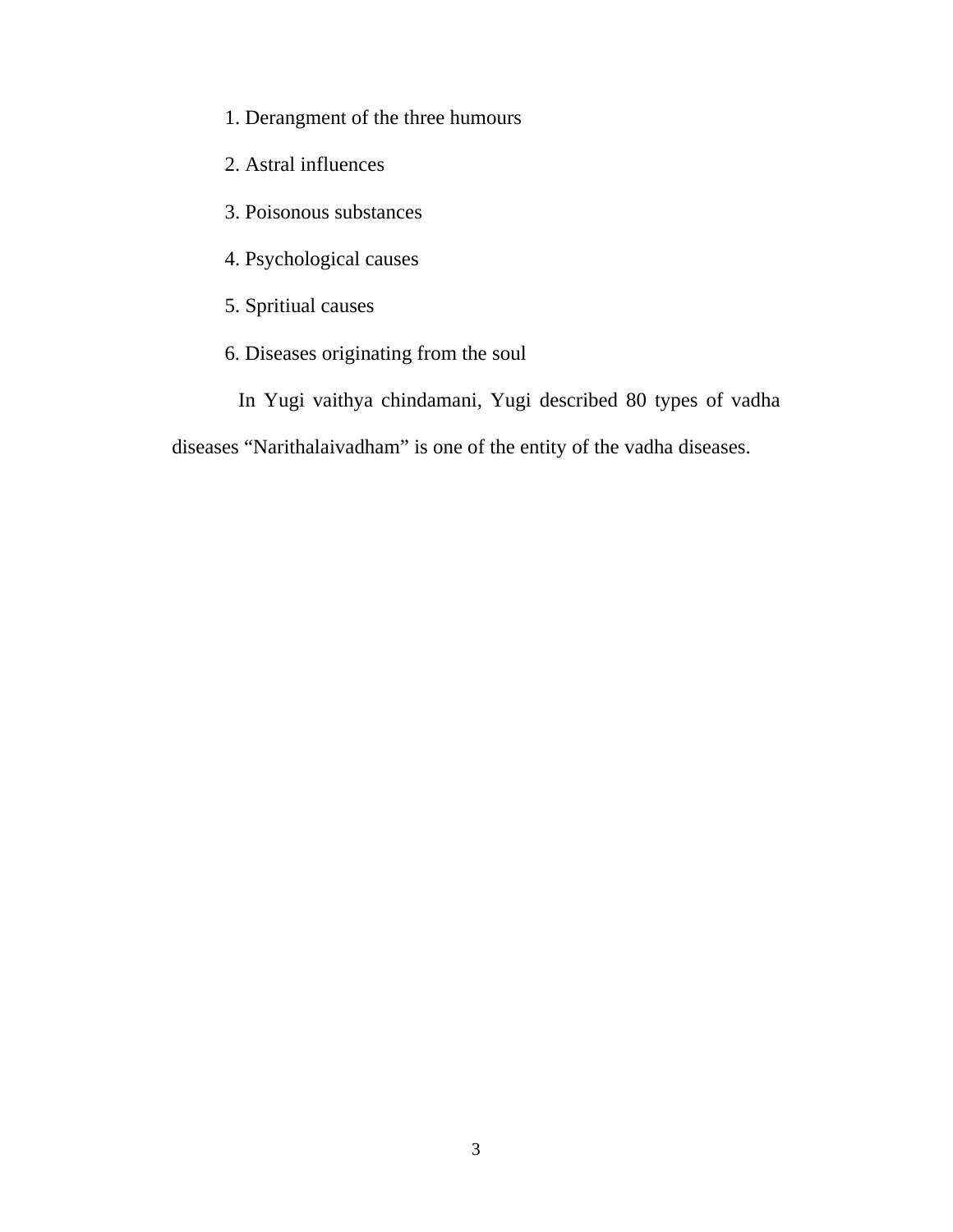# **SIDDHA PHYSIOLOGY**

Man is not merely made up of muscle, bones and nerves as we think. According to siddhar's thought,

Man (Microcosm) is having himself all the things within the universe (Macrocosm) like muscle, bones and nerves; both mind and soul are the part of the body.

Human body as made up of 2 kinds of bodies.

- i. Sthula Sariram (visible body)
- ii. Sukkuma Sariram (invisible body)

#### **Sthula Sariram includes,**

Bones, Muscles, Blood vessels, Nerves and all functional system of human body. It is known as functional units of body.

## **Sukkuma Sariram,**

This is the basic for the Suthala Sariram. It makes the Sthula

Sariram to be active.

The universe is made up of five basic elements called.

| Earth (Prthivi)   | மண     |
|-------------------|--------|
| Water (Appu)      | ௺      |
| Fire (theyu)      | தீ     |
| Air (vayu)        | காற்று |
| Space (Aagayam) - | விண்   |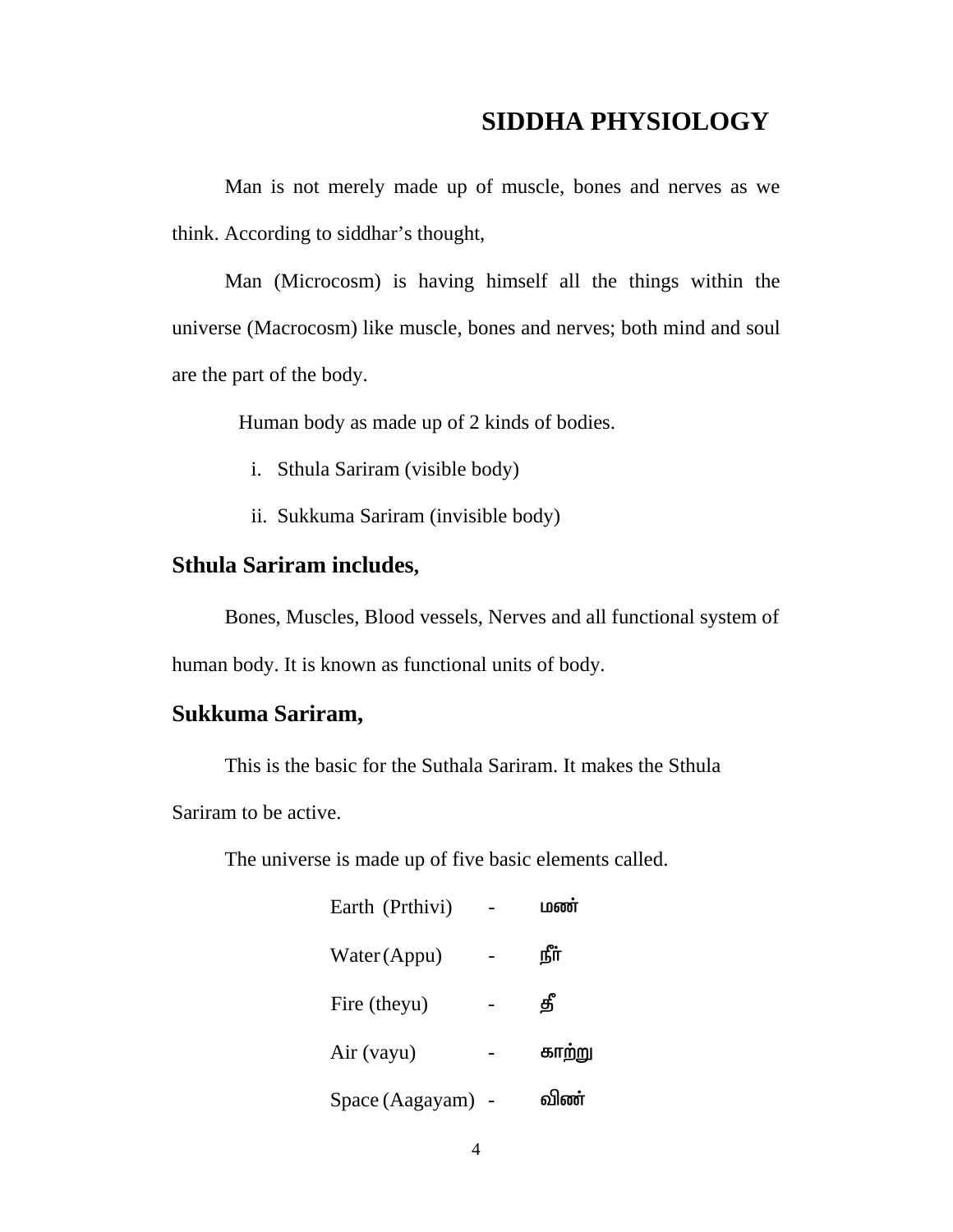As we said before the human body is also made up of these five basic elements.

The basic elements exists in two forms

- i. Sthula form  $(L(f, \vec{B})$  and  $L(f, \vec{B})$  Recognized by our sense
- ii. Sukkuma form (நுண்நிலை ) Not recognized by our senses

## **Physiology**  $\Rightarrow$  **Basic process underlying the functioning of the species.**

A basic thing for functioning of human beings explained by

siddhars includes.

- 96 Thathuvangal
- 7 Udalkattukal
- 6 Suvaigal

The factors which influence in functioning of human body are

- Udal vanmai
- Udal thee

 Siddhars explained physiology on the basies of 96 thathuvangal (or) structural units. This explains the physical and chemical factors that are responsible for the origin, development and progression of life. They are as,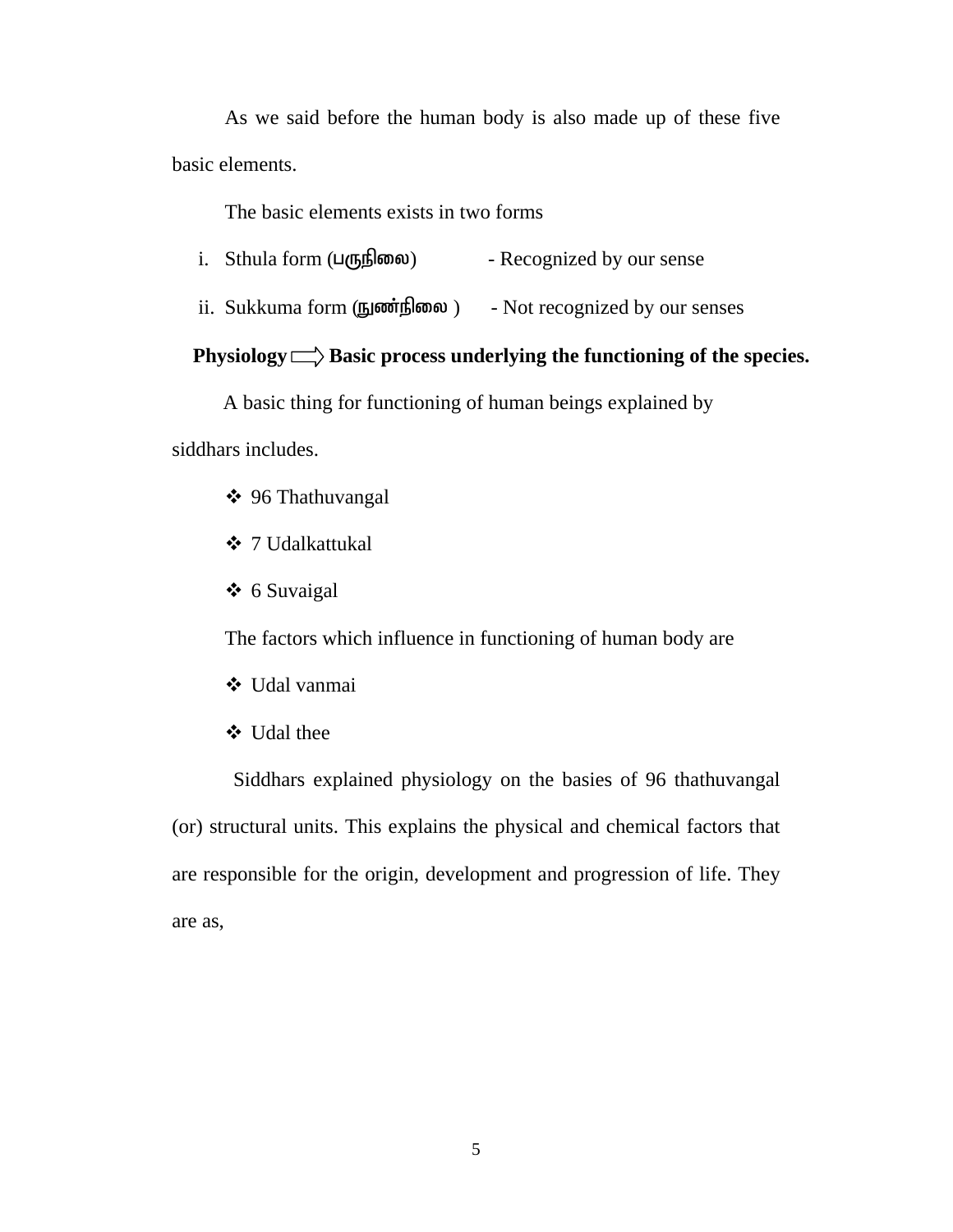Pancha poothas

 $Earth - L$  $Water - ff\ddot{t}$  $Fire - **g**$  $Air$  - காற்று  $Space - \omega$ 

 These five elements contribute our whole body structure and function.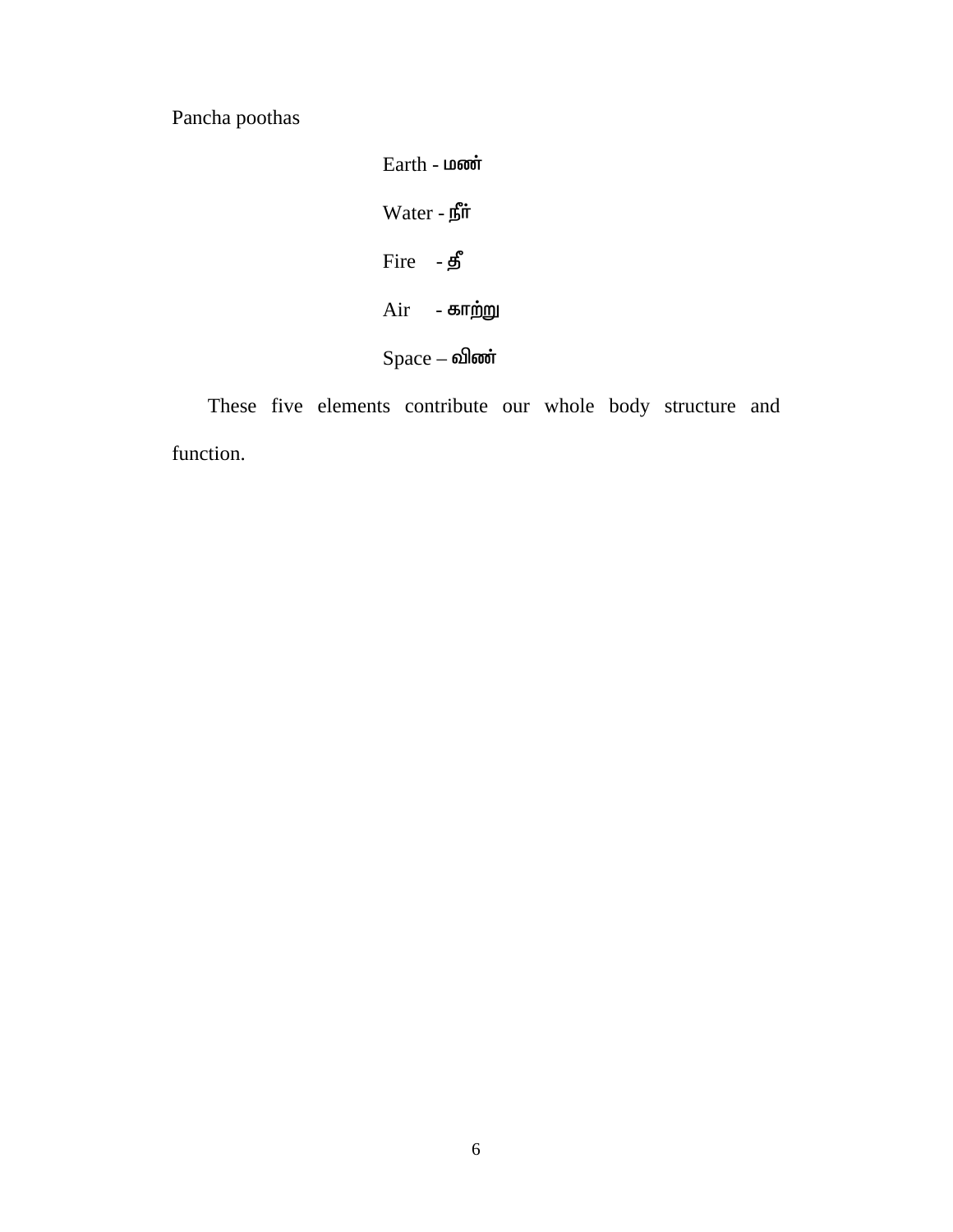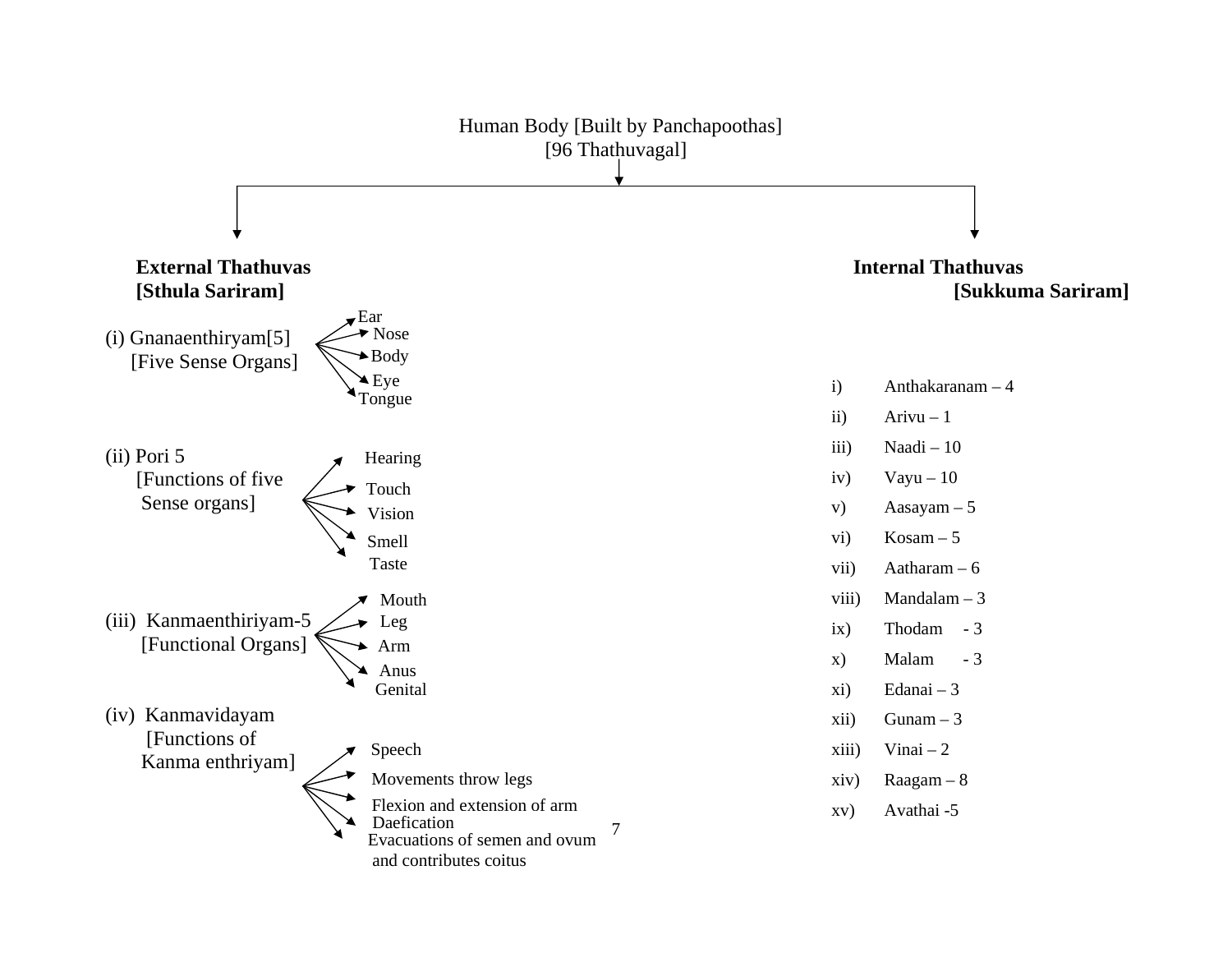# **7 Udalkattukal**

| 1. Saaram                    | - It enriches the functions of body and mind |
|------------------------------|----------------------------------------------|
| (Energy through food stuffs) |                                              |

| 2. Senneer (Blood) | - It makes the basic functions of body perfectly |
|--------------------|--------------------------------------------------|
| 3. Oon (muscles)   | - It gives structure to our body and gives       |
|                    | supports to joints                               |

- 4. Kozhuppu (Fat) Gives lubrication to our body organs to move.
- 5. Enbu (Bone) It gives skeletal structure to body and protection
- 6. Moolai(Bone marrow)- It gives stability to bone
- 7. Venneer (Sexual fuli It helps to produce the new generation

# **Arusuvaigal - We get from foods**

It has linked to uyirthathu, panchapootham, and body functions

| இனிப்பு (Sweet)   | $-Mann + Neer$      | Vali - Vayu +Mann |
|-------------------|---------------------|-------------------|
| புளிப்பு $(Sour)$ | - Mann +thee        | Azhal - Thee      |
| உப்பு $(Salt)$    | $-$ Neer $+$ thee   | Iyam - Neer       |
| கைப்பு (Bitter)   | - $V$ ayu + Aagayam |                   |
|                   |                     |                   |

 $\text{Hm}$ full(Pungent) - Vayu + thee

 $\frac{1}{\text{g}}$ ann + Vayu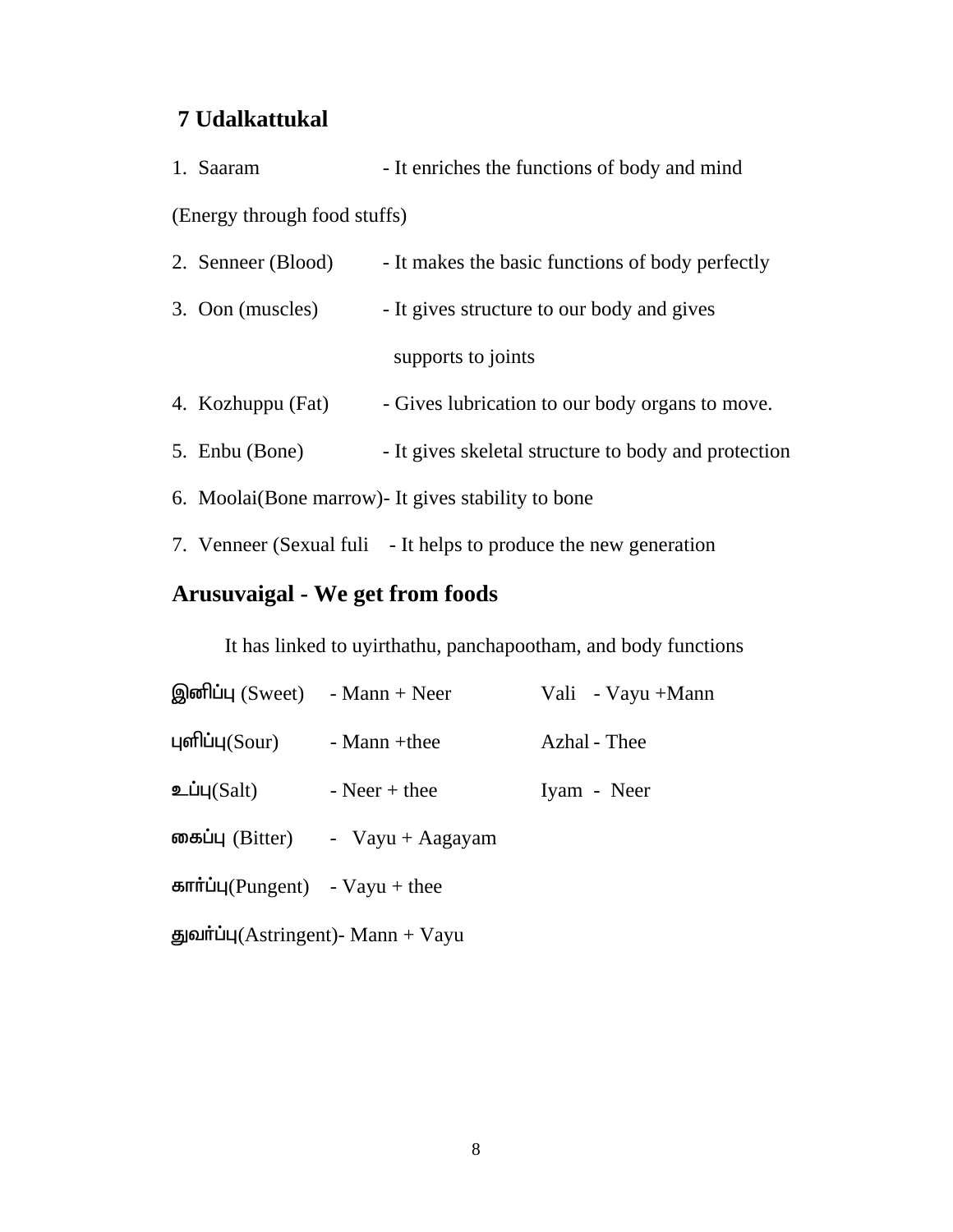Any alteration takes place in suvaigal. It affects the uyirthathu and body functions.

 Arusuvai (Any alterations) Uyirthathukkal (Alterations) Diseases (Noi)

## **Udalthee**

It is our body's core temperature or BMR (Basal metabolic rate)



 Thin body built Healthy body indigestion Increased appetite and related diseases

## **Udal vanmai (Innate immunity)**

It is genetically transmitted from parents and also get throw our

environment.

When any alteration takes place in immunity diseases occur.

In Narithalaivadham physiological functions of body (sthula,

sukkuma) is alterted.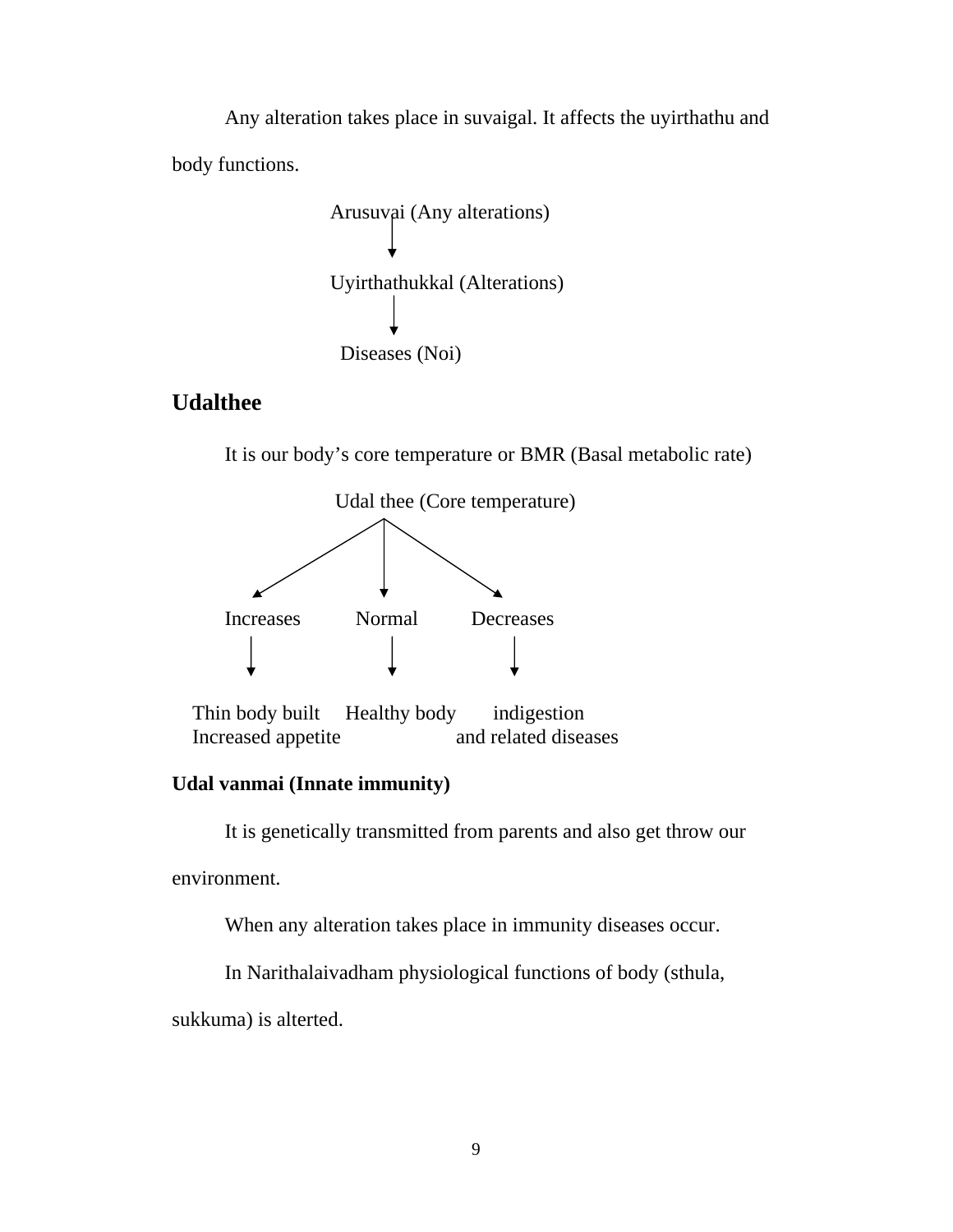# **SIDDHA PATHOLOGY**

"மதித்திடற்கருமை வாய்ந்த  $m$ ண்பரிகார மெல்லாந் துதித்திட வுணர்ந்தானேனுந் துகளறப் பிணியின்றன்மை பதித்திட வுணரானாகிற் பயனுறா னாகலானே விதித்திடு பிணித்திறத்தை லினம்புது முதற்கண்மன்னே"

- சிக்கிச்சா ரத்ன தீபம்

This poem indicates the importance of diagnosing pathology of the diseases.

The Greek word pathology means.

Pathos (or) Noi - "Disease"

Logos (or) Naadal - "To know the cause"

According to siddhar's thought Noi (disease) is caused by alteration takes place in Uyirthathu by factors,

"மிகினும் குறையினும் நேரய் செய்யும் நூலோர் வனிமுதலா மெண்ணிய மூன்று".

-திருவள்ளுவா்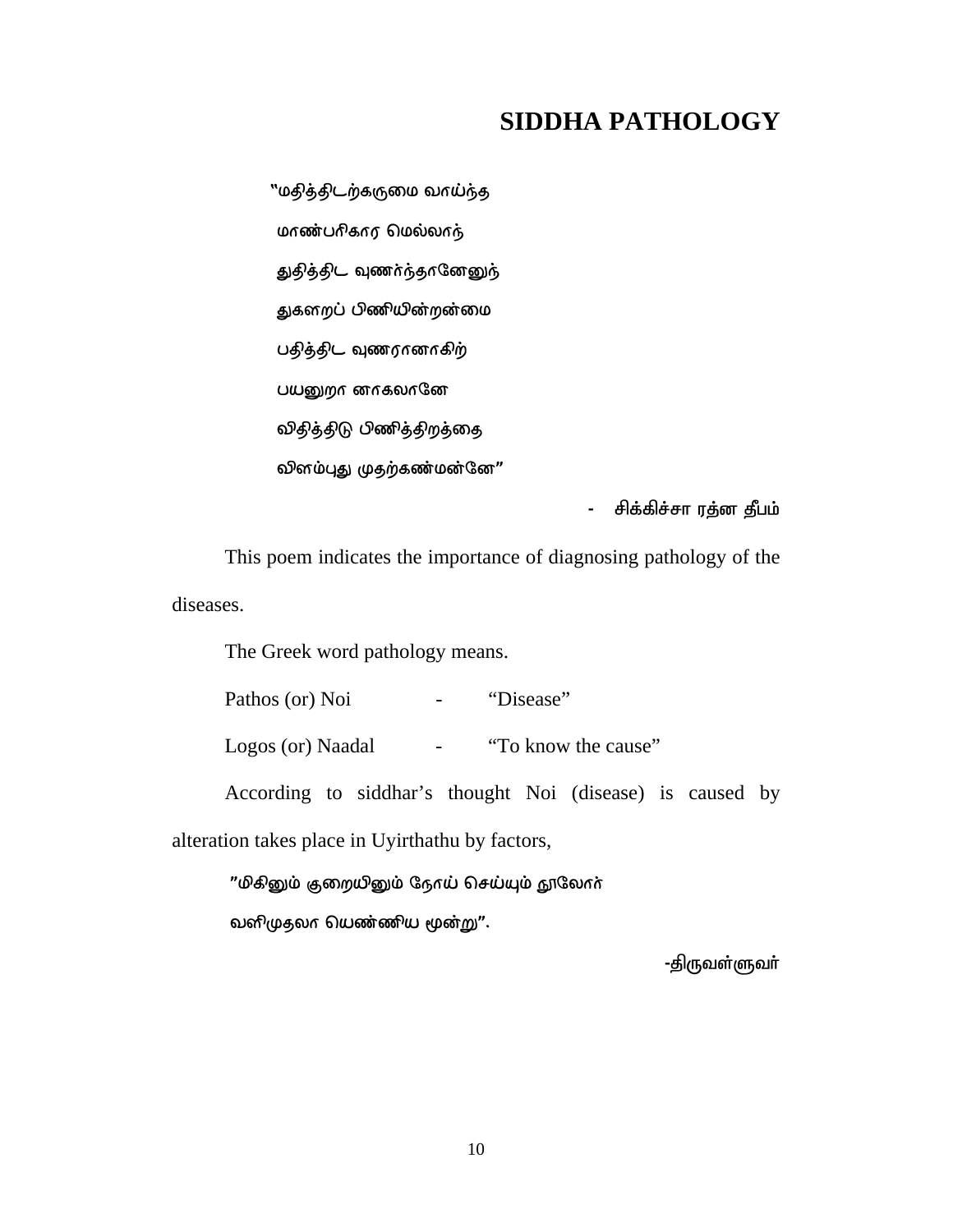# **An alteration in Uyirthathu is caused by**

- i) Dietary factors
- ii) Seasonal and environmental changes
- iii)Genetic factors
- iv) Immoral activities
- v) Suppression of reflexes
- vi) Microorganism

Above these factors will cause the disease (changes in Uyirthathu.) These changes reflected in 7 Udalkattukkl and display the symptoms of disease.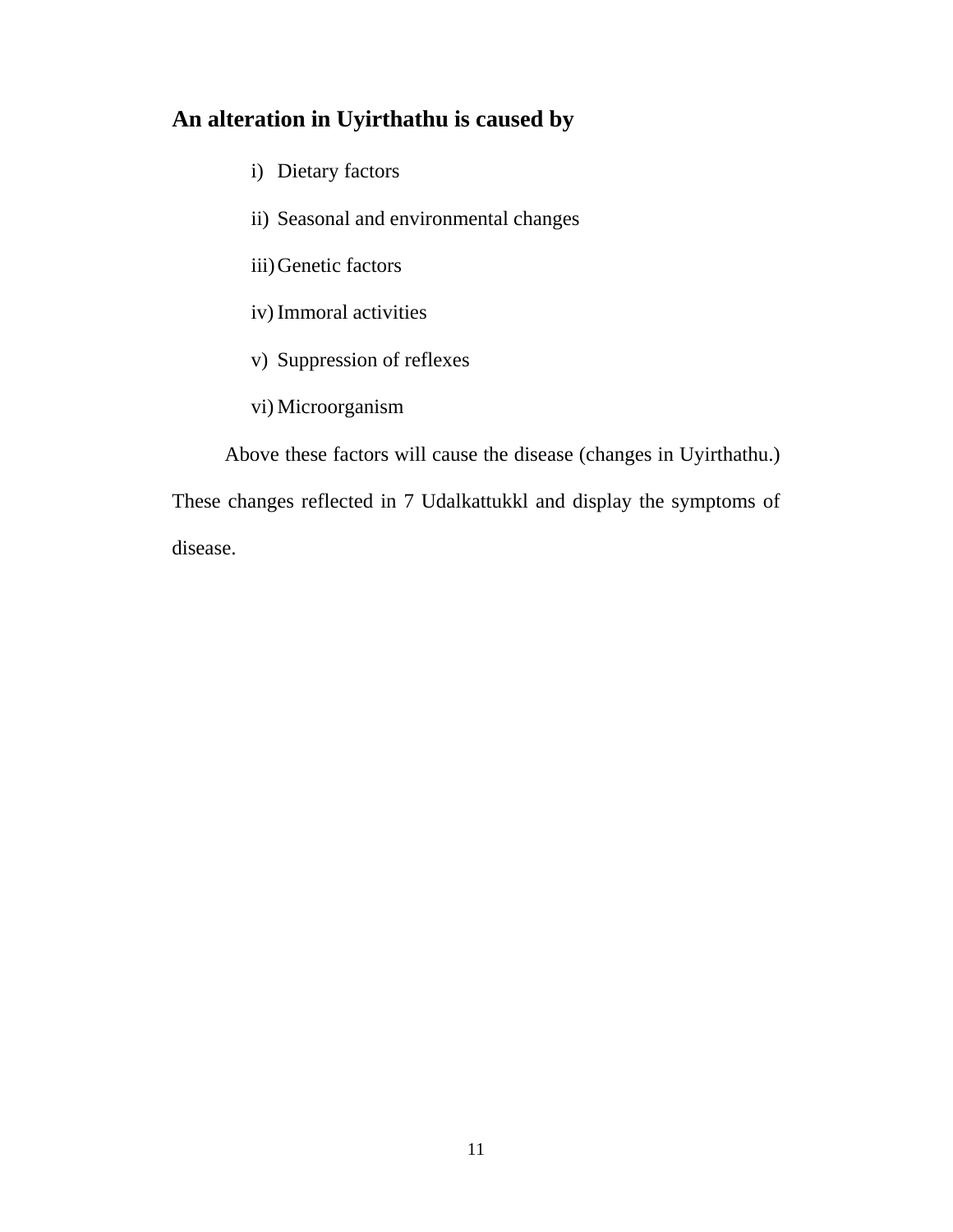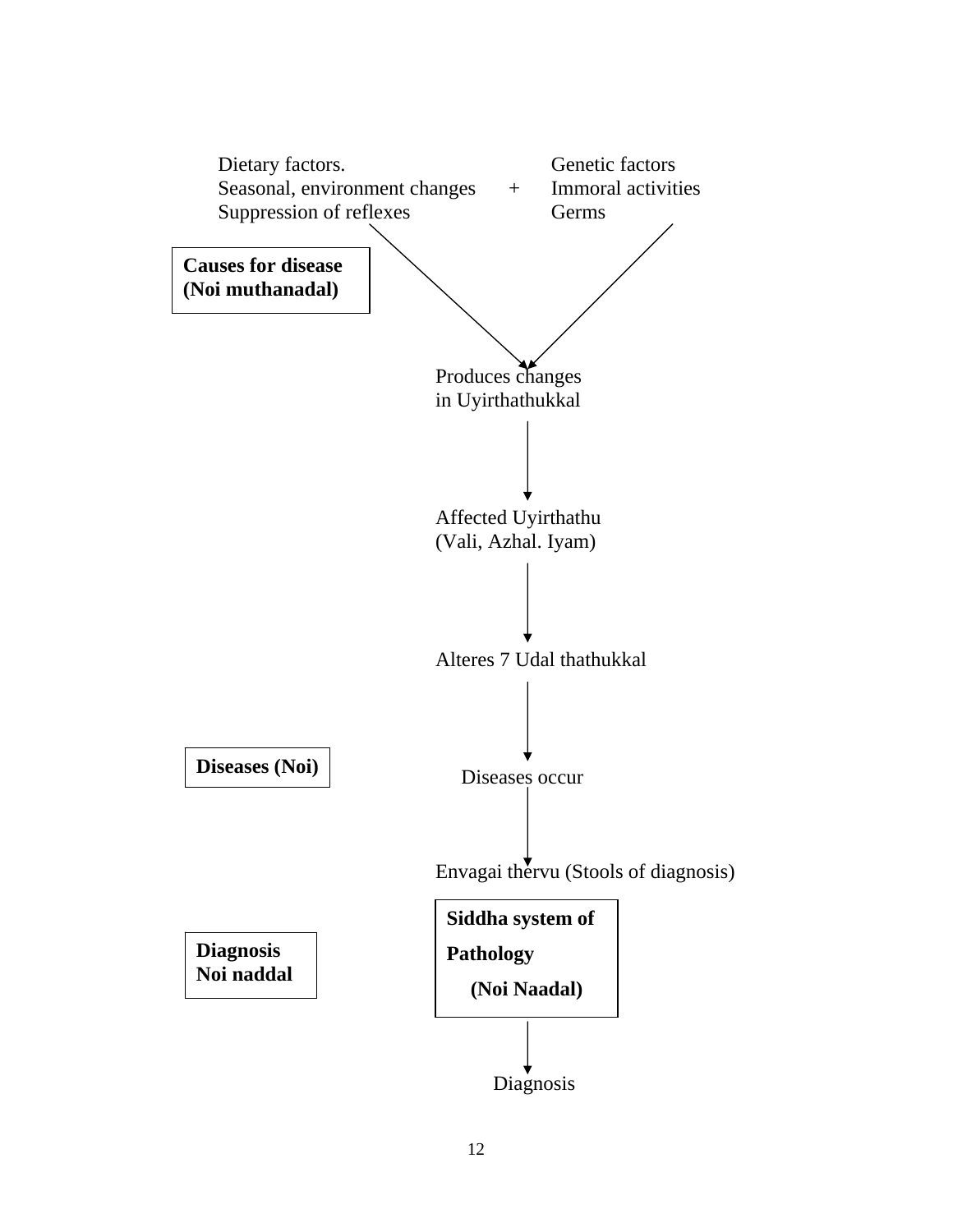" நேரய்நாடி நேரய் முதனாடியது தணிக்கும்

வாய்நாடி வாய்ப்பச் செயல்"

- குறள்

First, we have to rule out the causes for diseases and pathogenesis

## **Causes for diseases**

(**i) Dietary Factors** 

We take the food in the form of Aru suvaigal.



#### **(ii) Seasonal variations (Paruvakaalam**)

## 1. kaarkaalam ( கார்காலம்) - ஆவணி, புரட்டாசி

All three Uyirthathus are affected

| Vali  | Aggravated      |
|-------|-----------------|
| Azhal | Accumulated     |
| Iyam  | Slightly change |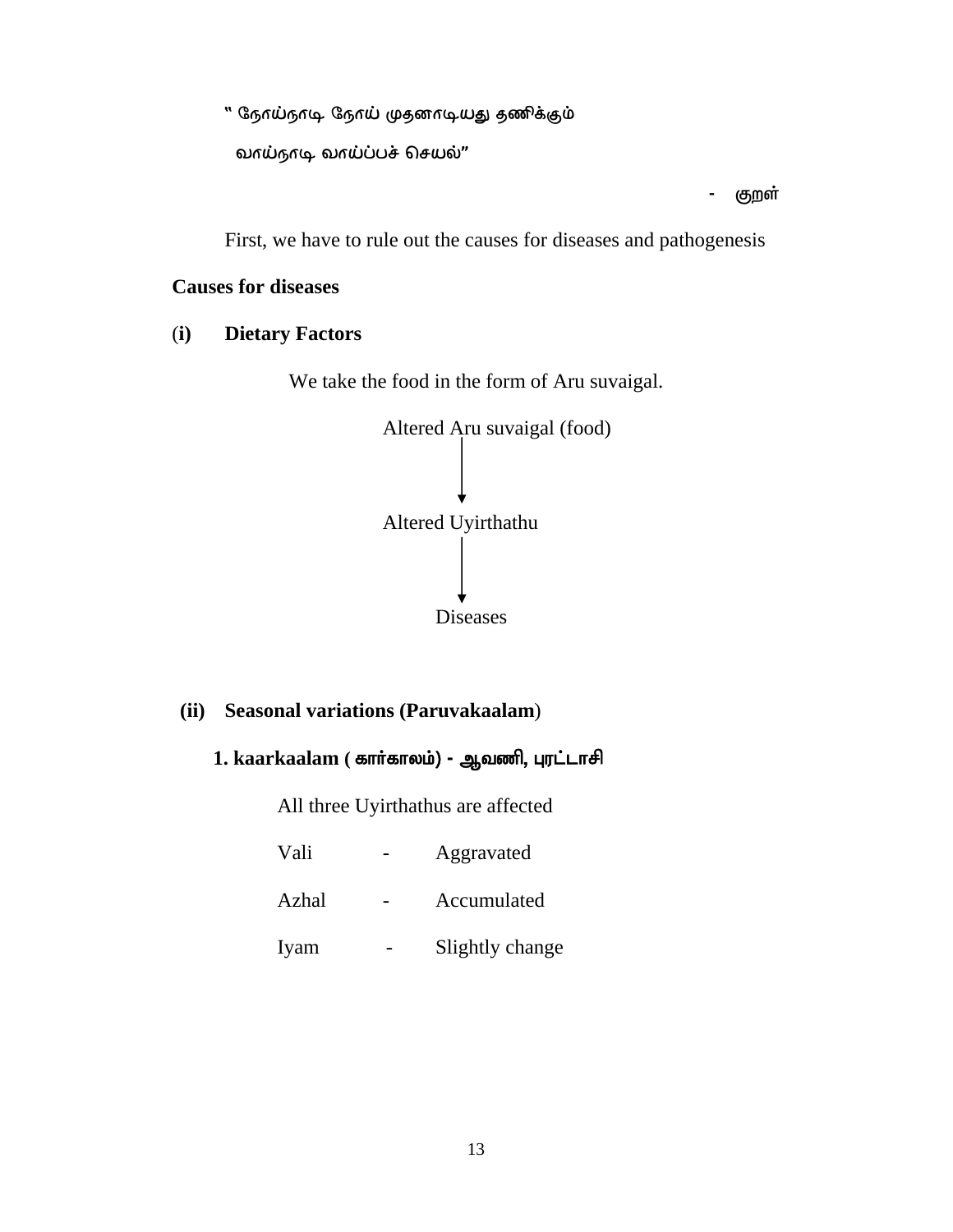## 2. Kootheir kaalam ( கூதிர்காலம்) - ஐப்பசி, கார்த்திகை

| Vali  | Normal     |
|-------|------------|
| Azhal | Aggravated |
| lyam  | Normal     |

# 3. Munpanikaalam (மூன்பனி காலம்) - மார்கழி, தை



### **4. Pinpanikaalam (பின் பனிகாலம்) - மாசி, பங்குனி**

lyam - Accumulated

#### 5. Elavenieerkaalam (இளவேனிற் காலம்) - சித்திரை, வைகாசி

lyam - Aggravated

## **6. Muthuveneerkaalam (முதுவெனிற் காலம்) - ஆனி, ஆடி**

| lyam | Normal |  |
|------|--------|--|
|      |        |  |

Vali - Accumulated

#### **Environmental Changes**

There are 5 types of places in siddhar's aspect

| kurunchi (குறிஞ்சி) |                          | Iyam accumulated, Liver,         |
|---------------------|--------------------------|----------------------------------|
|                     |                          | Abdominal mass will develop      |
| Mullai (முல்லை)     |                          | Vali, Azhal diseases may develop |
| Marutham (மருதம்)   | $\overline{\phantom{0}}$ | Place for human beings           |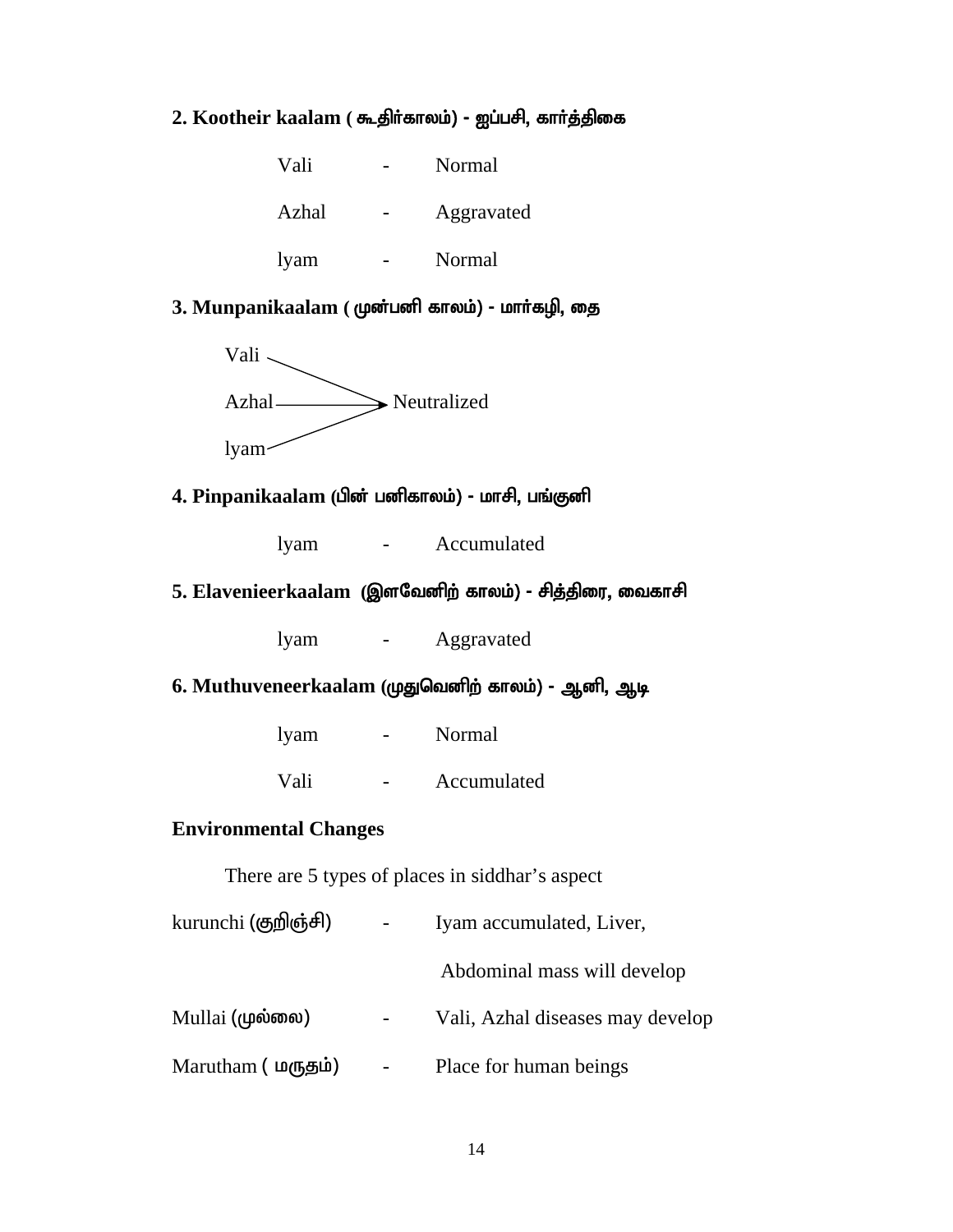| Neithal (நெய்தல்)   | Vali diseases, liver enlarged, Flatulence |
|---------------------|-------------------------------------------|
|                     | may develop                               |
| Paalai $($ பாளை $)$ | Not suitable for human living all         |
|                     | diseases may develop                      |

#### **(iii) Geneitic factors**

" பேறுமினமையின்பம் பிணி மூப்பு சாக்காடு

ஆறுங் கருலிலமைப்பு"

 According this poem genetic factor are determine the human's life and diseases.

In siddha aspects these diseases are called Kanma noikal (soint நோய்கள்)

 In siddha system many disease are said to be precipitated by kanmam which the deeds committed by an individual in his previous and the present births. The genetic dispositions of certain disease are probably the result of Kanmam. Vatha disease according "Agasthiar kanma kaandan 300" verse- 56 may also be precipitate by kanmam.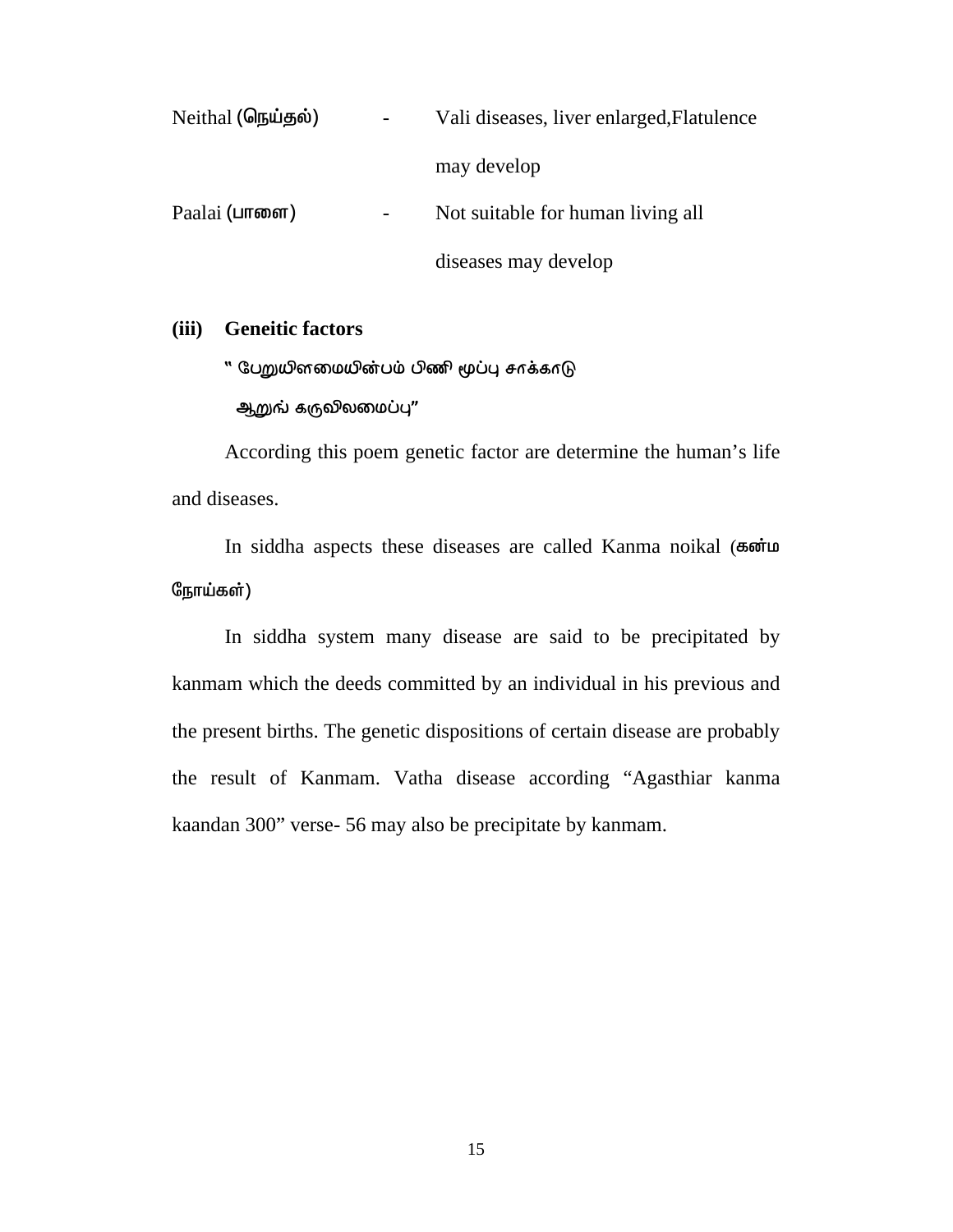"நூலென் வாதம் வந்த வகை தானேது துண்மையாய்க் கன்மத்தின் வகையைக் கேளு காலிலே தோன்றியது கடுப்பதே கை காலில் முடக்கியது வீக்கமது கேரலிலே படுகின்ற விருட்சமான குழந்தை மரந்தனை வெட்டமேல் தோல் சீவல் நாலிலே சீவசெந்து கால் முறித்தல்  $r$ ல்ல கொம்பு தழை மறித்தல் நலித்தல் காணே $"$ - அகத்தியர் கன்ம காண்டம் 300, பாடல் 56

Cutting or denuding of green young living trees, breaking the legs of living beings, etc lead to vadha disease. These deeds are determined to the fellow beings and such psychosocial aspect of an individual implies psychogenesis of Vadha disease.

#### **(iv) Immoral activities**

In siddha aspect it is the don'ts and does of humans.

Eyamam (இயமம்) - Self restricts don'ts

 $Niyaman$  ( $\frac{f}{d}$ und $\frac{h}{d}$ ) -  $Do's$ 

When who skip the dos and don'ts they will suffer by diseases.

#### **(v) Suppression of reflexes**

In Siddha aspect they are 14 reflexes. Suppression of these reflexes causes diseases.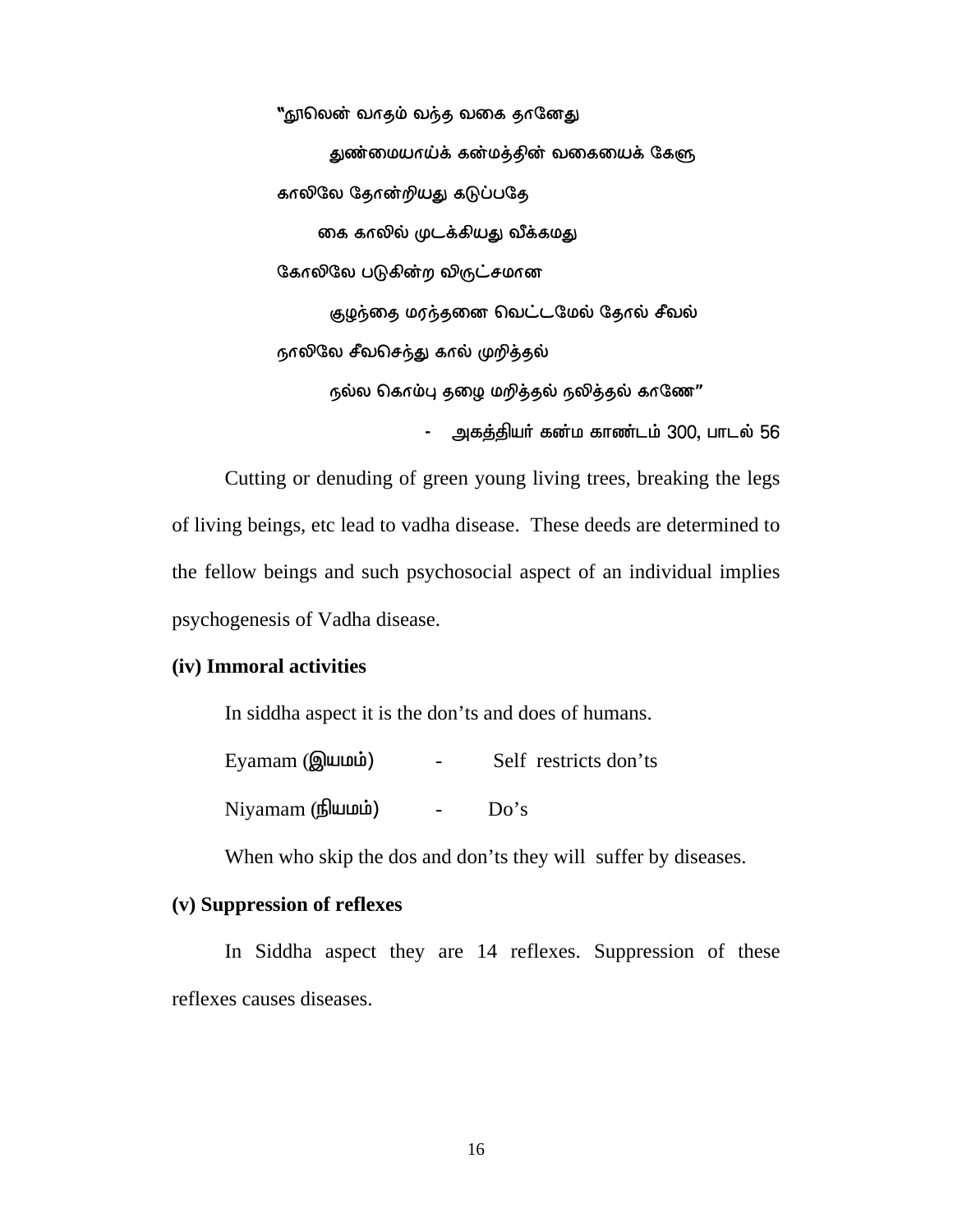These reflexes are mentioned below,

| 1.  | Abana vayu (அபானவாயு)                    | Flatus           |
|-----|------------------------------------------|------------------|
| 2.  | Thummal (தும்மல்)                        | Sneezing         |
| 3.  | Siruneer (சிறுநீர்)                      | Urine            |
| 4.  | Malam (மலம்)                             | <b>Stools</b>    |
| 5.  | Kottaavi (கொட்டாவி)                      | Owning           |
| 6.  | Pasi $( \mathsf{u}\mathsf{f}\mathsf{d})$ | Hunger           |
| 7.  | Thagam (தாகம்)                           | Thirst           |
| 8.  | Erumal (இருமல்)                          | Cough            |
| 9.  | Elaippu (இளைப்பு)                        | Rest             |
| 10. | Thookkam (தூக்கம்)                       | Sleep            |
| 11. | Vaanthi (வாந்தி)                         | Vomiting         |
| 12. | Kanneer (கண்ணீர்)                        | Tears            |
| 13. | Sukkilam (சுக்கிலம்)                     | Semen            |
| 14. | Uyirppu (உயிர்ப்பு)                      | <b>Breathing</b> |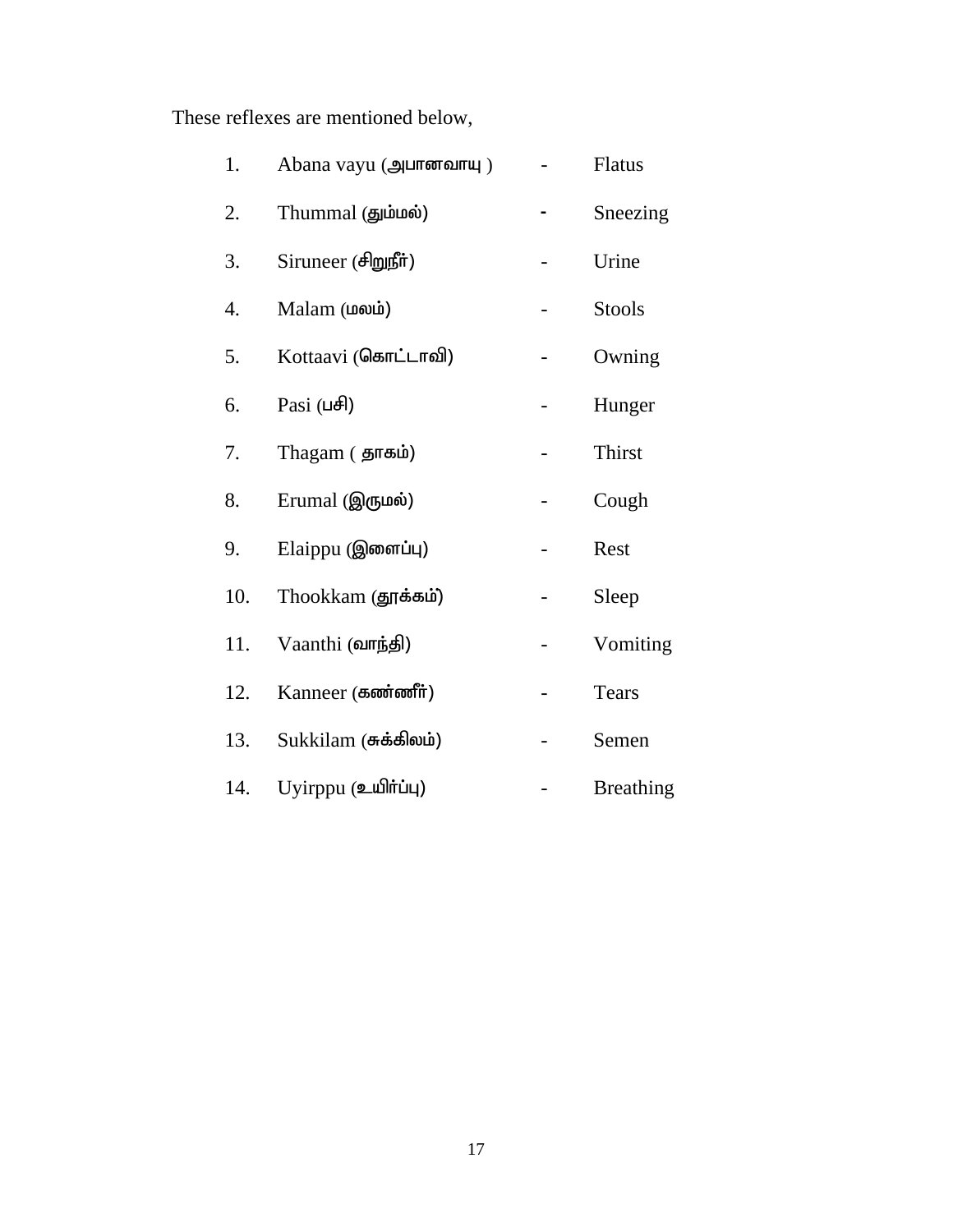#### **(vi) Micro organism**

Some diseases are caused by micro organisms (Kirumi) According to siddhar's thought

"கிருமியால் வந்ததோடம் பெருகவுண்டு கேட்கிலதன் பிரிவதனைக் கிரமமாக பொருமிவரும் வாயுபெல்லாங் கிருமியாலே புழுக்கடிப்போல் காணுமது கிருமியாலே செருமிவரும் புவுத்திரங்கள் கிருமியாலே தேகமதில் சோகை குட்டங் கிருமியாலே துருமிவருஞ் சுரேரணிதங் கிருமியாலே சூட்சமுடன் கிரிகைபால் தொழில் செய்லீரே."

- குருநாடி நூல்

Above this poem explains

Anaemia, skin diseases, venereal diseases, urticarial rashes and fistula they are caused by micro organism (Kirumi)

#### **Disease(Altration in Uyir,Udalthathu**)

Altertations in Uyirthathu

**Vali Thodam** 

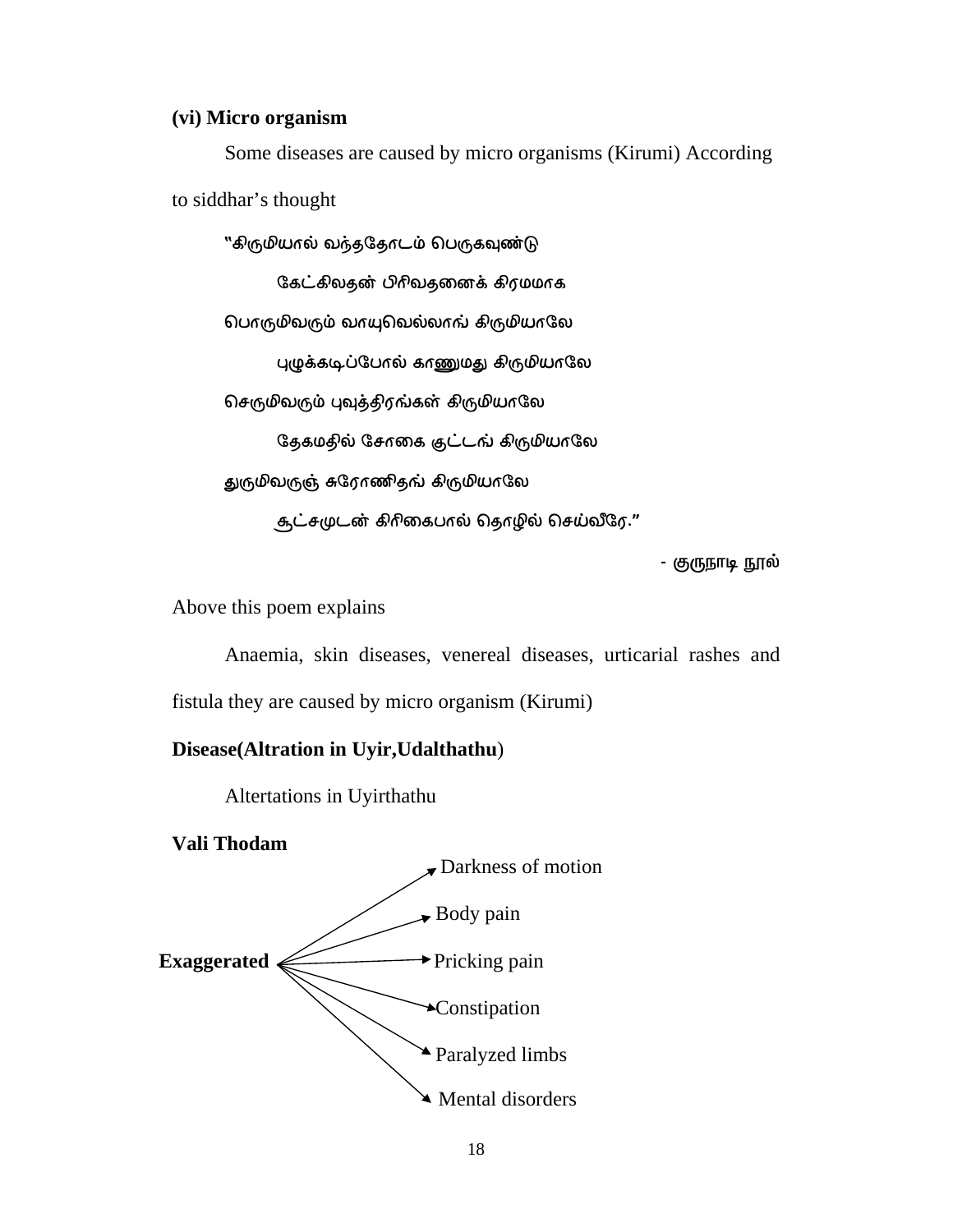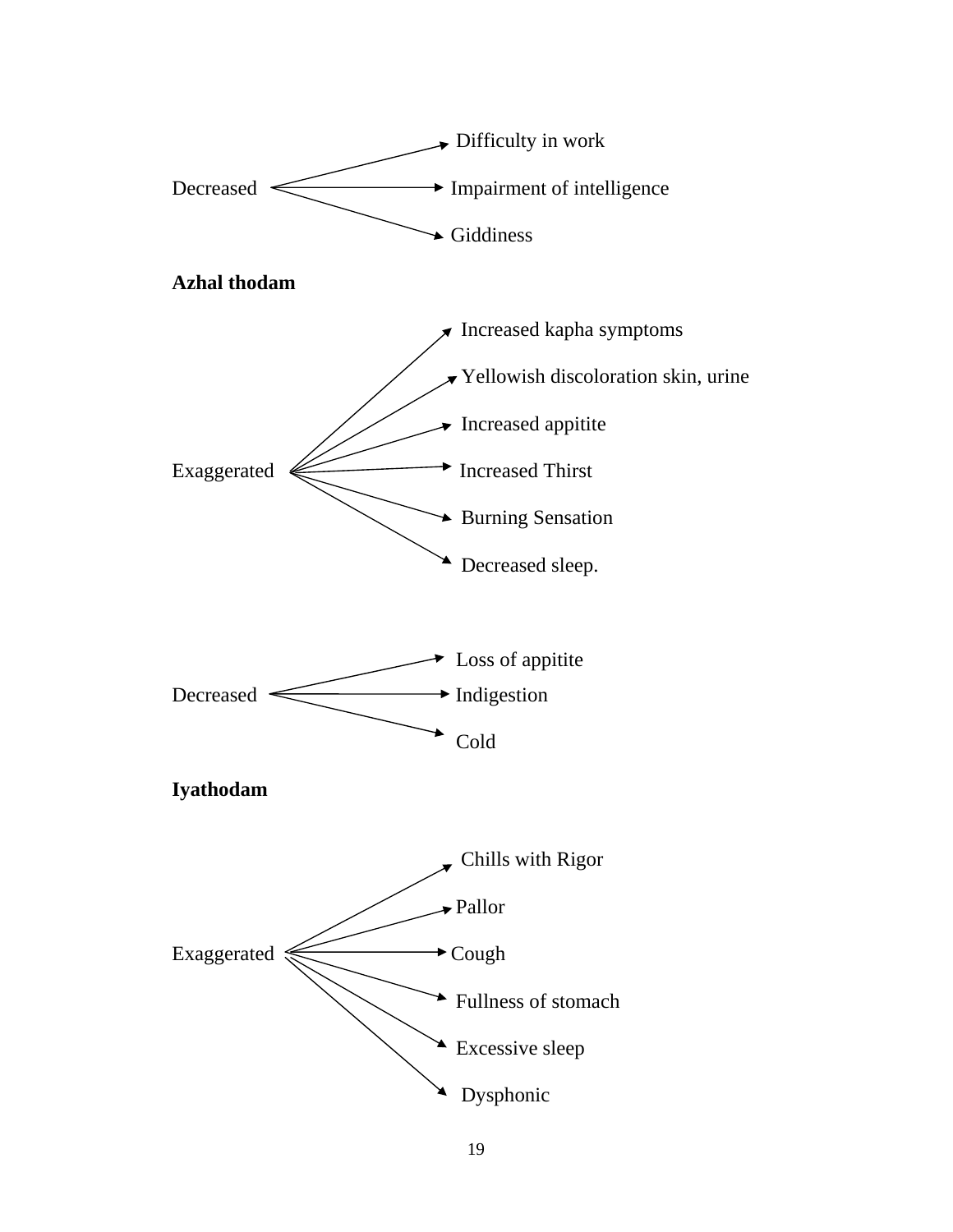

# **7 Udalthathukkal**

When food enters the body, it enriches Udalthathukkal one by one.

|           | Food      |                       |
|-----------|-----------|-----------------------|
| $1st$ Day | (Rasa)    | - Plasma              |
| $2nd$ Day | (Raktha)  | - Blood               |
| $3rd$ Day | (Mamsa)   | - Muscles             |
| $4th$ Day | (Kozhppu) | -Fat, Lymph           |
| $5th$ Day | (Asthi)   | - Bones, Cartilages   |
| $6th$ Day | (majja)   | - Bone marrow         |
| $7th$ Day | (Sukkila) | - Reproductive fluids |
|           |           |                       |

## **Gives energy to body**

If any causes affect this process, diseases will occur.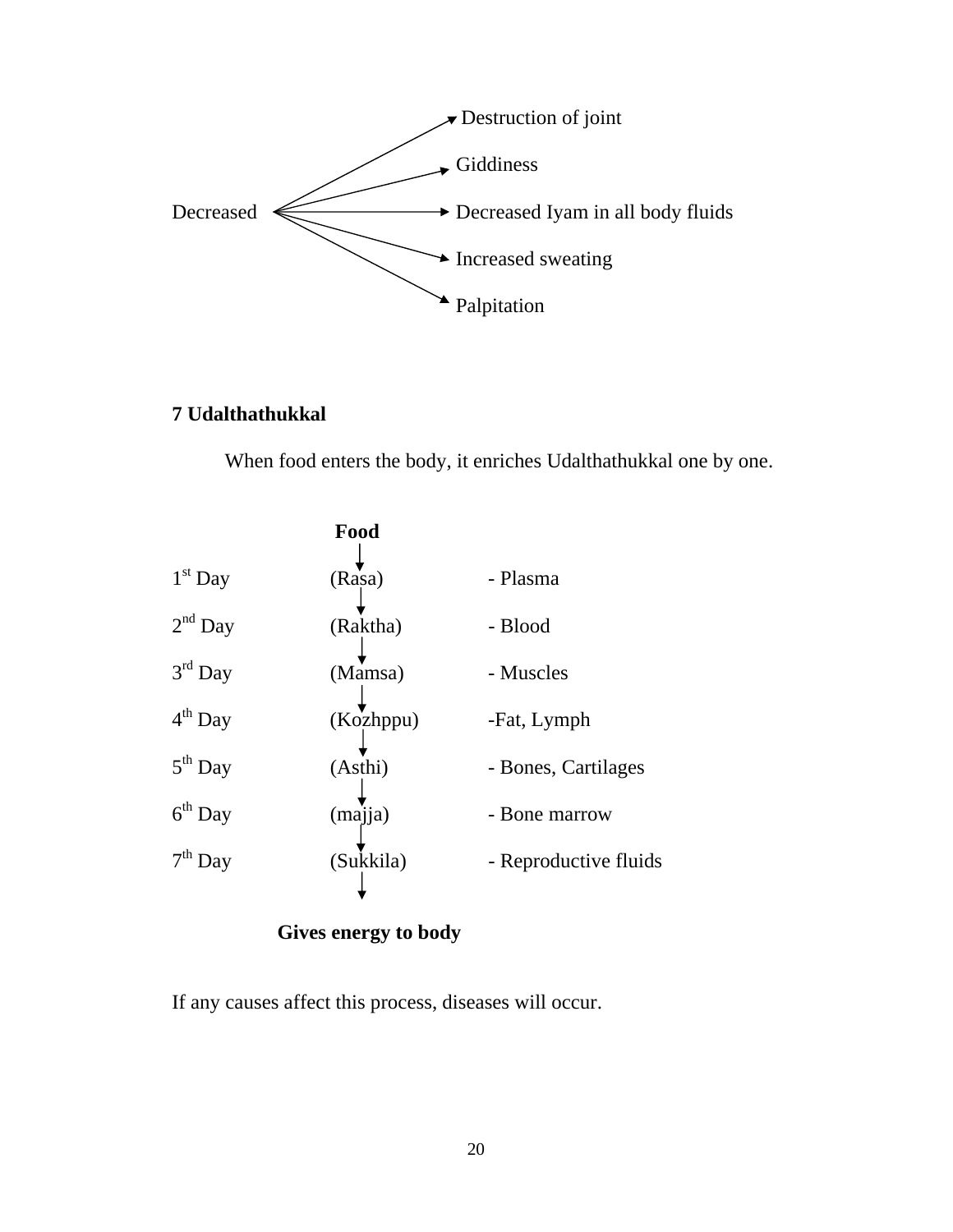## **1.Saaram (Rasa)**

It is the essence of digested food, circulating all over the body and gives energy to body.

#### **Increased State**

- \* Excessive Salivation
- \* Sound intolerance
- \* Excessive sleep etc..

#### **Decreased state**

- \* Wasting of muscles
- \* Weakness etc..

## **2. Senneer (Raktha)**

It is produced from rasa. It is responsible for substance of life and

provides colour and complexion to the skin.

#### **Increased state**

- \* Haemangiomas
- \* Spleenomegaly
- \* Leprosy
- \* Jaundice
- \* Nervous weakens
- \* Mental disorders
- \* Blood dyscariasis
- \* Hyper pigmentation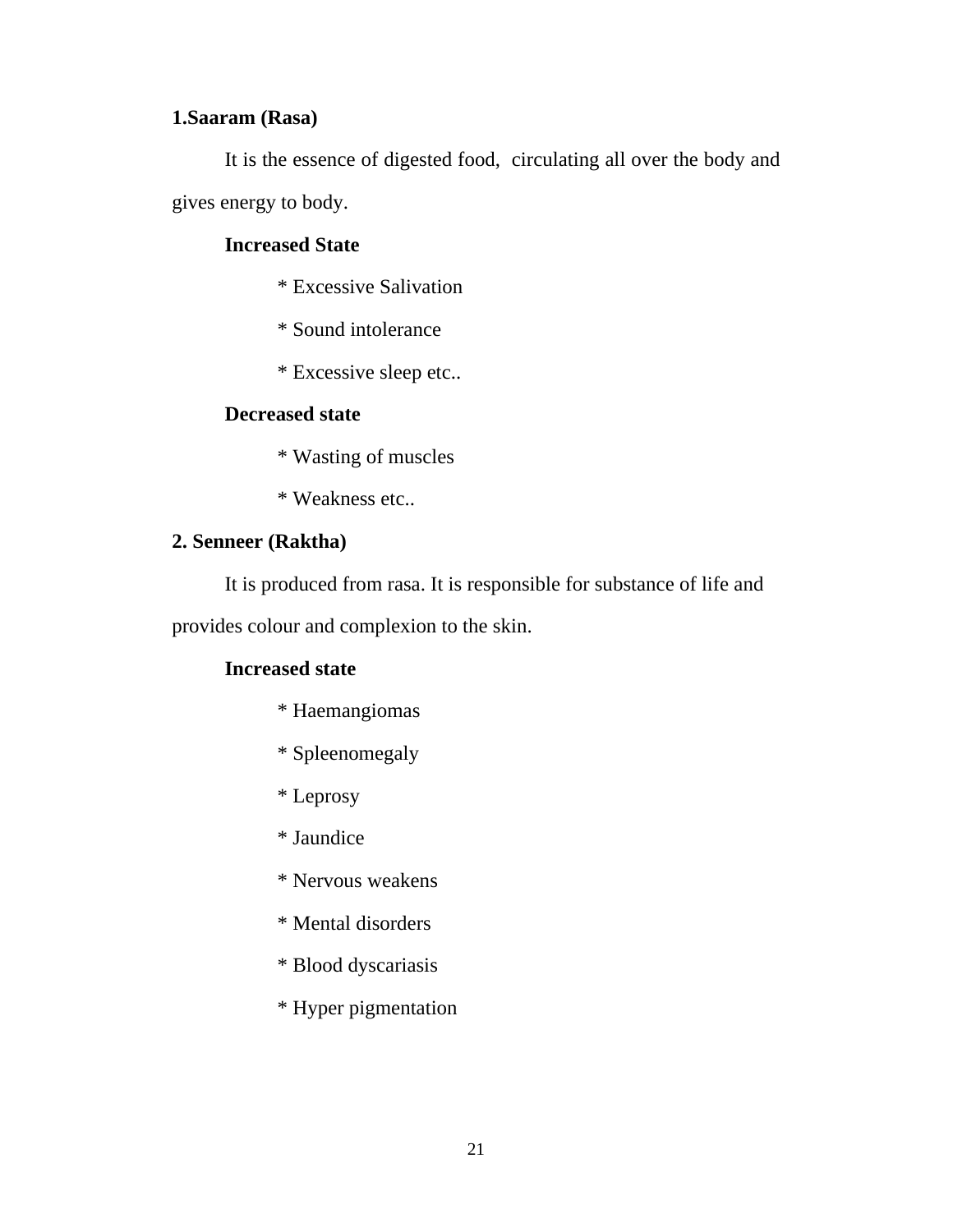#### **Decreased state**

\* Anaemia

\* Dry skin

\* Nervous weakeness

\* Desire to intake of sour food

## **3. Oon` (Mamsa)**

Muscular tissues are produced from Rakata

#### **Increased state**

- \* Tumors
- \* Carcinoma
- \* Goiter
- \* Cyst

#### **Decreased state**

- \* Wasting
- \* Dryness

\* Crackling sound in movement of joints etc.

## **4. kozhppu (medas)**

## **Increased state**

- \* Associated with mamsa diseases
- \* Obesity
- \* Hyper cholesteremia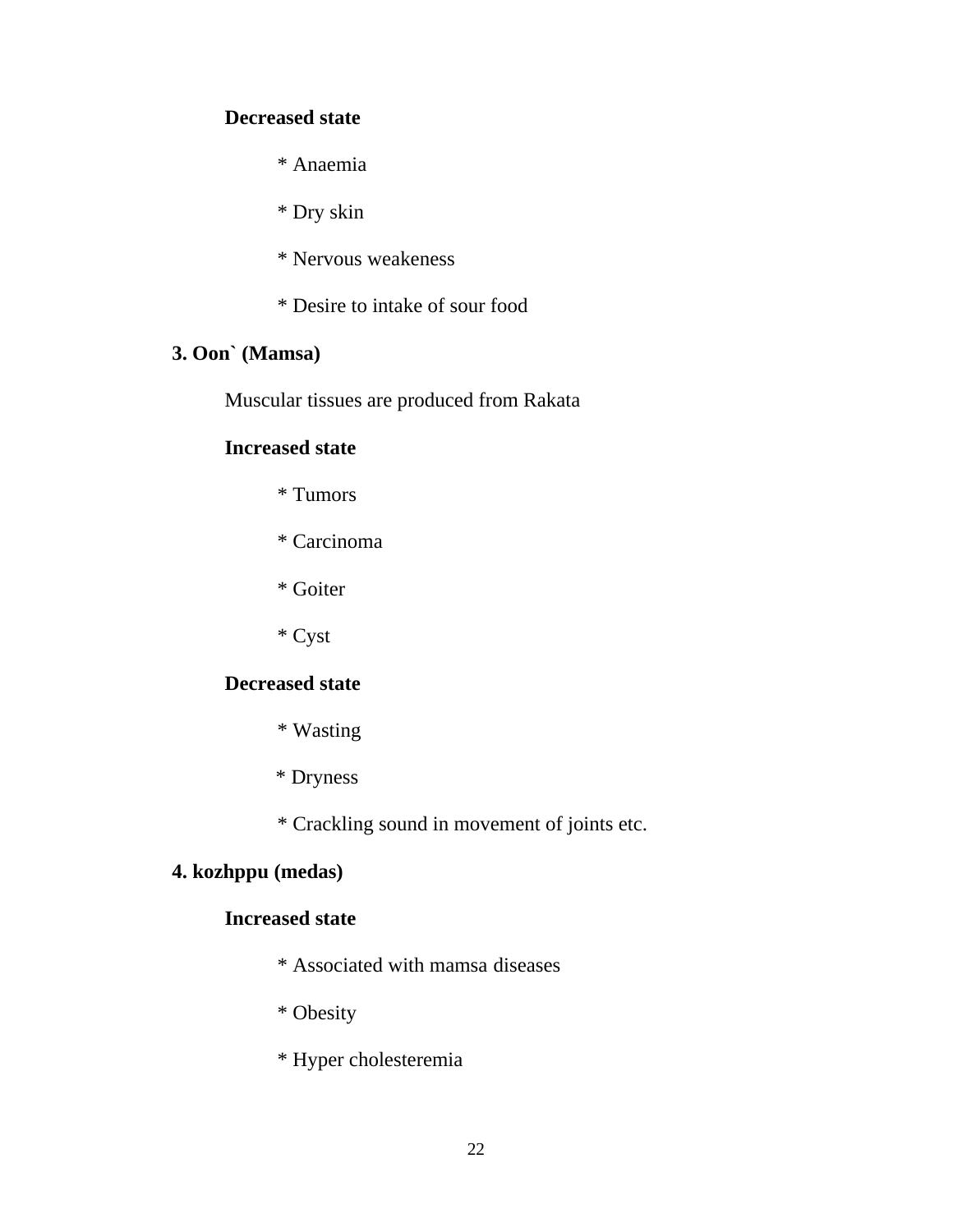#### **Decreased state**

\* Wasting of muscles

\* Decreased stability of joints

\* Lethargy

## **5. Enbu (Asthi)**

## **Increased state**

\* Hyper calcinosis

\* Extra tooth formation

\*Hypertrophy of bone tissues

### **Decreased state**

\* Osteoporosis

\* Rickets

## **6. Moolai (majja)**

## **Increased state**

\* Bone and joint disorder

\* Ulcers

\* Heaviness of eye and body

## **Decreased state**

- \* Demyelination
- \* Dellusion
- \* Giddiness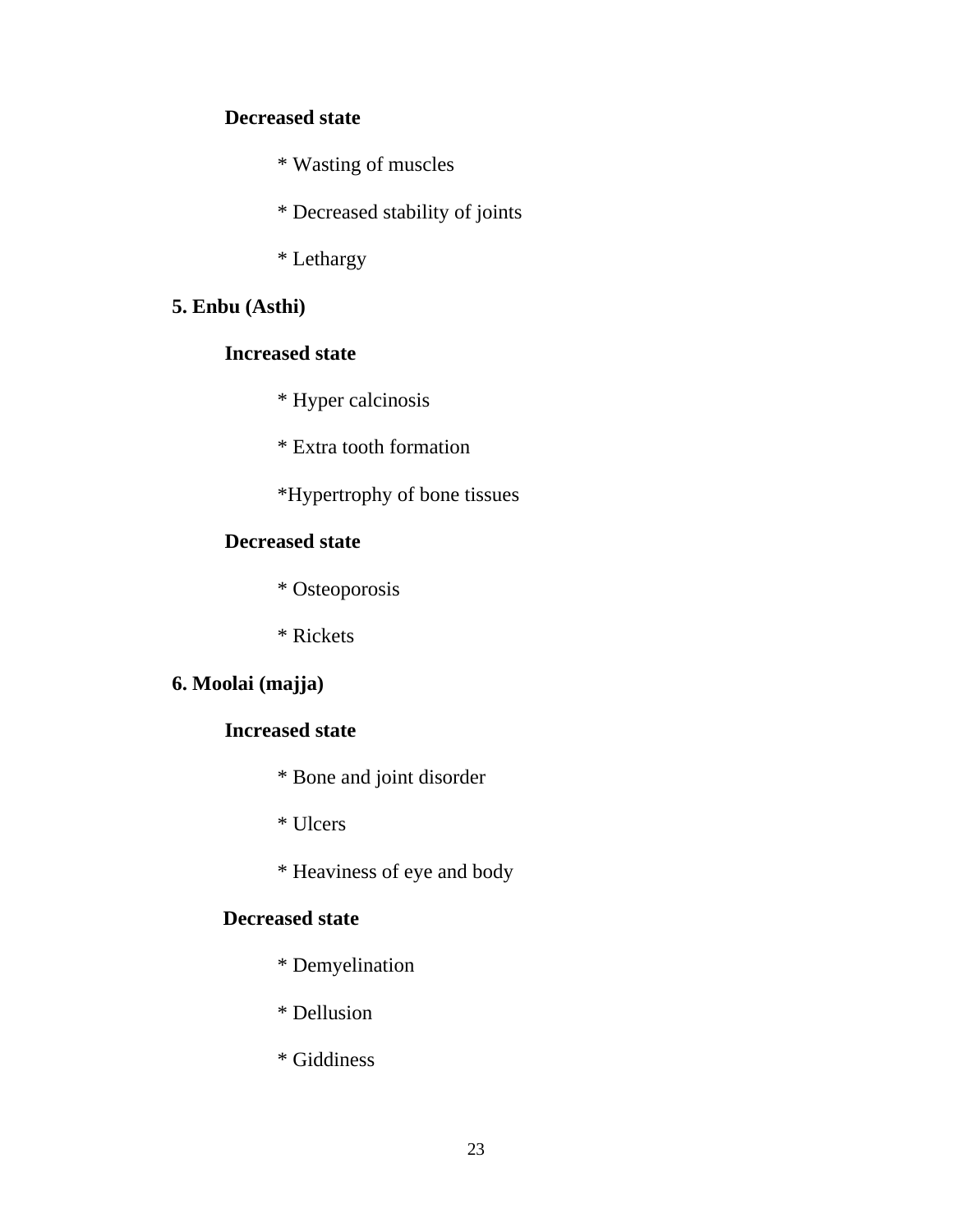## **7. Sukklathathu**

#### **Increased state**

- \* Calculi formation (Urethra)
- \* Sexual pervertion

## **Decreased state**

- \* Impotency
- \* Infertility
- \* Weakeness

# **Diagnosis**

According to siddha aspect they are 8 stools of diagnosis.

| நாடி      | Pulse                       |
|-----------|-----------------------------|
| பரிசம்    | Touch or palpation          |
| நாக்கு    | Examination of tongue       |
| நிறம்     | Examination of complexion   |
| மொழி      | Examination of speech       |
| விழி      | Examination of eye          |
| மூத்திரம் | <b>Examination of Urine</b> |
| மலம்      | Examination of stool        |

 $"$ மெய்கு $\hat{p}$  நிறத் தொனி விழி நாவிருமலம் கைக்கு $\hat{p}$ ...."

- தேரையா்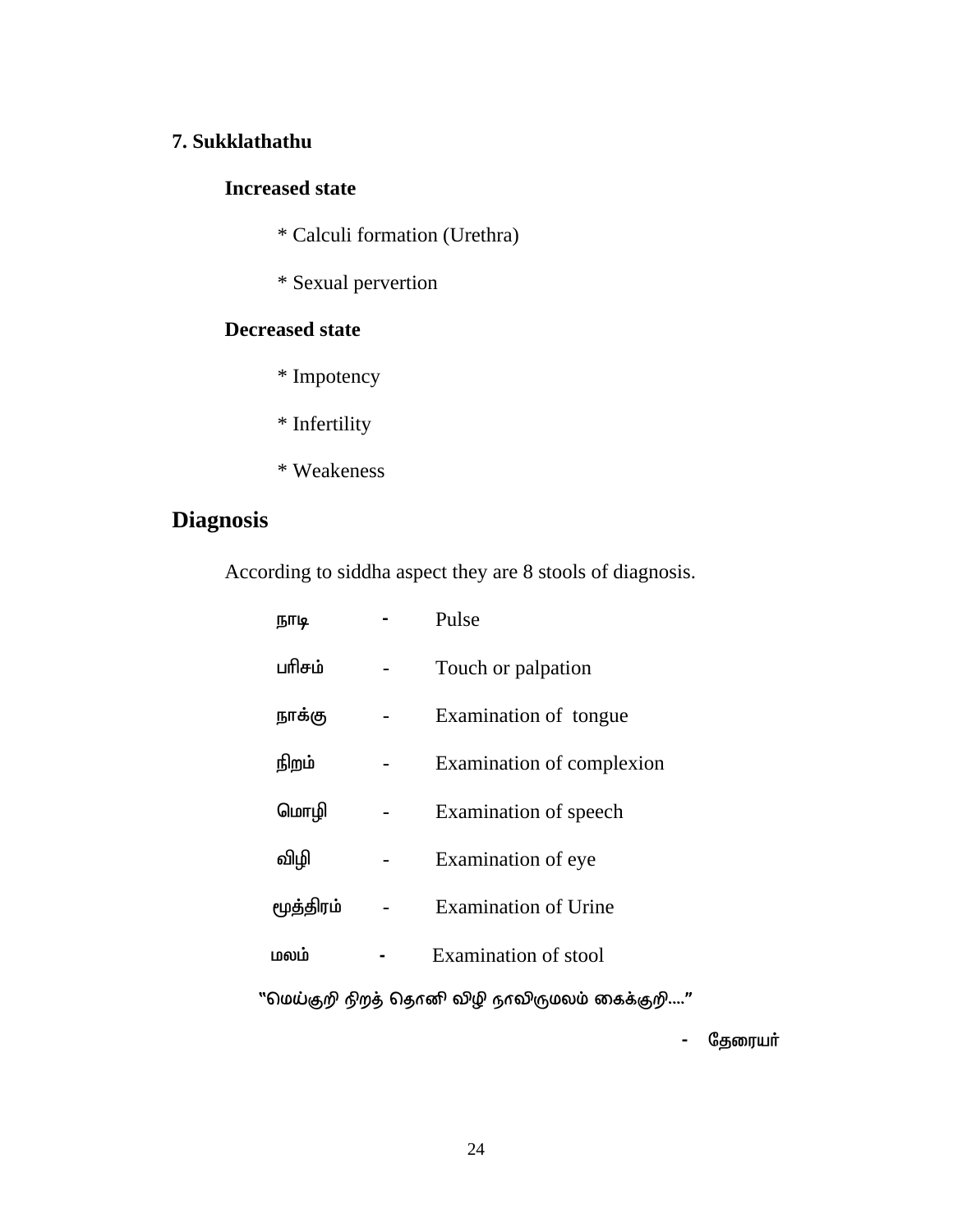# **Other Diagnostic stools in siddha**

| நீா்குறி                                              | Examination of urine it includes quantitative,       |                                                                                                   |  |
|-------------------------------------------------------|------------------------------------------------------|---------------------------------------------------------------------------------------------------|--|
|                                                       | Qualitative analysis                                 |                                                                                                   |  |
| நெய்குறி -                                            | Examination of urine by dropping gingelly oil        |                                                                                                   |  |
|                                                       | In our siddha system of pathology includes.          |                                                                                                   |  |
|                                                       | Noi muthal naadal                                    |                                                                                                   |  |
|                                                       | (Find out the causes                                 |                                                                                                   |  |
|                                                       | for diseases)                                        |                                                                                                   |  |
| Noiarithal<br>(Find out<br>the nature<br>of diseases) | Siddha system of<br><b>Pathology</b><br>(Noi Naadal) | Noi kannaippu<br>Karuvigal<br>(Diagnostic Stools)<br>Envagai Thervu<br>Manikkadainool<br>Symptoms |  |
|                                                       | Maruthuvam                                           |                                                                                                   |  |
|                                                       | (Treatment)                                          |                                                                                                   |  |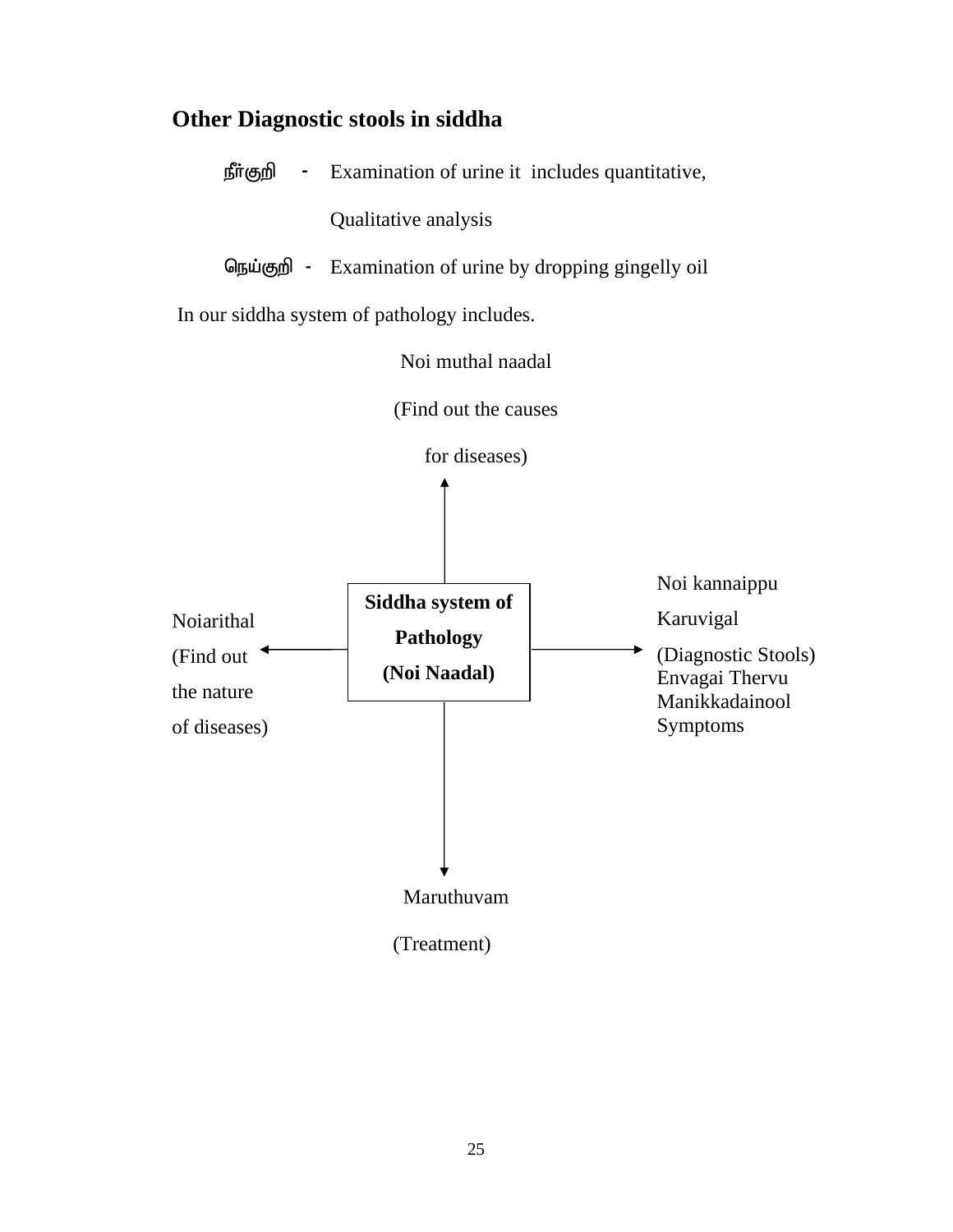#### **AIM AND OBJECTIVES**

''தேகமிருந்தால்லோ சித்தேல்லாமாடலாம் தேகமிருந்தாக்காற் சேரலாம்பூரணம் நெகமிருந்தாக்காற் செயலெல்லாம்பார்க்கலாம்  $\mathcal{L}_{\mathcal{B}}$ கமிருந்தாக்கால் சேரலாமுந்தியே"

> - திருமூலா் வைத்தியம் (கருக்கடை -600)

 The main aim of this study is to evaluate the pathology of the disease "Narithalaivadham" with the help of Siddha and modern parameters.

Nowadays, there is so many treatments are done in other systems, but no satisfactory remedy in this disease Narithalaivadham. We have to find out the exert treatment by knowing correct pathology of Narithalaivadham.

#### **Objectives of this study**

- 1. Varied clinical presentation of the disease
- 2. Pathology of the disease
- 3. Changes in the mukkutram
- 4. Find out the relation to sex, climate, Habit occupations and genetic relation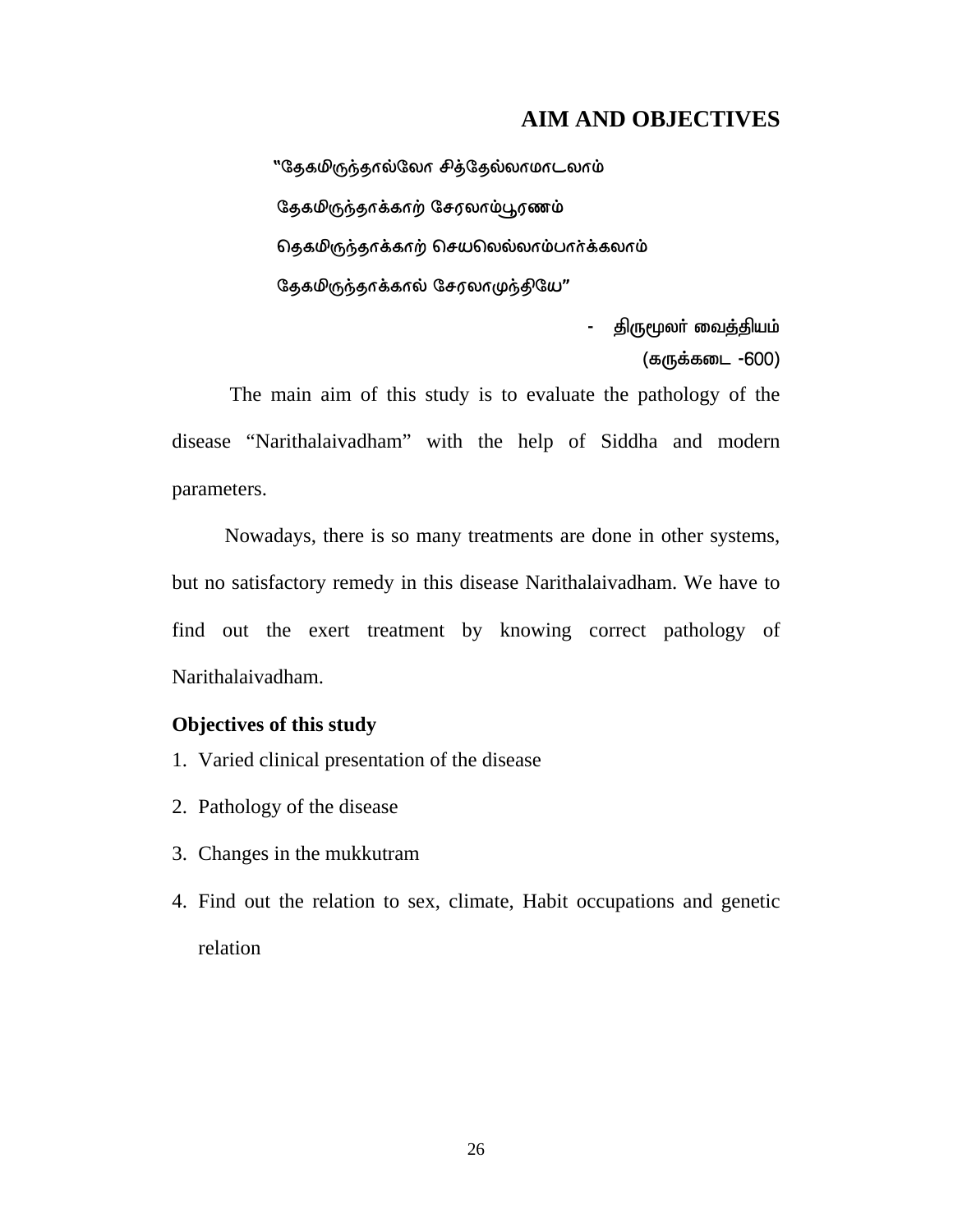- 5. To pave way for further studies and researchers in this field
- 6. To bring forth the high lights of Siddha system of diagnosis, Envagithervu
- 7. To propagate the views of siddhars in terms of Scientific proof to needy world.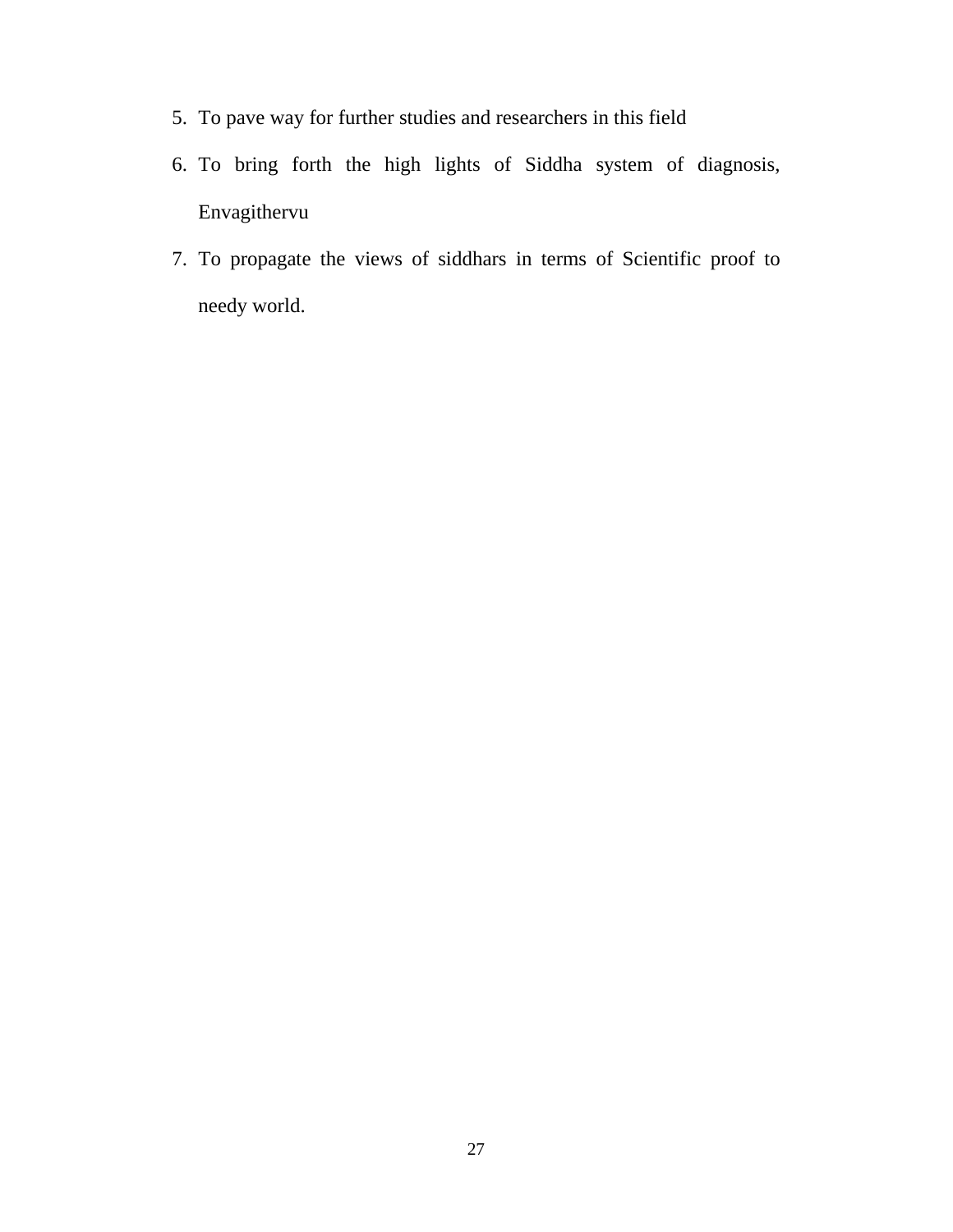# **ELUCIDATION ABOUT NARITHALAIVADHAM**

According to the Literature Yugi Vaithya Chinthamani has been

described **"Narithalaivadham"** under vadha roga nithnam.

## நரித்தலை வாதம்

"மூர்க்கமா முயன்றுமுழுங் கால்தான் வீங்கி முதிர்ந்திரத்த முந்திரண்டு முயற்சி யாகி  $f$ க்கமாய் நின்றிடவொ ணாமற் றானும் நிமிர்ந்திடுகில் சந்துந்தான் முடக்கொ ணாமல் தீர்க்கமாய் துண்டித்து மிகச்சிக் கென்று  $\Omega$ சமுுைந்தை தலைபேரல மிகவே வீங்கி நார்க்கமாய் நாடியுமே படப டக்கு  $66$ த்தலையின் வாதமென்றே நவில லாமே."

- யூகி வைதிய சிந்தாமணி

## **The meaning of the words in this poem,**

| நரித்தலை       | -Knee cap                               | - முழங்கால் மூட்டு   |
|----------------|-----------------------------------------|----------------------|
| மூர்க்கமாய்    | - Force                                 | – வேகம் (முறைத்தவறி) |
| முழங்கால்      | - knee cap                              | - முழங்கால் முட்டு   |
| வீங்கி         | -Swelling                               | - வீக்கம்            |
| முதிா்ந்து     | - Firm in nature                        | - முற்றிய            |
| ரத்தம் திரண்டு | - Accumulation of blood - குருதி திரளல் |                      |
|                | நின்றிட வொணாமற் -Not able to stand      | – நிற்கமுடியாமல்     |
| சந்து          | - Joint                                 | - மூட்டு             |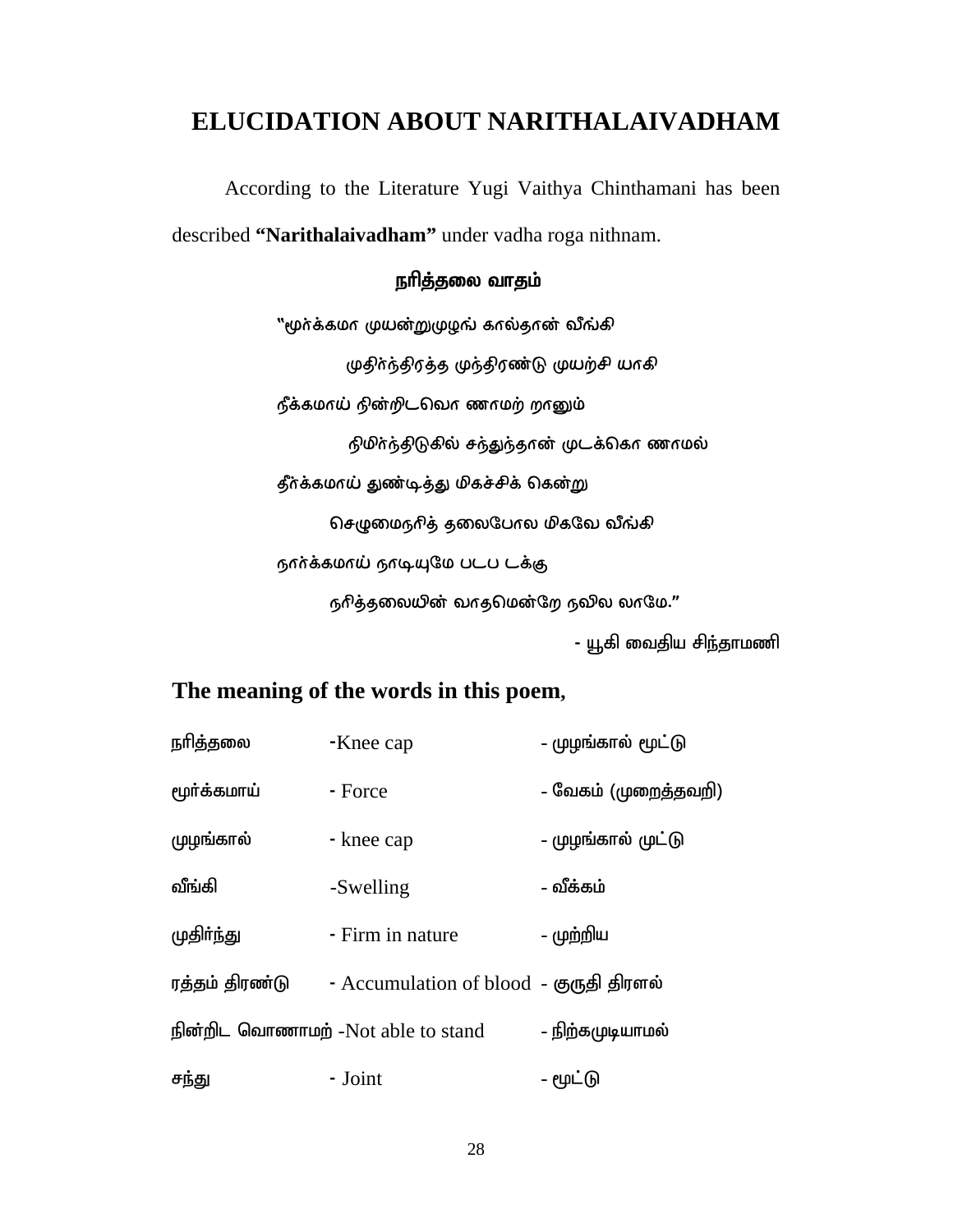| முடக் கொணாமல்                        | - Difficulty to fold                     | - மடக்க முடியாமல்         |
|--------------------------------------|------------------------------------------|---------------------------|
| <u>துண்டித்து</u>                    | - Hacking                                | - சிதைந்து                |
| மிகச்சிக்கென் <u>ற</u> ு             | - Narrowing of Joint cavity - சிறியதாதல் |                           |
| நரித்தலைபோல                          | - Like jackal's head                     | - நரியின்தலை              |
| மிகவே வீங்கி                         | - Massive Swelling                       | - பெரிய வீக்கம்           |
| நாடியுடேபடபடக்கும் - Rapid pulsation |                                          | – நாடி துரிதமாக துடித்தல் |

#### மூர்க்கமா முயன்று முழங்கால் தான் வீங்கி

வேகமாக (முறை தவறி) முயற்சிப்பதால் முழங்காலில் வீக்கம் ஏற்பட்டு (Swelling in the knee cap)

#### முதிா்ந்து ரத்த முந்திரண்டு முயற்சியாகி

குருதியானது முழங்கால் மூட்டினுல் திரண்டுவிடுதல் (Firm Swelling due to Accumulation blood in the knee joint cavity)

#### நீக்கமாய் நின்றிடவொ ணாமற் றானும்

எழுந்து நிற்க முடியாமல் (Difficulty in standing upright Position)

## நிமிர்ந்திடுகில் சந்துதான் முடக்கொணாமல்

முட்டுகளை மடக்க முடியாதிருத்தல் (Difficulty to fold the Joint)

#### தீர்க்கமாய் துணடித்து மிகச்சிக் கென்<u>று</u>

முழங்கால் மூட்டினது சவ்வானது சிதைந்து இடைவெளி குறைதல் (Damaging of articular cartilage, narrowing of joint cavity)

#### செழுமைநரித் தலைபோல மிகவே வீங்கி

நரியின் தலைபோன்ற வடிவில் மிக பெரிய வீக்கம் உண்டாதல் (Massive Swelling like jackal's head)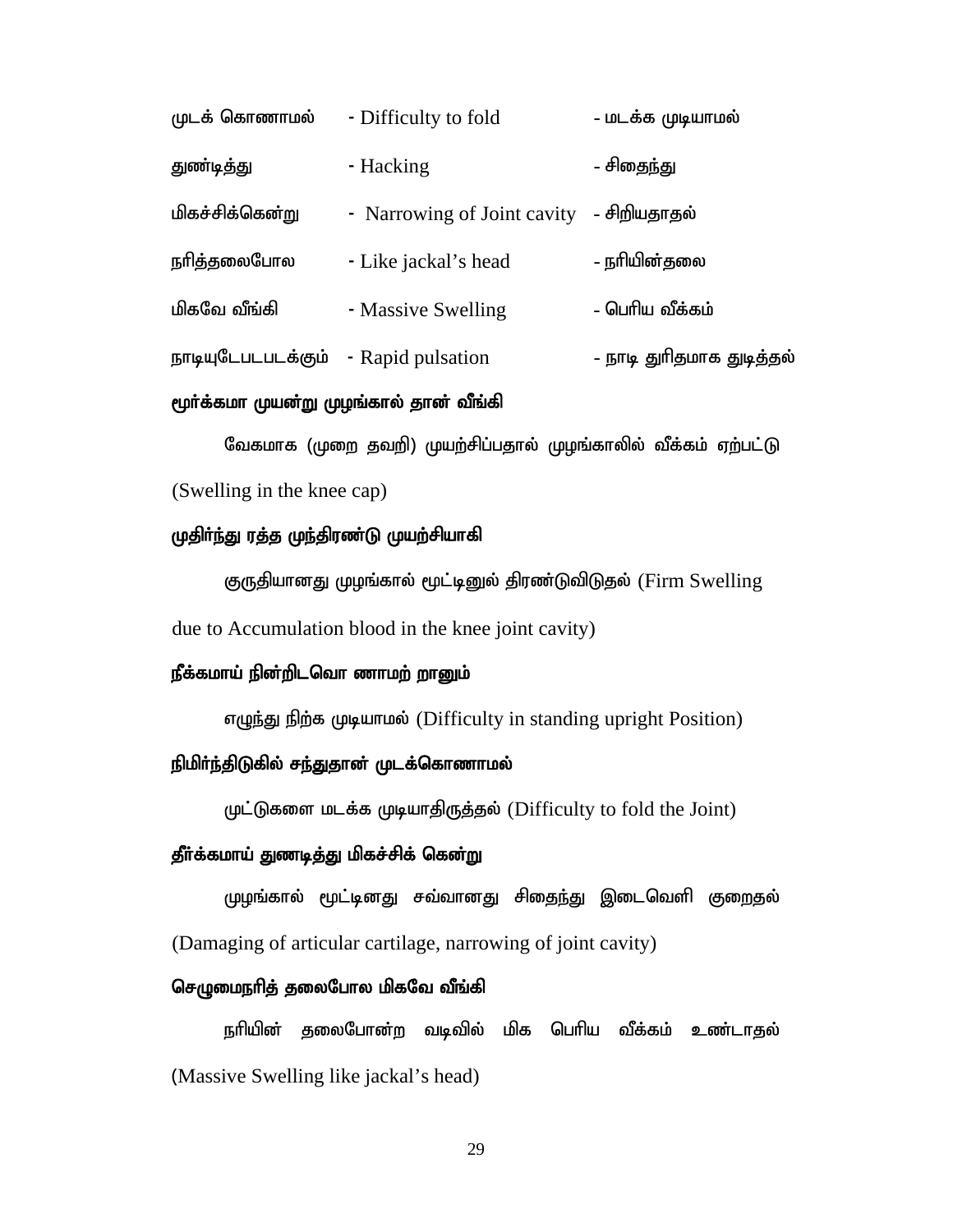#### நார்க்கமாய் நாடியுமே படபடக்கும்

 $B$ ராடியானது படபடத்து காணல் (Rapid pulsation)

#### நரித்தலையின் வாதமென்றே நவில லாமே

இத்தகைய குறிகுணங்களைக் கொண்ட வாதநோயே நரித்தலைவாதம் ஆகும்.

#### **The poem's lines are summarized as follows,**

 The stanza clearly depicted from the sudden onset of swelling in the knee joint. Swelling is due to accumulation of blood in the knee joint cavity. The nature of swelling is firm massive, painful and tender damaging of articular cartilage, narrowing of joint cavity. Because of swelling patient is not able to stand in upright position, difficulty in folding and rapid pulsation.

- Accumulation of Blood in the knee joint
- Damaging the articular cartilage
- Narrowing of joint cavity
- ❖ Massive Swelling like Jackal's head
- $\triangle$  Not able to stand in upright position and difficulty in folding
- ❖ Rapid pulsation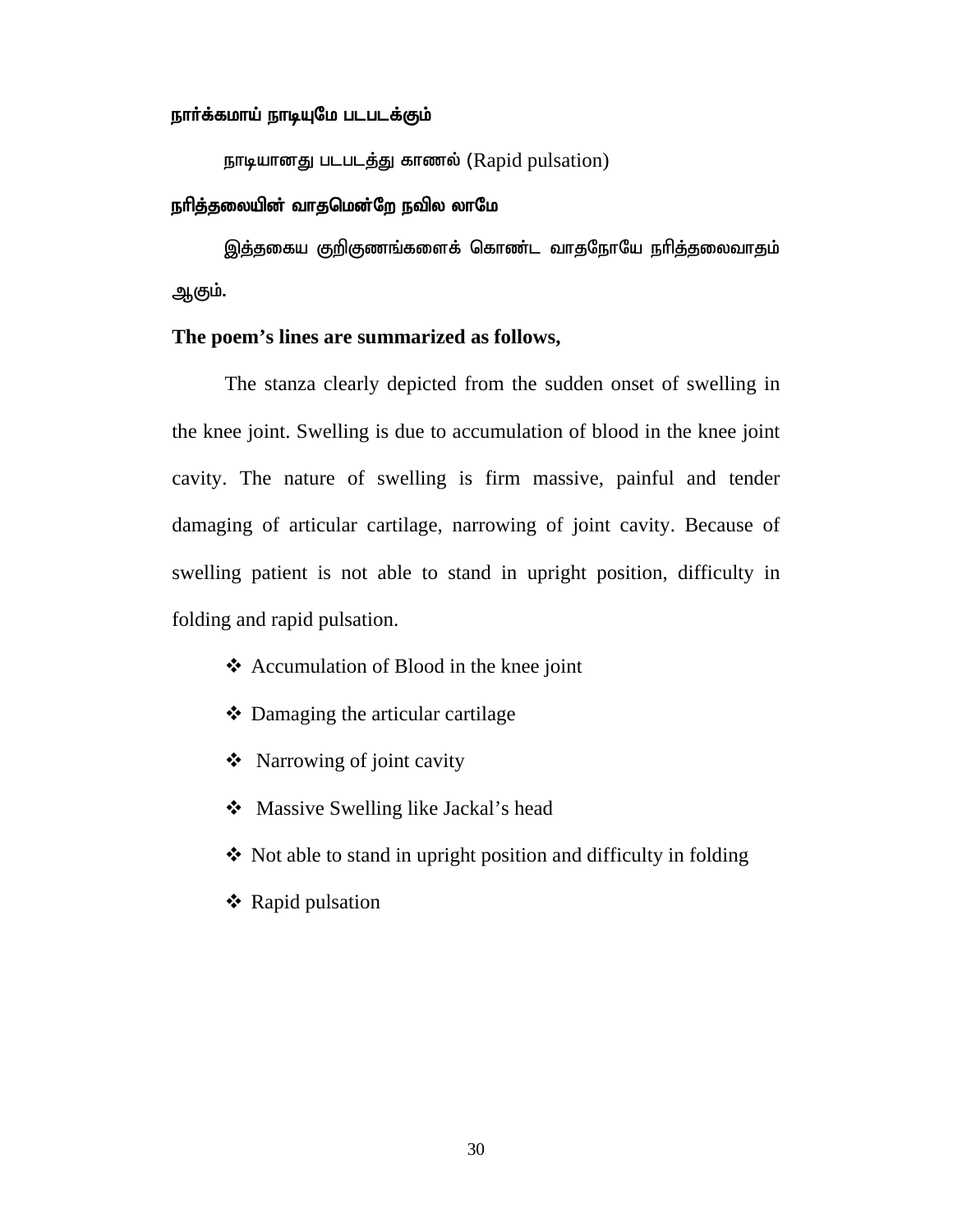# **DETAILED PATHOLOGICAL VIEW OF DISSERTATION TOPIC**

#### **Siddha Aspect**

சித்த மருத்துவத்தின் படி உடலில் பிணி ஏற்படுவதற்கு ஆதி காரணம் வளி — அழல் - ஐயம் என்னும் மூன்று உயிர்தாதுக்களில் ஏற்படும் மாற்றமே (மிகுகல்,குறைதல்),ஆகும். இந்த தாதுக்கள் மூன்றும் ஏழு உடற்கட்டுகள், முக்குணங்கள், பருவகாலங்கள் வசிக்கும் இடங்கள் இவற்றைப் பொருத்து, நோயின் தன்மையை வெளிபடுத்துகின்றன. உடலின் அனைத்து விதமான உறுப்புகளின் இயக்கம் வளியை சார்ந்தே அமைகின்றன. ஆகவே கான் எல்லா உறுப்புகளையும் மொக்குமாகவோ, குனிக்குனியாகவோ, இரண்டு <u>அ</u>ல்லது அகுற்கு மேற்பட்ட உறுப்புகளை சார்ந்தோ நோய்கள் தோன்றுகின்றன.

tspNeha; Vw;gLk; NghJ gpd;epiyapy; Ia> moy; jhJf;fspd; செயலையும் பாதித்து கேடடையச் செய்யும்.

#### உயிா் தாதுக்களின் இயல்பு

உயிர்தாத்துகள் மூன்றுமே ஒன்று தன்னிலை வளர்ச்சியடையும் போது மற்ற இரண்டின் செயல்பாட்டையும் கேடடையச் செய்யும் இயல்புடையது. அதாவது எவ்வகை காரணத்தால் உயிர்தாது பாதிக்கபட்டாலும் சரி அதன் பிரதிபளிப்பை உடற்தாதுக்களில் காணலாம்.

> ്ച സ്വര് ക്യൂക്ര $\eta$  മധിഗ്നം ക്യൂക്രി $\eta$ திடம்பட மெய்ஞானம் சேரவும் மாட்டார் உடம்பை வளர்க்கும் உபாயம் அறிந்தே உடம்பை வளர்த்தேன் உயிர்வளர்த் தேனே".

> > - திருமூலர்

31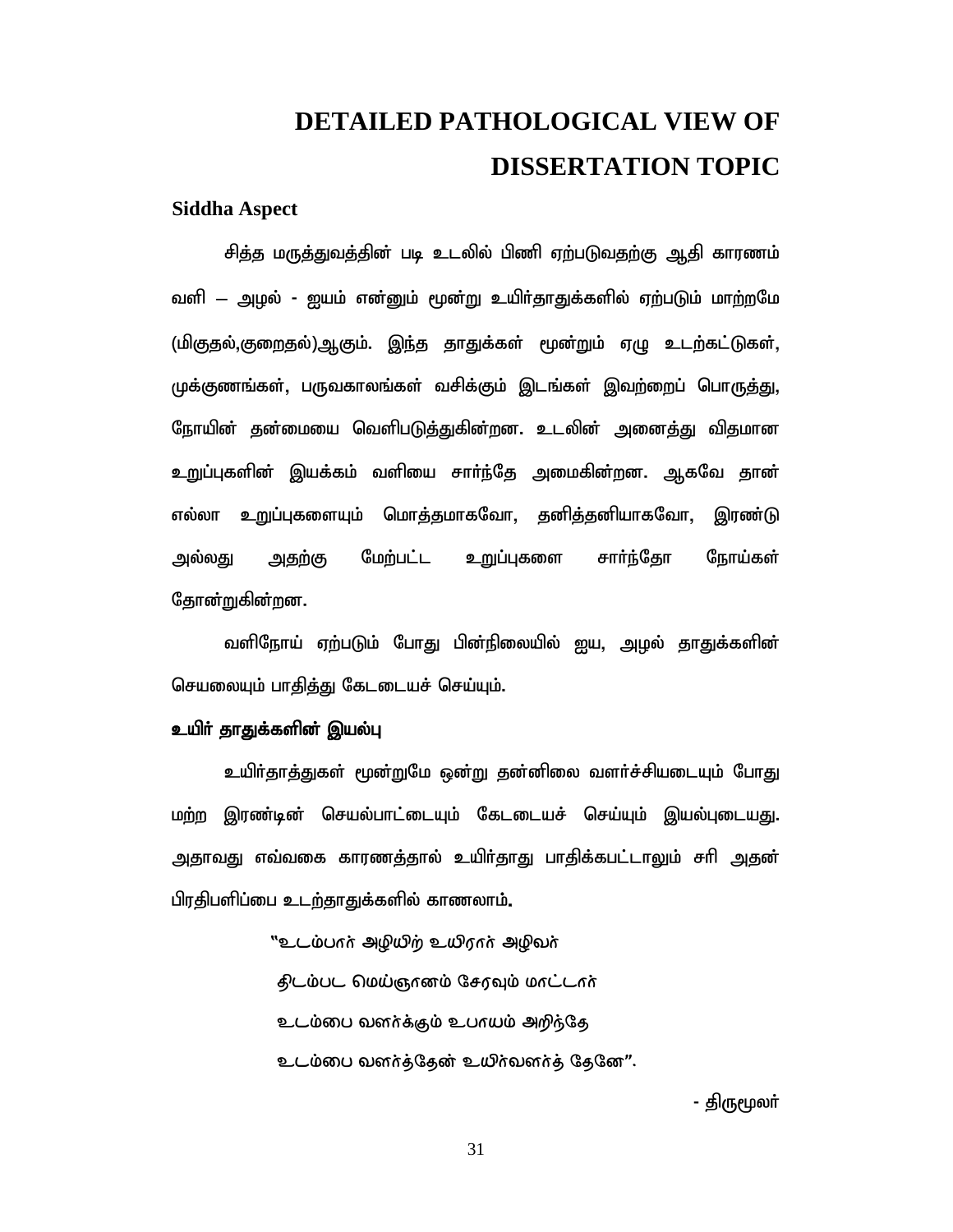

## வாதத்தின் தன்மை:

"வாதங்கடுமை வறட்சியுடன் நொய்மை சீதஞ்சலனம் சிதறணுவு ஏதமுடனிக் குணத்தோடுற்றேமியக

் கந்தருமனவிற்றக்க பரிகாரந்தா"

- தேரையர் வெண்பா

வளியின் குணங்களான கடுமை, வறட்சி, நொய்மை, சீதம், சலனம் அணுதுவம் இவை அதிகரிக்கும் விதத்தை யறிந்து தக்க பரிகாரகரம் தரவேண்டும்.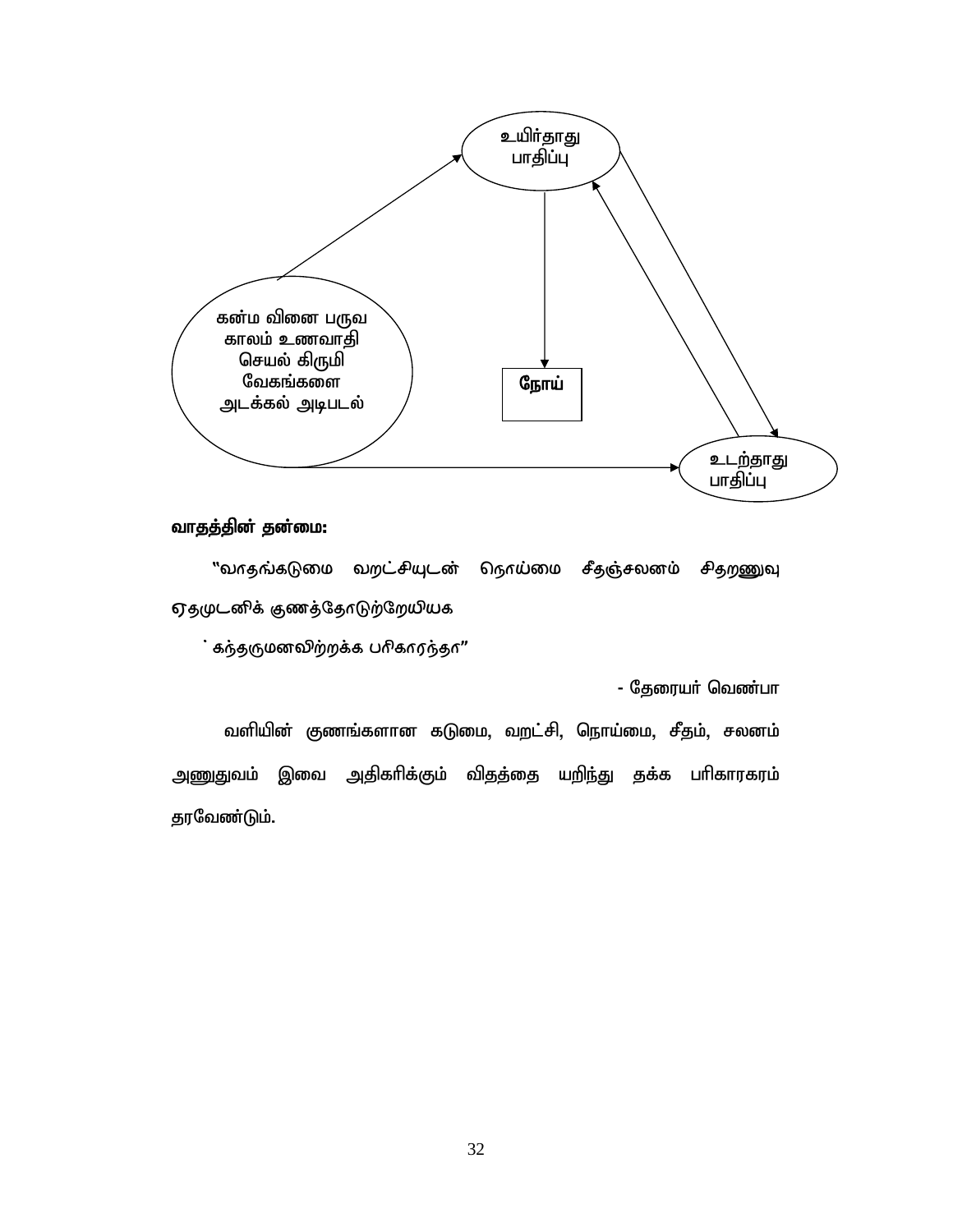#### வளி வாழும் இடம்

"தெனிந்திட்ட வாதம் பானத்தைப் பற்றி

நிறைந்திடையைச் சேர்த்துந்தில் கீழே நின்று

குளிந்திட்ட மூலமதூ பெழுந்து காமக்

கொடியிடையைப் பற்றிபெழுங் குணத்தைப்பாரே

குணமான வெலும்பைமேற் றெரக்கை நாடி

நிணமான பொருத்திடமும் ரோமக் காலும்

 $r$ ணறவாகி மாங்கிசமெல் லாம்பரந்து,

கால்காட்டி வாதமெங்குங் கலக்குந் தானே"

குமிழ் வைத்திய சகுகம்

#### நாித்தலை வாதம் (நாித்தலை - முழங்கால் மூட்டு)

இங்கு நரித்தலை என்றால் முழங்கால் மூட்டு என்னும் <u>பொருள்படுத</u>லால் இது முழங்கால் மூட்டைப் பற்றிய வாதநோய் என தெளிவடைகின்<u>றத</u>ு.

வாததோடமானது இரத்த தாதுவின் இயக்கத்தை பாதித்து அதனை மூட்டினுள் திரளச் செய்கிறது. இங்கு பாதிப்பானது இரத்த தாதுவின் இயக்கம் என்பதால், இந்நோயை முன்னிலை படுத்தியது வாததோடமே ஆகும். இதையே ஆசிரியர்.

"முர்க்கமா முயன்று முழங் கால்தான் வீங்கி

முதிர்ந்து ரத்த முந்திரண்டு முயற்சியாகி"

அதாவது வேகமாக முயற்ச்சிப்பதால் வாததோடமானது முழங்கால் மூட்டினுள் ரத்தத்தை திரளச்செய்து வீக்கத்தை உண்டுபண்ணுகிறது.

 $\triangleleft$  Blood accumulate in to joint cavity

Swelling of knee Joint.

33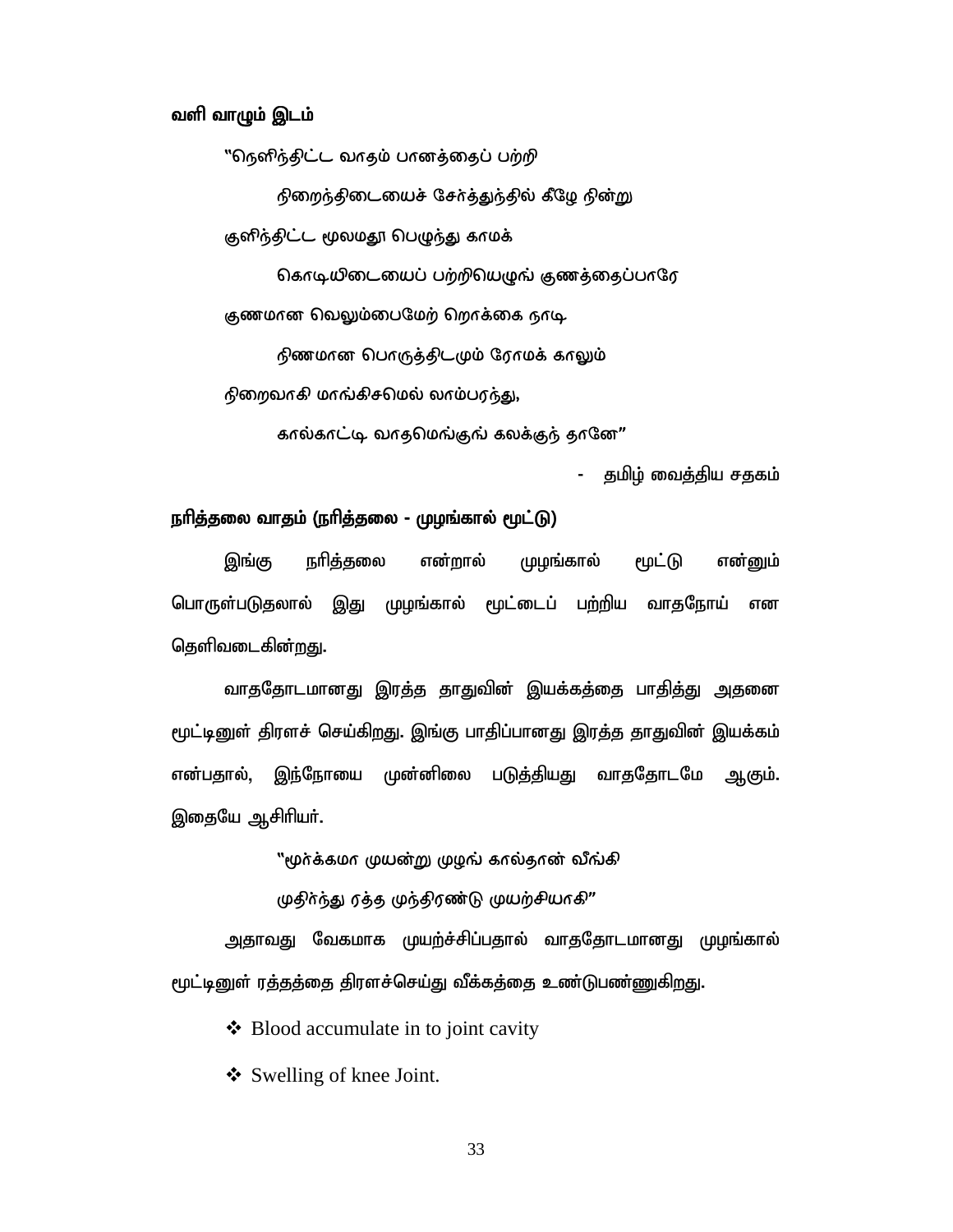്'ട്രീകേഗ്ര $\dot{\bf u}$  റിങ്നി $\bf C$ വെന് ഞന്ദവിശ്വം; തന്ദവിശ്വ

நிமிர்ந்திடுகில் சந்துந்தான் முடக்கொ ணாமல"

வாததோடமானது குருதியை திரளச் செய்வதால் என்பு தாதுவை பாதித்து, அதன் செயல்பாடுகளை முடக்கி, மூட்டுகளை நிற்க முடியாமலும் மடக்க முடியாமலும செய்கிறது.

"தீர்க்கமாய் துண்டித்து மிகச்சிக் சென்று

செழுமைநரித் தலைபெ $r$ ல மிகவே வீங்கி"

மூட்டினுள் திரண்ட குருதியானது என்புதாதுவை சிதைந்து விடுகின்றது. எனவே வீக்கமானது நரியின் தலையைப்போல மிகப் பெரிதாக காணப்படுகின்<u>றத</u>ு.

- Damaging of articular cartilage
- Narrowing of joint cavity.
- ❖ Massive swelling

''நார்க்கமாய் நாடியுமே படபடக்கு

 $66$ த்தலையின் வாதமென்ற நவிலலாமே $"$ 

❖ Rapid pulsation due to hemorrhage".

இங்கு கேடடைவது வளி எனினும் அதை தொடர்ந்து அழல் (குருதி திரளல்), ஐயம் (மிக பெரிய வீக்கம்) போன்றவையும் பாதித்து நாடிநடையானது துரிதமாக காணப்படும் இத்தகைய நோய்க்கு நரித்தலைவாதம்'' என்று கூறியுள்ளார்.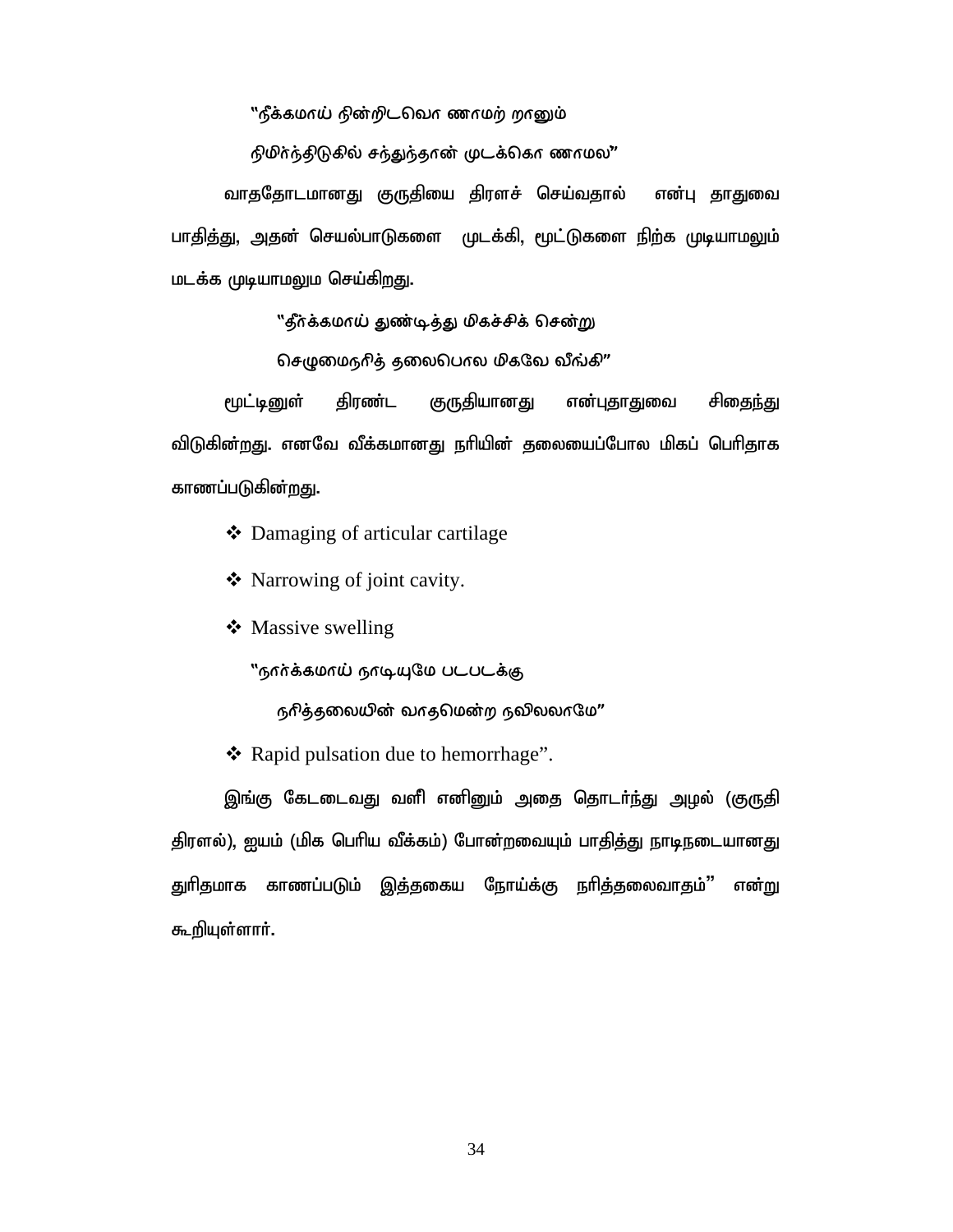In this Disease Narthalivatham following allterations are takes place.

# **II. Alterations in Mukkutra Nilaikkal**

# **Vali**

| 1. Pranan         | Rapid pulsation                           |  |
|-------------------|-------------------------------------------|--|
| 2. Abanan         | Constipation                              |  |
| 3. Udanan         | Pallorness                                |  |
| 4. Viyanan        | Difficulty in movements                   |  |
| 5. Samanan        | Its balancing function is affected        |  |
| 6. Devathathan -  | Irritablity                               |  |
| <b>Azhal</b>      |                                           |  |
| 1. Ranjaga pitham | Pallorness of tongue and conjunctiva.     |  |
| 2. Sadhaga pitham | Difficulty in doing routine works.        |  |
| 3. Prasagapitham  | Colour changes in the skin at the site of |  |
|                   | swelling.                                 |  |
| <b>Iyam</b>       |                                           |  |
| 1. Avalampagam    | Its balancing function disturbed.         |  |
| 2. Santhigam      | Difficulty in movements of joints.        |  |
| <b>Inference</b>  |                                           |  |
| Vali              | Pranan, Abanan, Udhanan, Viyanan,         |  |
|                   | Samanan, devathathan are affected.        |  |
| Azhal             | Ranjaga pitham, Sathaga pitham, Prasaga   |  |
|                   | pitham are affected.                      |  |
| Iyam              | Avalambagam and Santhigam are             |  |
|                   | affected.                                 |  |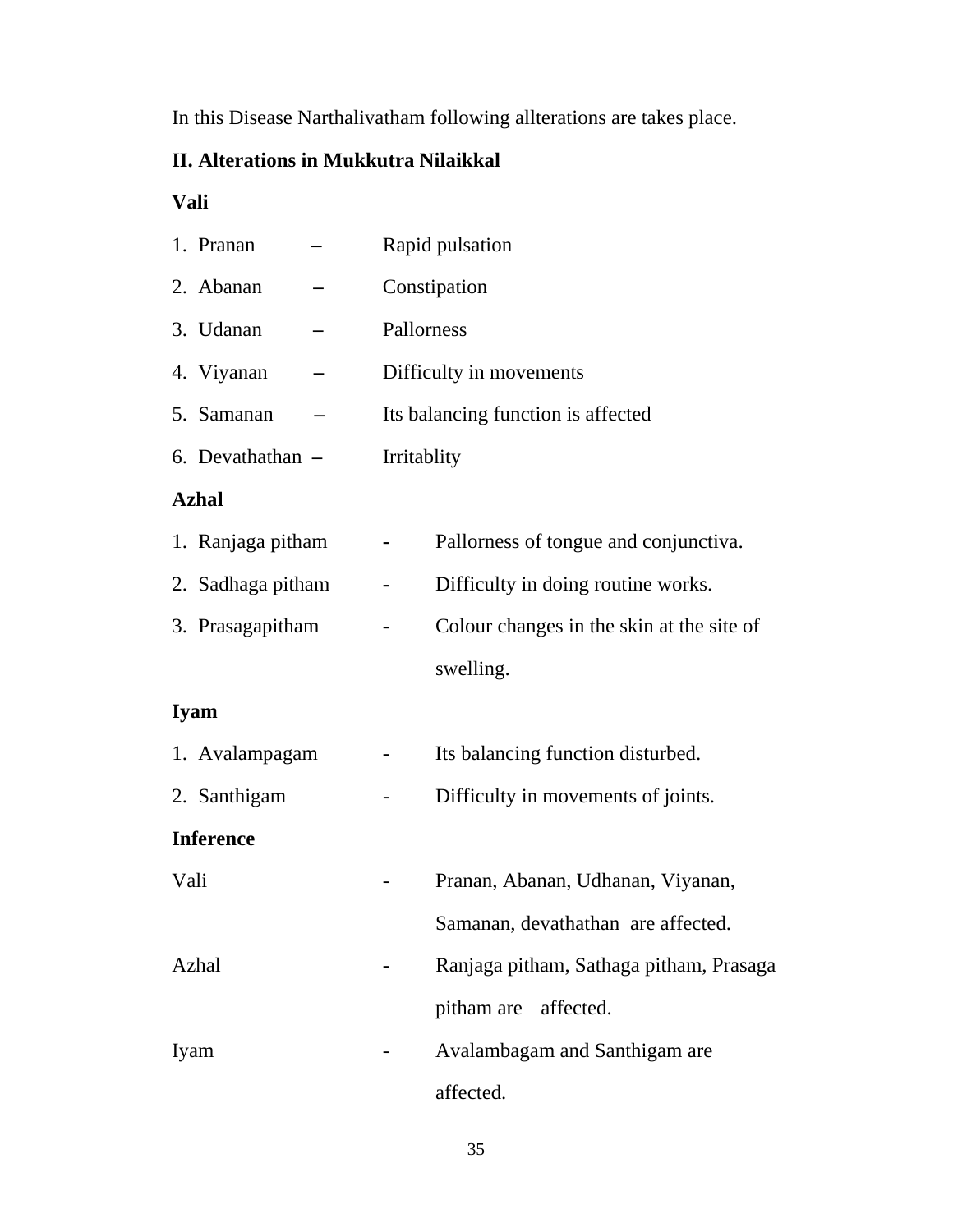# **III.Alterations in Udal thathukkal**

| 1. Saaram -   | Pain and discomfort.                        |                                      |  |  |
|---------------|---------------------------------------------|--------------------------------------|--|--|
| 2. Senner     | Stagnation of blood in the site of swelling |                                      |  |  |
| $3.$ Oon      |                                             |                                      |  |  |
| Initial stage |                                             | Some inflammatory changes (Swelling) |  |  |
| Later stage   |                                             | Disuse atrophy                       |  |  |
| 4. Kozhuppu   |                                             | Restricted joint movements           |  |  |
| 5. Enbu       |                                             |                                      |  |  |

 Difficulty to move, standing upright position, inflammatory changes and intra articular adhesions in the knee joint.

6. Moolai **-** Osteoporotic changes in later stage.

## **Inference**

All 6 Udal Thathukkal are affected except Sukkilam/ Sronitham.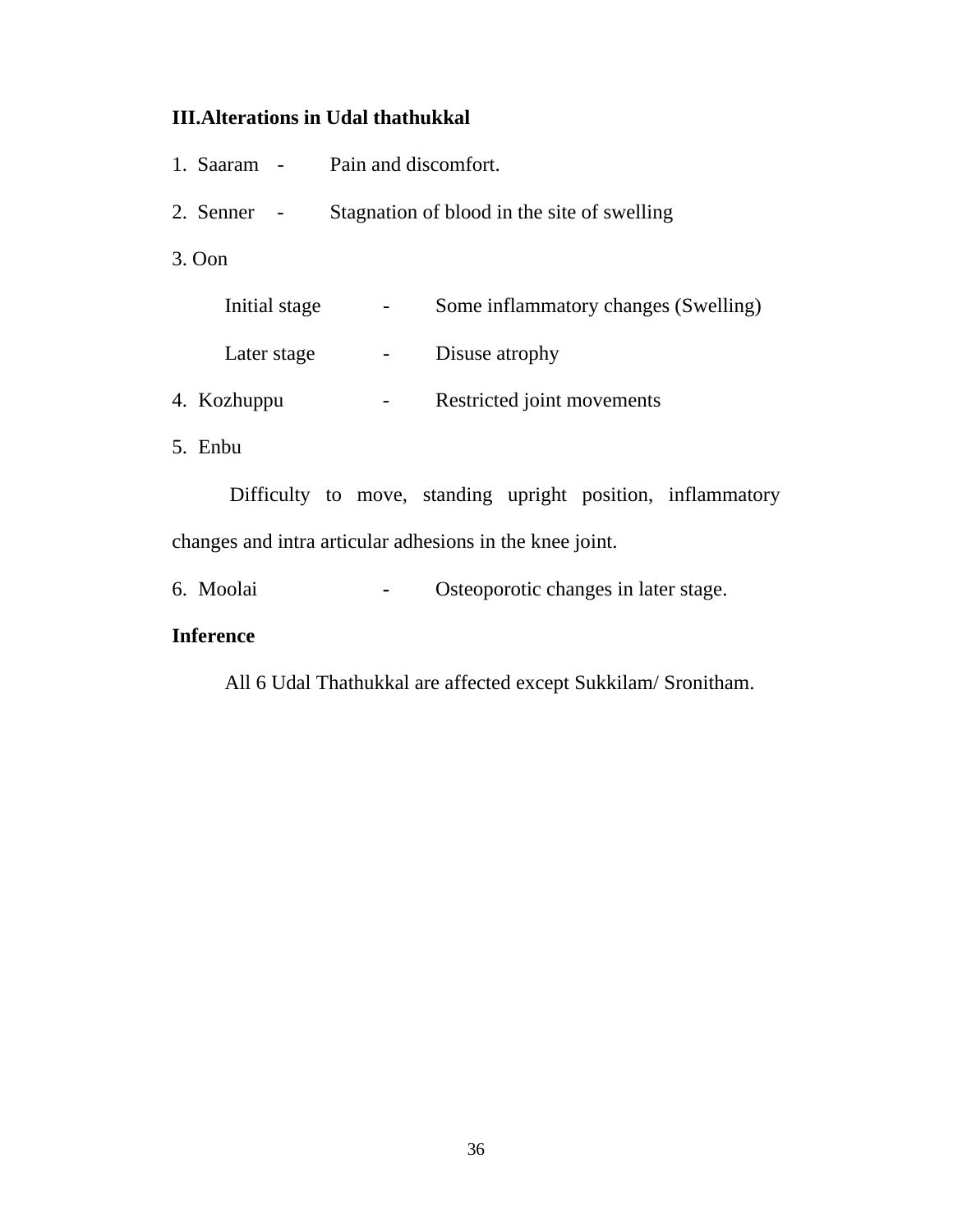# **MODERN ASPECT**

്ഡ്ര $\hat{\bm{\alpha}}$ ദ്കേഗ്രദ്ധങ്ങ് ഗ്രധങ്ങി $\bm{\omega}$ ന്റ്രക്

முதிர்ந்திரத்த முந்திரண்டு முயற்சி யாகி".

Swelling of Knee joint is due to accumulation of blood in to Knee joint cavity.

## **Swelling with accumulation of blood:**

Generally the blood flows inside the closed circuits of the blood vessels which are arteries, arterioles, capillaries, vein and venules. Physiologically, blood is in constant motion inside the circuits. The escape of blood from the blood vessel is called haemorrhage and these extravasations of blood in to the tissues. When the blood accumulates in one of the body cavities it is referred to as

| Thoracic cavity    | Haemothorax.      |
|--------------------|-------------------|
| Pericardial cavity | Haemopericardium. |
| Peritoneal cavity  | Haemoperitoneum.  |
| Joint cavity       | Haemarthrosis.    |

## **Bleeding in to knee joint cavity is caused by**

- 1. Ligament injuries.
- 2. Fracture of patella.
- 3. Fractures of tibial condyles.
- 4. Trauma.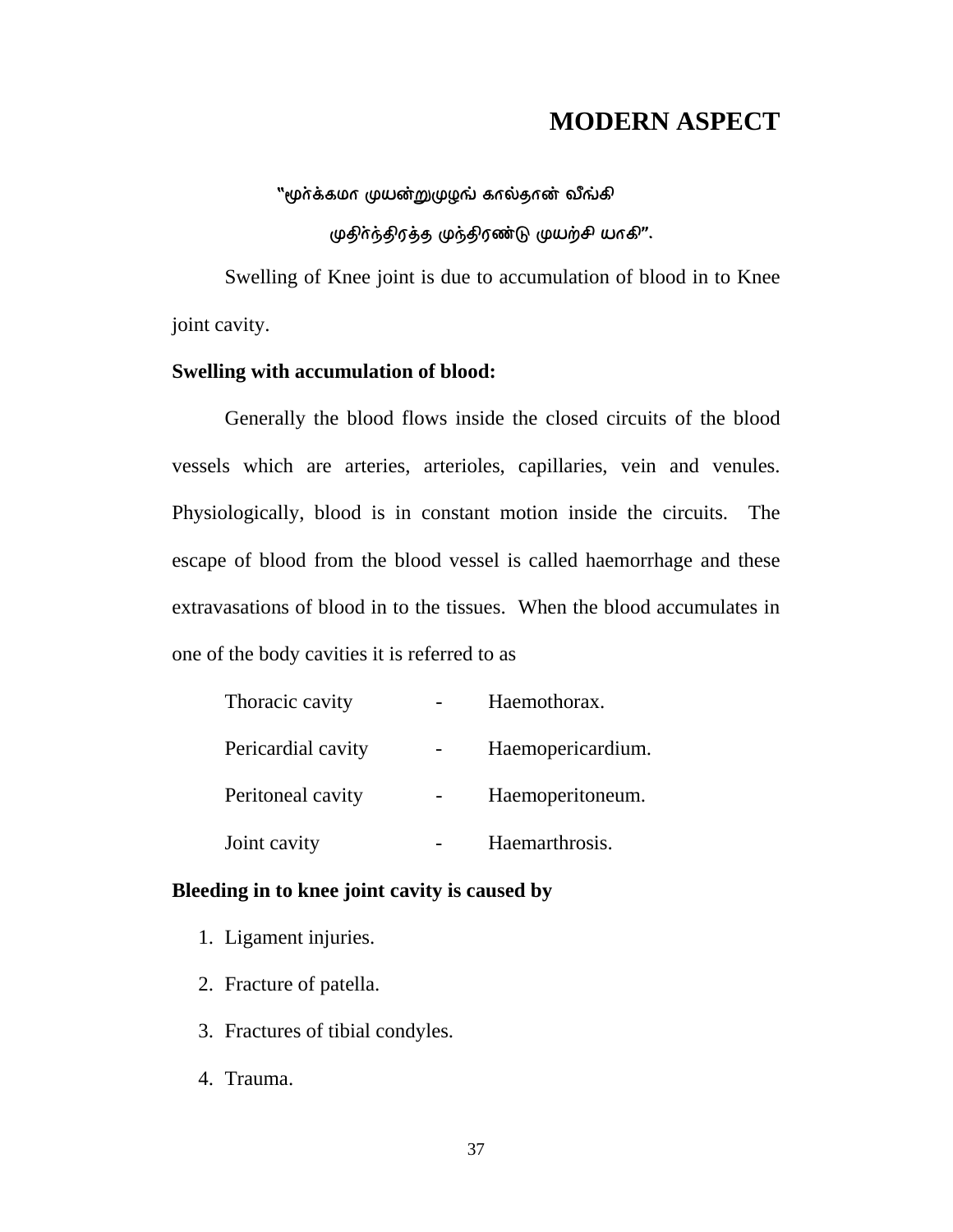- 5. Deficiency of VIII factor and other clotting factors.
	- $\triangleright$  Fall injury
	- $\triangleright$  Direct injury
	- $\triangleright$  Sports injury
- 6. Any defect in coagulative mechanism.
- 7. Increased fragility of vessels.
- 8. Platelet deficiency or dysfunction.

Ligament injuries and fractures of patella and tibial condyles are caused by sports injury and traumatic cause. Some times pathological cause.

 Increased fragility of vessels and palelet deficiency do not cause serious bleeding problem. Most often they induce small haemorrhages, petechiae and purpura.

### **Derangement in coagulation**

 The deficiency of one of knowing clotting factors results in bleeding disorder. More often bleeding manifest as the development of large haematomas followed by injuries.

 The activated factor IX, acting in concern with activated factor VIII and with platelet, phospholipids and platelet factor III from traumatized platelets, activates factor X.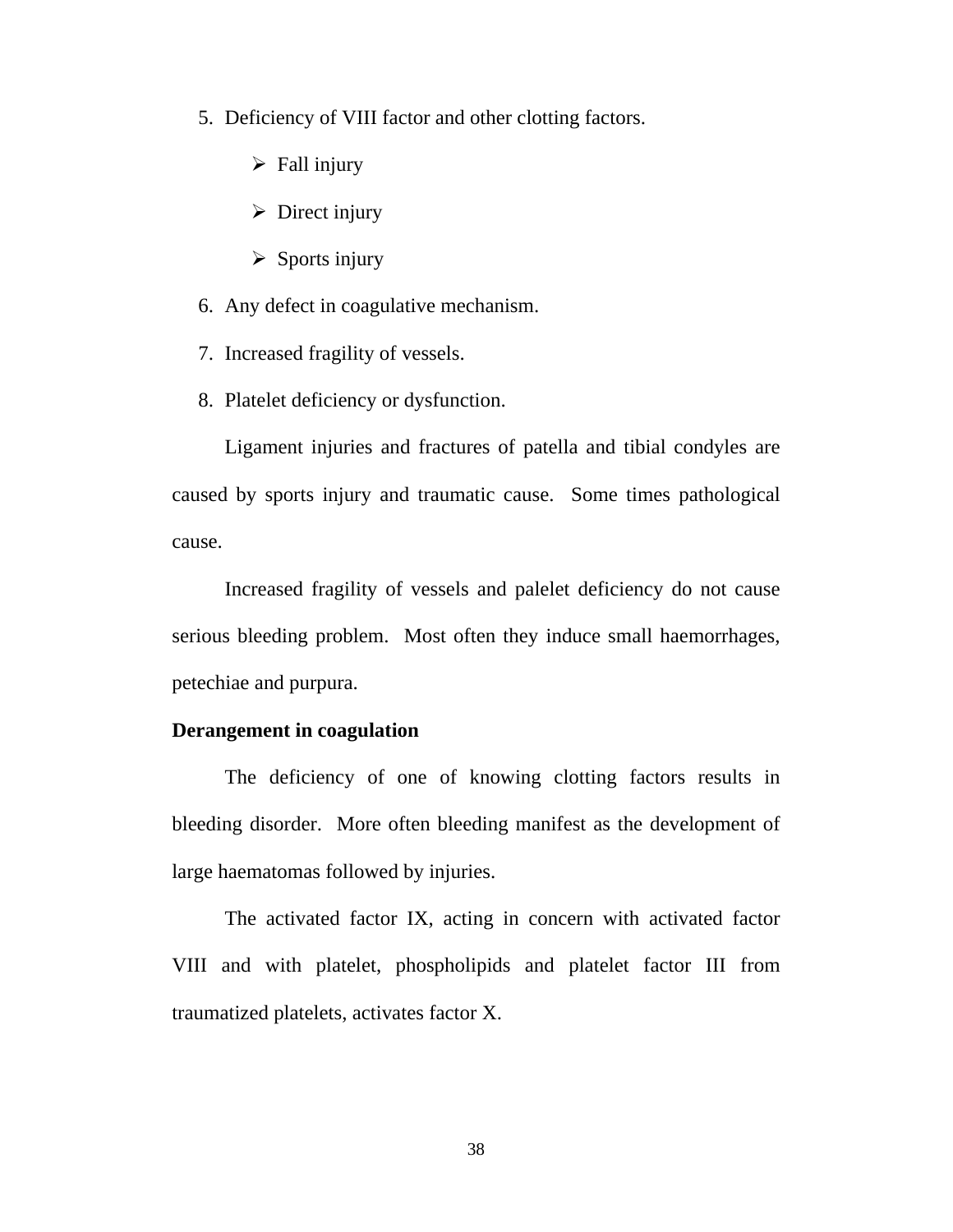In person with deficient factor VIII and IX the process of

- 1. Vaso constriction.
- 2. Platelets plug formation.

It occurs, but they lack in the process of conversion of fibrinogen to fibrin, resulting in bleeding which in turn leads to the formation of haematoma.

 Extravasations of blood in to the joint cavity with resultant swelling known as haemarthrosis.

- ¾ The immediate vascular response is of "Transient vasoconstriction" of arterioles.
- $\triangleright$  Next follows "persistent progressive vasodilatation" which involve mainly the arterioles and to the extent venules and capillaries. Vasodilatation results in increased blood volume.
- $\triangleright$  Progressive vasodilatation, in turn, elevates the local hydrostatic pressure resulting in transudation of fluid into the extra cellular space thus forming the swelling

''நீக்கமாய் நின்றிடவொ ணாமற் றானும்

நிமிர்ந்திடுகில் சந்துதான் முடக்கொ ணாமல்".

Due to the swelling, patient is not able to stand in upright position and flex the knee.

"தீர்க்கமாய் துண்டித்து மிகச்சிக் கென்று

 $\Omega$ சமுுைந்தை தலைபேரல் மிகலே வீங்கி".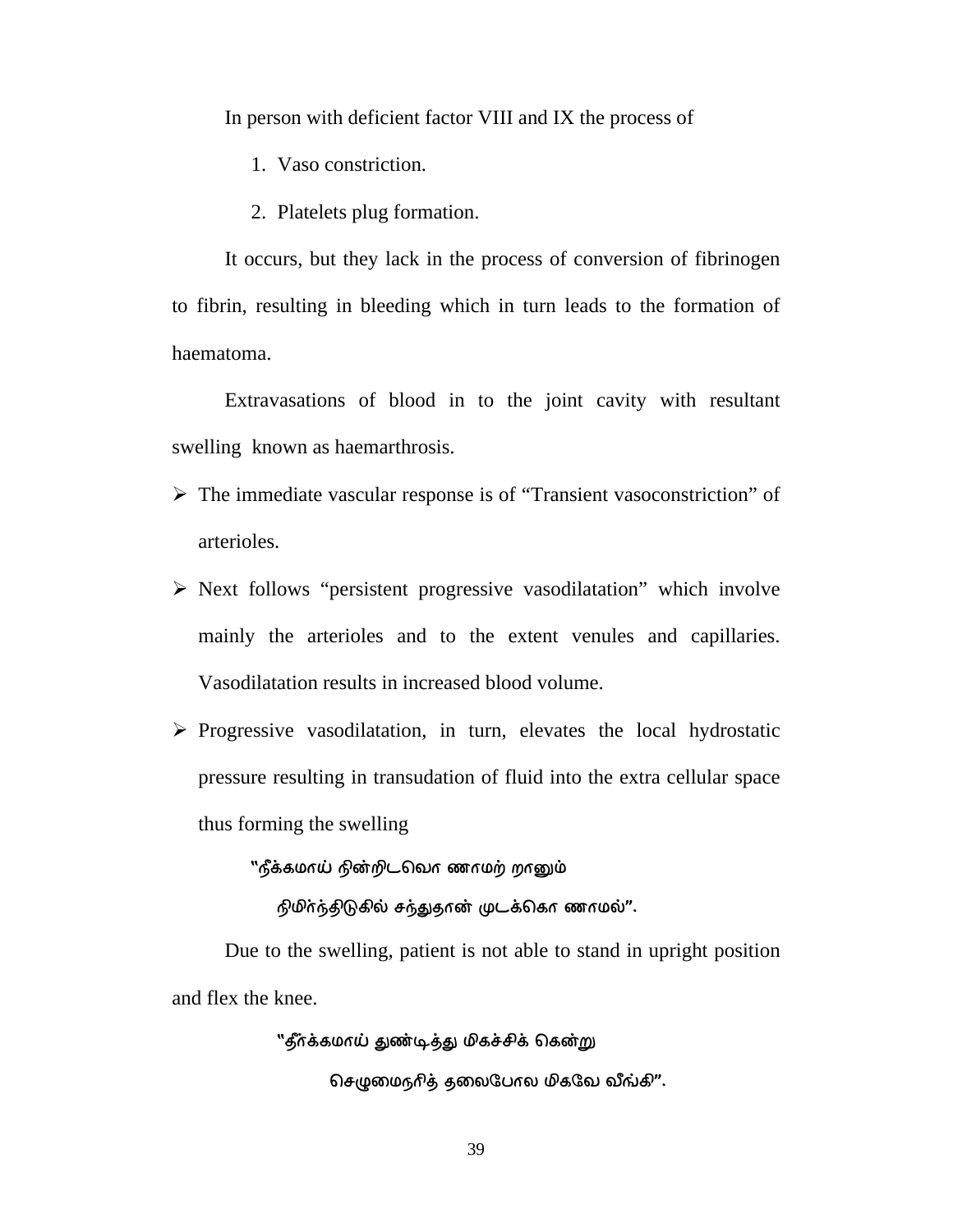Damaging of articular cartilage further increases the swelling (like jackal's head)

 Repeated haemorrhages into joints produce synovial hyperplasia, haemosiderin deposition and fibrous scaring increased intra articular pressure, limitation of movements causes articular cartilage damage.

#### "தீர்க்மாய் துண்டித்து"

Intera-articular adhesions will result in reduction of the knee joint cavity.

## "மிகச்சிக் கென்று"

 Chronic inflammatory process occurs due to blood in cavity. Inflammation and swelling of the joint, accumulation of morbid fluid which are followed by over growth of articular cartilage and synovial membrane with destruction of those parts of the cartilages subjected to intra articular pressure and progressive deformity by assuring the shape of jackal's head

### ്നു $\hbar$ ർ കുതക്രിധന്ത ഗികുമേ ഖീപ്പക് $''$

There by rendering the patient unable to walk or move about

#### "நின்றிடவொணாமற் றாதும்"

 The knee becomes usually large and makes him difficulty to fold or stretch his leg

"நிமிர்ந்திடுகில் சந்துதான் முடக்கொ ணாமல்"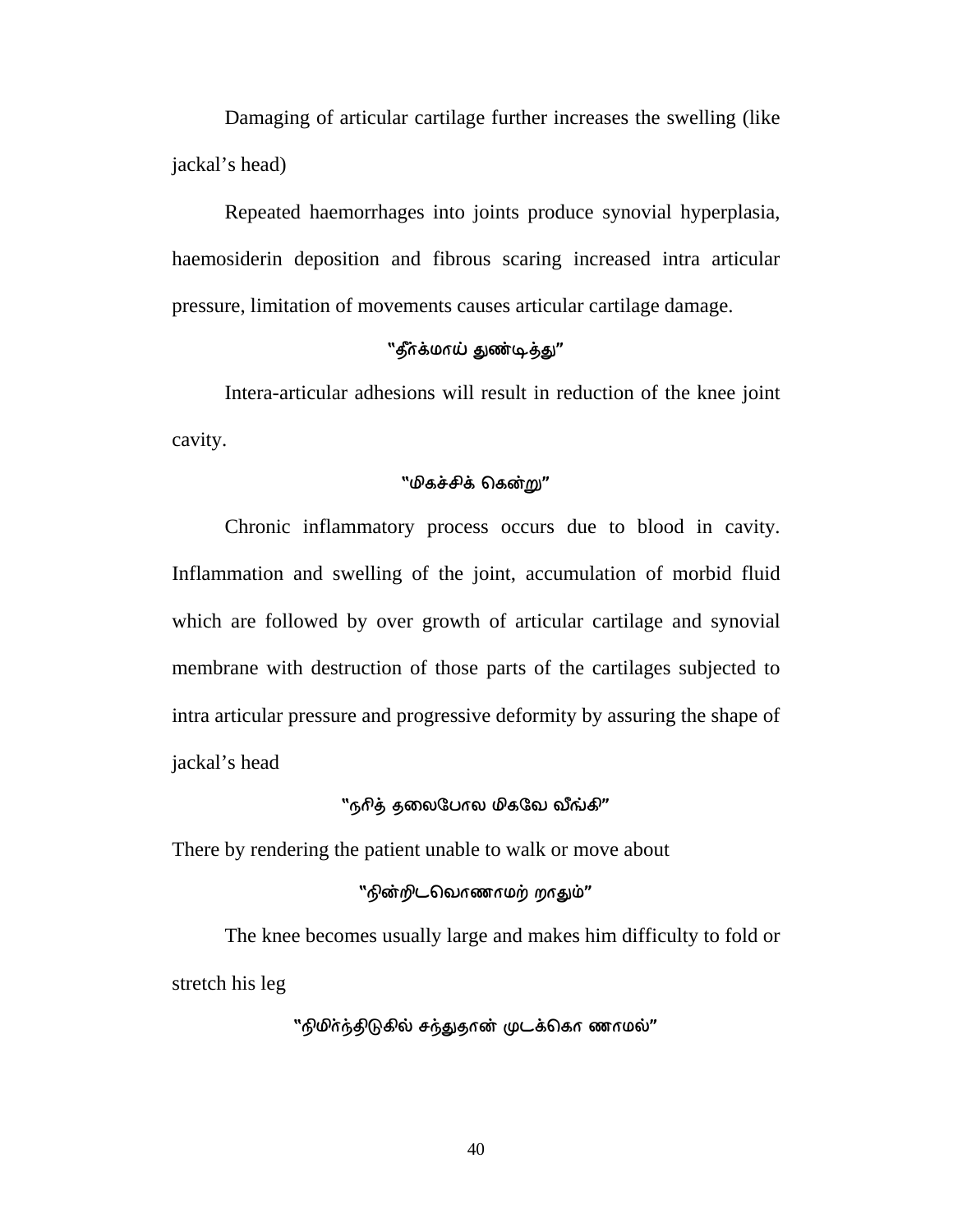(This is caused by excited vali uniting with the vitiated blood produces the inflammation of knee joint.)

## ''நார்க்கமாய் நாடியுமே படபடக்கும்''

 If any haemorrage in body causes rapid pulsation. It is due to increased cardiac activity to compensate the circulatory blood loss. So the heart rate and pulse rate is increased in haemorragic conditions.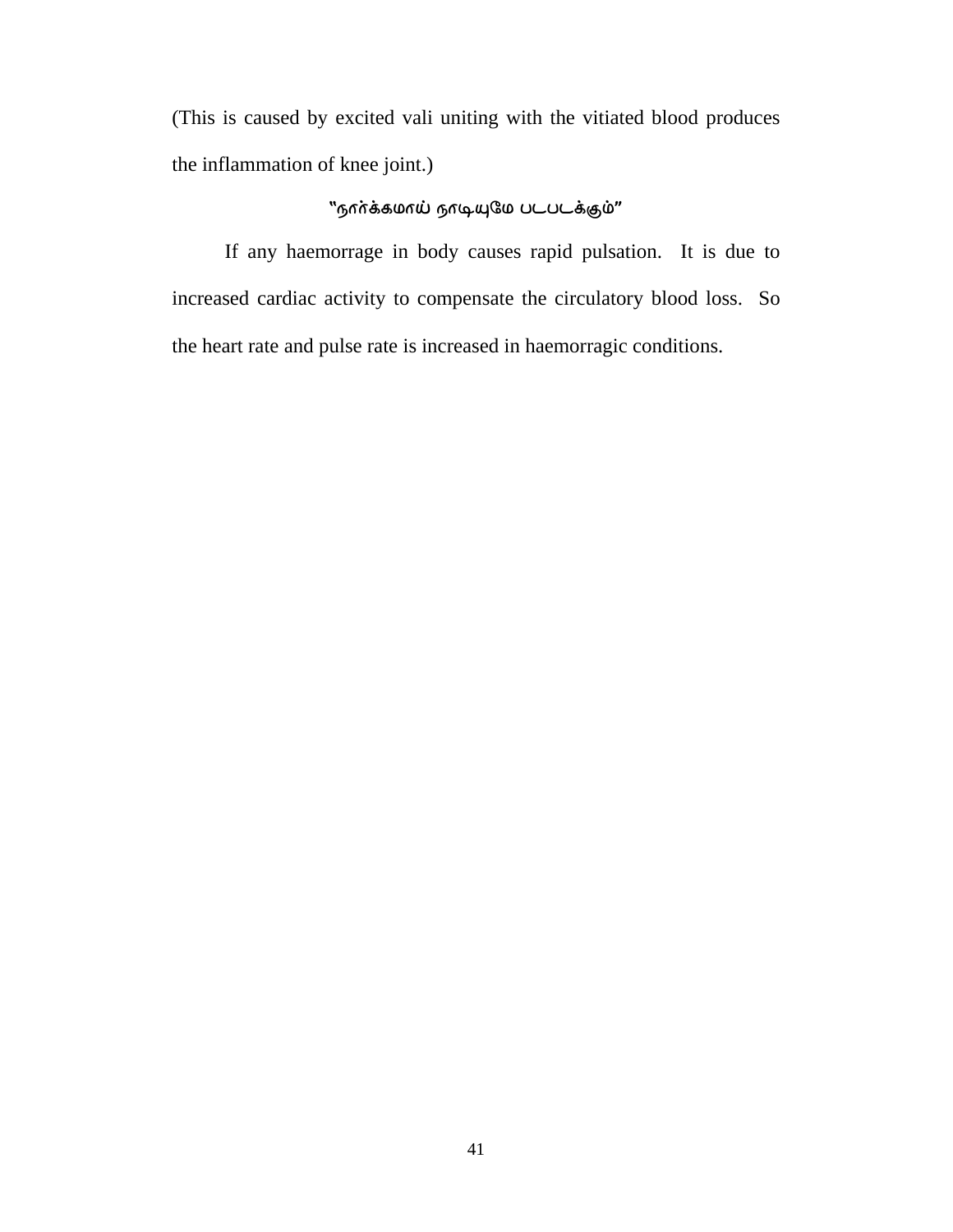

# **Schematic representation of Narithalivadham**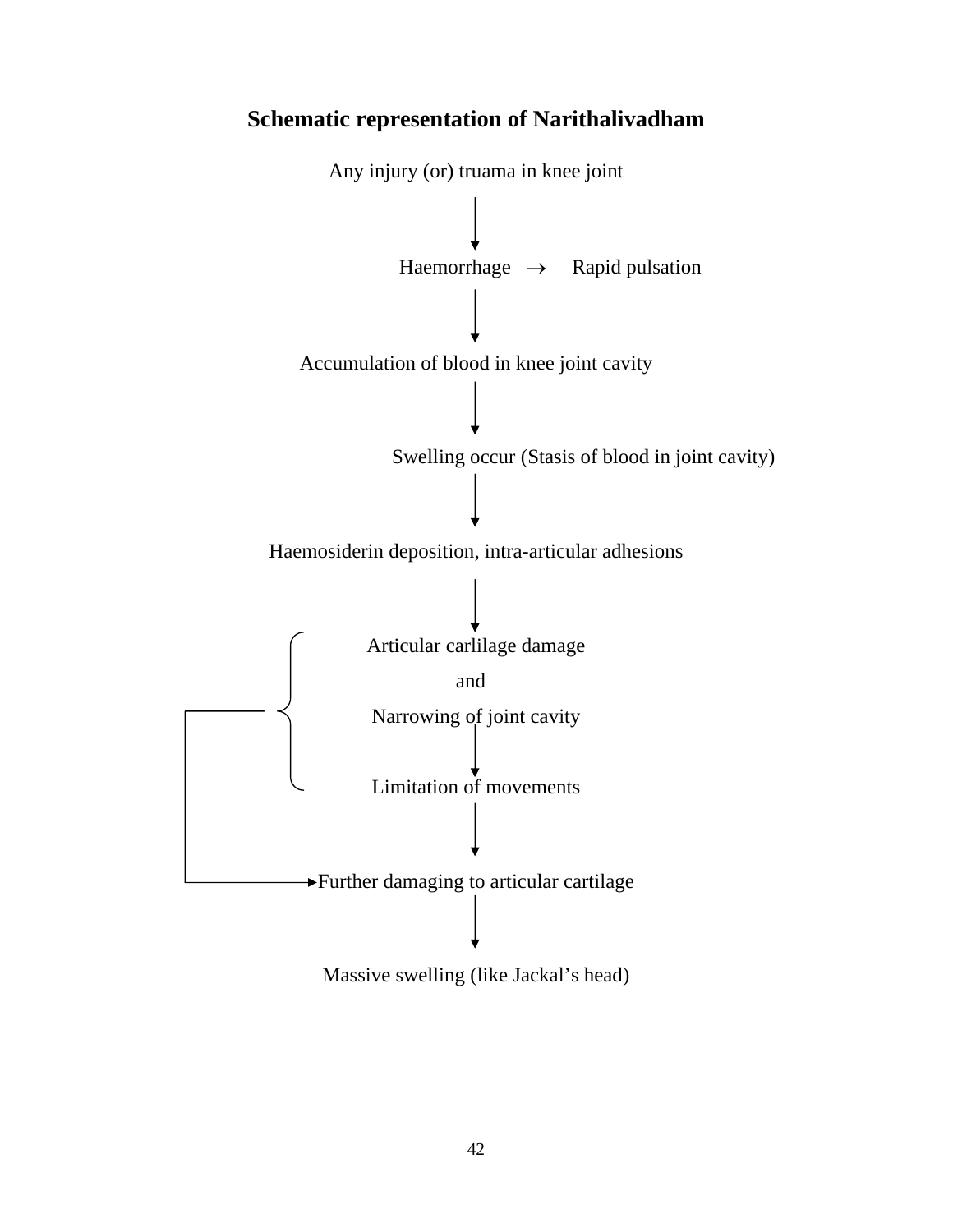# **REVIEW OF LITERATURE**

 Narithalaivadham is also explained in Yugimuni Vaithya Kaviyam and Paravasasekaram.

### **In Yugimuni Vaithya Kaviyam**

 $"$ நரித்தலைவாதஞ் செய்யுங் குணமதை நலிலக்கேளாய் வருத்தமா முழங்காலொன்றே வலுவுடனுளைப் புத்தோன்றும் நரித்தலைபேரல வீங்கும் நடக்கிலும் வலிக்குங்காலும் வரித்திடு முனிவர்தாமும் வினம்பிய குணமிதாமே".

The author explains Narithalaivadham is characterized by

- $\triangleright$  Pain and discomfort in knee joint.
- $\triangleright$  Massive swelling (like jackal's head)
- $\triangleright$  Pain during walk

## **In Pararasa Sekaram,**

"என்றதோா் முழங்கால் வீங்கியிரத் முந்திரண்டு

நின்றிடவொணாமற் சற்றே நின்றிடின் நெர்ந்து முடக்கொணாம்

துன்றியே சிக்கி நின்றி சென்னரித் தலைபேரல் வீங்கில்

 $66$ ன்றி சேர் மதுரச் சொல்லாய் நரித்தலை வாதங்தானே $^{\prime\prime}$ 

The author explains Narithalaivadham is characterized by

- $\triangleright$  Swelling in knee joint
- $\triangleright$  Accumulation of blood in knee joint cavity.
- $\triangleright$  Patient not able to stand and flex the knee.
- $\triangleright$  Swelling is tender and reddish like jackal's head.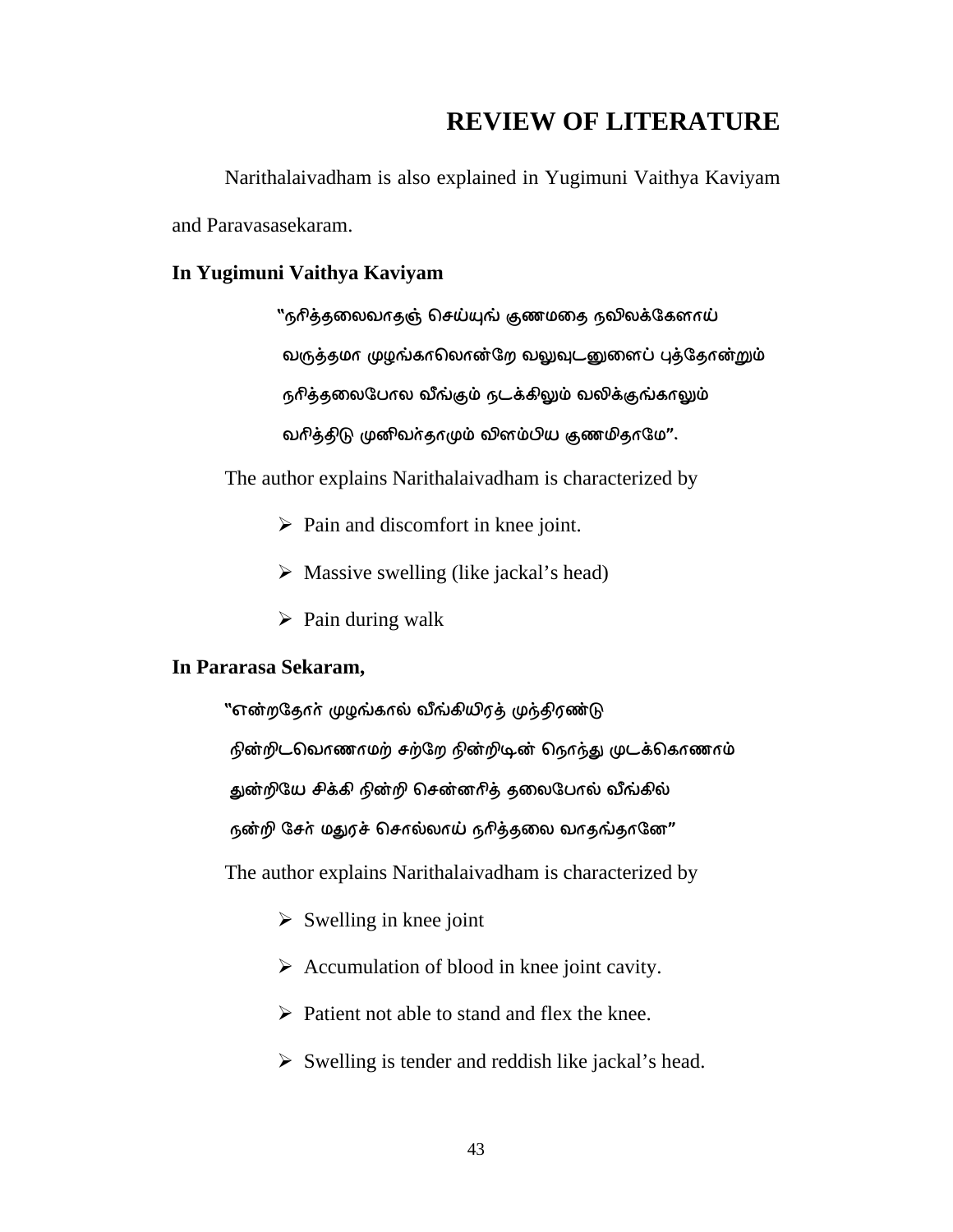Above two authors explained Narithalaivadham is disease of knee joint.

 But, Pararasekaram specify, the swelling is due to accumulation of blood .Same clinical features are explained by Yugi in Yugi Vaithya Cinthamani and Yugi Vaithya Kaviyam. According literatures we concluded Narithalaivadham is inflamatroy joint disease affecting knee joint due to accumulation of blood in knee joint cavity.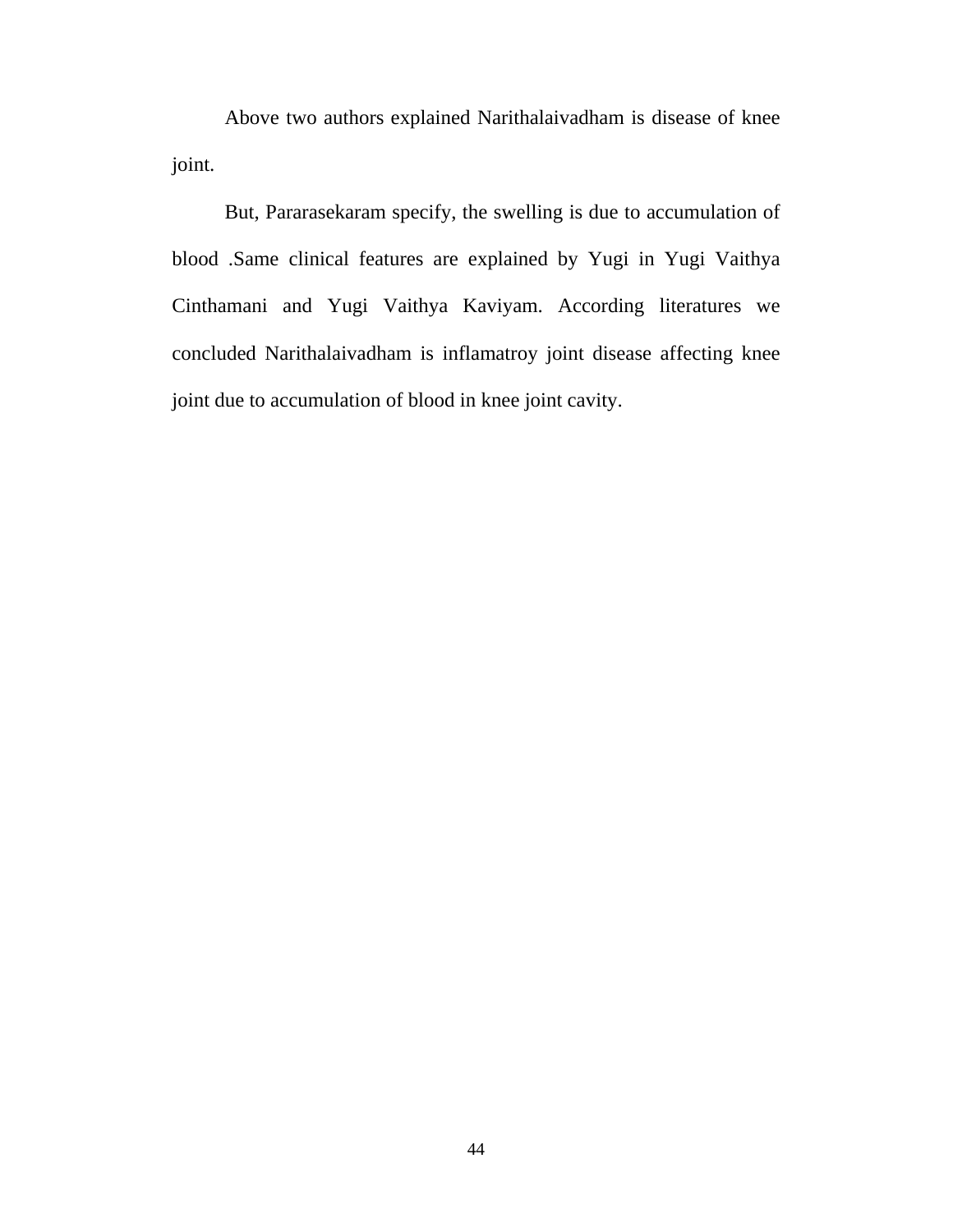# **ANATOMY OF THE KNEE JOINT**

 $\triangleright$  The Knee is the largest and most complex joint of the body. The complexity is the result of fusion of three joints in one. It is formed by fusion of the lateral femorotibial, medial femorotibial and femoropatellar joints.

## **Type**

 $\triangleright$  It is compound synovial joint incorporating two condylar joints between the condyles of the femur and tibia and one saddle joint between the femur and the patella.

## **Articular Surfaces**

- $\triangleright$  The articular surfaces are the large curved condyles of femur, flattened condyles of tibia and facets of patella.
- $\triangleright$  Lateral femoral condyle accommodates the large lateral facet of the patella and prevents subluxation and dislocation.
- $\triangleright$  The medial femoral condyles are longer in dimension in anteroposterior direction which allows greater rolling in this condyle.
- $\triangleright$  Medial tibial plateau is an oval disc concave in both sagittal and femoral planes. This accommodates larger and medial femoral condyle.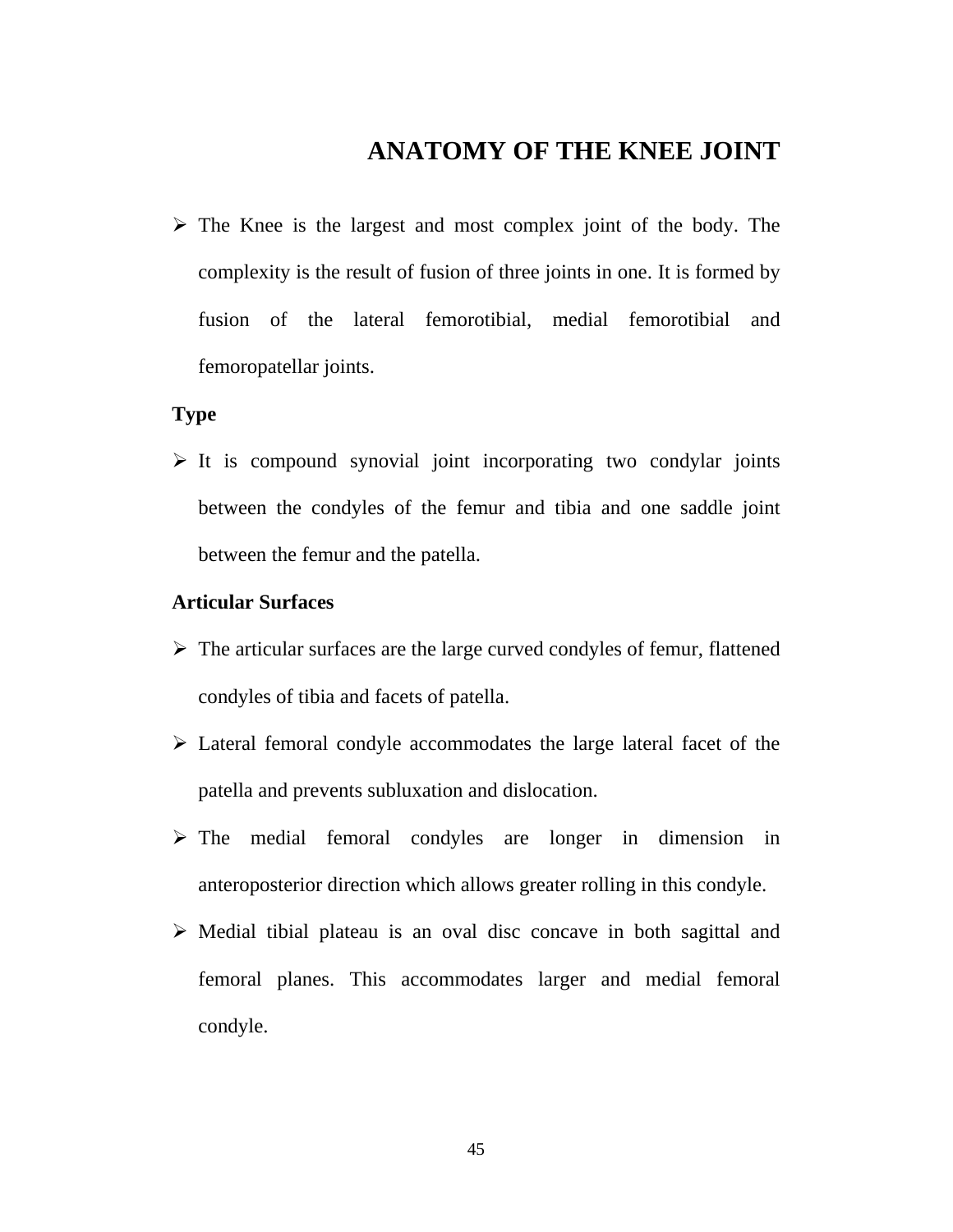- $\triangleright$  Lateral tibial plateau is circular in shape. This facilitates rotation of the femoral condyle during movement.
- $\triangleright$  Patellar facets are medial and lateral facet which articulates with femur.

## **Bursae**

 $\triangleright$  Bursae are a little fluid sac that helps muscle and tendons to slide freely as they knee moves. There are about 13 bursae in the knee joint in the front and in the sides.

## **Anterior**

- $\triangleright$  Subcutaneous pre patellar bursa
- $\triangleright$  Subcutaneous infra patellar bursa
- $\triangleright$  Deep infra patellar bursa
- $\triangleright$  Supra patellar bursa

## **Lateral**

- $\triangleright$  Deep to lateral head of gastronemius
- $\triangleright$  Between fibular collateral ligament and biceps femoris.
- $\triangleright$  Between fibular collateral ligament and popliteal tendon.
- $\triangleright$  Between popliteal tendon and lateral condyle of tibia.

## **Medial**

- $\triangleright$  Deep to Medial head of gastronemius
- $\triangleright$  Ansarine bursa
- $\triangleright$  Deep to tibial collateral ligament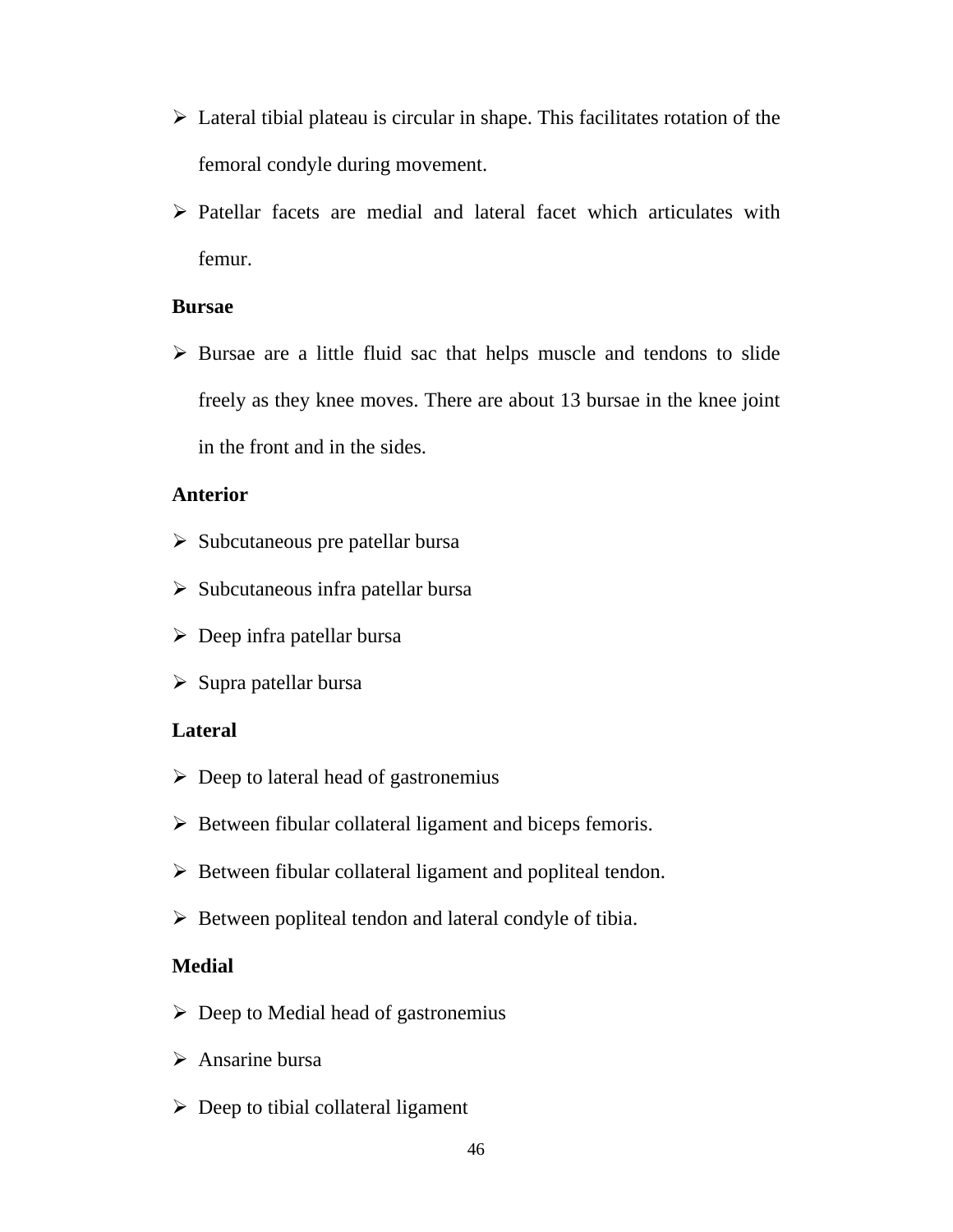- $\triangleright$  Deep to semimembranosus
- $\triangleright$  Between Semimembranosus and Semi tendinosus.

#### **Ligaments**

- $\triangleright$  Ligaments are the connective tissue structures that connect or bind one bone to another either at or near a joint.
- $\triangleright$  The roles of the various ligaments of the knee have their importance to knee joint stability.
	- **❖** Fibrous capsule
	- Ligamentum Patellae.
		- This is the central portion of the common tendon of insertion of the Quadriceps femoris, the remaining portions of the tendon form the medial and lateral patellar retinacula.
		- The ligamentum patella is about 3 inches long and one inch broad.
		- It is attached above to the margins and rough posterior surface of the apex of the patella and below to the smooth, upper part of the tibial tuberosity.
	- Anterior cruciate ligament
	- Posterior cruciate ligament
	- Medial (or) tibial collateral ligament
	- Lateral (or) fibular collateral ligament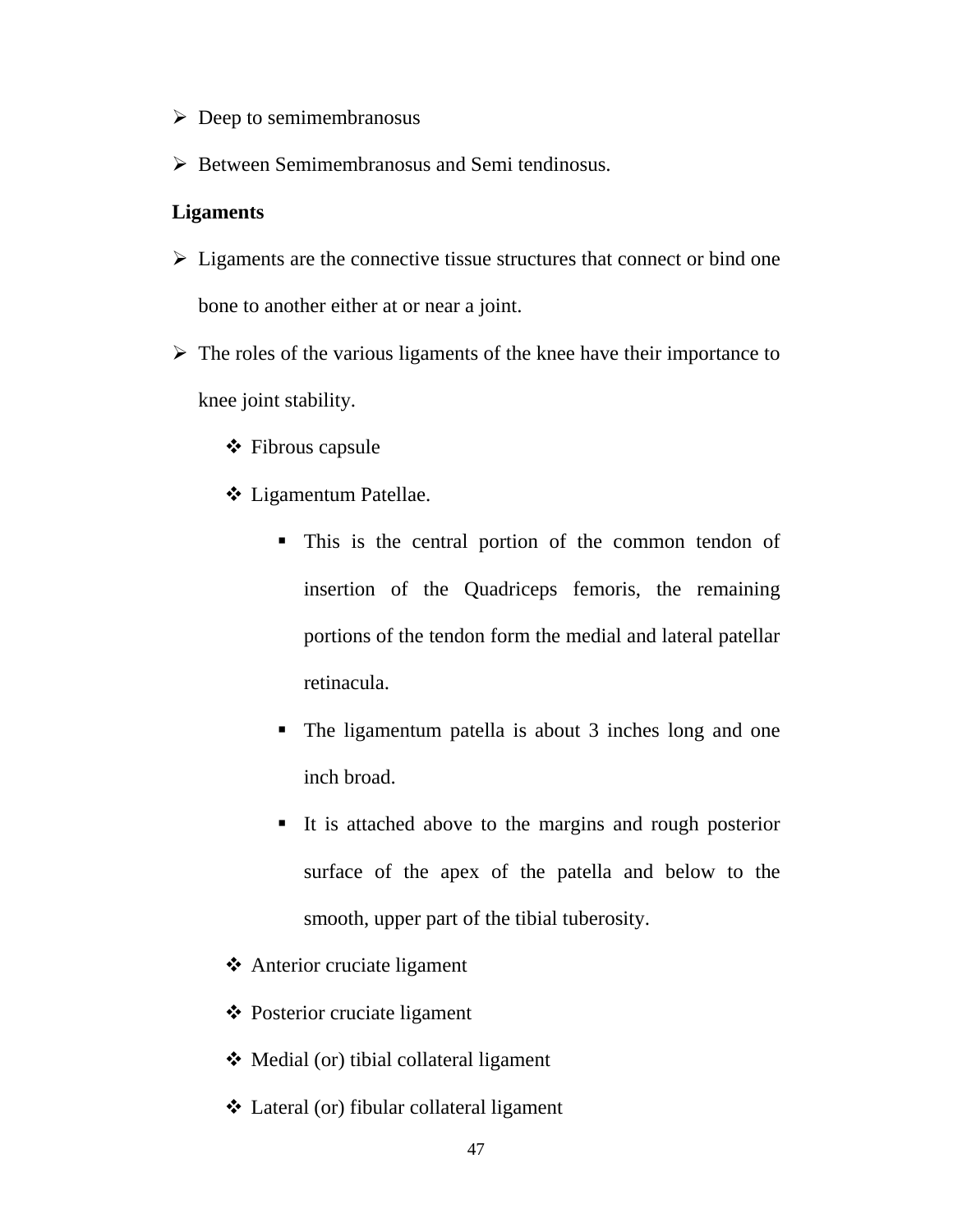- Medial Meniscus
- Lateral Meniscus
- Oblique popliteal ligament
- Arcuate popliteal ligament
- Transverse ligament.

# **Blood supply**

- $\triangleright$  Five genicular branches of the popliteal artery.
- $\triangleright$  The descending genicular branch of the femoral artery.
- $\triangleright$  The descending branch of the lateral circumflex femoral artery
- $\triangleright$  Two recurrent branches of the anterior tibial artery.
- $\triangleright$  The circumflex fibular branch of posterior tibial artery.

## **Nerve Supply**

- $\triangleright$  Femoral nerve, through its branches to the Vasti especially the Vastus Medialis.
- $\triangleright$  Sciatic Nerve through the genicular branches of the tibial and common pernoeal Nerve.
- $\triangleright$  Obturator Nerve, through its posterior division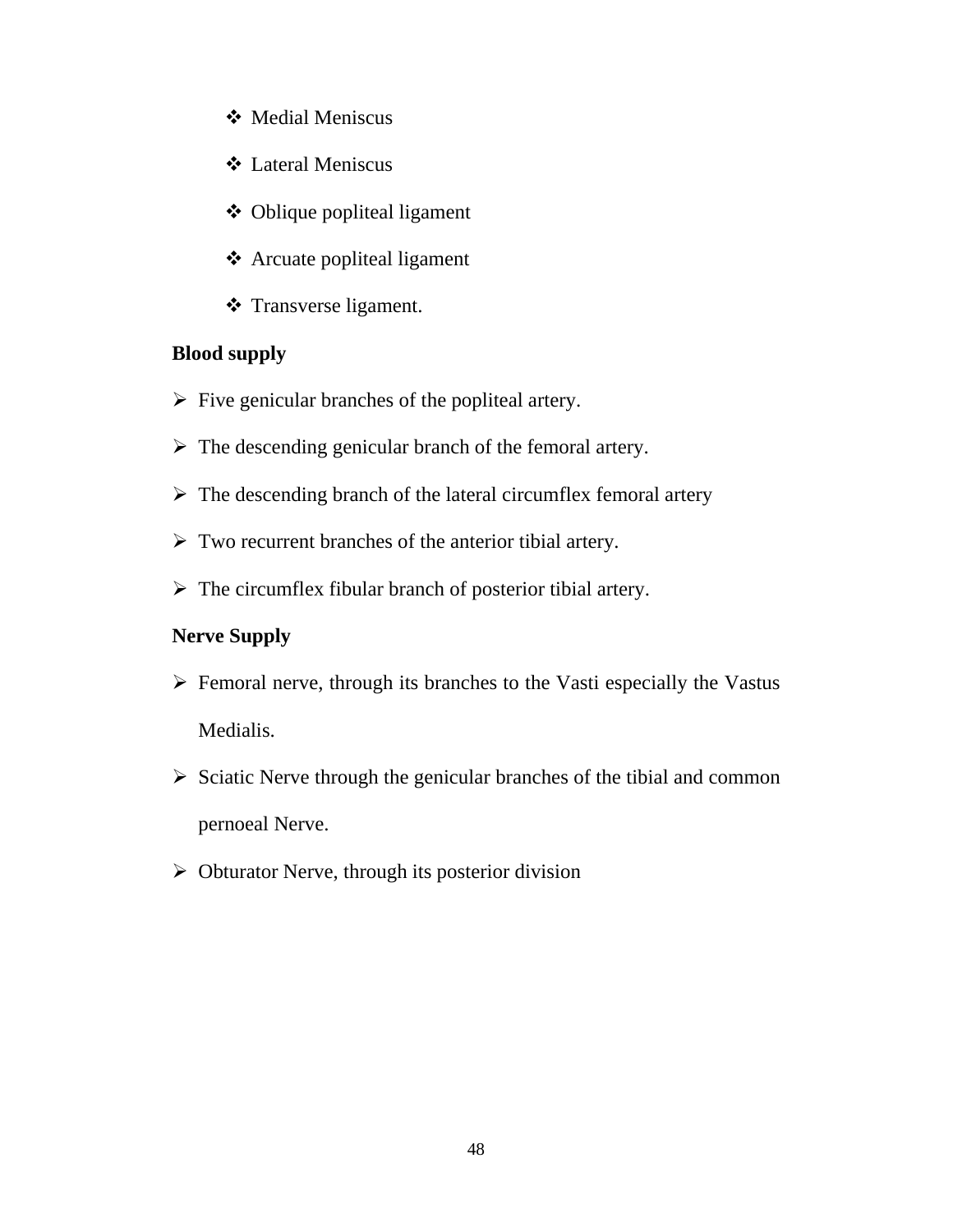## **Movements of the knee joint**

 Active movements at the knee are flexion, extension, medial rotation and Lateral rotation.

| <b>Movement</b>     | <b>Principle Muscles</b>  | <b>Accessory Muscles</b>    |
|---------------------|---------------------------|-----------------------------|
| Flexion             | i) Biceps Femoris         | i) Gracilis                 |
|                     | ii) Semitendinosus        | ii) Sartorius               |
|                     | iii) Semimembranosus      | iii) Popliteus              |
|                     |                           | iv) Gasstronemius           |
| Extension           | <b>Quadriceps Femoris</b> | <b>Tensor Fasciae Latae</b> |
| Medial rotation of  | i) Popliteus              | i) Sartorius                |
| flexed leg          | ii) Semi membranosus      | ii) Gracilis                |
|                     | iii) Semitendinosus       |                             |
| Lateral rotation of | Biceps femoris            |                             |
| Flexed leg          |                           |                             |

**Table 1 : Muscles Producing Movements at the knee joint** 

# **QUADRICEPS FEMORIS**

 $\triangleright$  Quadriceps is the combination of Rectus femoris, Vastus medialis, Vastus lateralis, and Vastus intermedius. Quadriceps found in the anterior part of the thigh and the function is knee extension.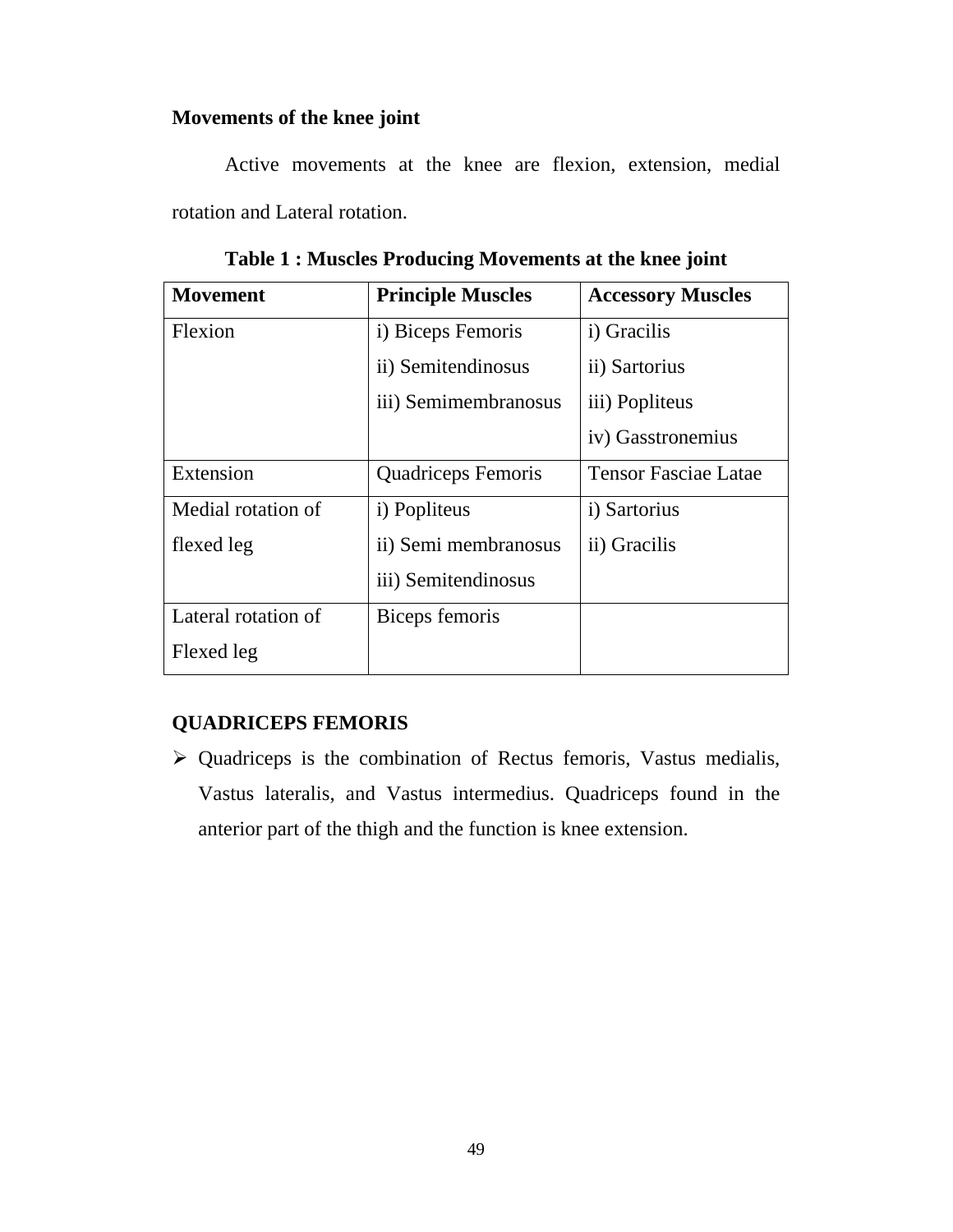| <b>Muscle</b> | Origin                                         | <b>Insertion</b>       |
|---------------|------------------------------------------------|------------------------|
| Rectus        | a. Straight head: from the upper               | Base of patella        |
| Femoris       | half of the anterior                           |                        |
|               | inferior iliac spine                           |                        |
|               | b. Reflected head: from the                    |                        |
|               | groove above the margin of the                 |                        |
|               | acetabulum and the capsule of                  |                        |
|               | the hip joint                                  |                        |
| Vastus        | a. Upper part of                               | a. Later part of the   |
| Lateralis     | intertrochanteric line.                        | base of patella.       |
|               | b. Anterior and inferior borders               | b. Upper $1/3$ of the  |
|               | of greater trochanter                          | lateral border of      |
|               | c. Lateral lip of gluteal tuberosity           | patella expansion to   |
|               | d. Upper $\frac{1}{2}$ of lateral lip of linea | the capsule of knee    |
|               | aspera                                         | joint, tibia and       |
|               |                                                | iliotibial tract.      |
| Vastus        | a. Lower part of intertrochanteric             | Medial 1/3 of the base |
| Medialis      | line,                                          | and upper $2/3$ of the |
|               | b. Spiral line                                 | medial border of the   |
|               | c. Medial lip of linea aspera                  | patella.               |
|               | d. Upper $\frac{1}{4}$ of medial               |                        |
|               | supracondylar line                             |                        |
| <b>Vastus</b> | a. Upper $\frac{3}{4}$ of the anterior and     | Base of patella.       |
| intermedius   | lateral surfaces of the shaft of               |                        |
|               | femur.                                         |                        |

# **Tabel 2 : QUADRICEPS FEMORIS**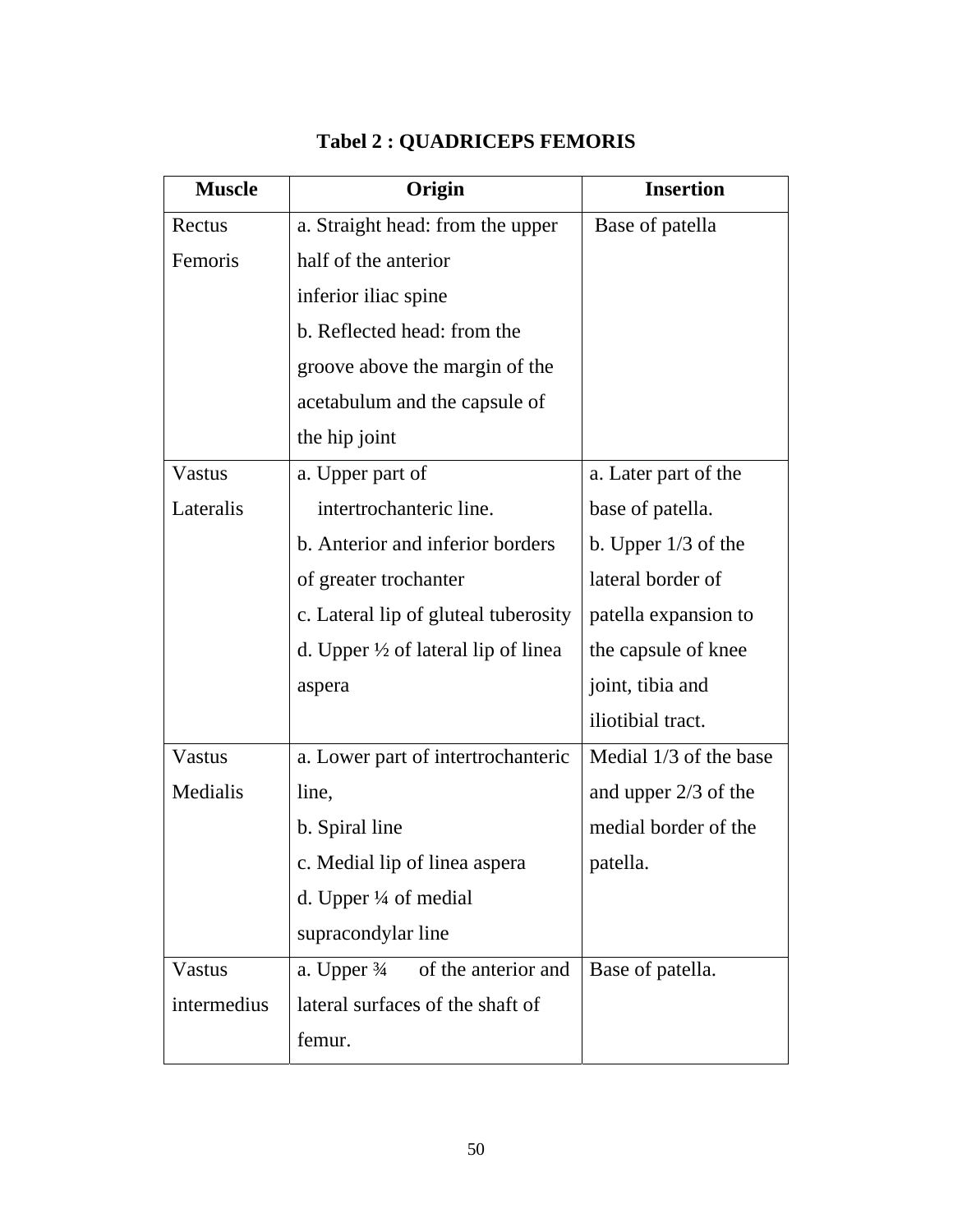## **Nerve Supply**

 $\blacktriangleright$  Femoral Nerve (L<sub>2,3,4</sub>)

## **Action**

- $\triangleright$  Quadriceps is a strong extensor of the leg. This action is very important in standing, walking and running.
- $\triangleright$  In addition the Rectus femoris flexes the hip joint along with iliopsoas and helps to maintain the erect attitude.
- ¾ The Vastus medialis prevents lateral displacement of the patella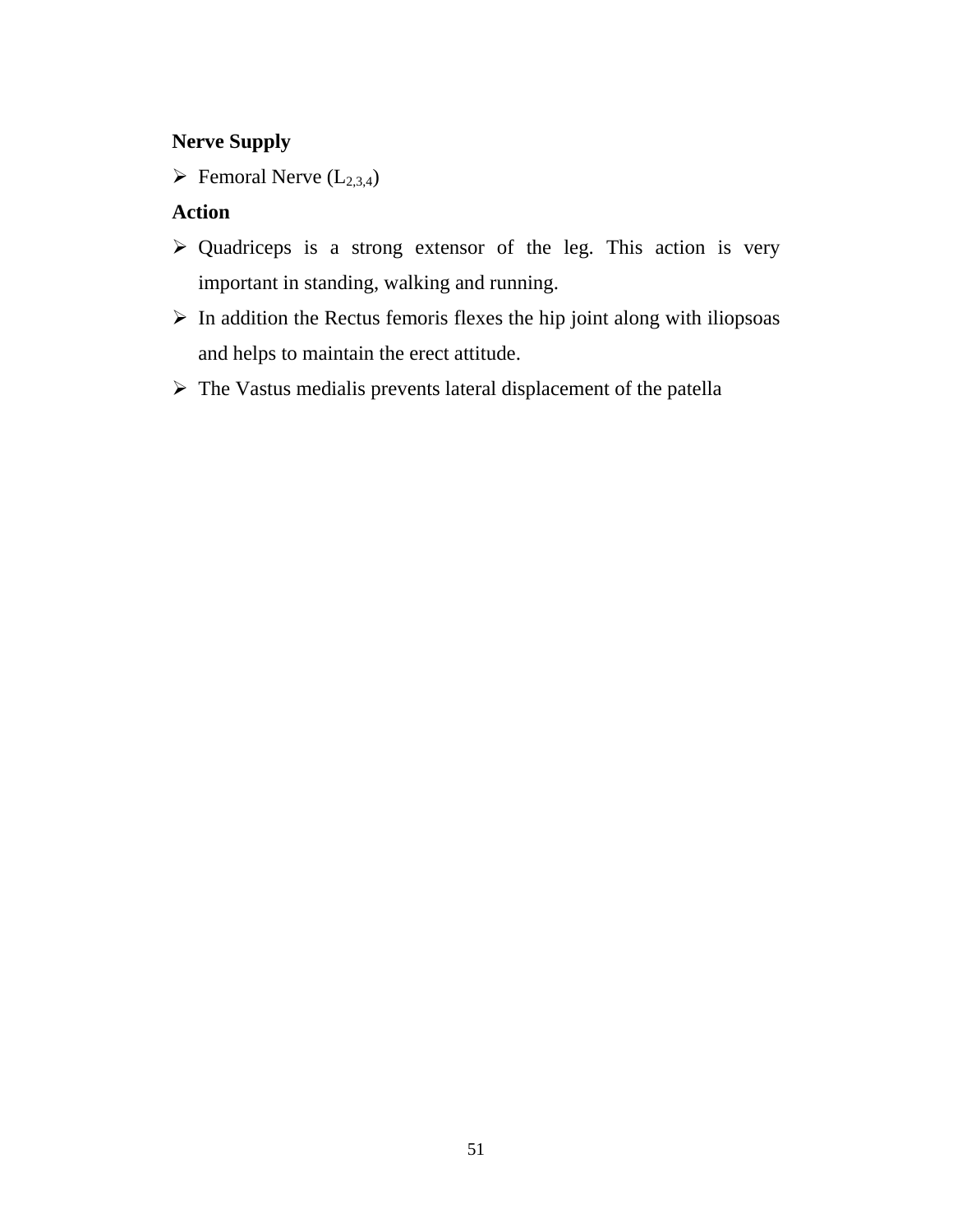# **BIOMECHANICS OF KNEE JOINT**

## **1. Stabilization**

- $\triangleright$  Capsule and ligaments are the static stabilizers of knee joint, muscles are the dynamic stabilizers. Structures located in the medial and lateral sides of the knee joint provide medial and lateral stability.
- ¾ Static and dynamic stabilizers, medial and lateral compartment structures provide anteroposterior stability of the knee.
- $\triangleright$  Extensor retinacular provide anteromedial and anterolateral support.
- $\triangleright$  Popliteus is posterior lateral stabilizers.
- $\triangleright$  Anterior cruciate ligament and Hamstring work in a complementary manner to resist the forces that displace tibia anteriorly or shear the femur posteriorly.

## **Static Stabilizers**

- $\triangleright$  Medial ccollateral ligament
- $\triangleright$  Lateral collateral ligament
- $\triangleright$  Anterior cruciate ligament
- $\triangleright$  Posterior cruciate ligament
- $\triangleright$  Oblique popliteal ligament
- $\triangleright$  Arcuate popliteal ligament
- $\triangleright$  Transverse ligament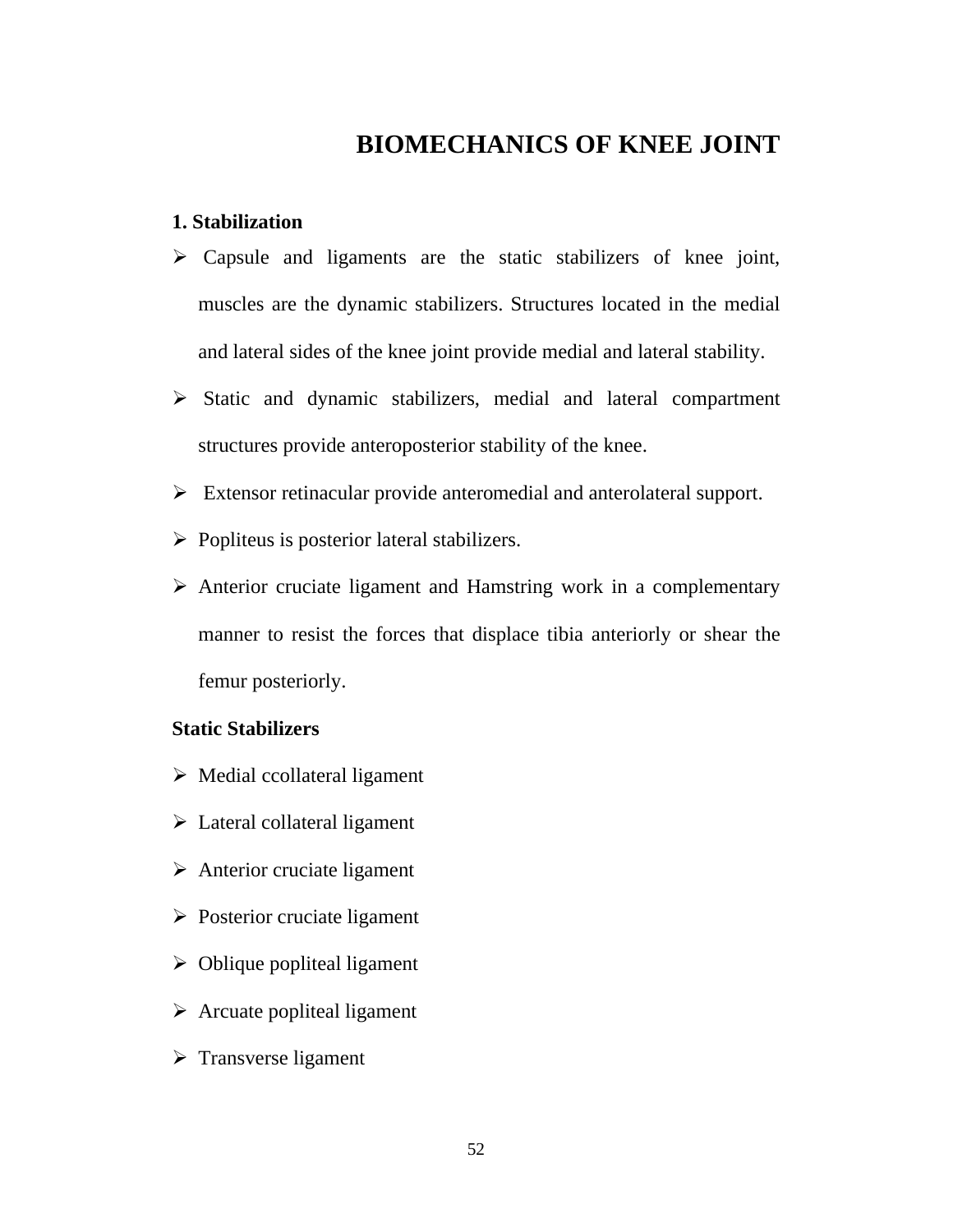## **Dynamic Stabilizers**

- $\triangleright$  Quadriceps femoris
- $\triangleright$  Extensor Retinaculam
- ¾ Pesanserinus (Semitendinosus, Sartorius, Gracilis Muscles)

## **2. Q Angle**

 The Q angle is the angle is formed between a line connecting to the axis to mid point of the patella and a line connecting the tibial tubercle and the mid point of patella.

An angle of  $10^0$ - 15<sup>0</sup> measured with knee either in full extension or slight flexion is considered to be normal.

### **3. Locking and Unlocking of Knee Joint**

 Locking is a mechanism that allows the knee to remain in the position of full extension. Locking occur as a result of medial rotation of femur during last stage of extension. Locking aided by the oblique pull of the ligament during the last stage of extension. Locking is produced by the quadriceps femoris muscles.

 In initial flexion the knee must unlock. A flexion force will automatically result in lateral rotation of the femur. Unlocking is brought about by the action of the popliteus muscle.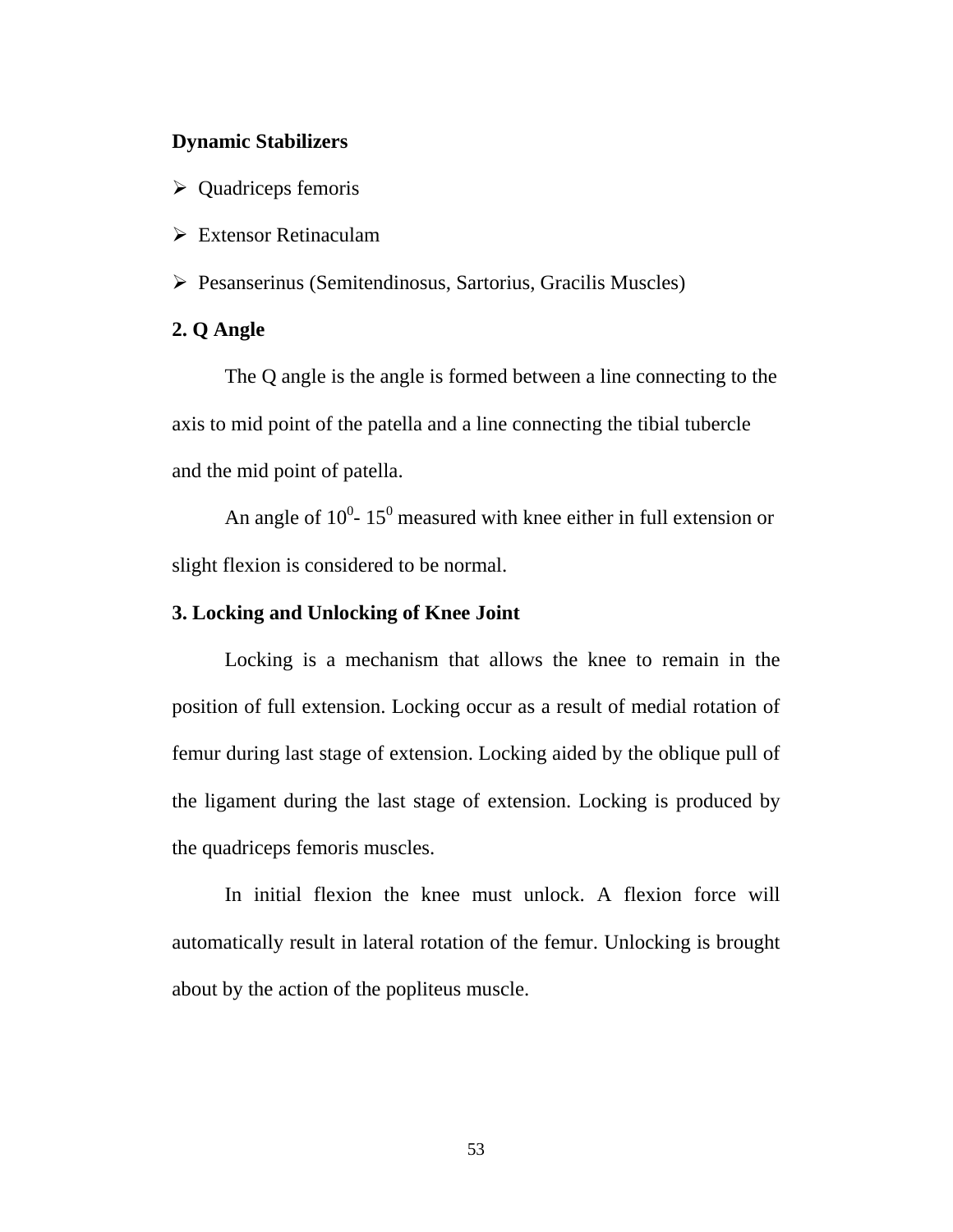# **PHYSIOLOGY OF BLOOD**

- $\triangleright$  Blood is a connective tissue in fluid form. It is considered as a fluid of life. Because it carries oxygen from lungs to all parts of the body and the carbon dioxide from all parts of the body to the lungs.
- $\triangleright$  Blood is red in colour. Arterial blood is scarlet red because it contains more oxygen and venous blood is purple red.
- $\triangleright$  The volume of blood in a normal adult is about 5 litres
- $\triangleright$  pH in normal conditions is 7.4
- $\triangleright$  Blood is five times more viscous than water. It is mainly due to red blood cells and plasma

#### **Composition of Blood**

 Blood contains the blood cells which are called formed elements and the liquid portion known as plasma.

## **Blood Cells**

Three types of cells are present in the blood

- $\triangleright$  Red blood cells or Erythrocytes
- $\triangleright$  White blood cells or Leukocytes
- $\triangleright$  Platelets or Thrombocytes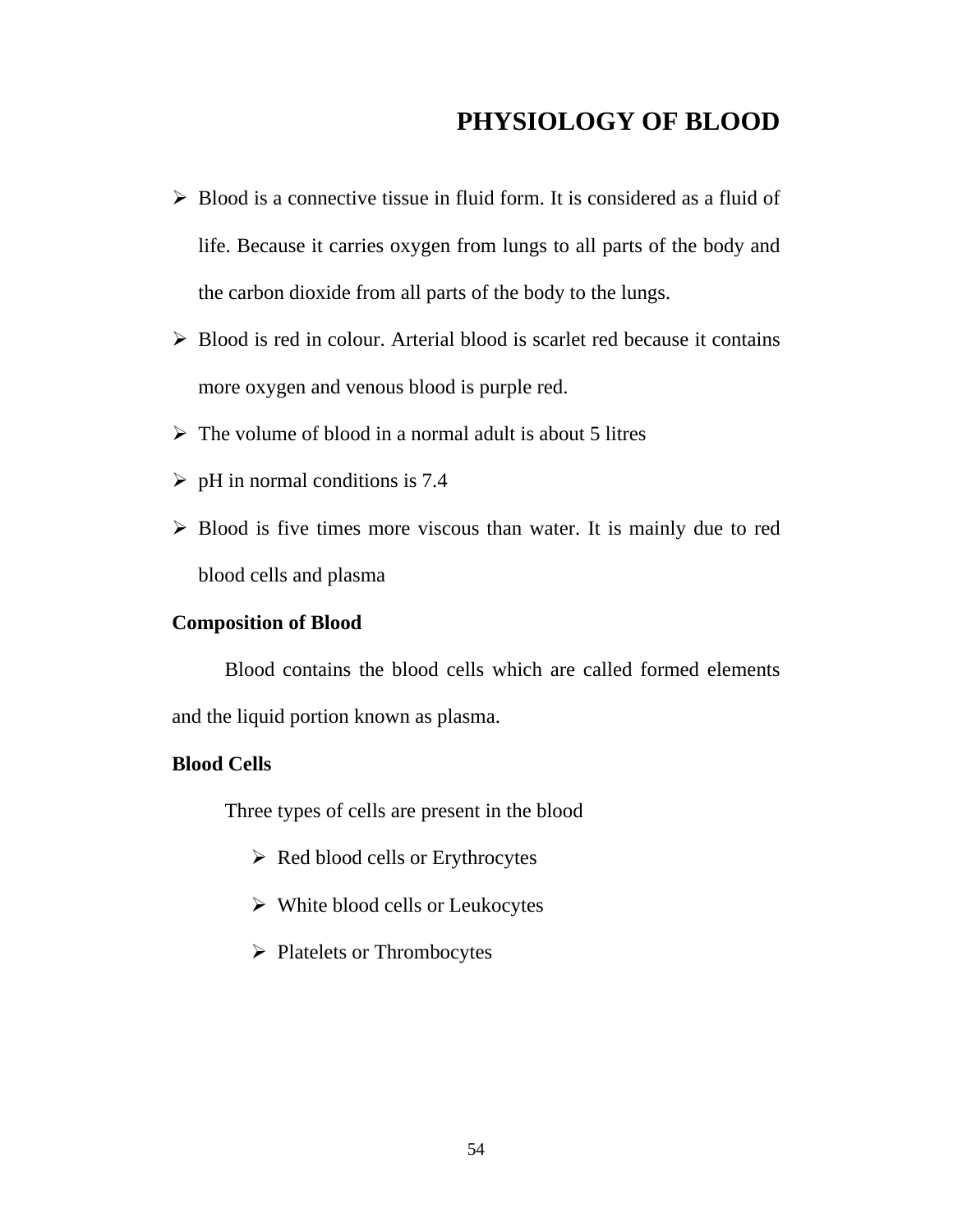#### **Haemoglobin**

- $\triangleright$  Haemoglobin (Hb) is the red pigment of blood present in RBC.
- $\triangleright$  Haemoglobin consists of 2 parts like 96% is a simple protein called globin and 4% is iron containing pigment called heme.
- $\triangleright$  Average haemoglobin (Hb) content in blood is 14-16 gm% in adult males 15 gm% , In adult females 14.5 gm%
- $\triangleright$  The function of haemoglobin is to carry the respiratory gases, oxygen and carbon dioxide.

#### **Plasma**

- $\triangleright$  Plasma is a straw coloured clear liquid. It contains 91 to 92% of water and 8 to 9% of solids. The solids are the organic and the inorganic substances.
- $\triangleright$  The organic substances are proteins, carbohydrates, fat, amino acids, non protein nitrogenous substances, internal secretions, enzymes and antibodies.
- $\triangleright$  The inorganic substances are sodium, calcium, potassium, magnesium, chloride, iodide, iron, phosphates and copper.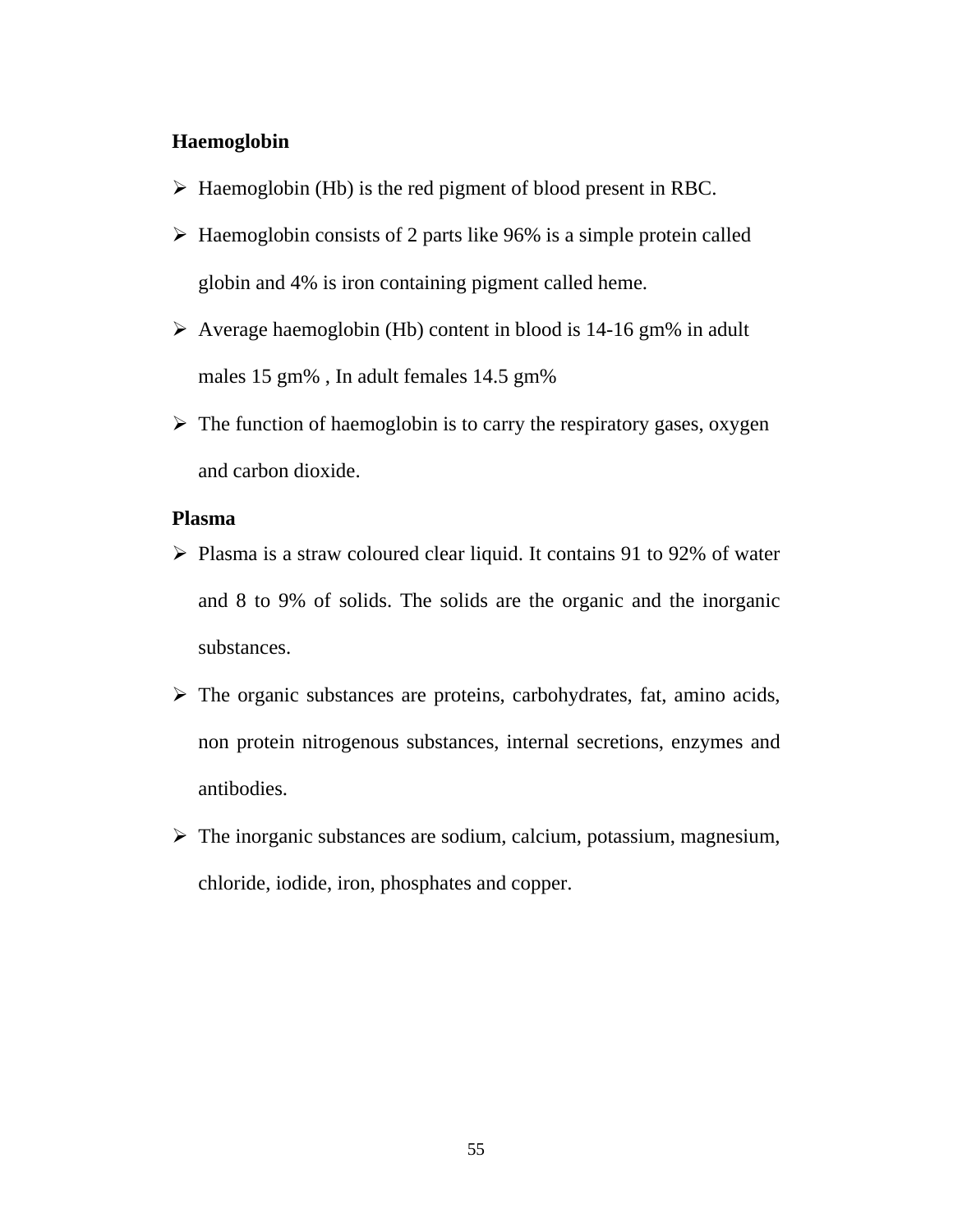## **COAGULATION OF BLOOD**

- $\triangleright$  When blood is shed out or collected in a container, it looses its fluidity and becomes a jelly like mass after few minutes. This process is called coagulation or clotting of blood.
- $\triangleright$  The clot is a mesh of thin fibrils entangling the blood cells. These fibrils consist of fibrin. The fibrin is formed from fibrinogen.

## **Mechanism of Coagulation Basic**

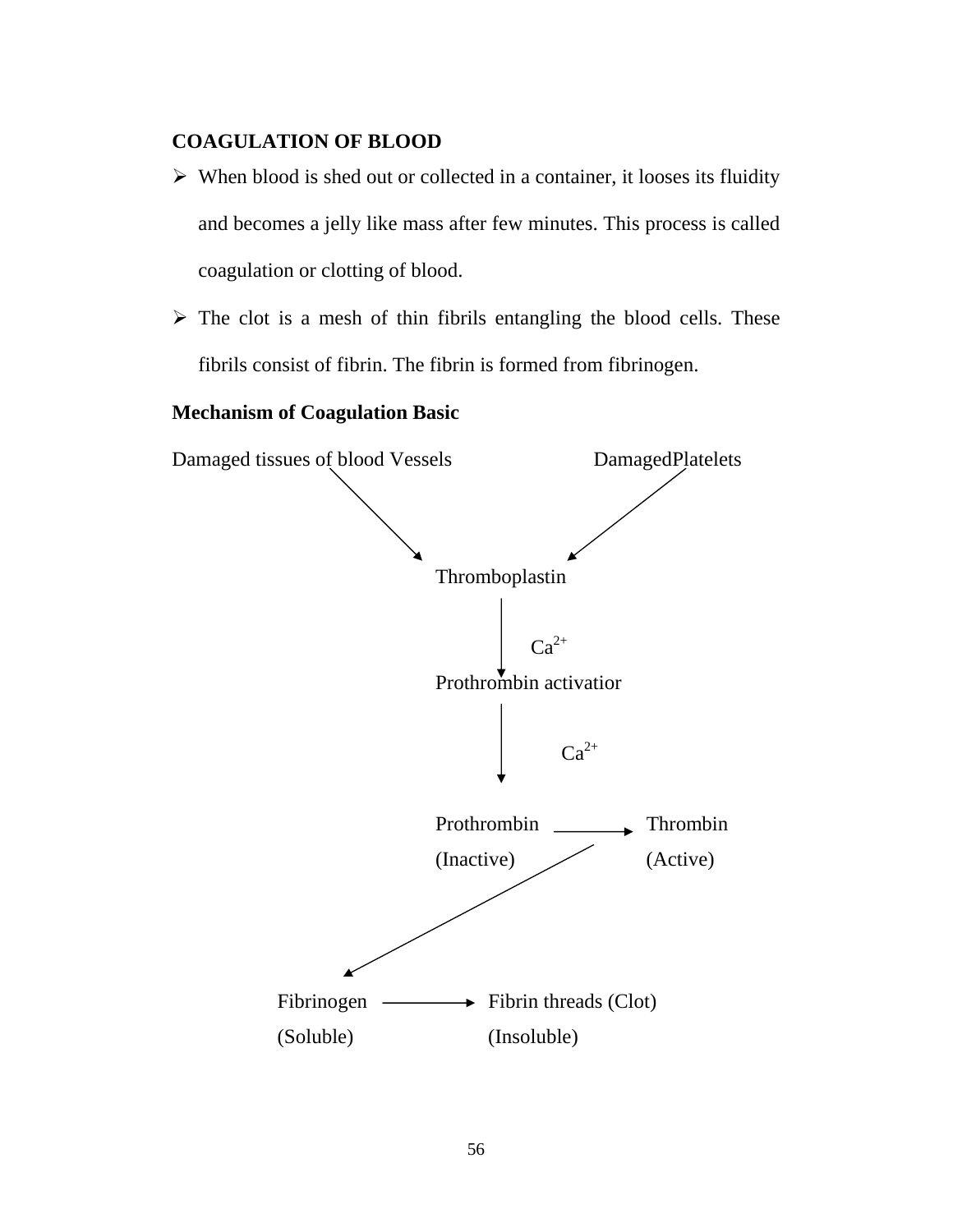# **Actors involved in blood clotting**

 Coagulation of blood occurs through a series of reactions due to the activation of a group of substances. Those substances necessary for clotting are called clotting factors. Thirteen clotting factors are identified.

## **Blood clotting factors**

| Factor I           |  | Fibrinogen                               |
|--------------------|--|------------------------------------------|
| Factor II          |  | Prothrombin                              |
| Factor III         |  | Thromboplastin                           |
| <b>Factor IV</b>   |  | Calcium                                  |
| Factor V           |  | Quick's Labile Factor (Proaccelerin (or) |
|                    |  | Accelerator globulin)                    |
| <b>Factor VI</b>   |  | Presence has not been proved             |
| <b>Factor VII</b>  |  | Stable factor                            |
| <b>Factor VIII</b> |  | Anti haemophilic factor                  |
|                    |  | (Antihaemophilic globulin) AHF           |
|                    |  |                                          |
| Factor IX          |  | Christmas factor (of) Plasma             |
|                    |  | Thromboplastin Component (PTC)           |
| Factor X           |  | <b>Stuart – Prower factor</b>            |
| <b>Factor XI</b>   |  | Plasma thromboplastin antecedent (PTA)   |
| <b>Factor XII</b>  |  | Hegman factor (contact factor)           |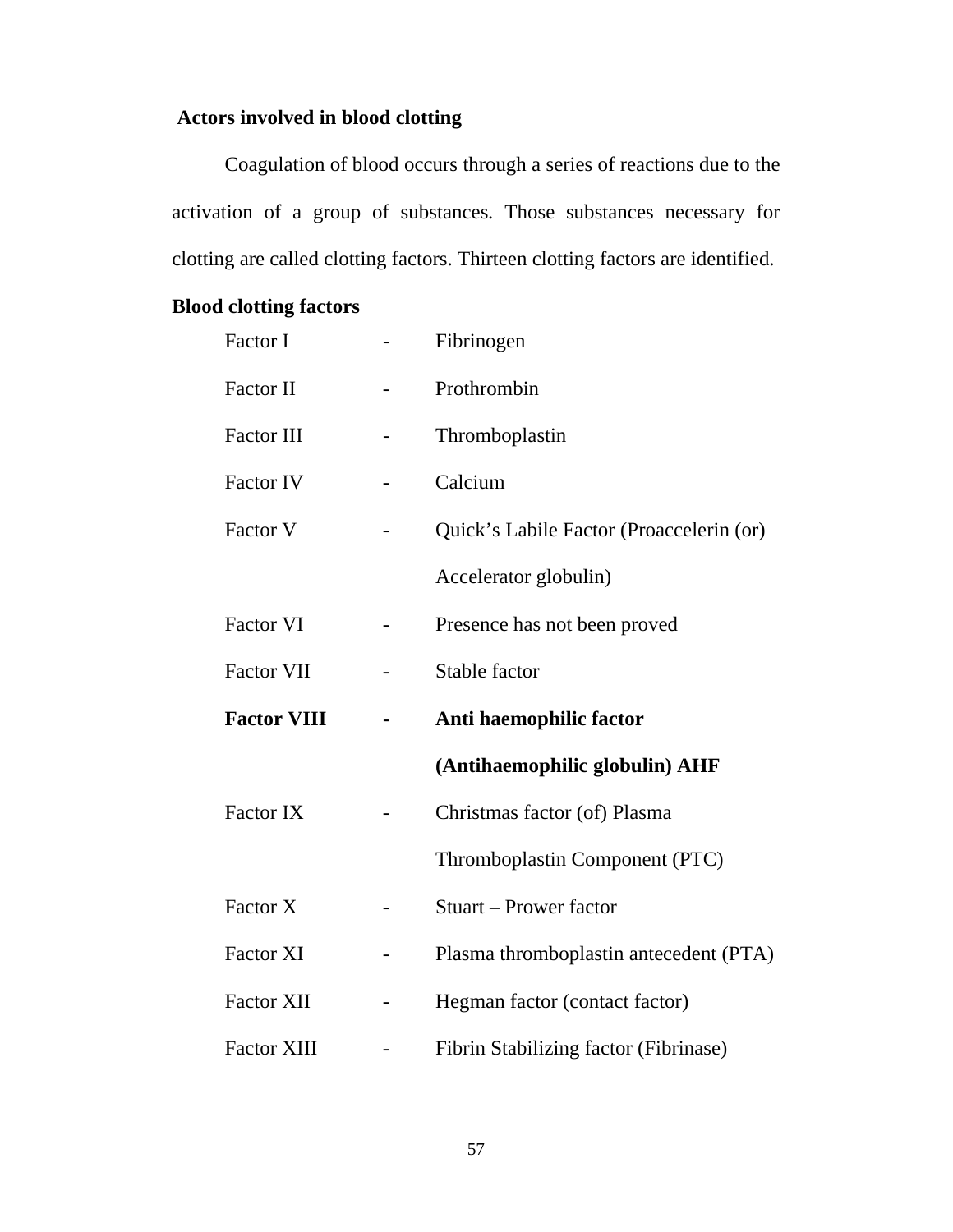## **CLOTTING MECHANISM**

 $\triangleright$  Clotting of blood occurs in three stages

- Formation of prothrombin activator
- Conversion of prothrombin to thrombin
- Conversion of fibrinogen to fibrin
- $\triangleright$  During the process of blood clotting, the clotting factors, which are in inactive forms, are converted into active forms and their enzymatic actions produce the successive reactions one after another in a cascading manner.
- $\triangleright$  Thus the various reactions involved in blood clotting are explained by enzyme cascade theory.

## **Stage 1: Formation of Prothrombin Activator**

Prothrombin activator is formed in two ways.

- a) Extrinsic pathway
	- $\triangleright$  In this, the formation of prothrombin activator is initiated by the tissue thromboplastin.
- b) Intrinsic pathway
	- $\triangleright$  In this, the formation of prothrombin activator is initiated by platelets which are within the blood itself.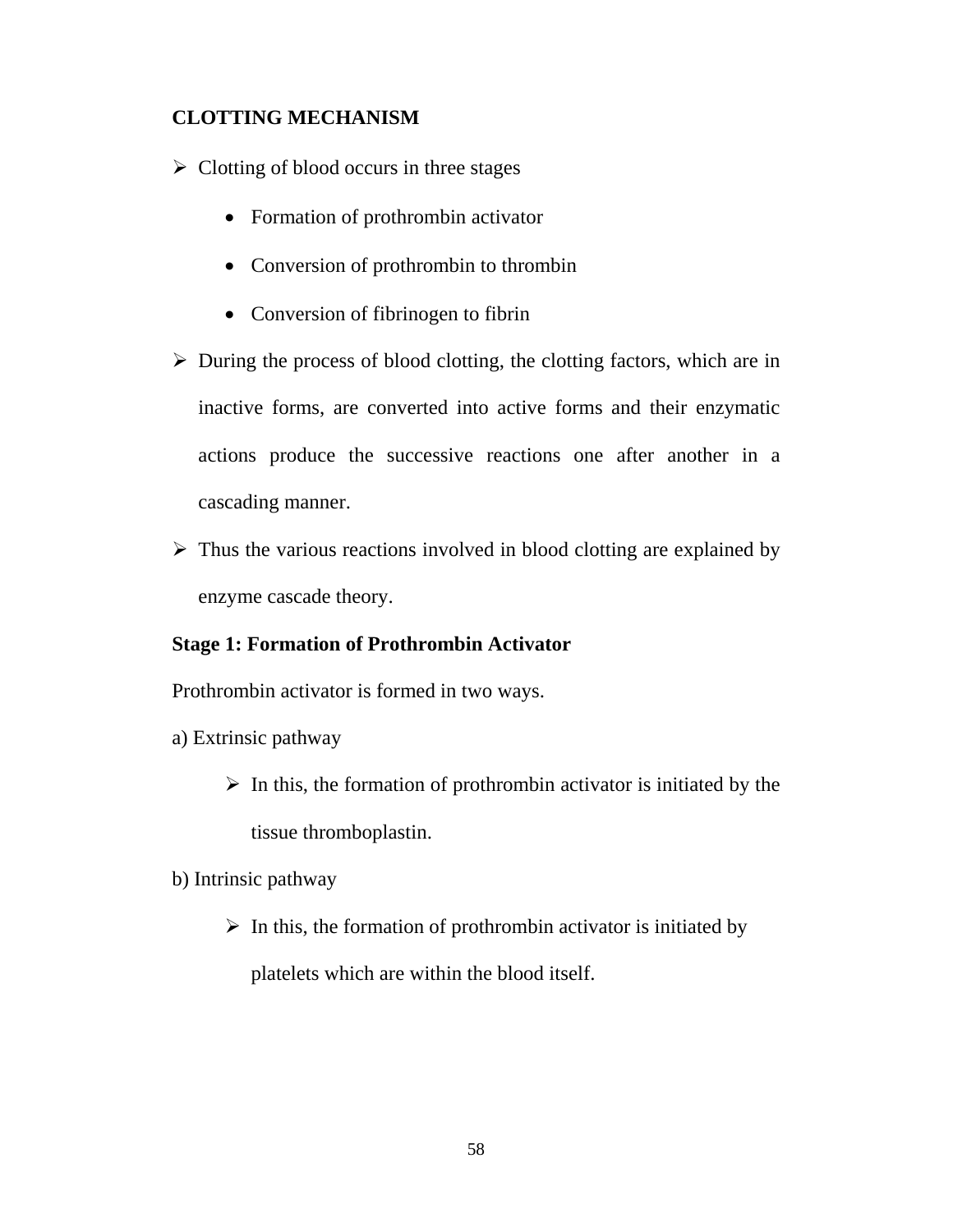### **Extrinsic pathway for the formation of prothrombin Activator**

- $\triangleright$  It occurs in the following sequence
	- Tissue thromboplastin (factor III) initiates this pathway. After injury, the damaged tissues release tissue thromboplastin. The thromboplastin contains proteins, phospholipids and glycoprotein which act as proteolytic enzymes.
	- The glycoprotein and phospholipids components of thromboplastin convert factor X into activated factor Xa, in the presence of factor VII.
	- The activated factor  $X$  reacts with factor  $V$  and phospholipids component of tissue thromboplastin to form prothrombin activator. This reaction requires the presence of calcium ions.
	- Factor V is activated by thrombin, which is formed from prothrombin. This factor V now accelerates formation of prothrombin activator and the other processes of blood clot. This effect of thrombin is called positive feed back effect of thrombin.

#### **Intrinsic Pathway for the formation of prothrombin Activator**

- $\triangleright$  Following is the sequence of events in intrinsic pathway.
	- During the injury, the blood vessel is ruptured. The endothelium is damaged and collagen beneath the endothelium is exposed.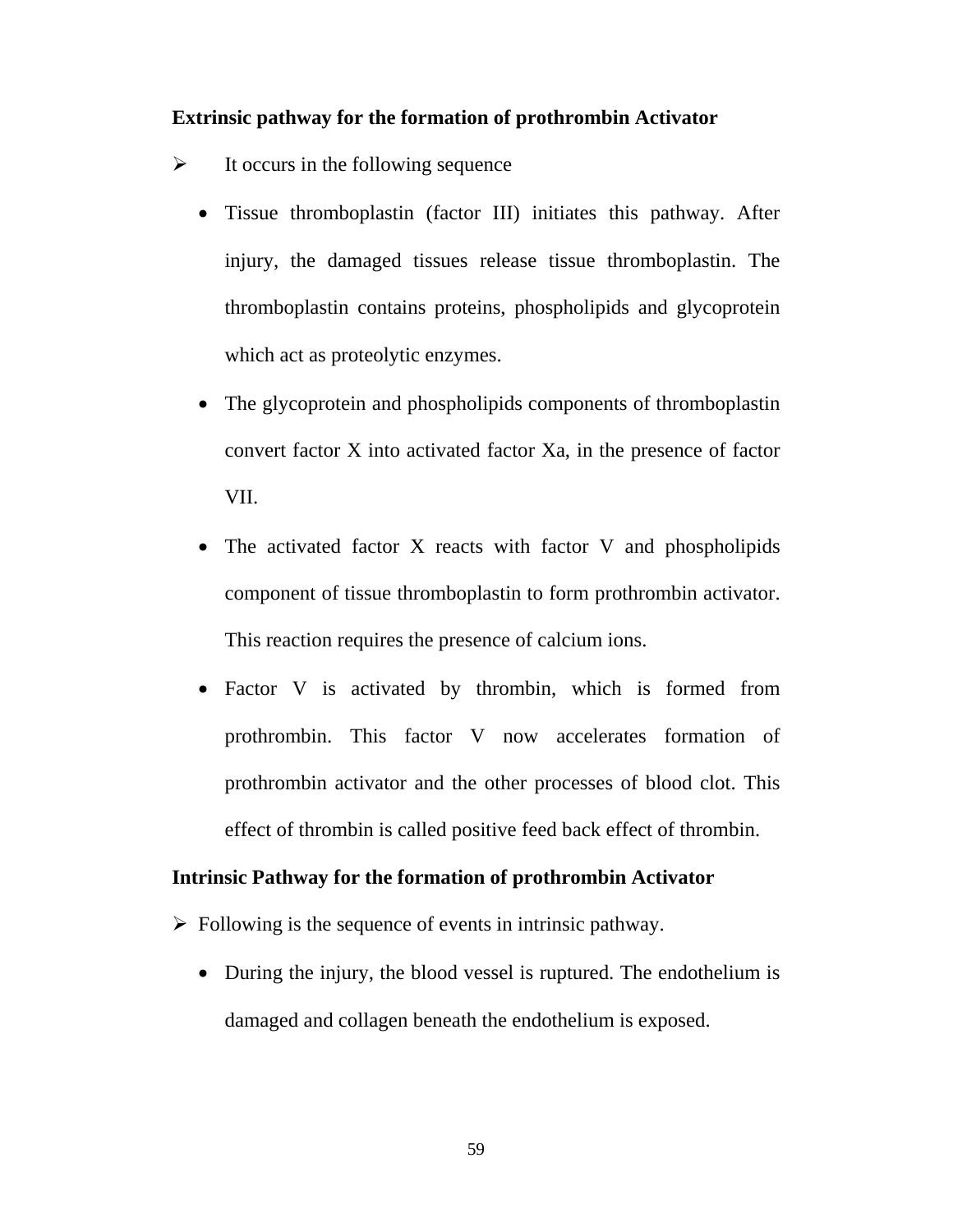- When factor XII (Hegman factor) comes in contact with collagen, it is converted into activated factor XII.
- The activated factor XII converts factor XI into activated factor XI in the presence of kinogen and prekallikrein.
- The activated factor XI activates factor IX in the presence of factor IV (Calcium)
- The activated factor IX activates factor X in the presence of factor VIII and calcium.
- When the platelet comes in contact with collagen of damaged blood vessel, it releases phospholipids.
- Now the activated factor  $X$  (as in the case of extrinsic pathway) reacts with platelet phospholipids and factor V to form prothrombin activator. This needs presence of calcium ions.
- Factor V is also activated by positive feedback effect of thrombin.

## **Stage 2: Conversion of Prothrombin into thrombin**

¾ Prothrombin activator converts prothrombin into thrombin in the presence of calcium. Thrombin itself can accelerate this reaction by positive feed back mechanism. That is, the initial thrombin activates factor V. This is turn accelerates the formation of both extrinsic and intrinsic prothrombin activator.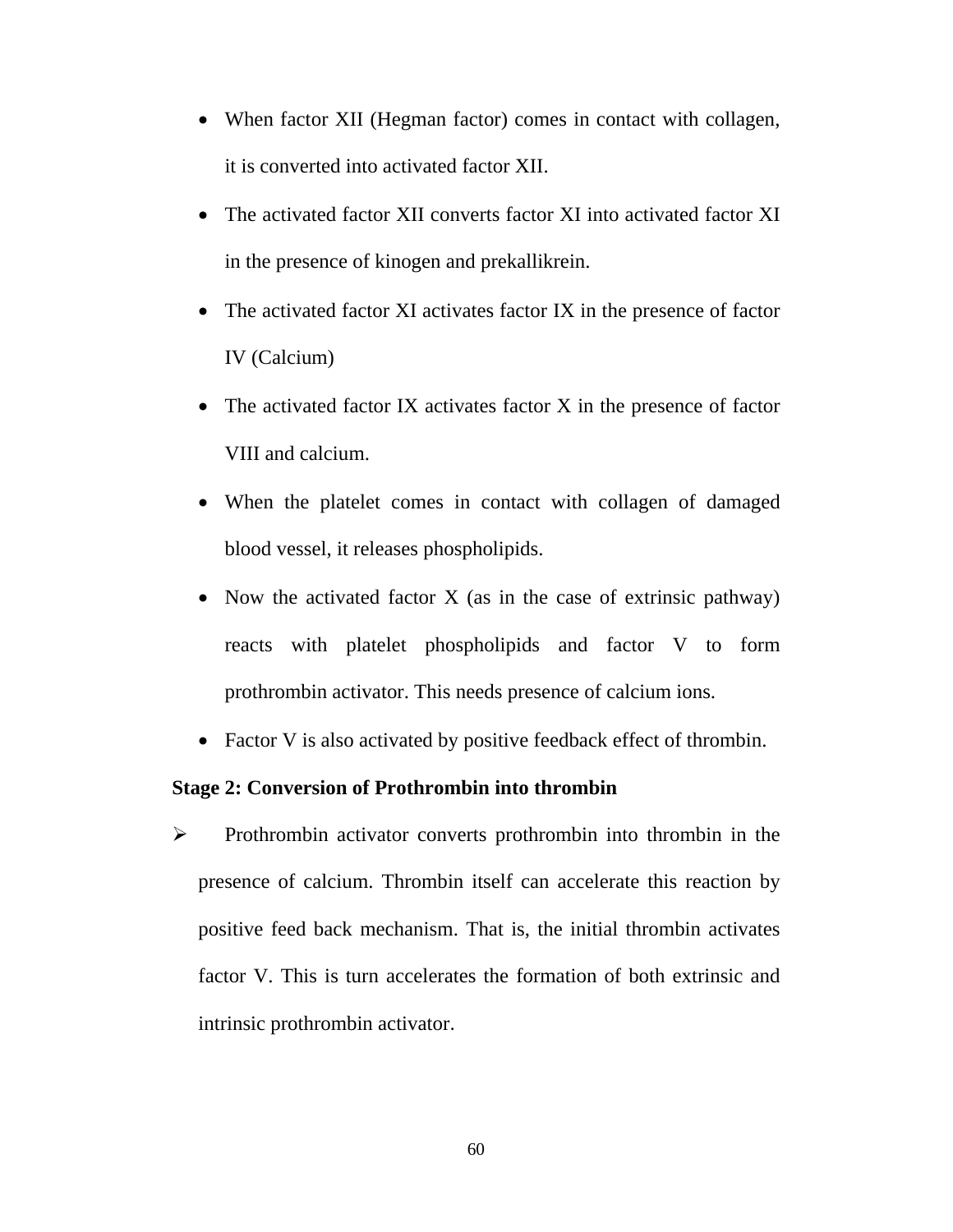## **Stage 3: Conversion of fibrinogen into fibrin**

- $\triangleright$  During this, the soluble fibrinogen is converted into insoluble fibrin by thrombin. Initially, the fibrinogen is converted into activated fibrinogen due to loss of 2 pairs of polypeptides from each fibrinogen molecule.
- $\triangleright$  The activated fibrinogen is called fibrin monomer. This polymerizes with other monomer molecules to form fibrin.
- $\triangleright$  The first formed fibrin contains loosely arranged strands. This is modified later into a dense tight aggregate by fibrin stabilizing factor (XIII) and this reaction requires the presence of calcium ions.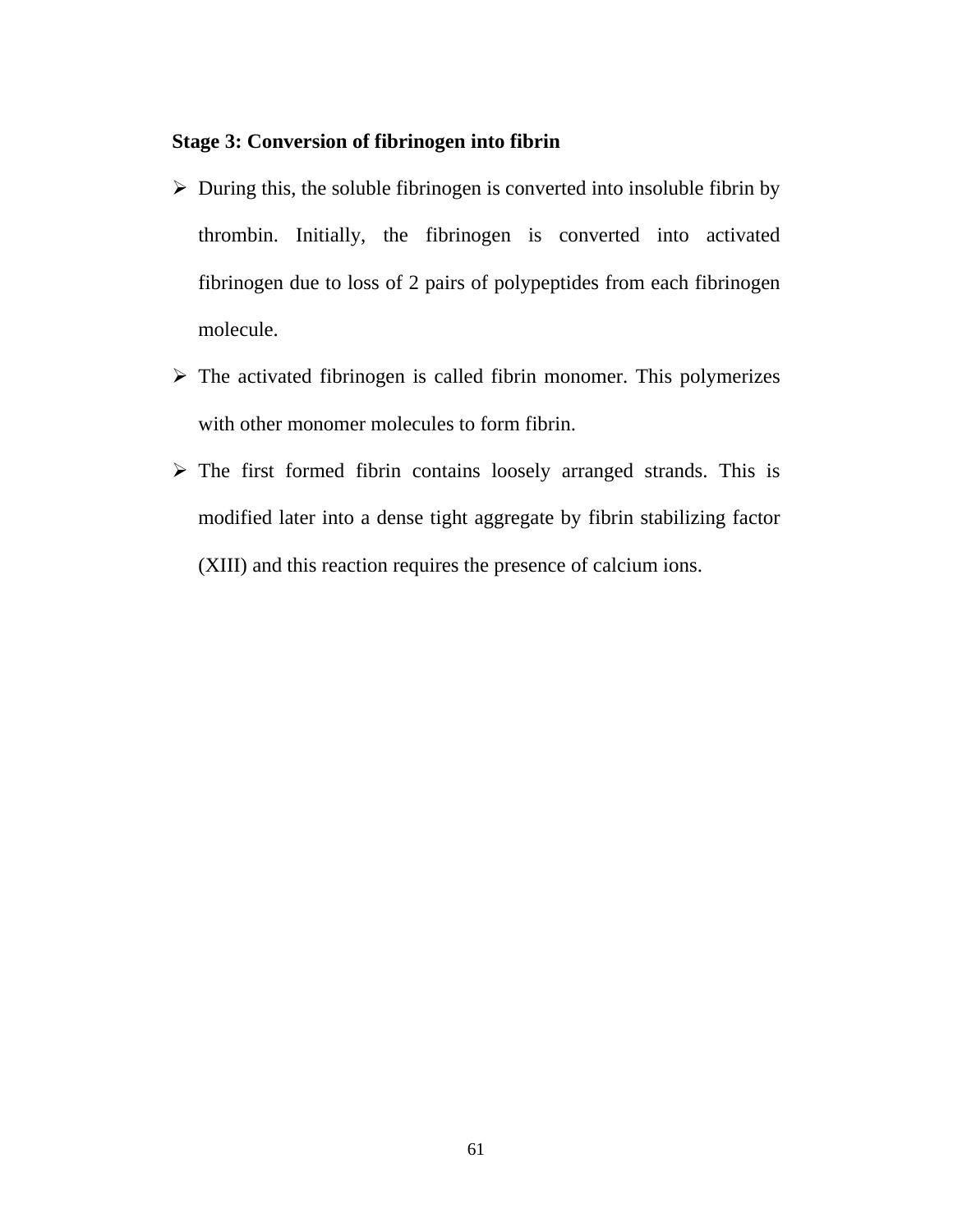

## **Stage of Coagulation of Blood**

62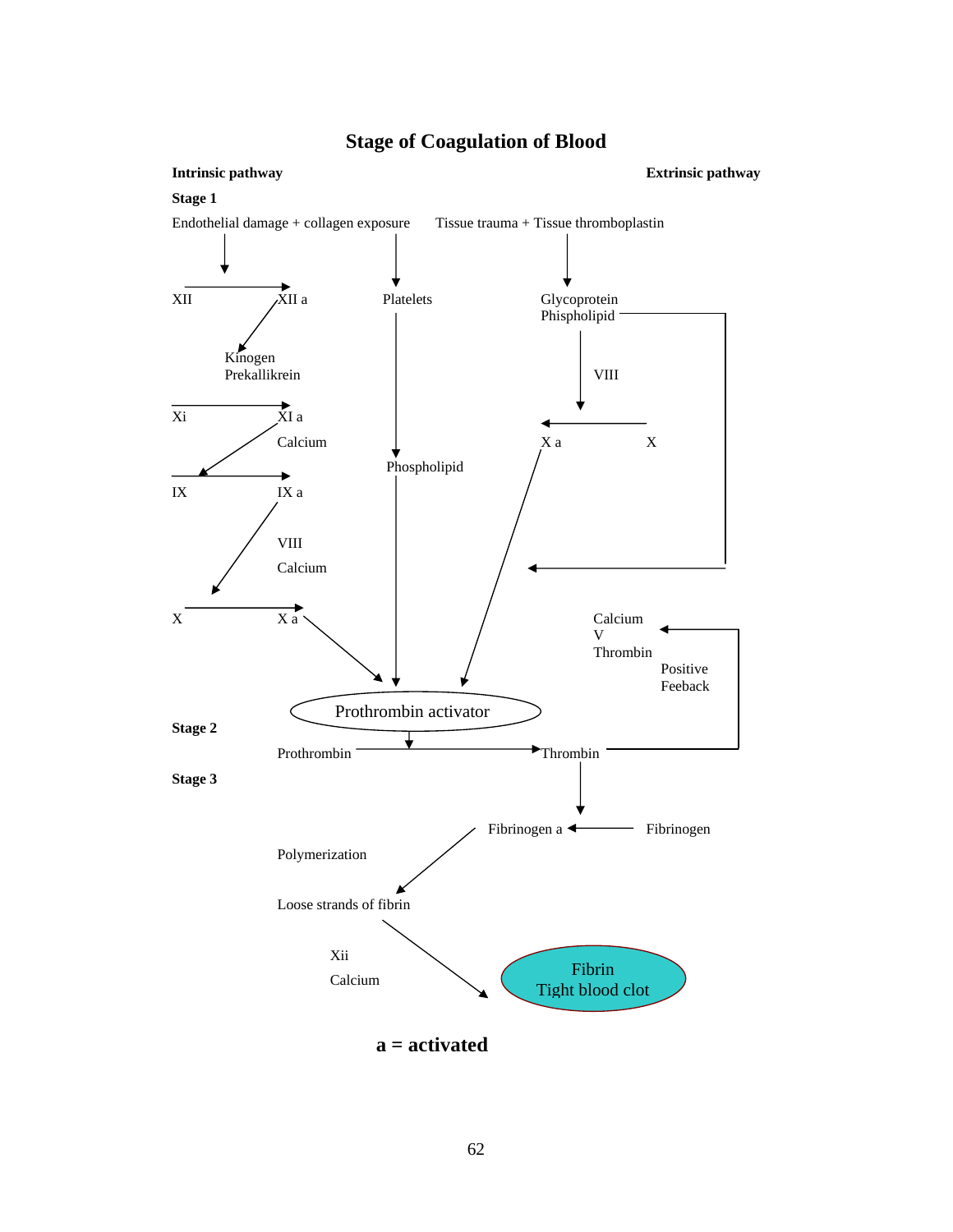#### **Blood Clot**

- $\triangleright$  The fibrin threads run in all directions. The red blood cells, white blood cells and the platelets get entrapped within the meshwork of fibrin. The entire mass of fibrin meshwork and the blood cells entrapped within this is called blood clot. The external blood clot is also called scab. This blood clot adheres to the opening of damaged blood vessel and prevents blood loss.
- $\triangleright$  Red blood cells and white blood cells are not necessary for clotting process. However, when clot is formed, these cells are trapped in it. The trapped red blood cells are responsible for the red colour of the clot.

#### **Bleeding Time**

- $\triangleright$  This is the time interval from oozing of blood after a cut or injury till arrest of bleeding
- $\triangleright$  The normal duration of bleeding time is 3 to 6 minutes. It is prolonged in purpura.

#### **Clotting Time**

- $\triangleright$  The time interval from oozing of blood after a cut or injury till the formation of clot is called clotting time.
- $\triangleright$  The normal duration of the clotting time is 3 to 8 minutes and it is prolonged in Heamophilia.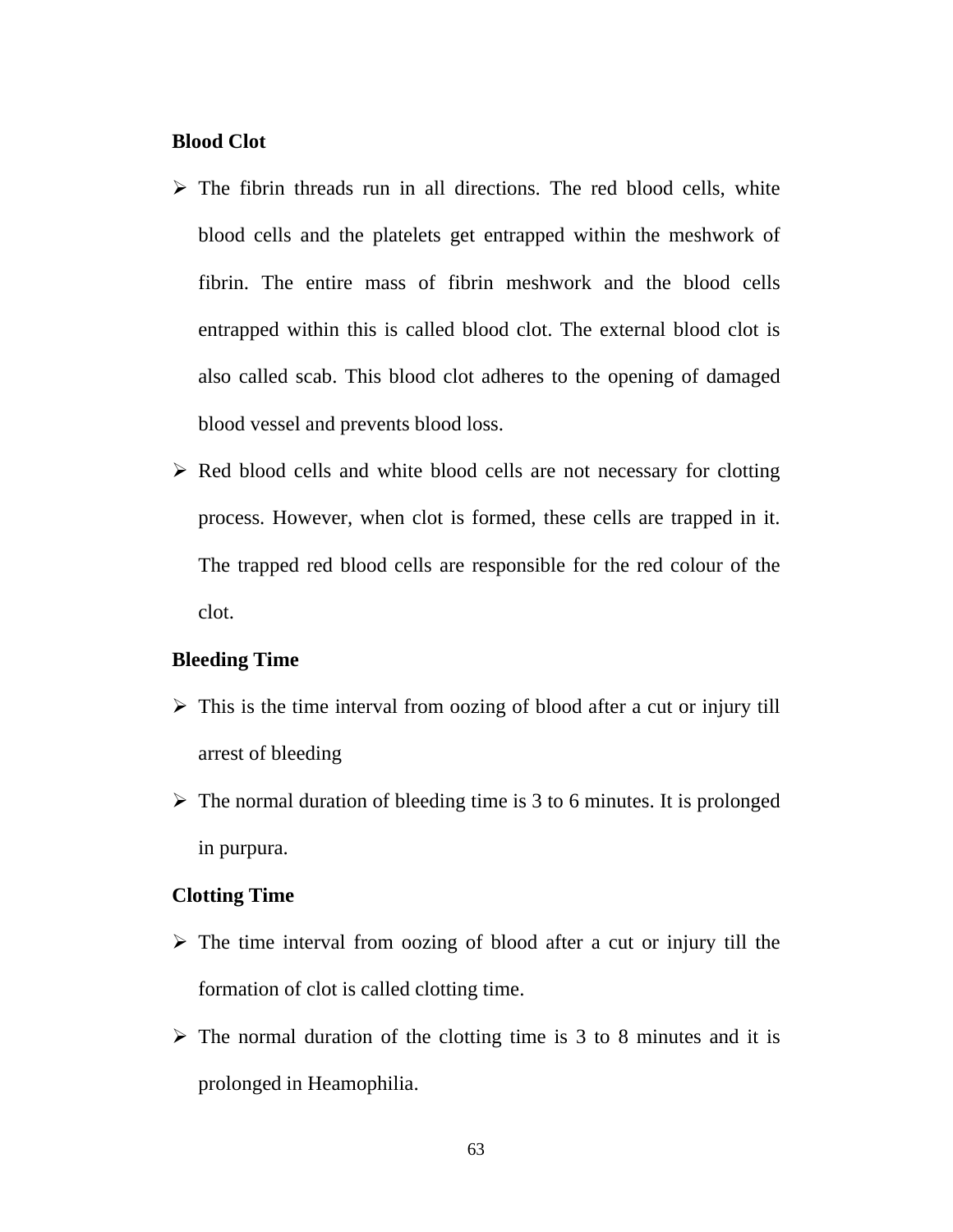#### **Prothrombin time**

- $\triangleright$  Blood is collected and oxalated so that, the calcium is precipitated and prothrombin is not converted into thrombin. Thus, the blood clotting is prevented.
- $\triangleright$  Then a large quantity of tissue thromboplastin with calcium is added to this blood. Calcium nullifies the effect of oxalate.
- $\triangleright$  And, the tissue thromboplastin activates prothrombin and blood clotting occurs. During this procedure the time taken by blood to clot after adding tissue thromboplastin is called prothrombin time. Prothrombin time indicates the total quantity of prothrombin present in the blood.
- $\triangleright$  The normal duration of prothrombin time is about 12 seconds. The prothrombin time is prolonged in deficiency of prothrombin and other factors like factors I, V, VII, and X, However, it is normal in haemophilia.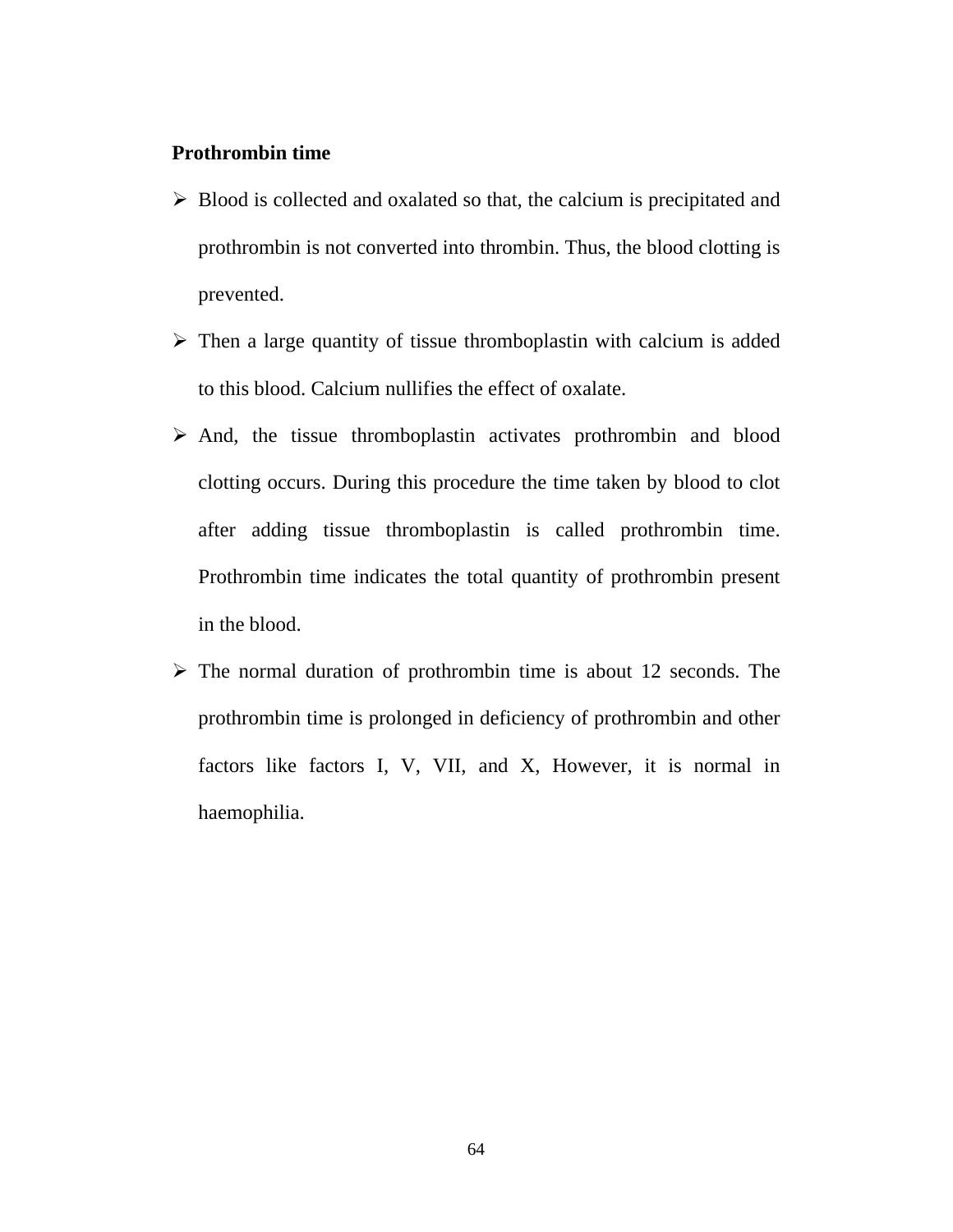#### **HAEMOPHILIA**

## **Definition**

Haemophilia is a genetic bleeding disorder. Persons suffering from it have prolonged bleeding, mostly in their joints. It is due to absence of certain clotting factors in the blood. Prolonged bleeding may be after injury or can happen on its own.

### **Incidence**

 The incidence of haemophilia as per WHO findings is 1 person in a population of 10.000. Approximately 1,00,000 persons suffering from haemophilia in India. May be just 50% of them survive today.

#### **Sex**

Male – Commenly affected

Female – Carriers

#### **Causes of Haemophilia**

 Haemophilia occurs due to lack of formation of prothrombin activator. That is why the coagulation time is prolonged. Bleeding time and prothrombin time are normal.

## **Types of Haemophilia**

 The formation of prothrombin activator is affected due to the deficiency of VIII or IX factor depending upon the deficiency of the factor involvement, haemophilia is classified into two types.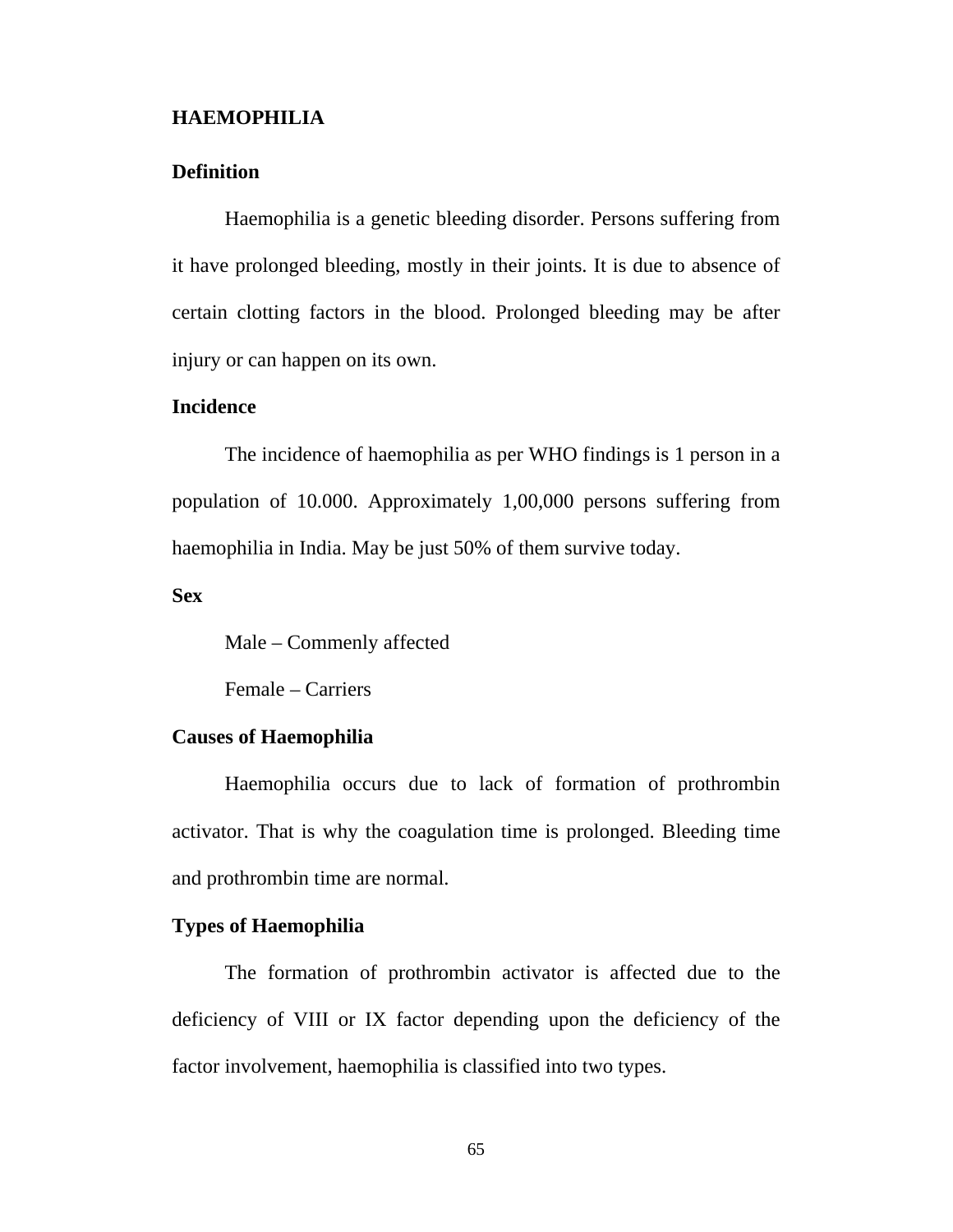#### **Haemophilia A**

 $\triangleright$  It is also called the classic haemophilia, due to the deficiency of factor VII. 85% of people with haemophilia are affected by haemophilia A.

## **Haemophilia B**

 $\triangleright$  It is also called Christmas disease, due to deficiency of factor IX. 15% of people with haemophilia are affected by haemophilia B.

#### **Von Willebrand Disease**

- $\triangleright$  Von willebrand disease is characterized by excessive bleeding even with a mild injury.
- $\triangleright$  It is due to inherited deficiency of Von willebrand factor.
- ¾ Von willebrand factor is a protein secreted by endothelium of damaged blood vessels and platelets. This protein is responsible for adherence of platelets to endothelium of blood vessels during hemostasis after an injury. It is also responsible for the survival and maintenance of factor VIII in plasma.
- $\triangleright$  The deficiency of Von Willebrand factor leads to reduction in platelet adhesion and secondary deficiency of factor VIII. This results in excessive bleeding which resembles the bleeding that occurs during platelet dysfunction or haemophilia.
- $\triangleright$  The gene for factors VIII and IX both are located on the X-Chromosome.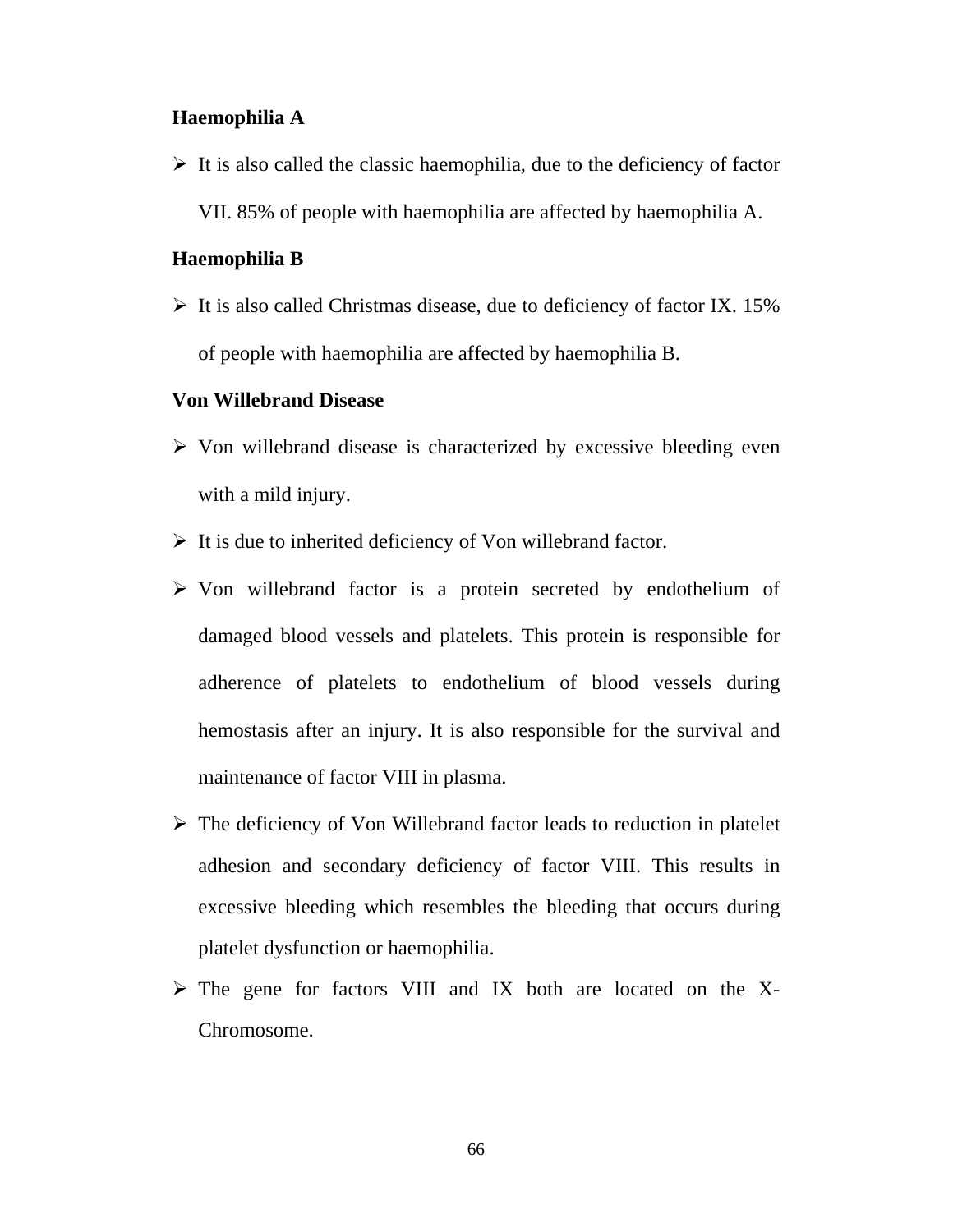# **Table 3 Heamophilia**

| If there is no Family history,     | If the mother is a carrier, | If the father has     |
|------------------------------------|-----------------------------|-----------------------|
| The chance is 1 in 5000 male       | 50% of her sons will be     | hemophilia, then all  |
| birth. About a 1/3 of all affected | affected by the disease     | daughters will be     |
| people with hemo- philia belong    | and 50% of her daughters    | carriers and all sons |
| to this category, which is due to  | will be carriers.           | will be normal.       |
| new mutations.                     |                             |                       |

## **A women is a indefinite carrier if**

- $\triangleright$  Her father has haemophilia
- $\triangleright$  She has one son with haemophilia and first degree relatives (brother, uncle or other male relatives) are affected.
- $\triangleright$  She has two or more sons with haemophilia.

## **A Women is a possible carrier if**

- $\triangleright$  She has one or more maternal relatives with haemophilia
- $\triangleright$  She has one son with haemophilia and no other affected relatives.

## **Chronic Musculo – Skeletal Manifestations**

- $\triangleright$  Chronic haemophilia arthropathy
	- Chronic synovitis
	- Deforming arthropathy
- $\triangleright$  Contractures
- $\triangleright$  Fractures

# **Clinical Manifestations of Haemophilia**

 The clinical manifestations of haemophilia depend upon the factor levels.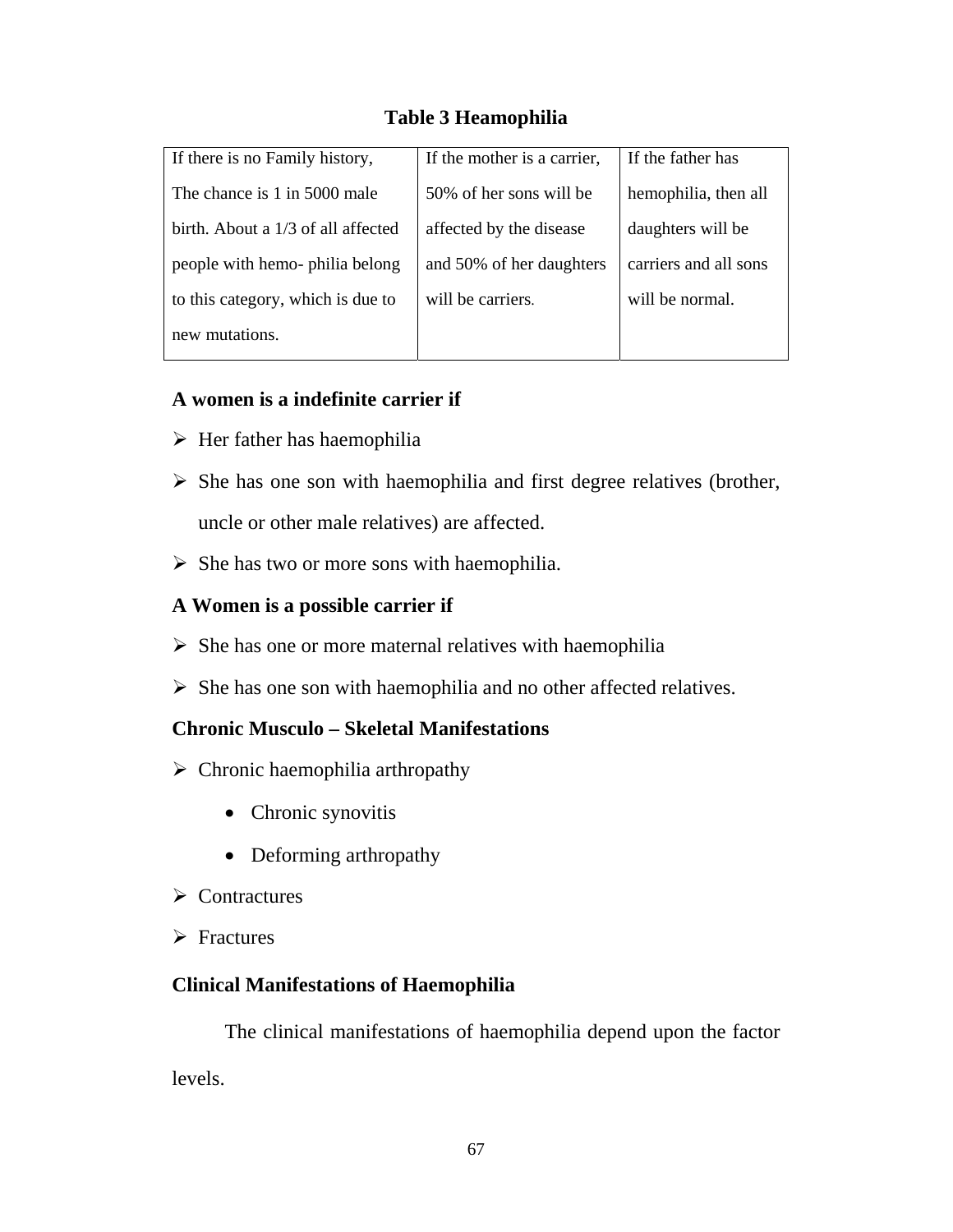- $\triangleright$  Mild factor VIII or IX level is 5-30 %
- $\triangleright$  Moderate factor VIII or IX level is 2-5%
- $\triangleright$  Severe factor VIII or IX level is <1%

# **Table 4 : Sites of bleeding**

| SI. No | <b>Minor</b>       | <b>Major</b>           |
|--------|--------------------|------------------------|
|        | Joints             | Central nervous system |
| 2.     | Muscle/soft tissue | Gastro intestinal      |
| 3.     | Mouth/ Gums        | Neck/Throat            |
| 4.     | Epitasis           | Severe trauma          |

**Major –** causes serious problem **Minor** - managable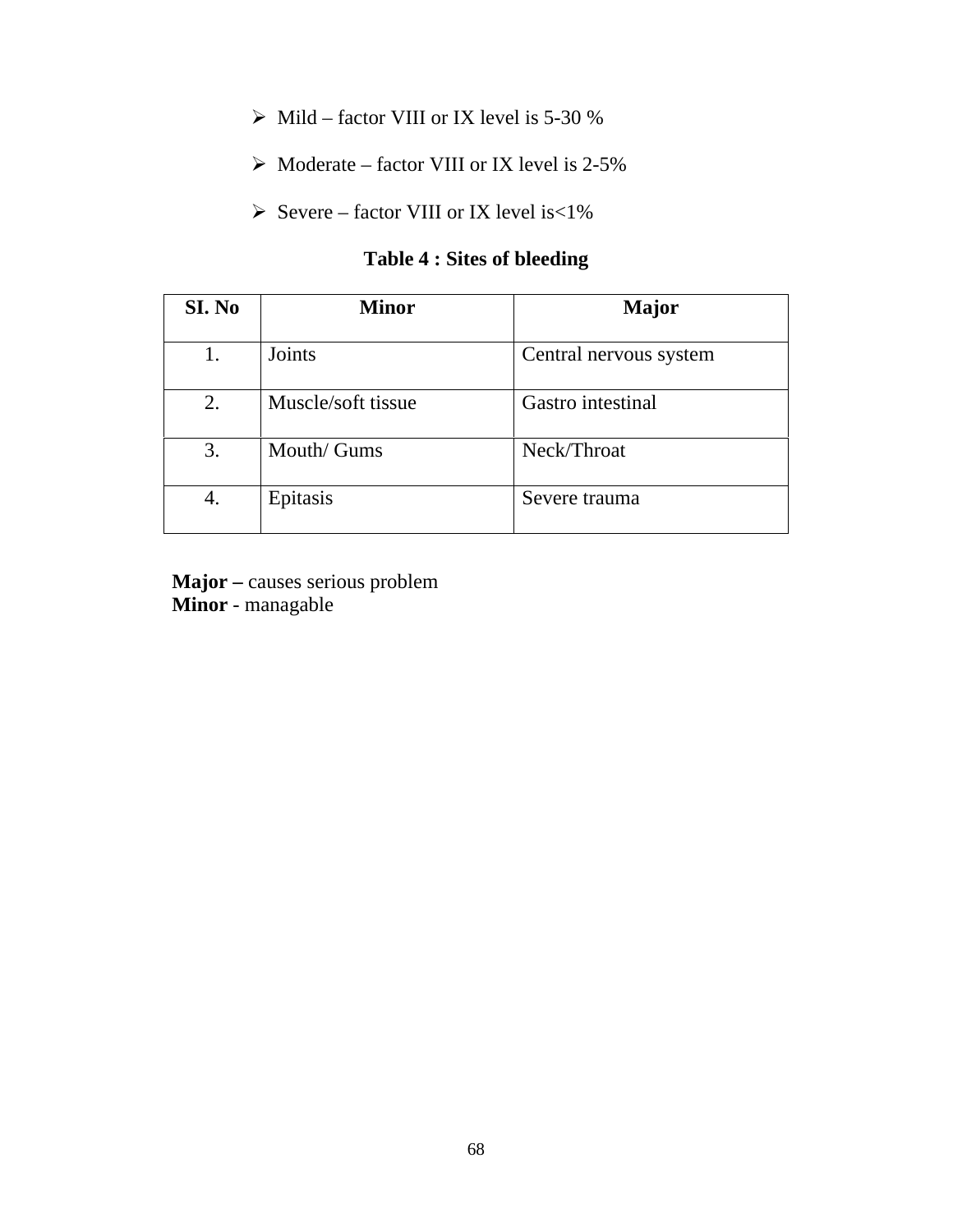| SI. No. | <b>Type of Haemorrhage</b> | Prevalence $(\% )$ |
|---------|----------------------------|--------------------|
|         | Haemarthrosis              | 70-80              |
| 2.      | Muscle                     | $10 - 20$          |
| 3.      | Other major bleeds         | $5-10$             |
| 4.      | CNS bleeds                 | $\leq 5$           |

# **Table 5: Prevalence of bleeding in haemophilia**

# **Table 6: Prevalence of bleeding in to joints**

| SI. No. | <b>Site</b> | Prevalence (%) |
|---------|-------------|----------------|
| 1.      | Knee        | 45             |
| 2.      | Elbow       | 30             |
| 3.      | Ankle       | 15             |
| 4.      | Shoulder    | 3              |
| 5.      | Wrist       | 3              |
| 6.      | Hip         | $\overline{2}$ |
| 7.      | Others      | $\overline{2}$ |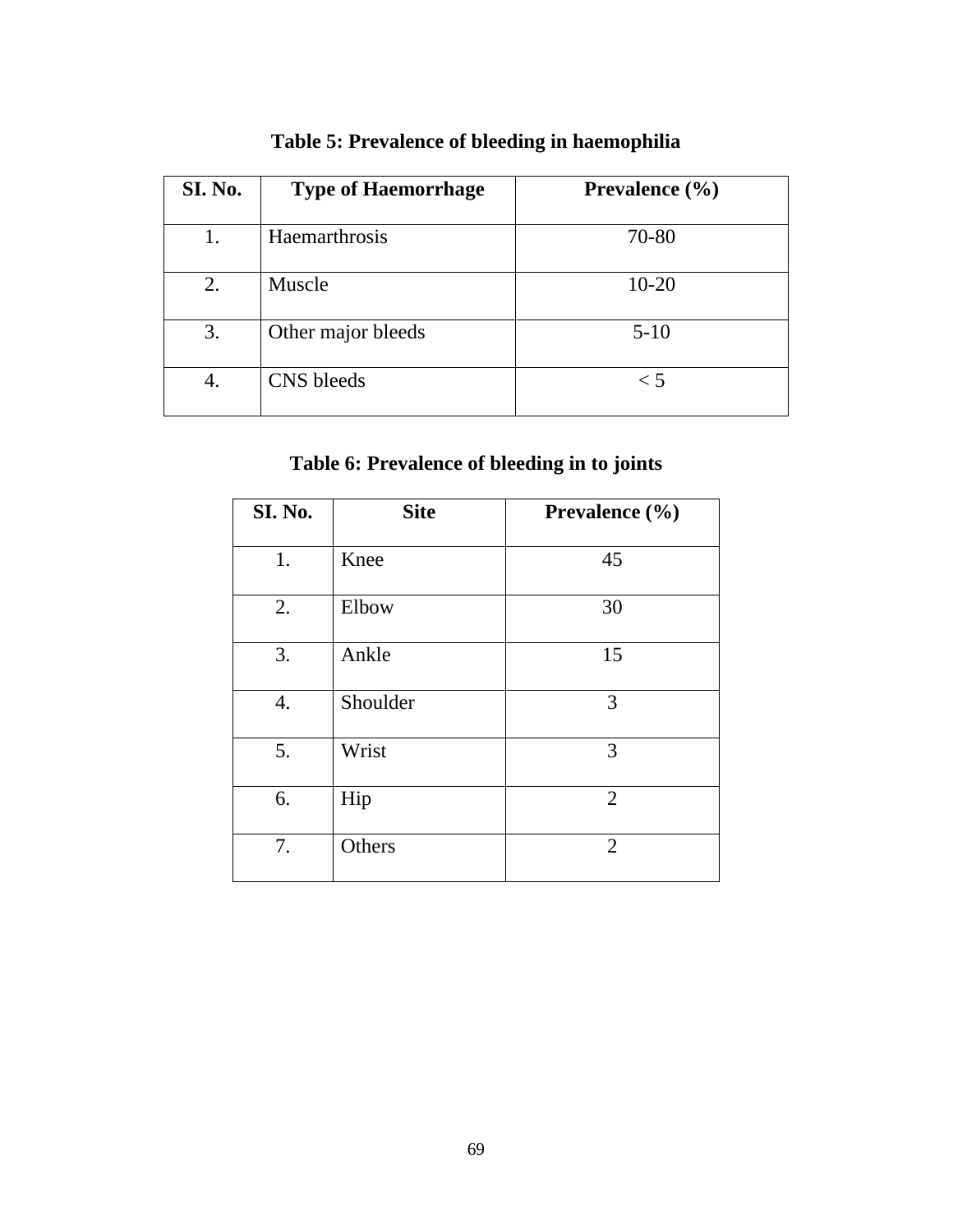# **PATHOLOGY**

## **Haemarthrosis knee**

 Haemarthrosis means collection of blood in the joint cavity due to any injury or trauma in case of haemophilia and caused by ligament injury in normal person.

 Haemarthrosis is the most common, most physically, economically and psychologically debilitating manifestation occurs in 90% of severe haemophilias.

#### **Causes**

| Primary cause | : Deficiency of VIII factor        |
|---------------|------------------------------------|
|               | Secondary cause : Traumatic injury |

I.e. Fall injury, Direct injury,Sports injury

 Haemarthrotic knee becomes, swollen warm, and markedly tender. Discoloration may be noted, indicating bleeding. There may be a related fever with leukocytosis, if the bleeding is mild, the joint may return to normal with in a few days with no sequelae or residual. In severe haemarthrosis the knee may remain inflamed for weeks or months.

Repeated haemarthrosis leads to hemosiderosis (a deposit of hemosiderin, granules consisting of ill-defined complexes of ferrichydroxides, polysaccharides, and proteins) of the synovium, gradual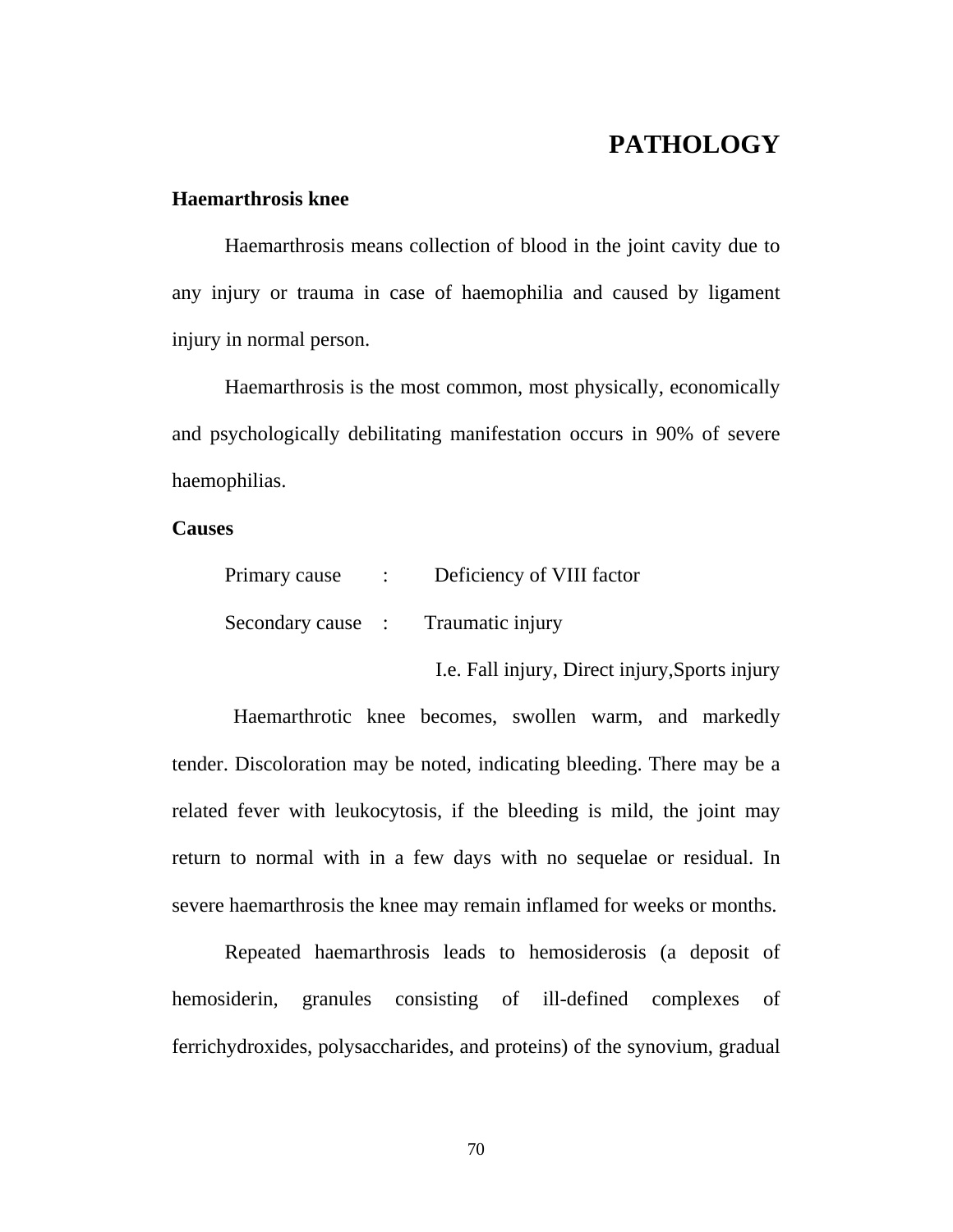degeneration of the capsule and other periarticular soft tissues repetitive and persistent haemarthrosis thins the cartilage.

## **Haemarthrosis caused by trauma**

The following conditions included under this heading

- 1. Fractures of the tibial condyle
- 2. Fracture of patella
- 3. Ligament injuries of knee joints

Collateral ligaments

- a. Medial collateral ligament
- b. Lateral collateral ligament

Cruciate ligaments

- a. Anterior cruciate ligament (ACL)
- b. Posterior cruciate ligament (PCL)
- 4. Injuries to semilunar cartilage
	- a. Medial semilunar cartilage
	- b. Lateral Semilunar cartilage
- 5. Loose body in the knee

# **Ligament injuries of the knee**

 The collateral and cruciate ligaments are commonly injured in athletes, football and kabadi players.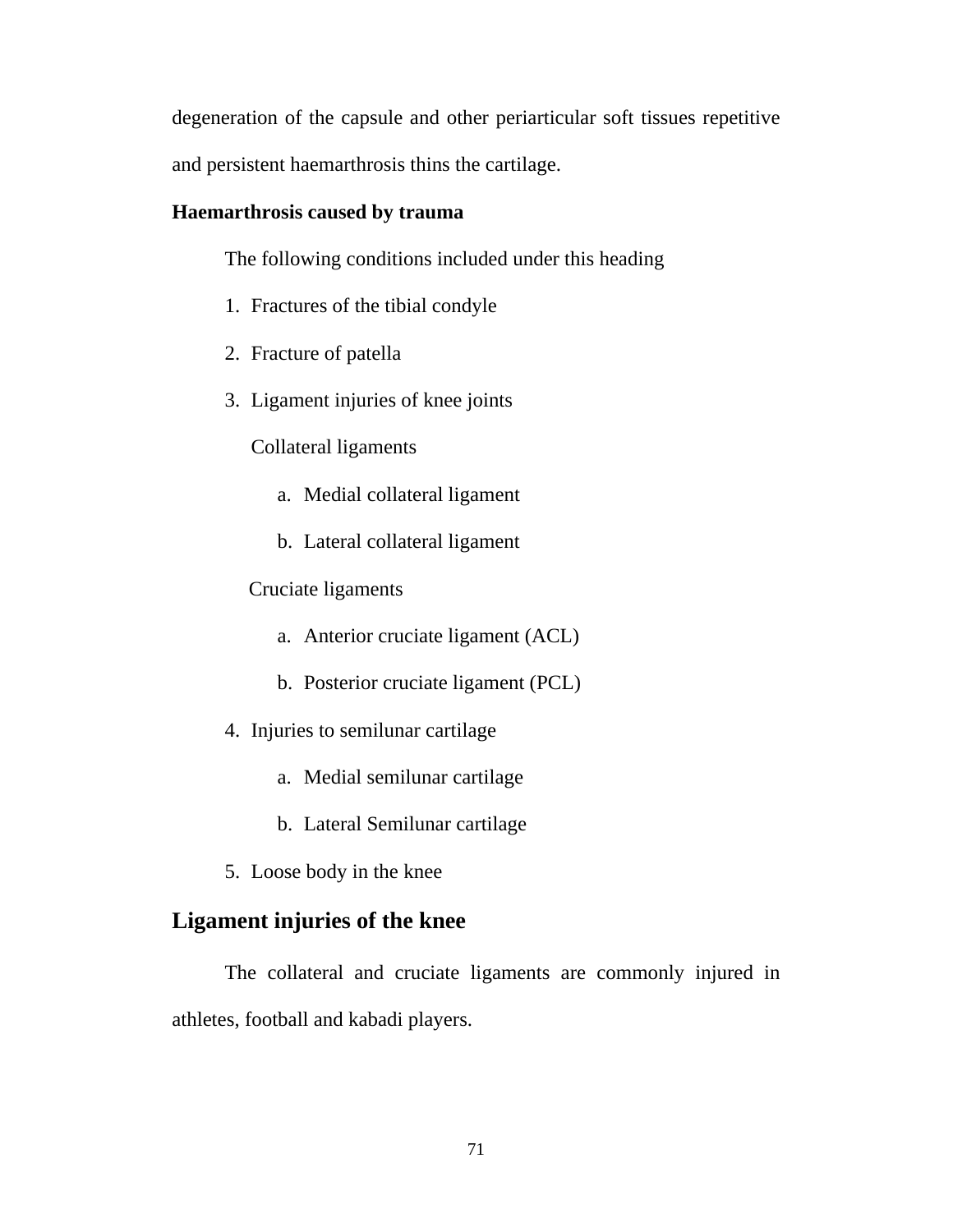#### **Medial ligament injuries**

 The medial collateral ligament is more commonly injured than the lateral.

 A sudden valgus or abduction strain at the knee associated with external rotation of tibia causes stretching of the medial ligament producing

a. Sprain of the ligament

b. Partial rupture of ligament

c. Complete rupture of ligament.

In case of sprain, there is pain in the medial aspect of the knee and tenderness over the upper and lower attachment of the ligament. In haemarthrosis the swelling occurs with in an hour or two of the injury.

In case of partial rapture, the ligament is partially torn resulting in haemarthrosis.

Complete rupture of the medial ligament is caused by a very severe valgus strain to the knee. Marked swelling occur due to haemarthrois

#### **Lateral collateral ligament**

This is much less common than the injury to the medial ligament. The same types of injuries, sprain, partial rupture and complete rupture of the ligament occur due to a hit on the inner aspect of the weight bearing of knee joint, which forces the knee into a sudden adduction strain, causes haemarthrosis.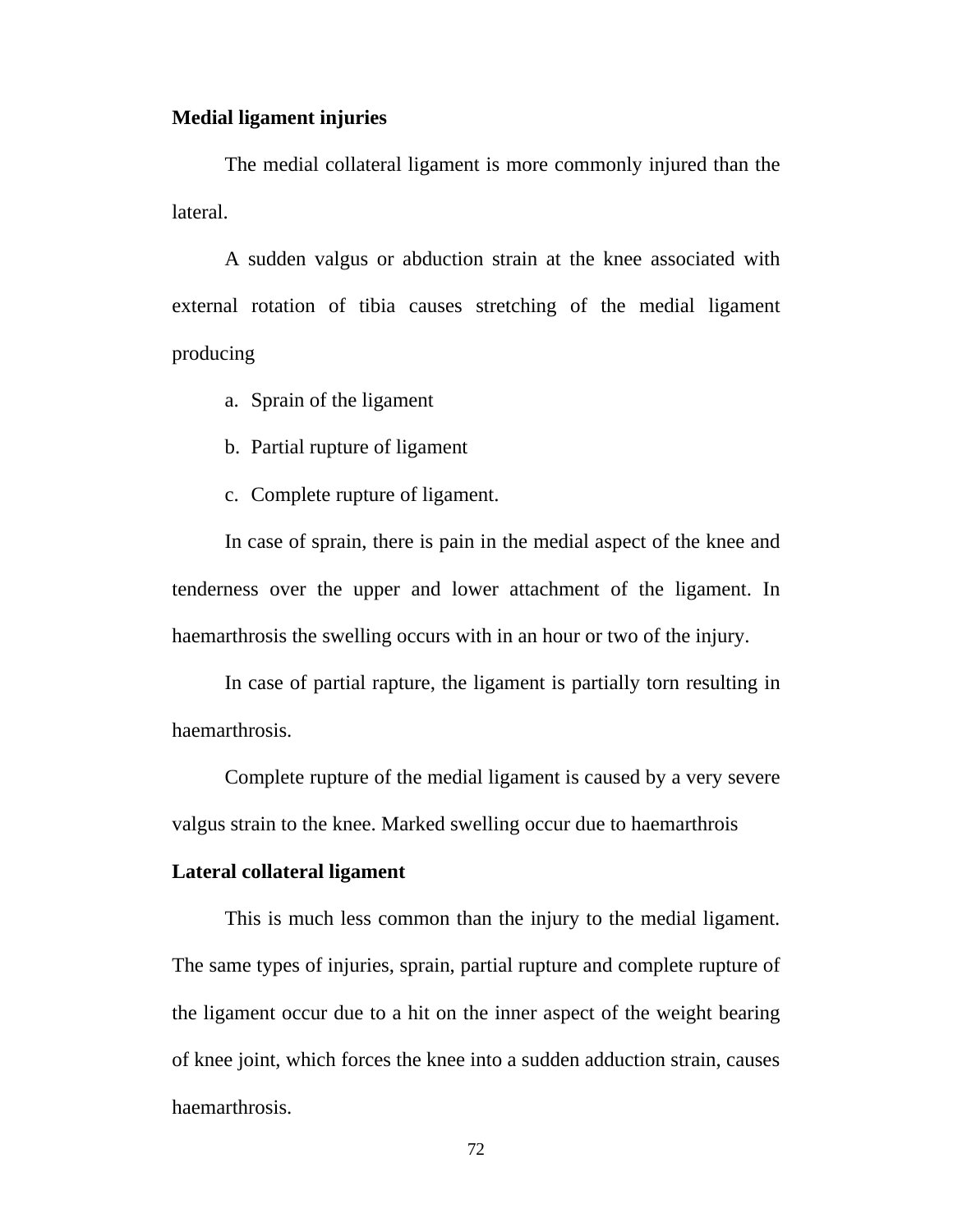#### **Cruciate ligament injuries**

 The cruciate ligaments play an important role in maintaining the stability of the knee joint. They may be injured alone or in combination with collateral ligament. The anterior cruciate ligament is more commonly injured. The common mechanism of injury is a forced full flexion of the knee joint with the tibia in internal rotation. It occurs injuries in gymnastic exercises, basket ball and foot ball. Clinically, the patient having acute pain, swelling and haemarthrosis of the knee joint.

#### **Injuries of the semilunar cartilages.**

Injuries to the meniscus are common in young adults and are often sustained by the foot ball and kabadi players.

 Violent abduction and external rotation, on flexed weight bearing knee causes a tear in the medial meniscus. The lateral meniscus is damaged by the opposite violence i.e. internal rotation and abdduction violence of the tibia or semi flexed weight bearing knee joint.

#### **Clinical features**

Acute pain

Knee gets locked in flexion

Swelling due to haemarthrosis

#### **Fractures**

Fractures of tibial condyles and patella also causes haemarthrosis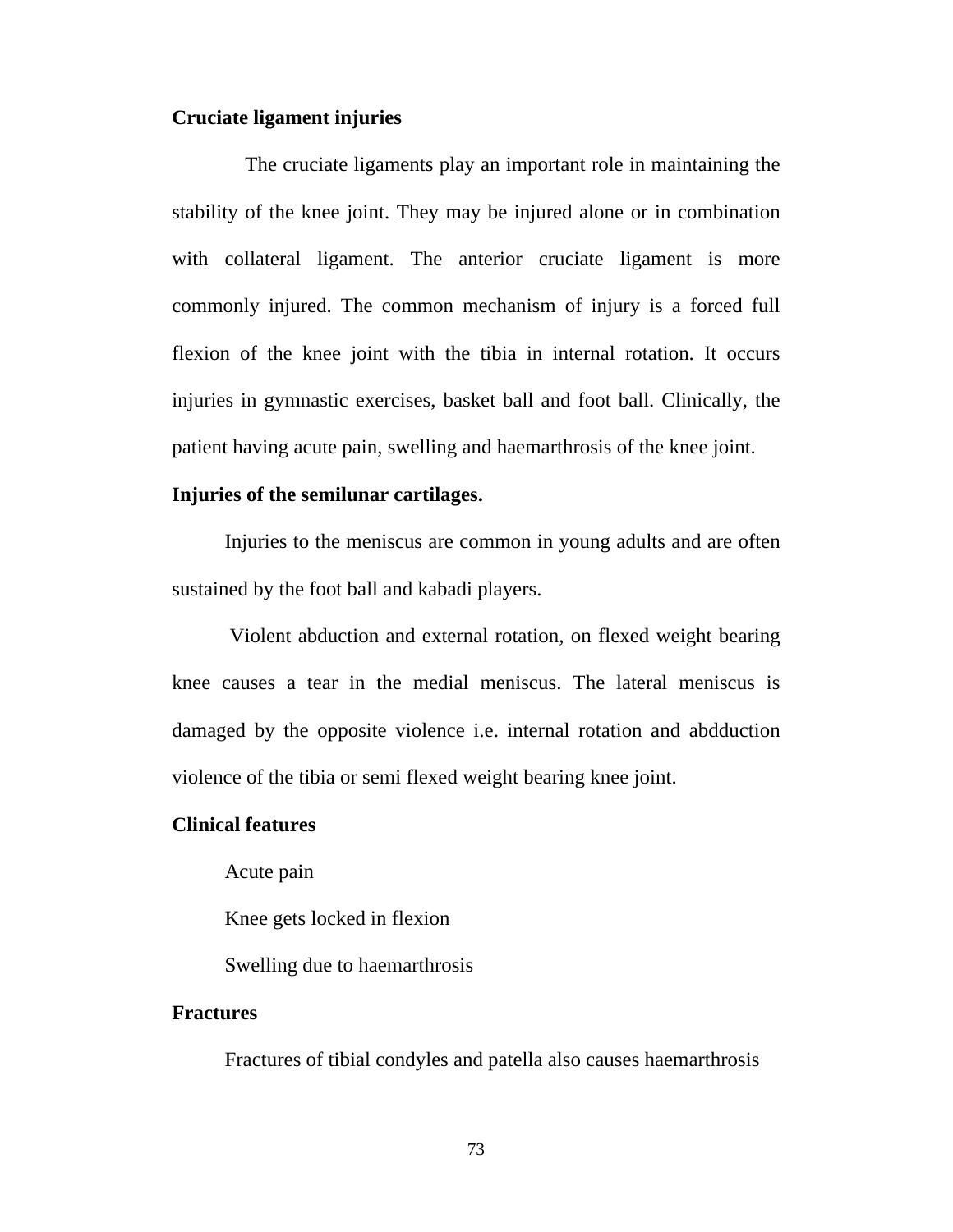#### **Acute Haemarthrosis**

 After minor injury, or even spontaneously bleeding is thought to arise from numerous vessels of stratum synoviale. This produces a polymorphonuclear leucocytosis as well as a lymphocytic and histiocytic cellular invasion leading to a synovitis with hyperplasia. Large amounts of the pigment haemosiderin accumulate throughout the synovial tissues. As the swelling rapidly increases, pain becomes a prominent feature with a stiffness of the joint usually in a flexed position as well as inhibition of muscle function.

#### **Chronic haemophilic arthropathy**

 Haemophilic patients are now living longer with frequent bleeding and the total number is increasing so that chronic arthropathy remains a problem.Combined pathological and experimental investigations demonstrated that repeated haemorrhages into joints produce synovial hyperplasia, haemosiderin depositions and fibrous scaring.

Azarin (1985) have produced experimentally an on going haem arthrosis into the knee of dogs by creating a poplitial arteriovenous aneurysm bleeding into the joint. They studied not only the effect of blood on the tissues, but an increased intra articular pressure of (120- 140mmHg). This is also very important in pathogenesis intra articular adhesions will result in reduction of the joint cavity and limitation of movements. The restrictions of movement will reduce the circulation of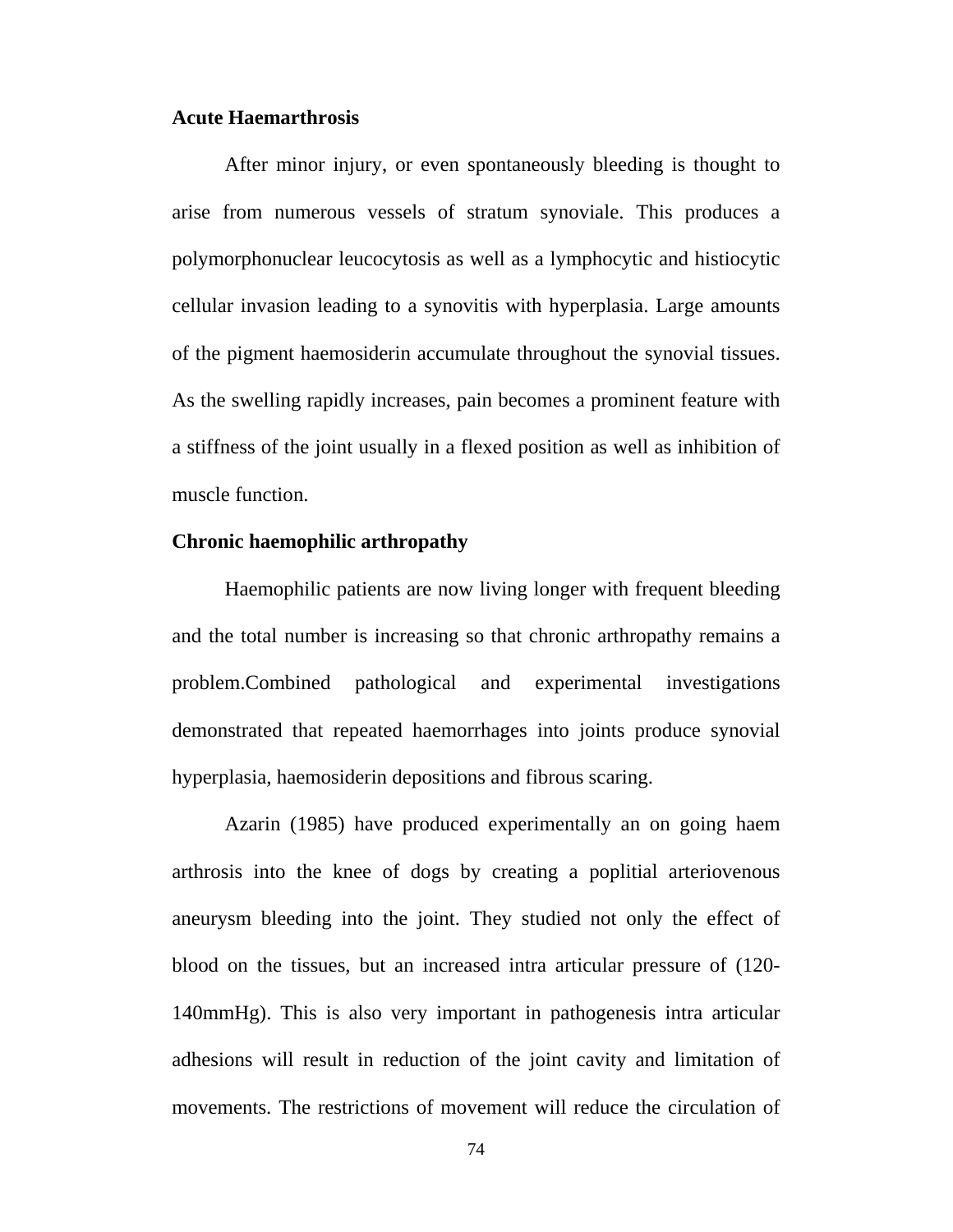nutrients in articular cartilage and leads to progressive articular cartilage breakdown. The bon y changes are attributed partly to disuse osteoarthrosis following cartilage break down. It appears that the initiation of cartilage breakdown is due to the combined effect of immobilization with poor nutrition and the release of enzymes from both the blood with in the joint and inflamed synovial membrane. This causes breakdown of the glycosamioglycans of the matrix. Haemophilic synovium in culture produces more prostaglandin E at much higher levels than normal but less than found in rheumatoid synovitis, with significant loss of chondrotin sulphates from human cartilage.

The late radiographic appearance of the involved joints result from the effects of haemarthrosis, locate immobilization osteoporosis and mechanical changes in alignment the most common features seen in knee joint are,

- $\triangleright$  Epiphyseal over growth
- $\triangleright$  Patellar squaring
- $\triangleright$  Widening of inter condylar notch
- $\triangleright$  Diminished joint cartilage space
- $\triangleright$  Subchondral bone collapse
- $\triangleright$  Cyst formation
- $\triangleright$  Marginal osteopytic formation
- $\triangleright$  Deposition of haemosiderine in synovial membrane.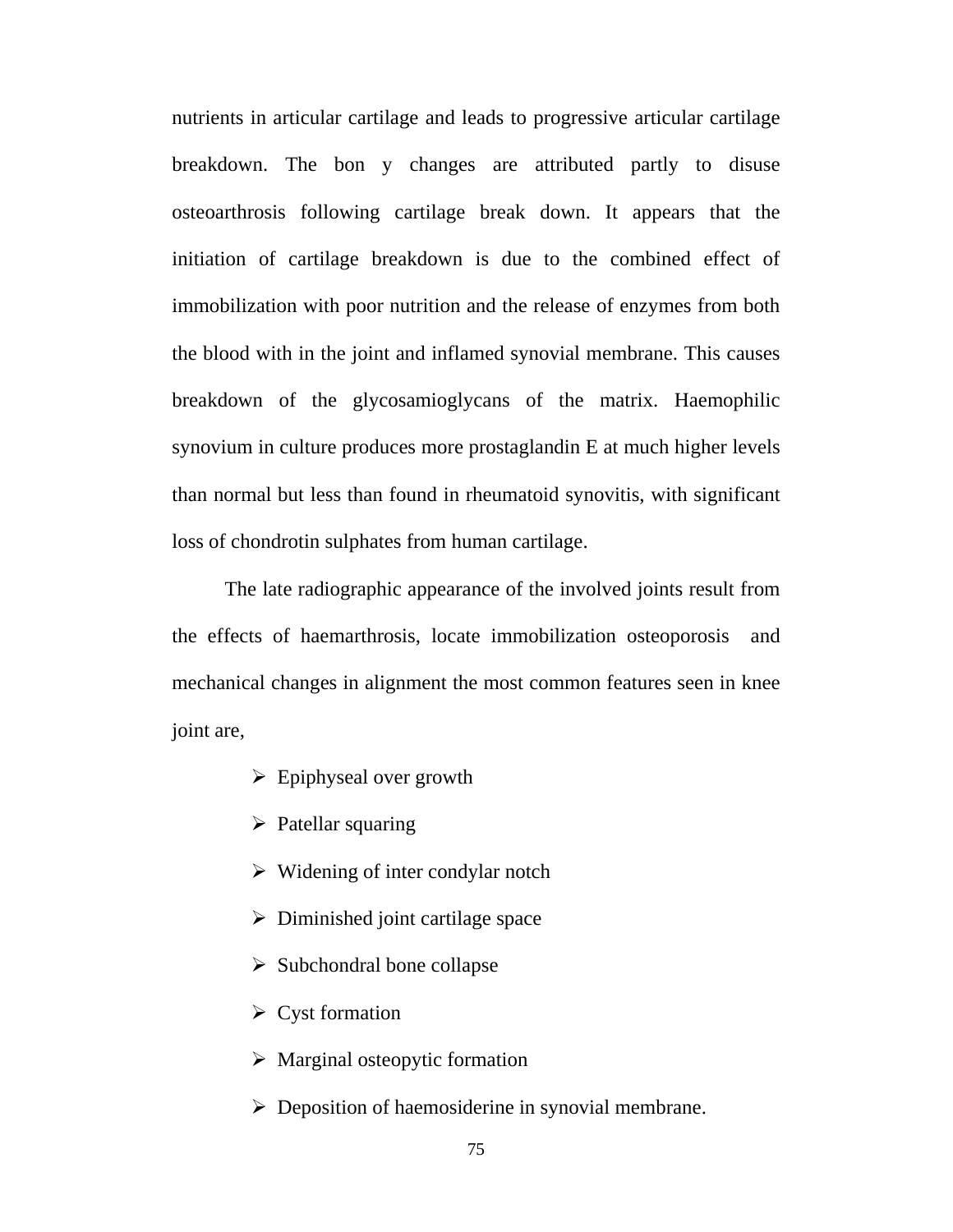## **Schematic representation of Haemarthrosis**

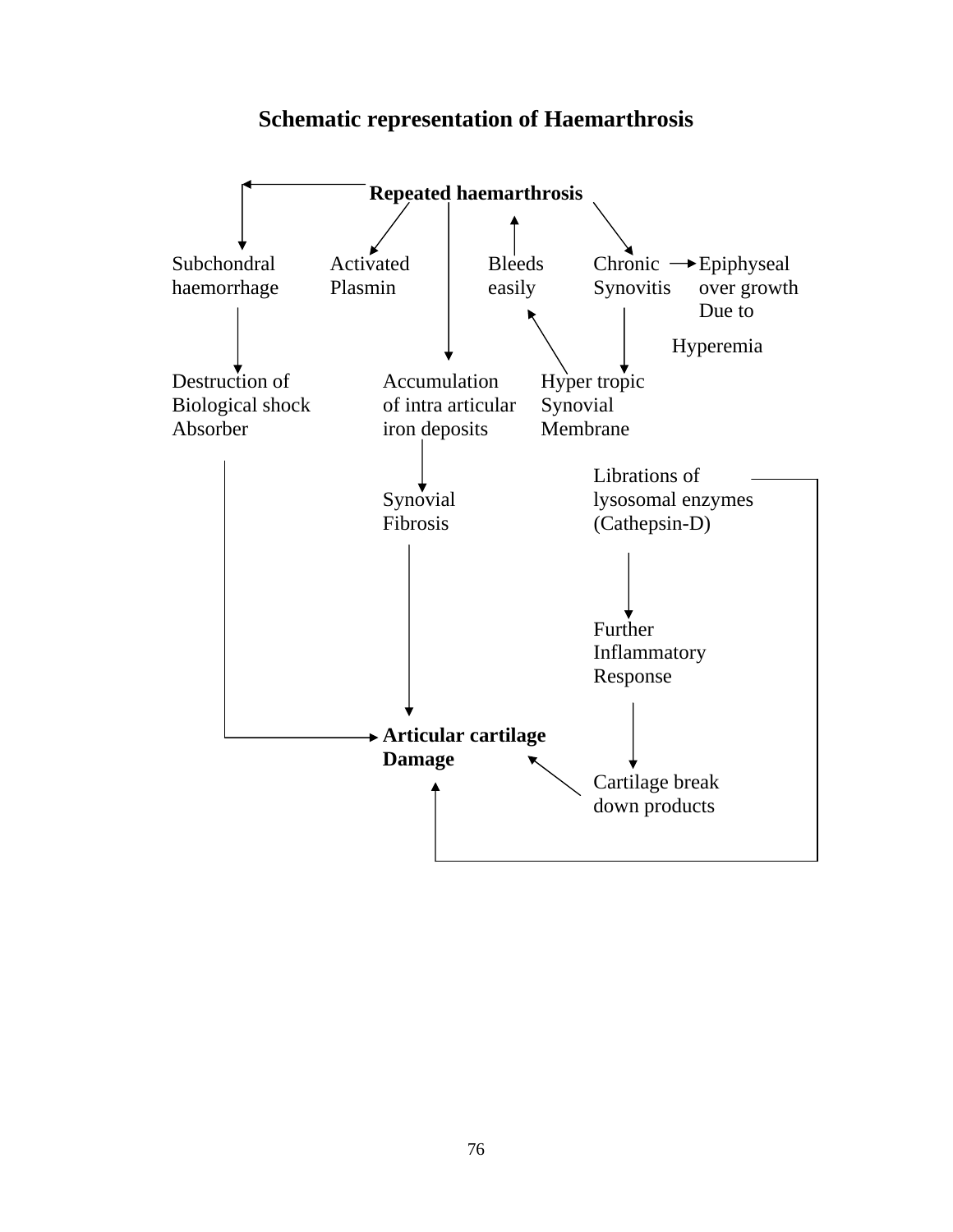#### **Clinical features**

- 1. Loss of movement is the most frequent finding
- 2. Fixed flexion contracture
- 3. Valgus and external rotation deformities
- 4. Wasting of quadriceps muscle.

#### **Differential diagnosis**

#### **1. Acute suppurative arthritis**

 Acute suppurative arthritis closely resembles haemarthrosis. The history is usually conclusive, but aspiration will resolve any doubt.

#### **2. Rheumatic fever**

 Typically the pain flits from joint to joint, but the onset of one joint may be misleadingly inflamed. However, there are no signs of bleeding.

#### **3. Gout and pseudo Gout**

 In adults acute crystal induced synovitis may closely resembles haemarthrosis. On aspiration the joint fluid is often turbid, with high white cell counts however microscopic examination by polarized light will show the characteristic crystals.

#### **Diagnosis**

Diagnosis is clinically obvious but X-Ray, ultra sonogram /CT scan may be occasionally needed to confirm the presence of a bleed.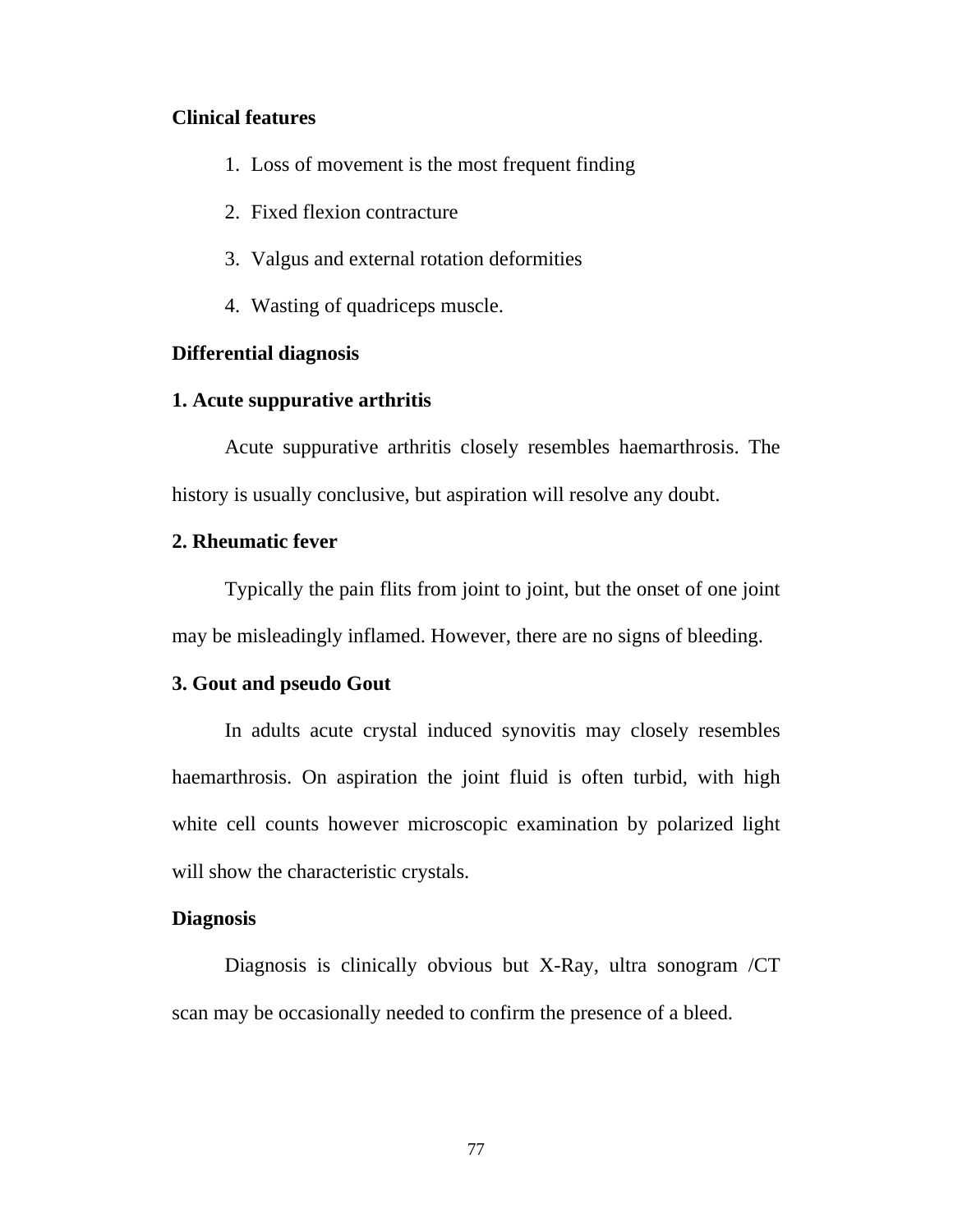## **I. Detailed history with particular emphasis on**

- $\triangleright$  Age
- $\triangleright$  Onset of bleeding
- $\triangleright$  Whether bleeding spontaneous or trauma related
- $\triangleright$  Other affected members in the family
- $\triangleright$  History of trauma.

## **II. Complete physical Examination**

Complete physical examination with particular care to record range

of motion, deformities and muscle strength at knee.

### **Clinical features**

- $\triangleright$  Swelling
- $\triangleright$  Pain
- $\triangleright$  Warmth
- ¾ Redness
- $\triangleright$  Stiffness
- $\triangleright$  Limitation of movements i.e.... extensor lag
- ▶ Rapid Pulsation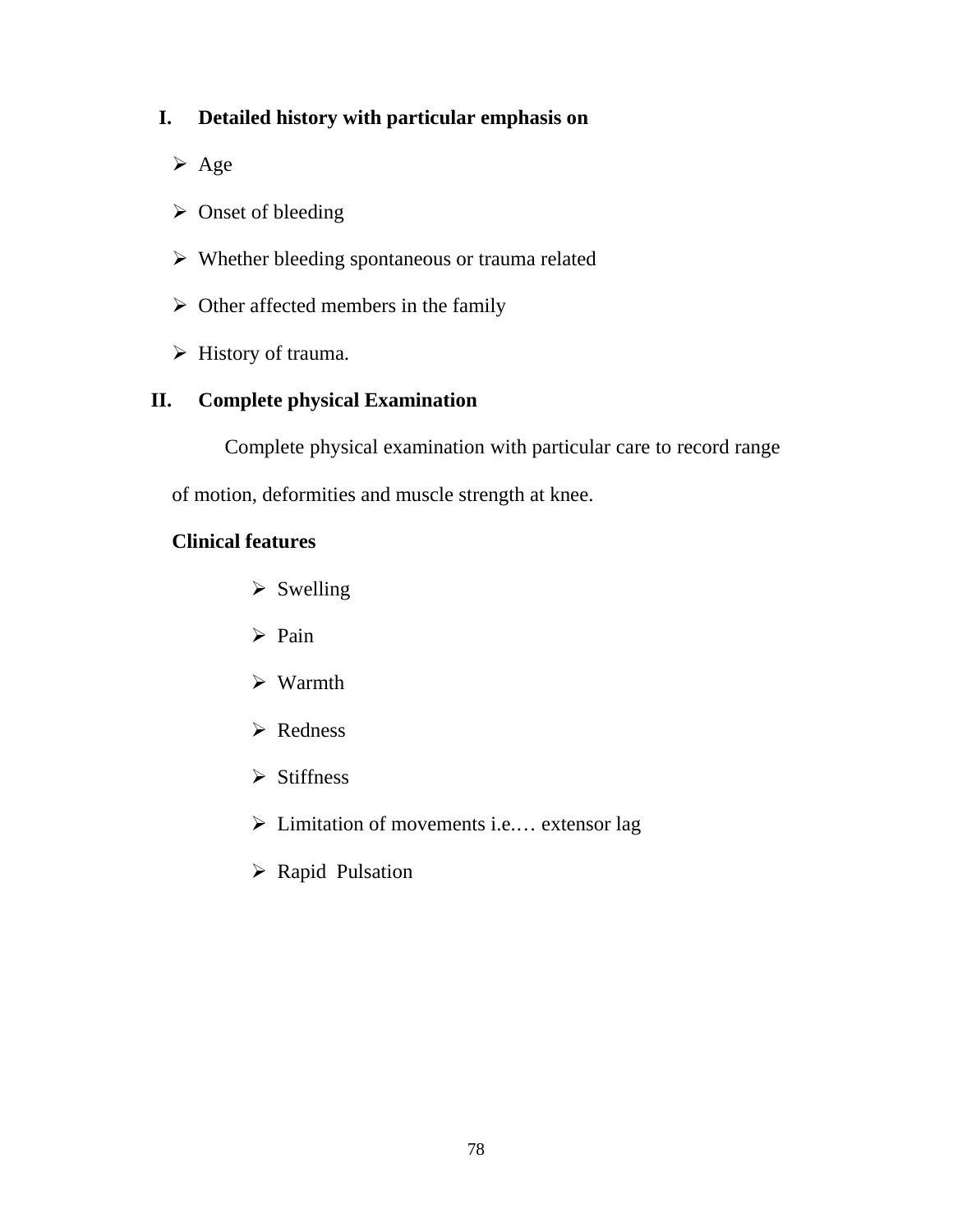## **EVALUATION OF DISSERTATION TOPIC**

#### **Materials and methods**

 The clinical study on Narithalaivadham was carried out at the Post Graduate Department of Noi Naadal branch in Govt Siddha Medical College, palayamkottai. Case selection and supervision

 The following 20 cases selection and supervision was done in Peace Health Center, Tirunelveli and Tirunelveli Medical College. According to the finding of Ennvagithervu on Narithalivadham (Haemarthrosis) as mentioned by Yugi vaithiya chinthamani.

 The patients are carefully examined systematically under the supervision of the professor and other staffs of post graduate Noi Naadal department.

 The detailed history of the present and past illness and family history were observed. Typical picture of 20 cases was evaluated under siddha and modern parameters.

#### **Evaluation of clinical parameters**

- The detailed history and clinical features of the patients were taken carefully
- $\triangleleft$  The clinical history
- Detail history of present and past illness
- Personal and family history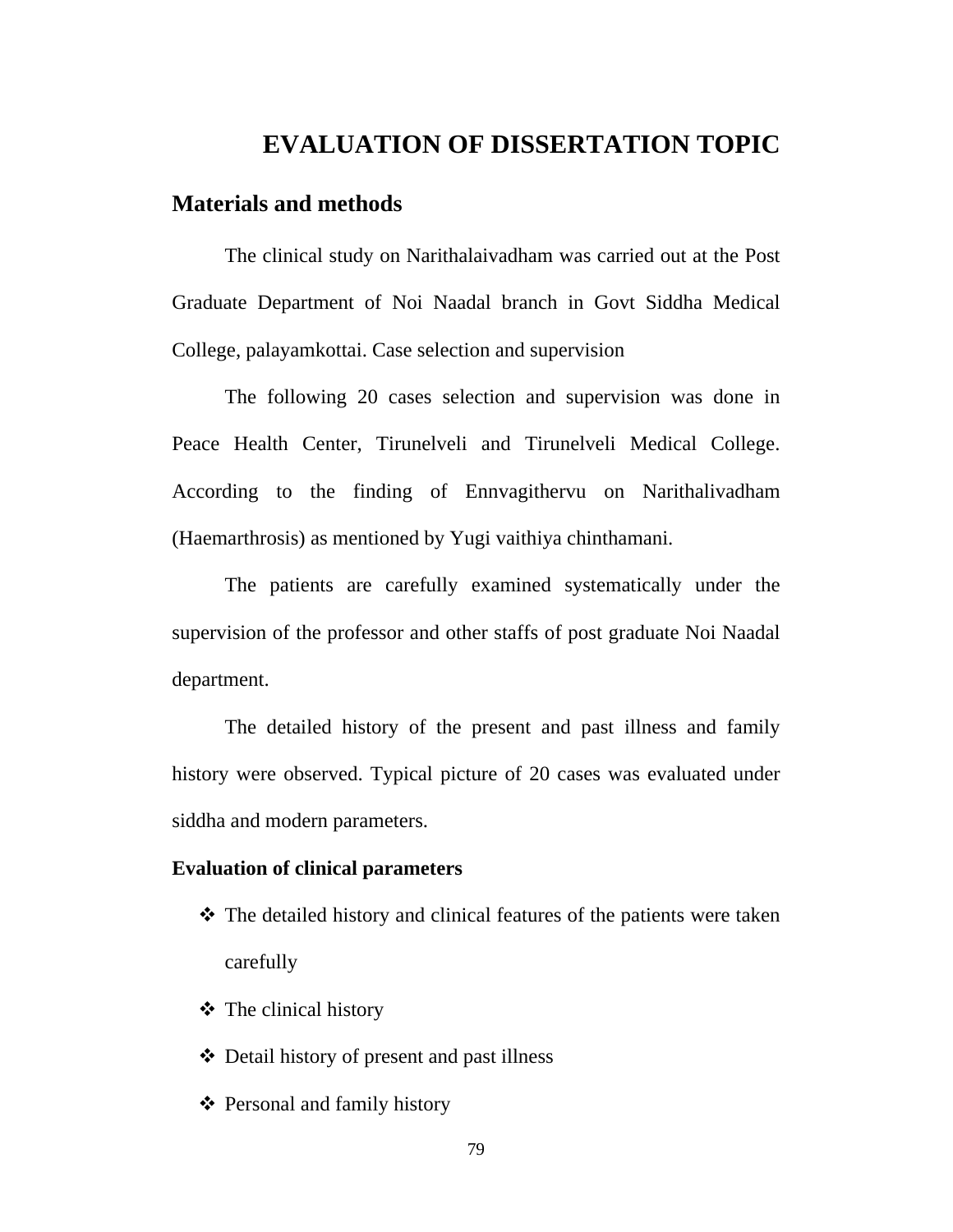#### **Clinical features for Narithalaivadham are**

- $\triangleleft$  Swelling in the knee joint
- $\triangle$  Accumulation of blood in the knee joint cavity
- Difficulty in standing
- Difficulty to flex the knee
- ❖ Rapid pulsation
- Pain and tenderness

## **Study of siddha clinical diagnosed modes of investigations are**

- 1. Poriyal arithal
- 2 .Pulanal arithal
- 3. Vinathal
- 4. Mukkutra nilaigal
- 5. Udal kattukal
- 6. Envagai thervugal (Including Neerkuri, Neikuri)
- 7. Manikkadai nool

## **The clinical investigations**

 For further detailed study about the disease the following laboratory investigation was done in all cases.

- 1. Haematology
- 2. Bleeding time
- 3. Clotting time
- 4. Prothrombin time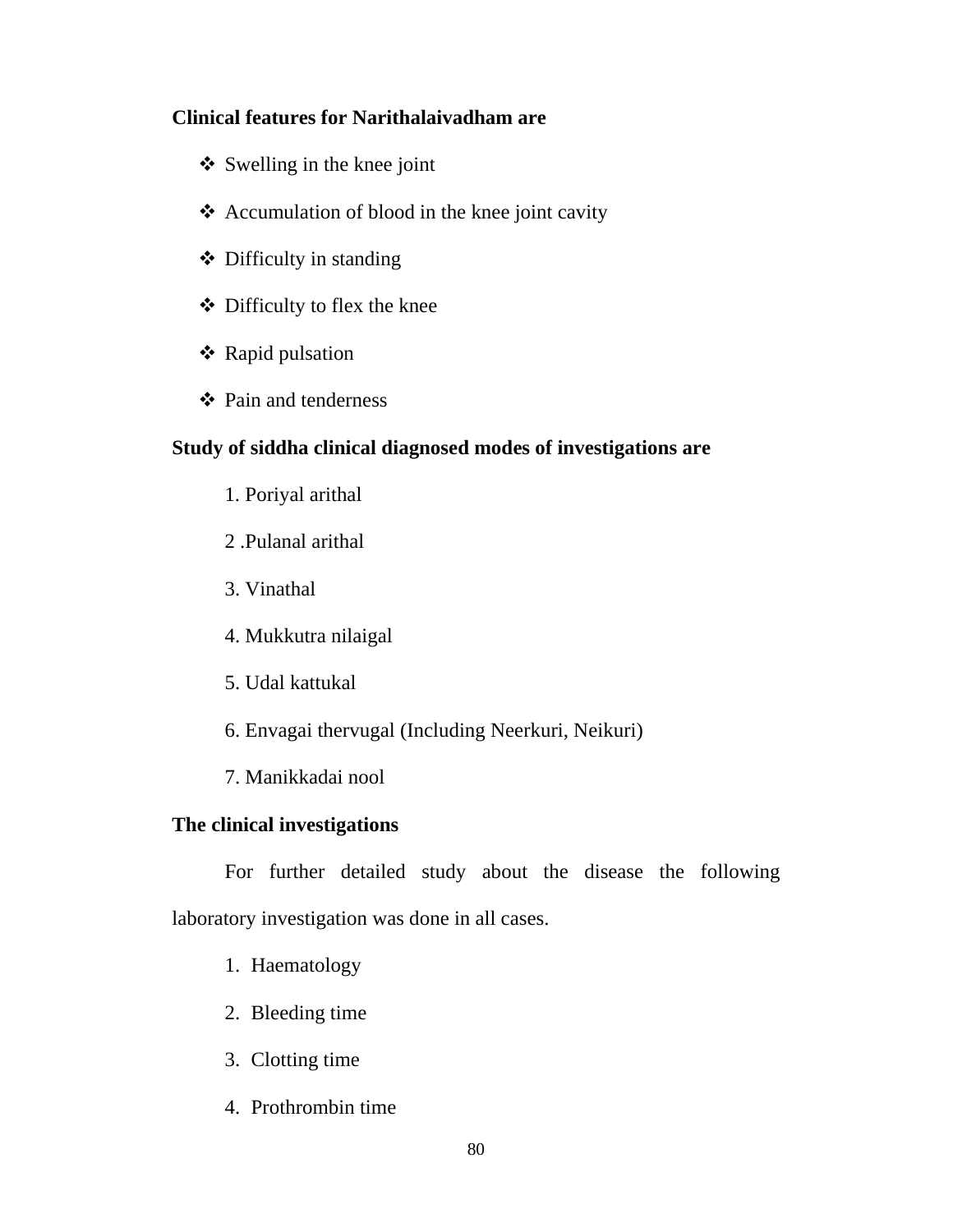- 5. Partial prothrombin time
- 6. Factor assay
- 7. Total count-WBC, RBC
- 8. Differential count
- 9. Haemoglobin
- 10.Erythrocyte Sedimentation Rate

#### **Bio chemical**

Blood Urea

Blood Sugar

## **Urine**

Albumin

Sugar

Deposits

#### **Motion**

Ova

Cyst

#### **Other test**

X-Ray

Ultra sonogram

CT scan – if necessary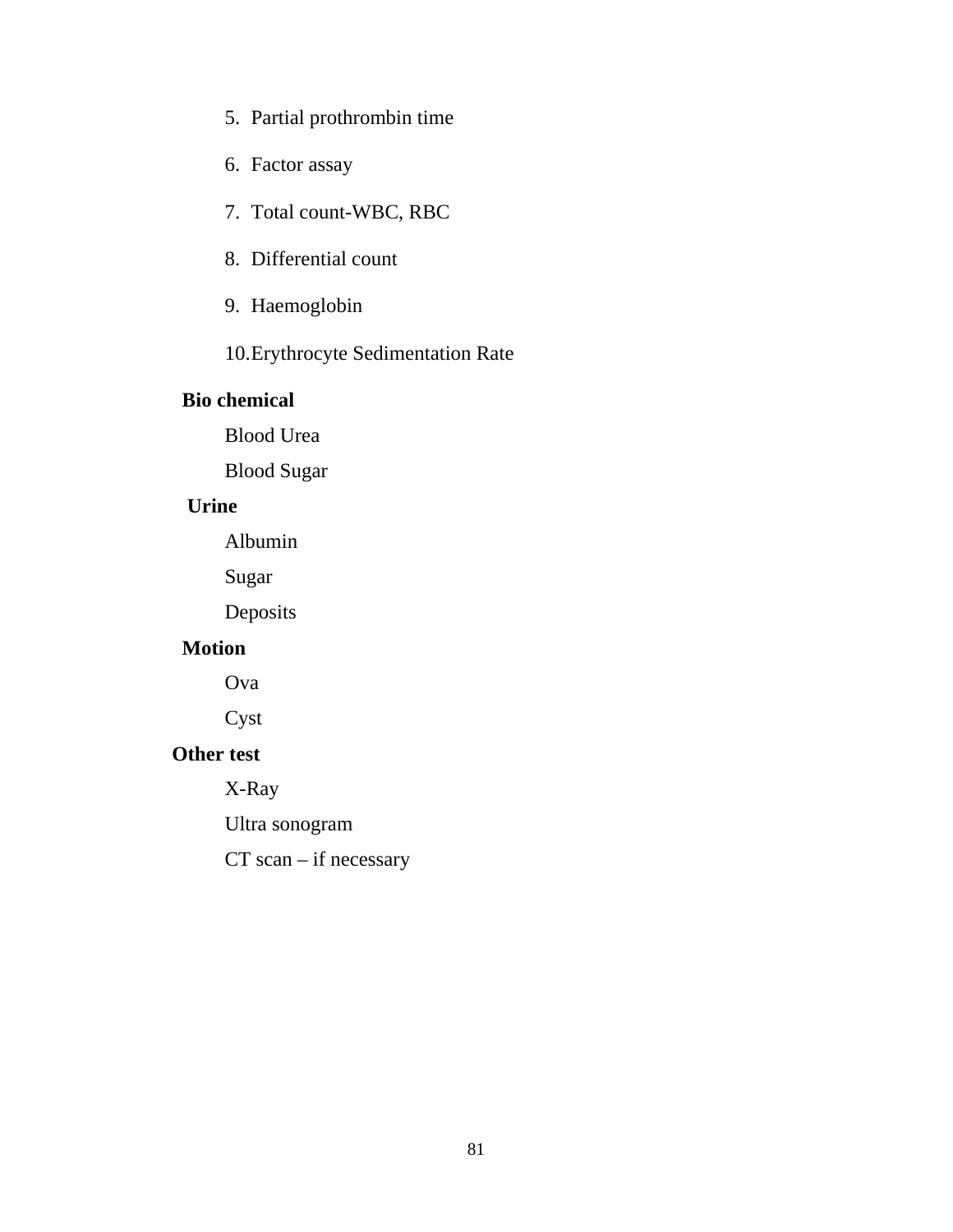# **OBSERVATION AND RESULTS**

## **Results are observed with respect to the following aspects**

- 1. Age and Sex reference.
- 2. Family history.
- 3. Traumatical history
- 4. Mukkutranilai
- 5. Udal Thathukkal
- 6. Envagai Thervugal
- 7. Clinical Features.
- 8. Laboratory Findings.

## **1. Age and Sex reference.**

## **Table 7: Age and Sex reference**

| Age             |             | <b>Sex</b>    | No of cases |  |
|-----------------|-------------|---------------|-------------|--|
|                 | <b>Male</b> | <b>Female</b> |             |  |
| Up to 10 years  |             |               |             |  |
| $10 - 20$ years |             |               |             |  |
| $20 - 50$ years |             |               |             |  |

## **2. Family History**

## **Table 8: Family History**

| <b>Family history</b>   | No of cases |
|-------------------------|-------------|
| Positive family history |             |
| Negative family history |             |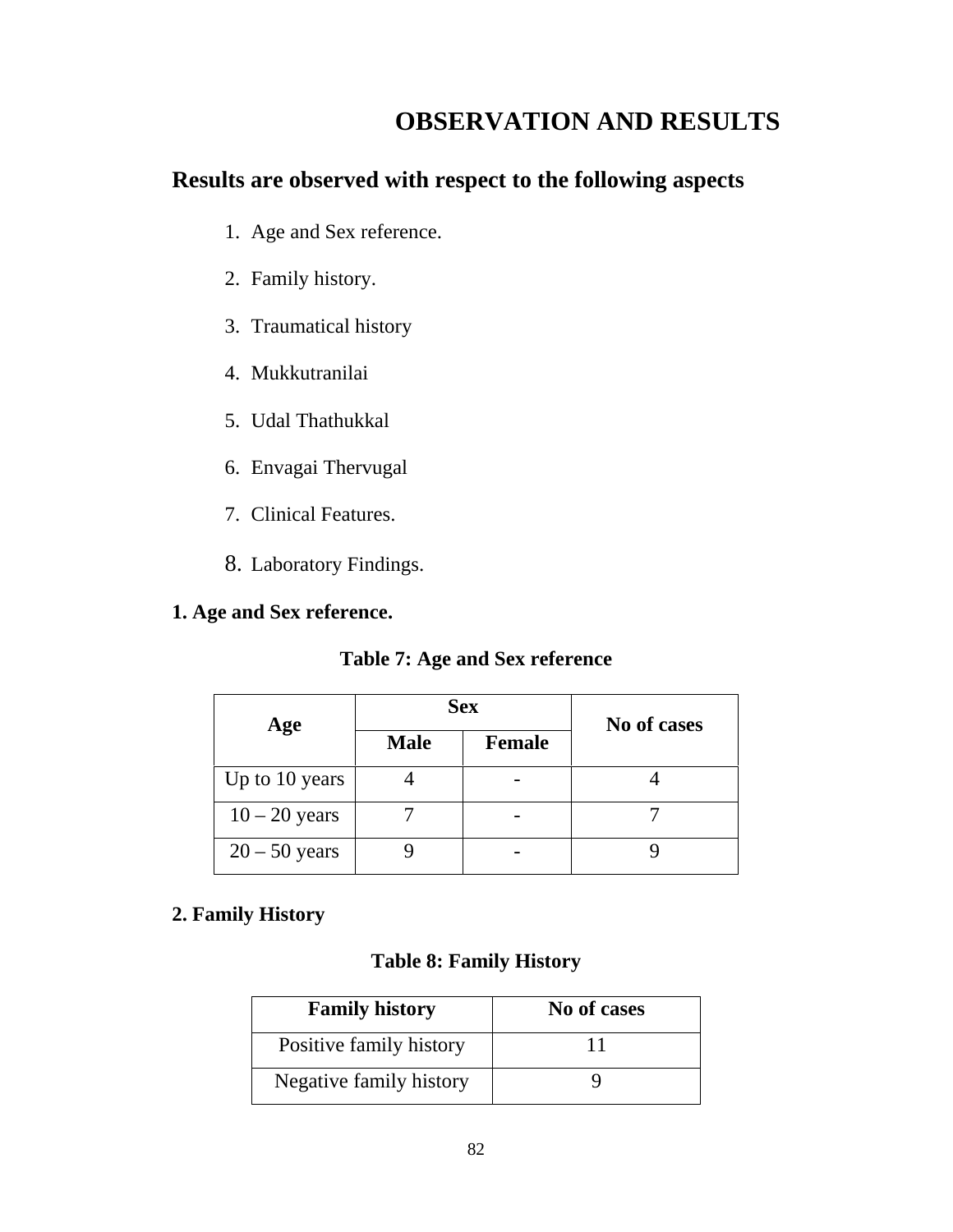## **3. Traumatic history**

## **Table 9: Traumatic history**

| <b>Traumatic History</b> | No of cases |
|--------------------------|-------------|
| Positive                 | 16          |
| Negative                 |             |

## **Mukkutranilai**

# **A. Derangement of Vali**

## **Table 10: Derangement of Vali**

| S. No          | <b>Types of</b><br><b>Vadham</b> | No of cases<br>affected | <b>Changes</b>                              |
|----------------|----------------------------------|-------------------------|---------------------------------------------|
| $\mathbf{1}$   | Pranan                           | 13                      | Rapid pulsation                             |
| 2              | Abanan                           | 3                       | Constipation                                |
| 3              | Viyanan                          | 20                      | Difficulty in movements<br>of affected area |
| $\overline{4}$ | Uthanan                          | 20                      | Colour changes                              |
| 5              | Samanan                          | 20                      | Its balancing function is<br>disturbed.     |
| 6              | Nagan                            |                         |                                             |
| 7              | Koorman                          | 2                       | Diminished vision                           |
| 8              | Kirukaran                        |                         |                                             |
| 9              | Devathathan                      | 5                       | Irritablity                                 |
| 10             | Dananjeyan                       |                         |                                             |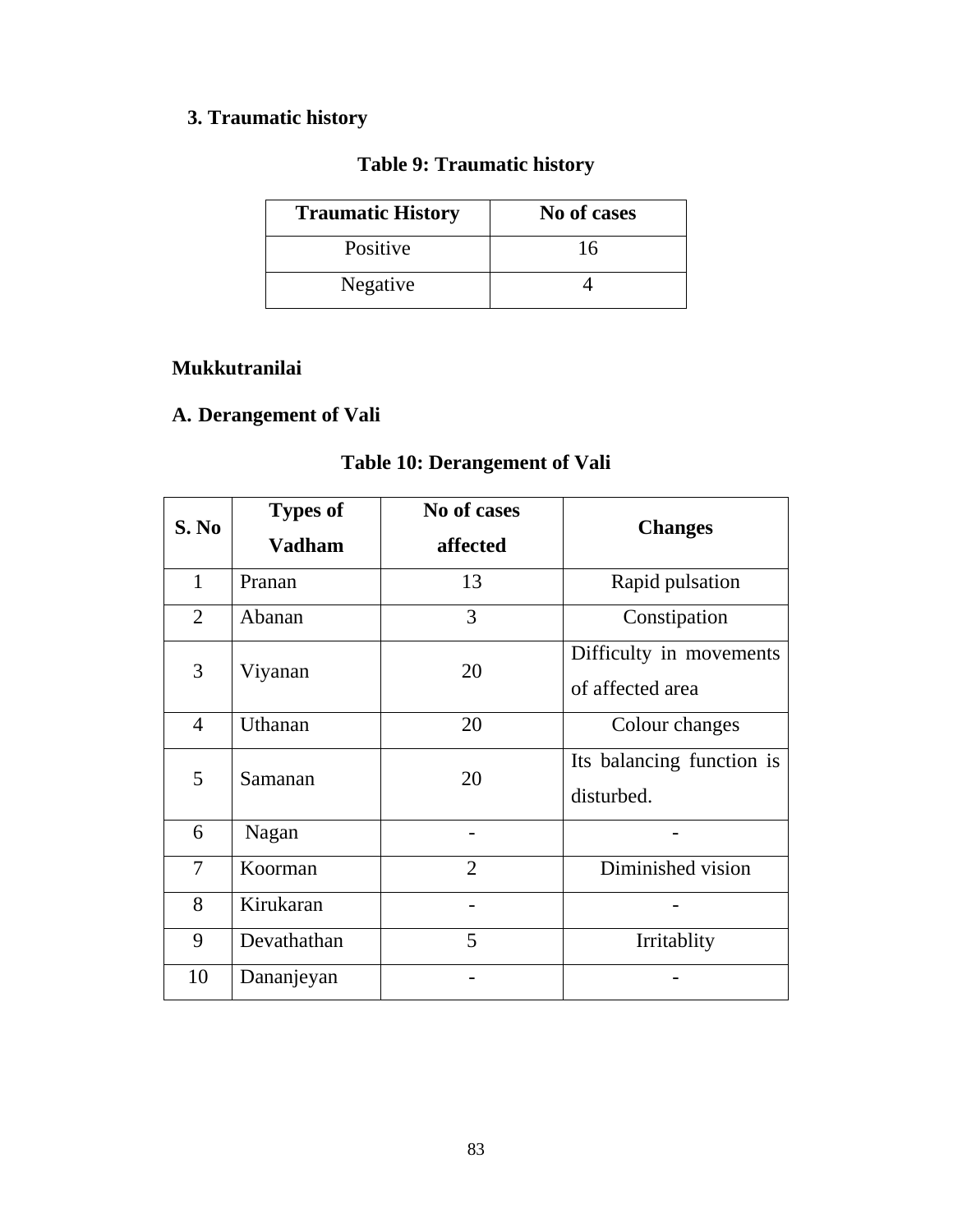## **B.Derangement of Azhal**

| <b>S. No</b>   | <b>Types of Azhal</b> | No of cases<br>affected | <b>Changes</b>                                             |  |
|----------------|-----------------------|-------------------------|------------------------------------------------------------|--|
| 1              | Anar pitham           |                         |                                                            |  |
| $\overline{2}$ | Ranjaga pitham        | 16                      | Paleness in conjunctiva<br>and tongue.                     |  |
| 3              | Sadhaga pitham        | 20                      | in<br>doing<br>Difficulty<br>routine works.                |  |
| 4              | Aalosaga<br>pitham    |                         |                                                            |  |
| 5              | Prasaga pitham        | 20                      | in<br>Colour changes<br>the<br>skin at the site of injury. |  |

## **Table 11: Derangement of Azhal**

## **C.Derangement in Iyam**

## **Table 12: Derangement in Iyam**

| <b>S. No</b>   | <b>Types of Iyam</b> | No of cases<br>affected | <b>Changes</b>                |  |  |  |
|----------------|----------------------|-------------------------|-------------------------------|--|--|--|
|                | Avalampagam          | 20                      | It's<br>balancing<br>function |  |  |  |
|                |                      |                         | disturbed.                    |  |  |  |
| $\overline{2}$ | Kilethagam           |                         |                               |  |  |  |
| 3              | <b>Bothagam</b>      |                         |                               |  |  |  |
| $\overline{4}$ | Tharpagam            |                         |                               |  |  |  |
| 5              | Santhigam            | 20                      | Difficulty<br>in movements    |  |  |  |
|                |                      |                         | of joints.                    |  |  |  |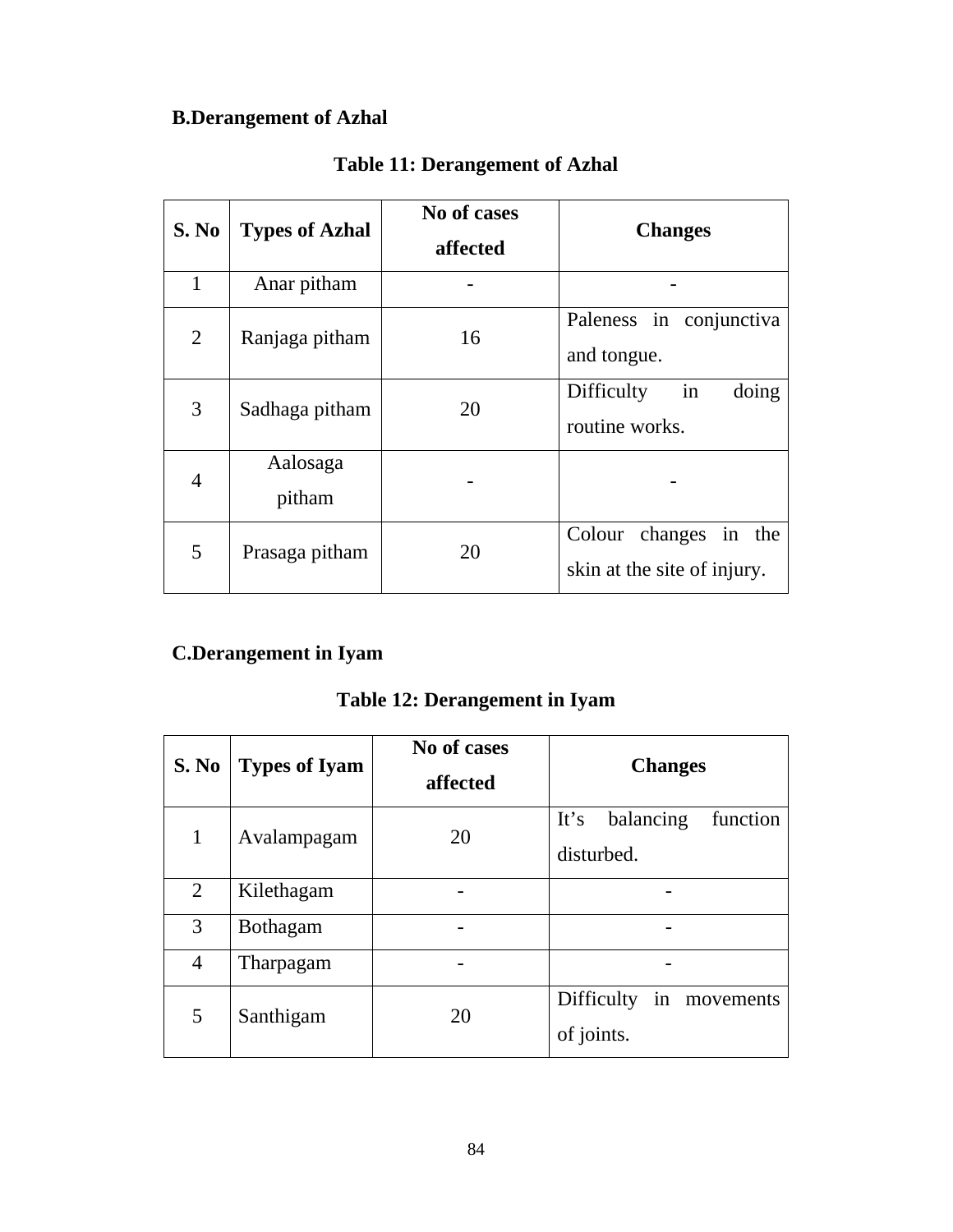## **3. Udal Thathukkal**

| S. No          | <b>Udal Thathukkal</b> | No of<br>cases | <b>Changes</b>                                |
|----------------|------------------------|----------------|-----------------------------------------------|
| 1              | Saaram                 | 20             | Pain, discomfort                              |
| $\overline{2}$ | Senneer                | 20             | Stagnation of blood in the site<br>of injury. |
| 3              | Oon                    | 20             | Swelling                                      |
| 4              | Kozhuppu               | 20             | Restricted it movement                        |
| 5              | Enbu                   | 20             | Inflammatory changes                          |
| 6              | Moolai                 | 3              | $#$ (fracture)                                |
| 7              | Sukilam/<br>Sronitham  |                |                                               |

## **Table 13: Udal Thathukkal**

## **4. Manikadai Nool (Viral kadai Alavu)**

## **Table 14: Manikadai Nool**

| Viral kadai Alavu | No of cases |
|-------------------|-------------|
| 10                |             |
| $10\frac{1}{4}$   | 10          |
| $10\frac{1}{2}$   |             |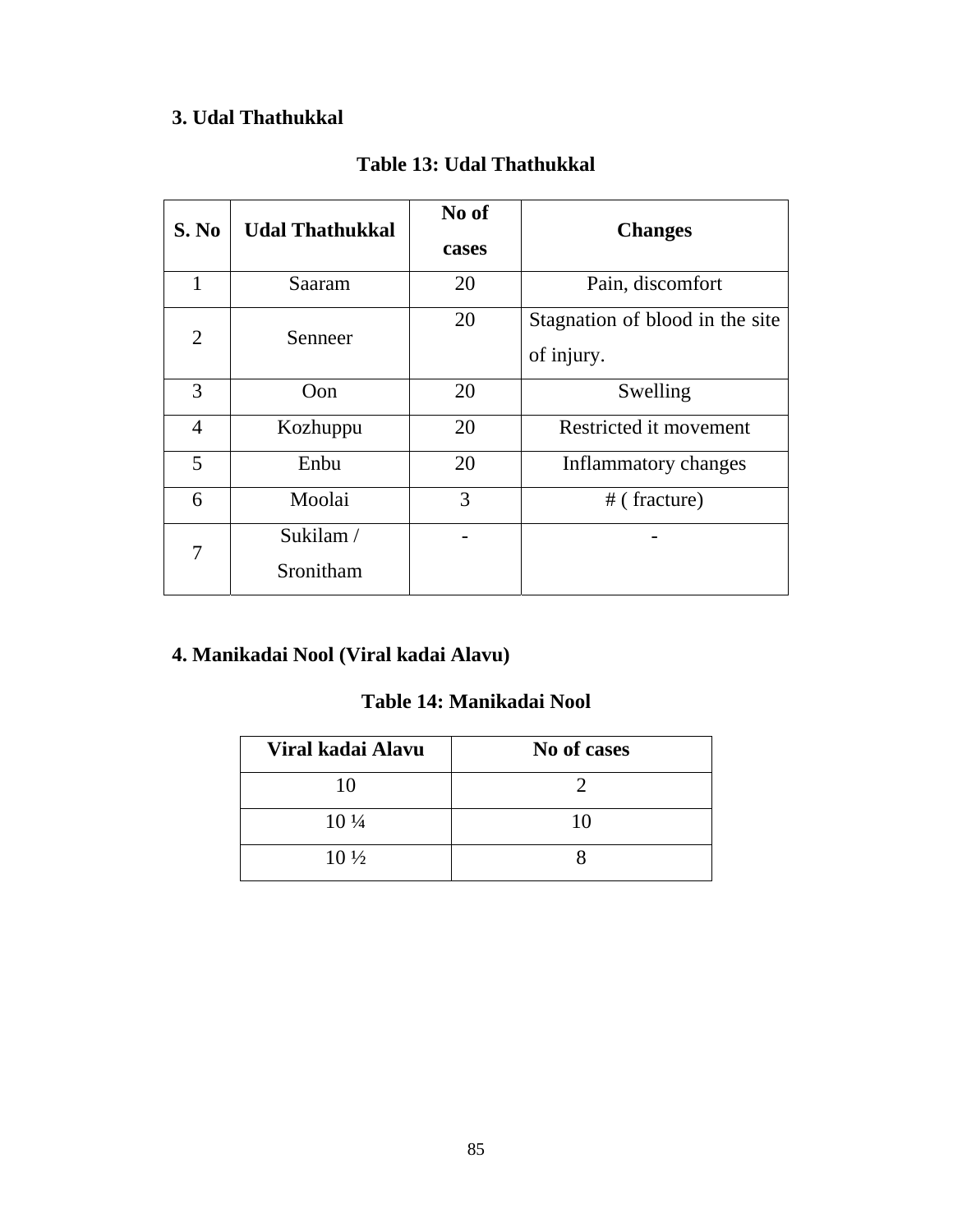# **5. The Picture of Envagai Thervugal**

| <b>Cases No</b>  | <b>Naadi</b>   | <b>Sparisam</b>           | <b>Naa</b>       | <b>Niram</b>   | Mozhi     | <b>Vizhi</b>              | <b>Molam</b> | <b>Moothiram</b> |
|------------------|----------------|---------------------------|------------------|----------------|-----------|---------------------------|--------------|------------------|
| $\mathbf{1}$     | VK,RP          | $\mathbf{A}$              | $\mathbf{A}$     | $\mathbf{A}$   | NA        | $\mathbf{A}$              | ${\bf N}$    | ${\bf N}$        |
| $\overline{2}$   | VK,RP          | $\boldsymbol{\mathsf{A}}$ | $\mathbf{A}$     | $\mathbf{A}$   | $\rm NA$  | $\mathbf{A}$              | ${\bf N}$    | ${\bf N}$        |
| $\overline{3}$   | VP,RP          | $\boldsymbol{\mathsf{A}}$ | $\mathbf{A}$     | $\mathbf{A}$   | $\rm NA$  | $\mathbf{A}$              | ${\bf N}$    | ${\bf N}$        |
| $\overline{4}$   | <b>VP</b>      | $\mathbf{A}$              | $\mathbf{A}$     | $\mathbf{A}$   | NA        | $\mathbf{A}$              | ${\bf N}$    | ${\bf N}$        |
| 5                | <b>VP</b>      | $\mathbf{A}$              | A                | $\mathbf{A}$   | NA        | $\mathbf{A}$              | ${\bf N}$    | ${\bf N}$        |
| $\boldsymbol{6}$ | VK,RP          | $\mathbf{A}$              | A                | $\mathbf{A}$   | <b>NA</b> | $\mathbf{A}$              | $\mathbf{A}$ | ${\bf N}$        |
| $\tau$           | VK             | $\mathbf{A}$              | $\mathbf{A}$     | $\mathbf{A}$   | NA        | $\mathbf{A}$              | ${\bf N}$    | ${\bf N}$        |
| $\,8\,$          | <b>VK</b>      | $\mathbf{A}$              | $\mathbf{A}$     | $\mathbf{A}$   | NA        | $\mathbf{A}$              | ${\bf N}$    | ${\bf N}$        |
| 9                | VP,RP          | $\mathbf{A}$              | $\mathbf{A}$     | $\mathbf{A}$   | NA        | $\mathbf{A}$              | $\mathbf N$  | ${\bf N}$        |
| 10               | VK,RP          | $\mathbf{A}$              | $\mathbf{A}$     | $\mathbf{A}$   | NA        | $\mathbf{A}$              | ${\bf N}$    | ${\bf N}$        |
| 11               | VP,RP          | $\mathbf{A}$              | $\mathbf A$      | $\mathbf{A}$   | NA        | $\mathbf{A}$              | ${\bf N}$    | ${\bf N}$        |
| 12               | <b>VK</b>      | $\mathbf A$               | $\boldsymbol{A}$ | $\mathbf A$    | NA        | $\boldsymbol{\mathsf{A}}$ | ${\bf N}$    | ${\bf N}$        |
| $\overline{13}$  | VP,RP          | $\mathbf A$               | $\mathbf A$      | $\mathbf A$    | NA        | $\mathbf{A}$              | $\mathbf{A}$ | ${\bf N}$        |
| 14               | VK,RP          | $\mathbf A$               | $\mathbf{A}$     | $\mathbf A$    | NA        | $\mathbf A$               | ${\bf N}$    | $\mathbf N$      |
| 15               | VP,RP          | $\mathbf{A}$              | $\mathbf{A}$     | $\mathbf{A}$   | $\rm NA$  | $\mathbf{A}$              | ${\bf N}$    | ${\bf N}$        |
| 16               | VP,RP          | $\mathbf{A}$              | A                | $\mathbf{A}$   | NA        | $\mathbf{A}$              | $\mathbf{A}$ | ${\bf N}$        |
| 17               | VK,RP          | $\mathbf{A}$              | ${\bf N}$        | $\mathbf{A}$   | NA        | ${\bf N}$                 | ${\bf N}$    | ${\bf N}$        |
| 18               | VP,RP          | A                         | ${\bf N}$        | A              | NA        | ${\bf N}$                 | ${\bf N}$    | ${\bf N}$        |
| 19               | PV             | $\mathbf{A}$              | ${\bf N}$        | $\mathbf{A}$   | NA        | ${\bf N}$                 | ${\bf N}$    | ${\bf N}$        |
| 20               | VK             | $\mathbf A$               | ${\bf N}$        | $\mathbf{A}$   | NA        | ${\bf N}$                 | ${\bf N}$    | ${\bf N}$        |
| ${\bf N}$        | - Normal       |                           | <b>NA</b>        | - Not Affected |           |                           | $\mathbf{A}$ | - Affected       |
| <b>VP</b>        | - Vadha Pitham |                           | PV               | - Pitha Vadham |           |                           | KV           | - Kabha Vadham   |

# **Table 16: Envagai Thervugal**

RP - Raid Pulsation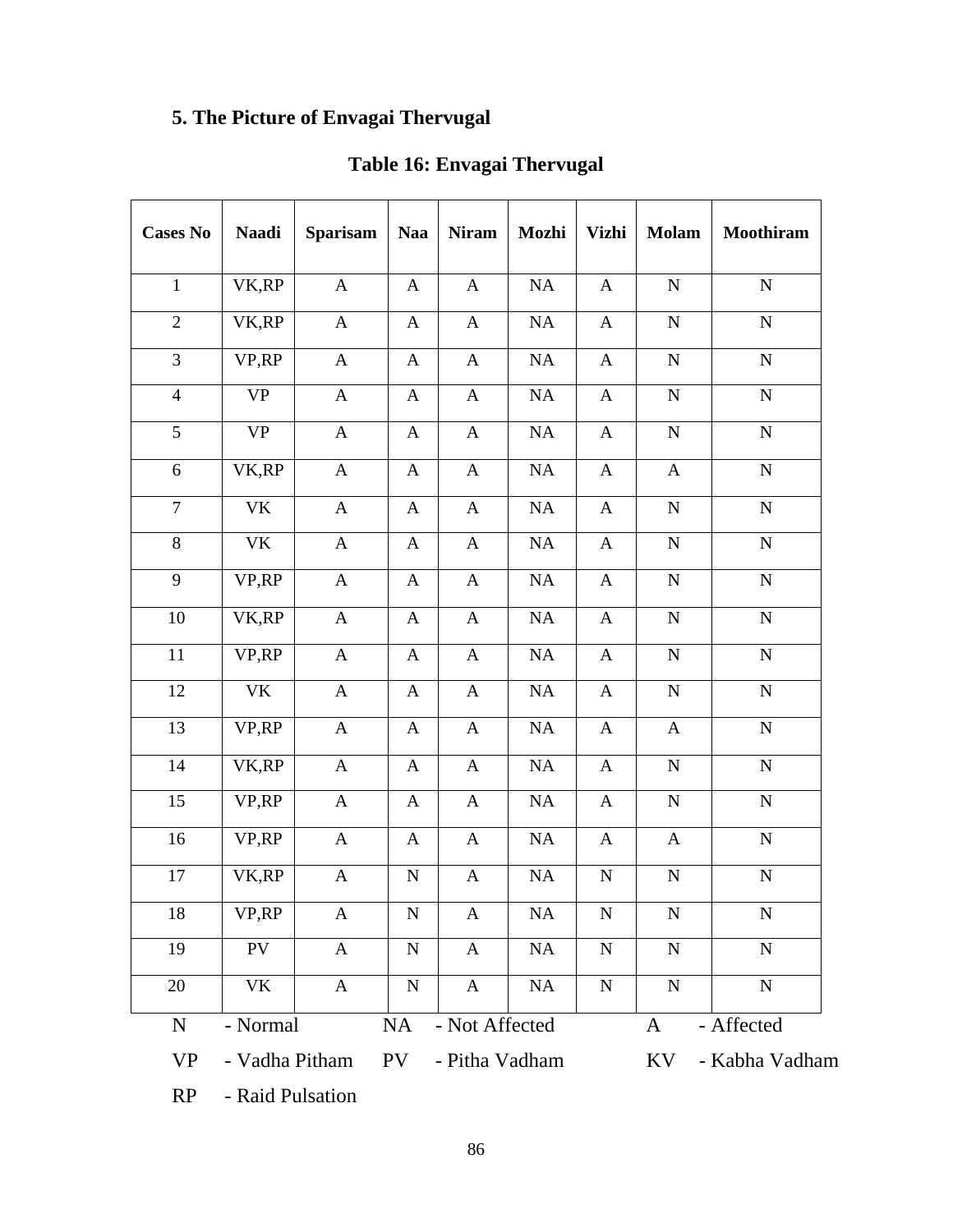## **Clinical features**

| S No. | <b>Clinical Features</b>                                | No of cases |
|-------|---------------------------------------------------------|-------------|
| 1.    | Knee joint swelling, Pain                               | 20          |
| 2.    | Accumulation of blood in knee joint<br>cavity           | 20          |
| 3.    | Pain, tenderness                                        | 20          |
| 4.    | in<br>Difficulty<br>(standing,<br>movements<br>walking) | 15          |
| 5.    | Rapid pulsation                                         | 13          |

## **Table 17: Clinical features**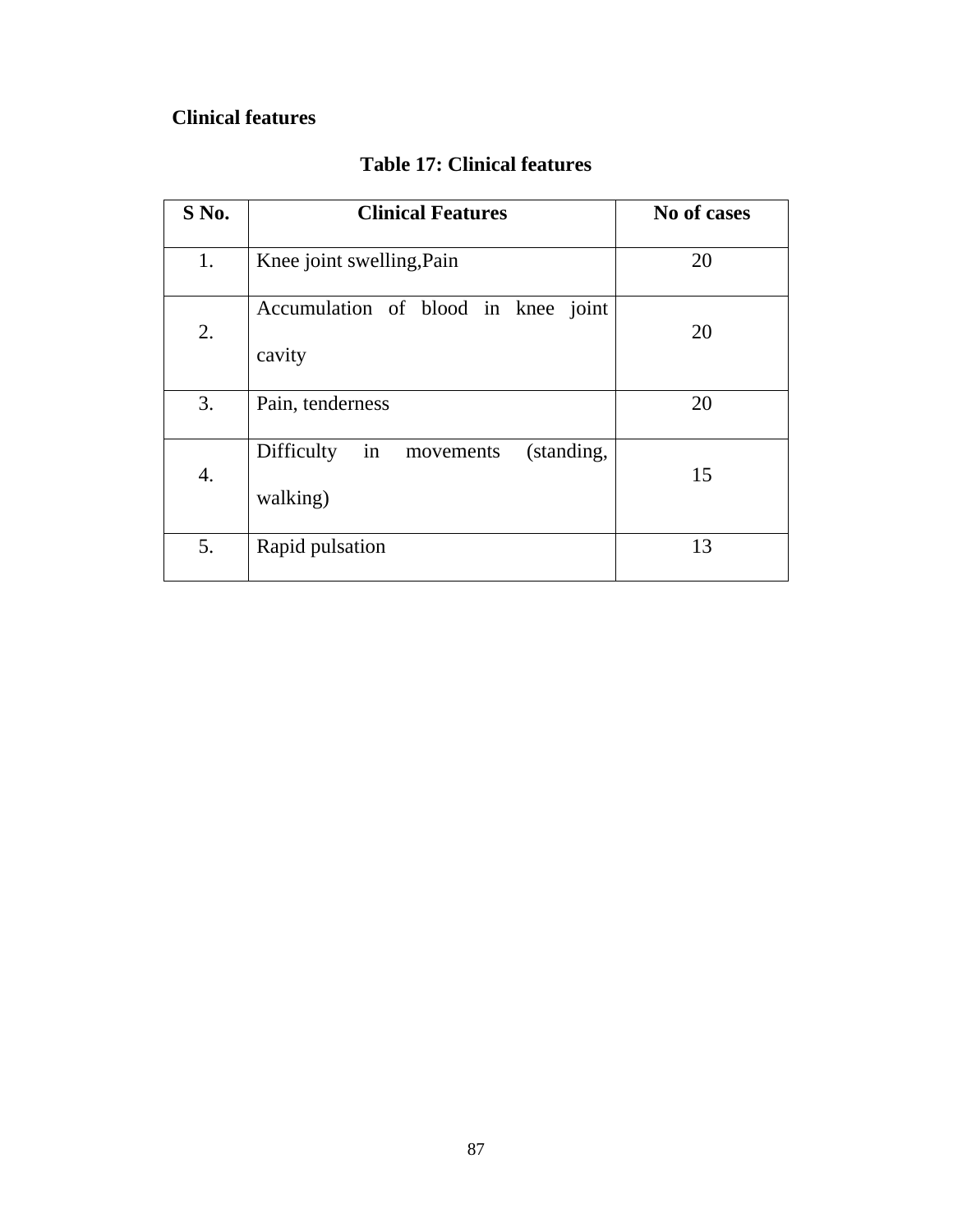## **Factor assay-Report**

| <b>Case No</b> | Age | <b>Factor-Report</b>                   |
|----------------|-----|----------------------------------------|
| $\mathbf{1}$   | 09  | VIII- factor activity decrease (35%)   |
| $\overline{2}$ | 09  | VIII- factor activity decrease (30%)   |
| $\overline{3}$ | 15  | VIII- factor activity decrease (40%)   |
| $\overline{4}$ | 12  | VIII- factor activity decrease (18%)   |
| 5              | 11  | VIII- factor activity decrease (20%)   |
| 6              | 10  | VIII- factor activity decrease (25%)   |
| $\overline{7}$ | 17  | VIII- factor activity decrease (20%)   |
| 8              | 46  | VIII- factor activity decrease (22%)   |
| 9              | 09  | VIII- factor activity decrease (30%)   |
| 10             | 23  | VIII- factor activity decrease (20%)   |
| 11             | 16  | VIII- factor activity decrease (25%)   |
| 12             | 30  | VIII- factor activity decrease (20%)   |
| 13             | 32  | VIII- factor activity decrease (10%)   |
| 14             | 18  | VIII- factor activity decrease (16%)   |
| 15             | 24  | VIII- factor activity decrease (19%)   |
| 16             | 58  | No deficient of clotting factor (100%) |
| 17             | 30  | No deficient of clotting factor (100%) |
| 18             | 14  | No deficient of clotting factor (110%) |
| 19             | 50  | No deficient of clotting factor (100%) |
| 20             | 56  | No deficient of clotting factor (110%) |

## **Table 18: Factor assay-Report**

**Normal Value: Factor activity = (70-120%)**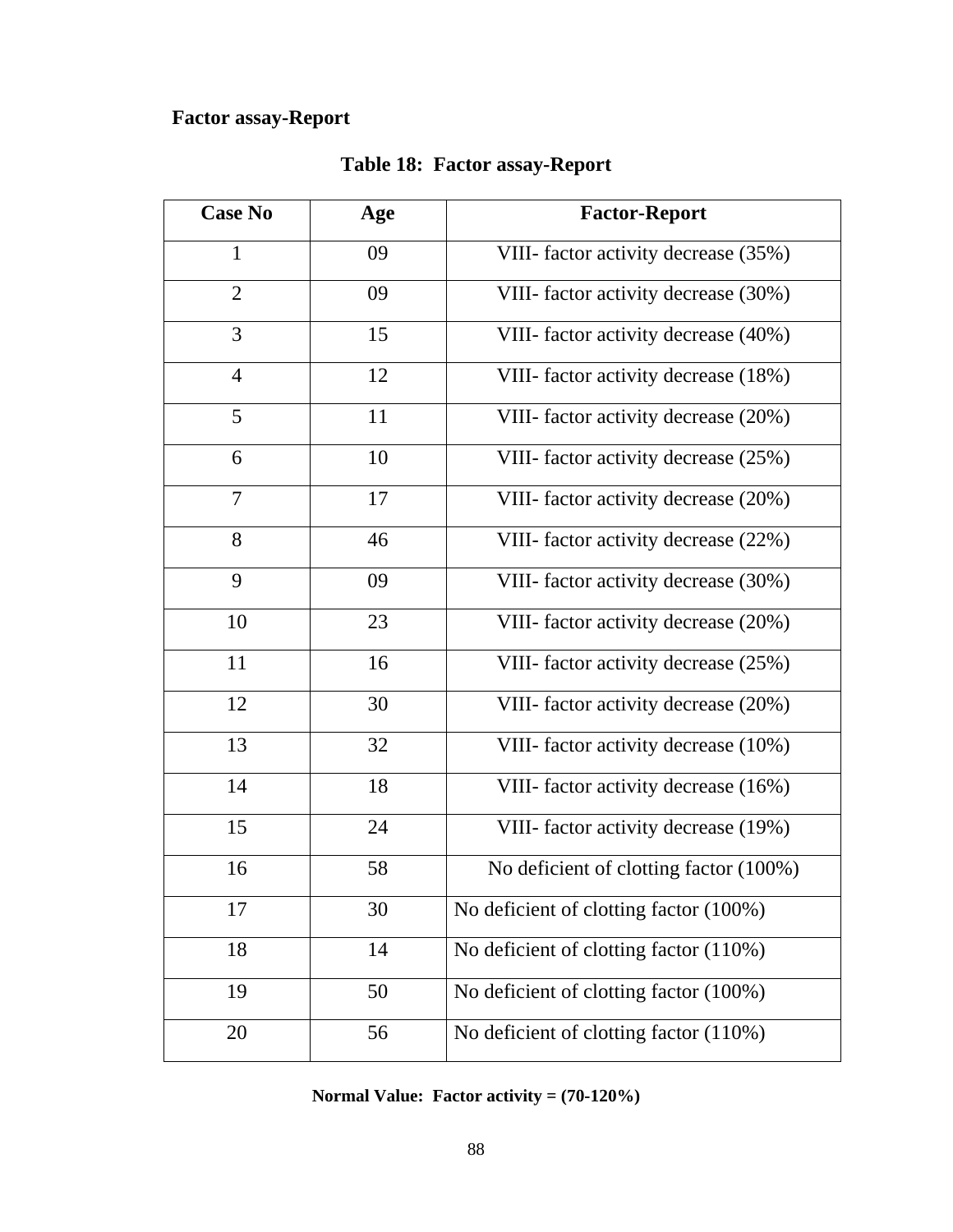| <b>Case No</b> | <b>BT</b>                       | CT               | <b>PT</b>          | <b>PTT</b> | <b>PT</b> count |
|----------------|---------------------------------|------------------|--------------------|------------|-----------------|
| $\mathbf{1}$   | 2 min 30sec                     | 12 min           | $12.5 \text{ sec}$ | 32 sec     | 1.2 lakes       |
| $\overline{2}$ | 2 min 30sec                     | 14 min           | 12 sec             | 30 sec     | 1.6             |
| 3              | 3 min 30sec                     | 11 min           | 15 sec             | 34 sec     | 1.4             |
| $\overline{4}$ | 2 min 30sec                     | 8 min            | 14 sec             | 28 sec     | 1.2             |
| 5              | $2 \text{ min}$                 | 14 min 30sec     | 12 sec             | 37 sec     | 1.5             |
| 6              | 2 min 60sec                     | 13 min           | 15 sec             | 28 sec     | 1.8             |
| 7              | 6 min                           | 14 min 30sec     | $12.3 \text{ sec}$ | 27 sec     | 1.8             |
| 8              | 3 min                           | $14 \text{ min}$ | 11.4 sec           | 34 sec     | 1.8             |
| 9              | 5 min                           | 13 min           | 12 sec             | 40 sec     | 1.6             |
| 10             | 5 min                           | 13 min           | 11.3 sec           | 35 sec     | 1.5 lakes       |
| 11             | $2 \text{ min } 30 \text{ sec}$ | $12 \text{ min}$ | 12 sec             | 32 sec     | 3.7             |
| 12             | 3 min                           | $12 \text{ min}$ | 13 sec             | 30 sec     | 1.2             |
| 13             | 2 min                           | 14 min           | 15 sec             | 32 sec     | 1.6             |
| 14             | 2 min                           | $12 \text{ min}$ | 12 sec             | 34 sec     | 2.1             |
| 15             | 3 min                           | 12 min           | 14 sec             | 28 sec     | 1.8             |
| 16             | $2 \text{ min}$                 | 4 min            | $12.5 \text{ sec}$ | 12 sec     | 1.8             |
| 17             | 3 min                           | 4 min            | 13 sec             | 15 sec     | 1.4             |
| 18             | $2 \text{ min}$                 | 4 min            | 12 sec             | 3413 sec   | 1.2             |
| 19             | $2 \text{ min}$                 | 4 min            | 14 sec             | 14 sec     | 1.6             |
| 20             | $2 \text{ min}$                 | 4 min 30sec      | 15 sec             | 12 sec     | 1.4             |

# **Table 19: Laboratory Investigation**

#### **Normal Values**

| Bleeding time              | $2 - 4$ min  |
|----------------------------|--------------|
| Clotting time              | $3 - 6$ min  |
| Prothrombin time           | $0 - 27$ sec |
| Partial thermoplastic time | $0 - 25$ sec |
| Platelet count             | 2 lakes      |
|                            |              |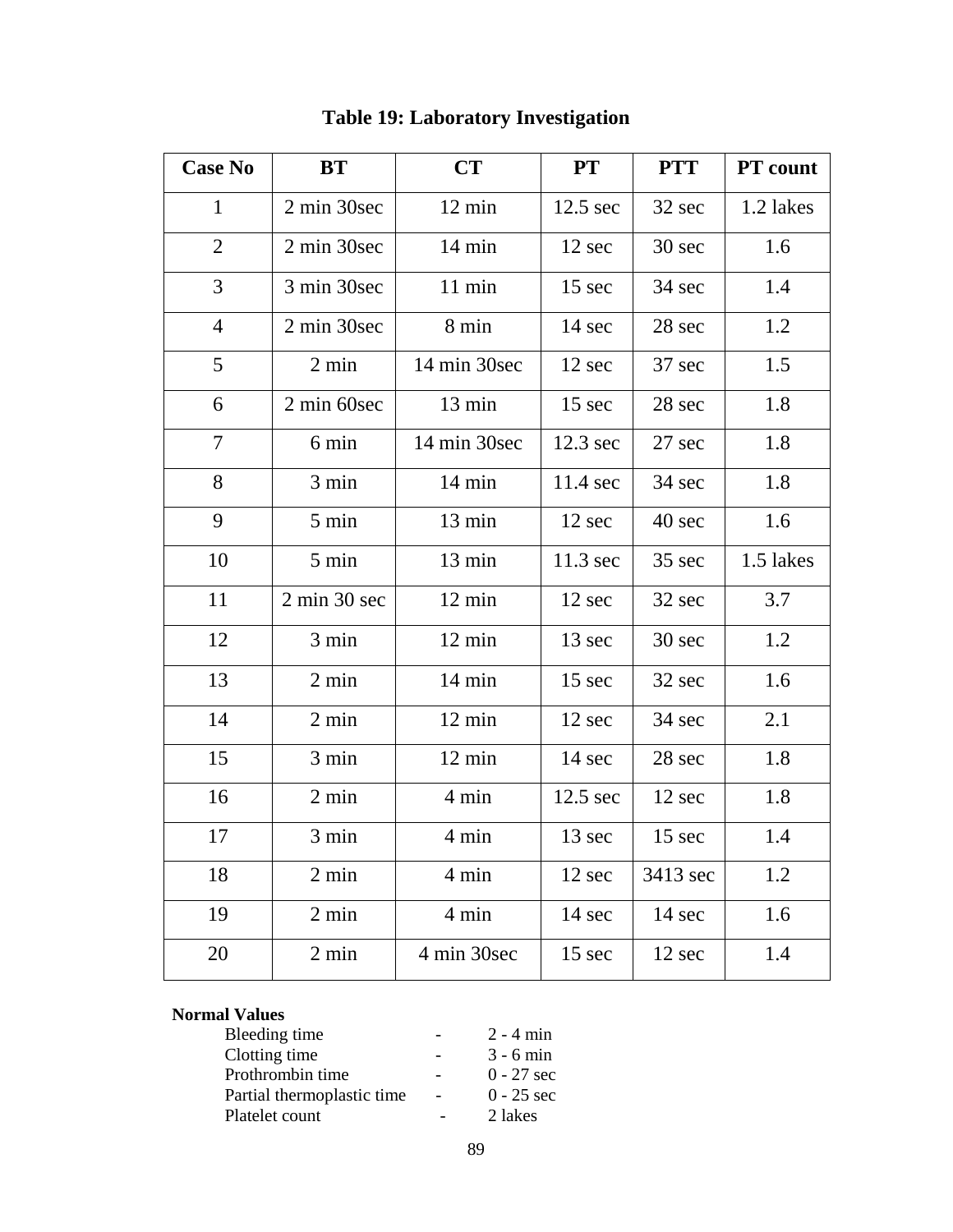## **Table 20: Lab report**

|                | <b>Blood</b>                               |           |                 | <b>Bio Chemical</b><br><b>ERS</b> |                         |                | <b>Urine</b> |                  |                                  | <b>Motion</b>            |                          |                          |                          |                          |
|----------------|--------------------------------------------|-----------|-----------------|-----------------------------------|-------------------------|----------------|--------------|------------------|----------------------------------|--------------------------|--------------------------|--------------------------|--------------------------|--------------------------|
| <b>Case No</b> | Tc cells cumm                              |           | <b>DC Cells</b> |                                   | $1/2$ hr mm             | 1 hr mm        | Hb           | Sugar msg%       | Urea msg%                        | Alb                      | Sug                      | <b>Dep</b>               | Ova                      | Cyst                     |
|                |                                            | <b>P%</b> | L%              | <b>E%</b>                         |                         |                |              |                  |                                  |                          |                          |                          |                          |                          |
| $\mathbf{1}$   | 10000                                      | 60        | 39              | $\mathbf{1}$                      | 6                       | $\overline{7}$ | 9            | 120              | 25                               |                          | $\overline{\phantom{a}}$ |                          | $\overline{a}$           |                          |
| $\overline{2}$ | 9000                                       | 67        | 29              | 4                                 | 6                       | 10             | 11           | 120              | 25                               | $\overline{\phantom{a}}$ | $\overline{\phantom{a}}$ | $\overline{\phantom{a}}$ | $\overline{\phantom{0}}$ |                          |
| 3              | 18000                                      | 47        | 50              | 3                                 | 20                      | 42             | 10           | 120              | 25                               | $\overline{\phantom{a}}$ | $\overline{\phantom{a}}$ |                          | $\overline{\phantom{a}}$ |                          |
| 4              | 18600                                      | 74        | 21              | 5                                 | 14                      | 30             | 8.4          | 110              | 23                               |                          | $\overline{a}$           |                          | $\overline{a}$           |                          |
| 5              | 11000                                      | 79        | 23              | $\overline{2}$                    | 20                      | 50             | 10           | 120              | 25                               | $\overline{\phantom{a}}$ | $\overline{\phantom{a}}$ | $\overline{a}$           | $\overline{\phantom{a}}$ |                          |
| 6              | 11000                                      | 50        | 49              | $\overline{2}$                    | 14                      | 16             | 8            | 110              | 24                               | $\overline{\phantom{a}}$ | $\overline{\phantom{a}}$ |                          | $\overline{\phantom{a}}$ |                          |
| $\overline{7}$ | 12000                                      | 49        | 48              | 4                                 | 18                      | 20             | 9            | 110              | 27                               |                          | $\overline{a}$           |                          | $\overline{a}$           |                          |
| 8              | 10000                                      | 49        | 48              | 3                                 | 16                      | 18             | 9            | 120              | $\overline{\phantom{a}}$         |                          | $\overline{\phantom{m}}$ | $\overline{\phantom{a}}$ | $\overline{\phantom{0}}$ |                          |
| 9              | 10000                                      | 50        | 48              | $\overline{2}$                    | 14                      | 16             | 9.6          | 120              | 25                               | $\overline{\phantom{a}}$ | $\overline{\phantom{a}}$ |                          | $\overline{\phantom{a}}$ |                          |
| 10             | 12000                                      | 50        | 48              | $\overline{2}$                    | 16                      | 18             | 9            | 120              | 28                               |                          | $\overline{a}$           |                          | $\overline{a}$           |                          |
| 11             | 11000                                      | 49        | 48              | 3                                 | 14                      | 16             | 9.3          | 128              | 23                               | $\overline{\phantom{a}}$ | $\overline{\phantom{a}}$ | $\qquad \qquad -$        | $\overline{\phantom{0}}$ |                          |
| 12             | 11000                                      | 50        | 48              | $\overline{2}$                    | 16                      | 12             | 9            | 120              | 24                               | $\overline{\phantom{a}}$ | $\overline{\phantom{m}}$ |                          | $\overline{\phantom{0}}$ |                          |
| 13             | 10000                                      | 49        | 48              | 3                                 | 12                      | 14             | 10           | 120              | 25                               |                          | $\overline{a}$           | $\overline{a}$           | $\sim$                   |                          |
| 14             | 10800                                      | 49        | 48              | 3                                 | 16                      | 20             | 10           | 120              | 24                               | $\overline{\phantom{a}}$ | $\overline{\phantom{a}}$ | $\overline{a}$           | $\overline{\phantom{0}}$ | $\overline{\phantom{a}}$ |
| 15             | 13000                                      | 49        | 48              | 4                                 | 16                      | 18             | 9            | 130              | 25                               | $\overline{\phantom{a}}$ | $\overline{\phantom{0}}$ | $\overline{\phantom{a}}$ | $\overline{a}$           |                          |
| 16             | 10000                                      | 50        | 49              | $\mathbf{1}$                      | 14                      | 16             | 13           | 130              | 26                               |                          | $\overline{a}$           |                          | $\overline{a}$           |                          |
| 17             | 10000                                      | 50        | 48              | $\overline{2}$                    | 4                       | 5              | 12           | 120              | 24                               | $\overline{\phantom{a}}$ | $\overline{\phantom{a}}$ | $\qquad \qquad -$        | $\overline{\phantom{a}}$ |                          |
| 18             | 1000                                       | 40        | 50              | 5                                 | 18                      | 25             | 8.5          | 135              | 25                               | $\overline{\phantom{0}}$ | $\overline{\phantom{0}}$ |                          | $\overline{\phantom{0}}$ |                          |
| 19             | 11000                                      | 52        | 44              | 3                                 | 10                      | 15             | 13           | 120              | 25                               |                          | $\overline{a}$           |                          | $\overline{a}$           |                          |
| 20             | 10000                                      | 42        | 47              | 4                                 | 12                      | 13             | 13           | 130              | 26                               | $\overline{\phantom{a}}$ | $\overline{\phantom{a}}$ | $\qquad \qquad -$        | $\overline{\phantom{a}}$ | $\overline{\phantom{a}}$ |
|                | <b>Normal Value:</b><br>Total count of WBC |           |                 | $-4000 - 11,000$                  | H <sub>b</sub> -<br>Men |                |              | $-13-17$ gms%    | <b>ESR</b><br>$\frac{1}{2}$ hour |                          | $-5-15$ mm               |                          |                          |                          |
| P%             |                                            |           | $-40-65%$       |                                   | Women                   |                |              | - 12.0-15.5 gms% | 1 hour                           |                          | $-5 - 15$ mm             |                          |                          |                          |

E%  $- 2-6%$  **Urea**- 10-40mg/dL L% - 30-50% **Blood Sugar** – 80- 140mg/dL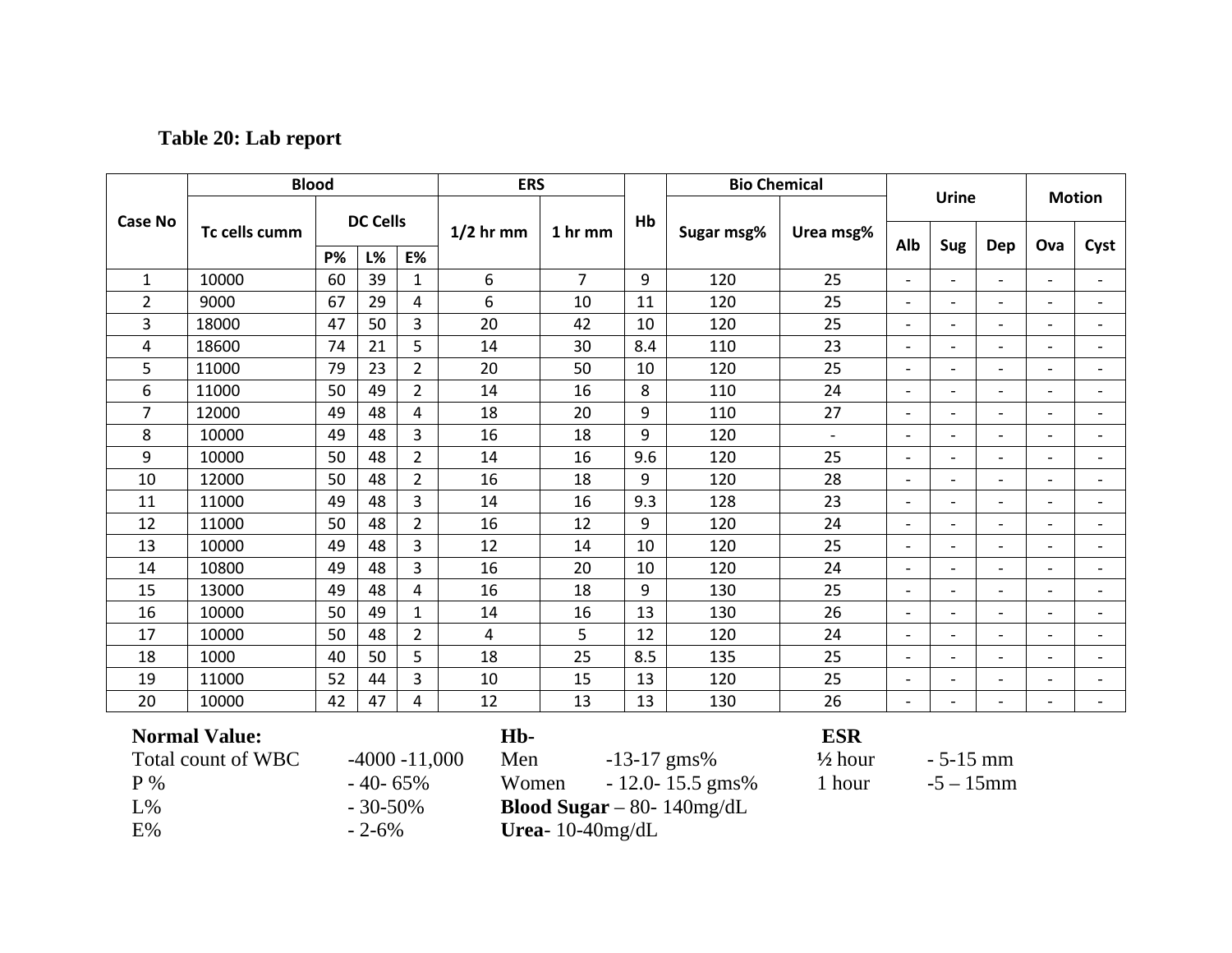## **STATISTICAL ANALYSIS OF NARITHALAIVADHAM**

The Narithalaivatham study subjects were analyzed with statistics namely mean. 8. D; and percentages. The infesrences are made by the statistical test of student't' test and the results are analysed by Relative Risk (RR), Attributable Risk (AR) and odds Ratio (OR).

#### **Discussion and result**

#### **Age and etiology**

The study subjects of Narithalaivadham are classified mainly in to two categories namely

- 1. Hemophilia with Trauma
- 2. Trauma

The two groups were classified based on their age and analysed with following table.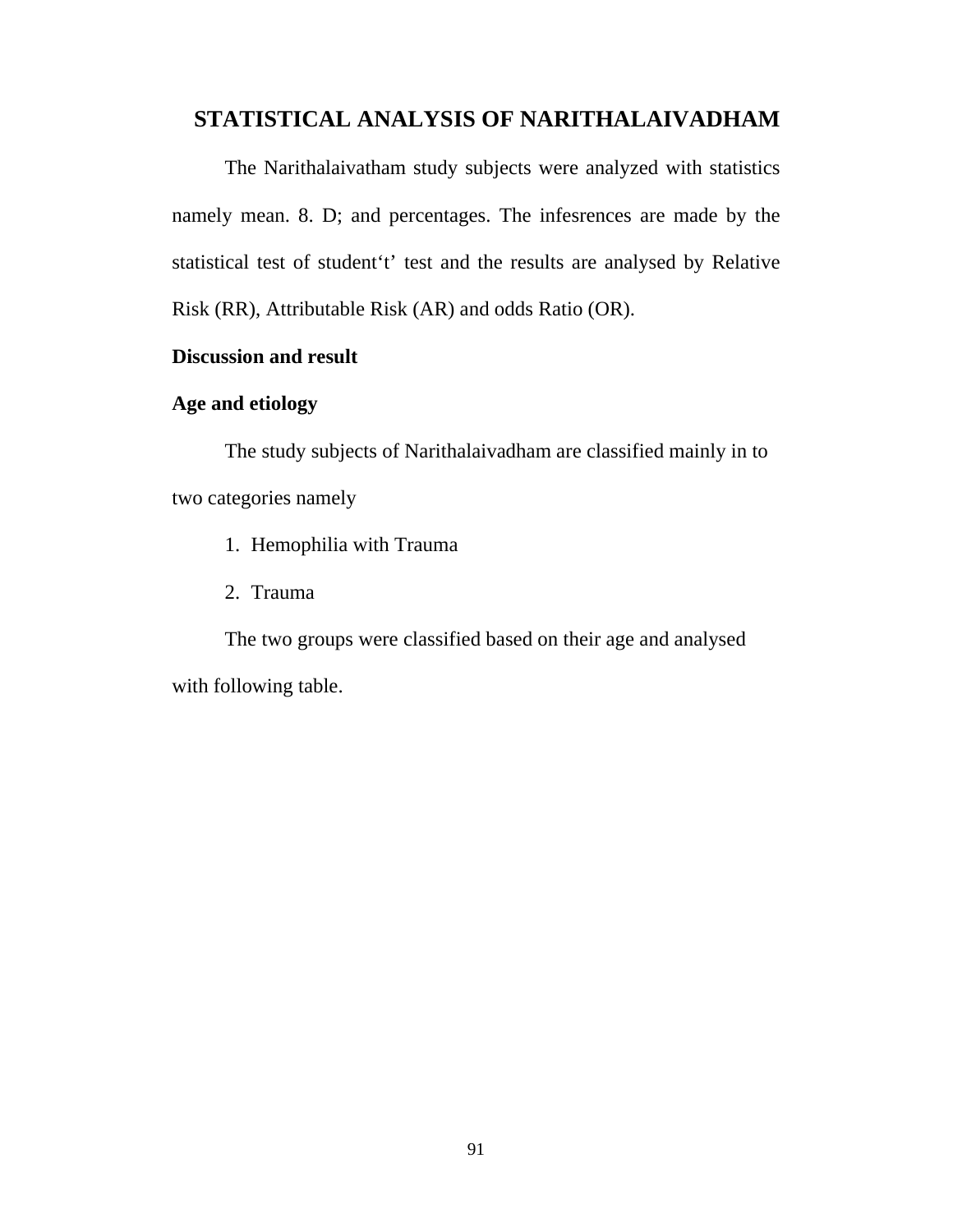| Age group    | Haemophilia<br>with trauma | <b>Trauma</b> | <b>Total</b>   |
|--------------|----------------------------|---------------|----------------|
| $0 - 9$      | 3                          |               | 3              |
| $10-19$      | 7                          | 1             | 8              |
| 20-29        | $\overline{2}$             |               | $\overline{2}$ |
| 30-39        | $\overline{2}$             | $\mathbf{1}$  | 3              |
| 40-49        | $\mathbf{1}$               |               | $\mathbf{1}$   |
| 50-59        | <b>Nil</b>                 | 3             | 3              |
| Total        | 15                         | 5             | 20             |
| Mean         | 18.7                       | 41.6          | 24.5           |
| S.P          | 10.6                       | 19.0          | 16.2           |
| $\mathbf{f}$ | 3.415                      |               |                |
| Significant  | P < 0.01                   |               |                |

**Table 21: Age and etiology**

The mean age of haemophilia with trauma cases are  $18.7 \pm 10.6$ and trauma cases are 41.6±19 the difference of mean age is statistically significant ( $t = 3.415$  and  $p \le 0.01d$ ) That means, the incidence of Narithalaivadham among the haemophilia with trauma cases are quite increased than the trauma cases.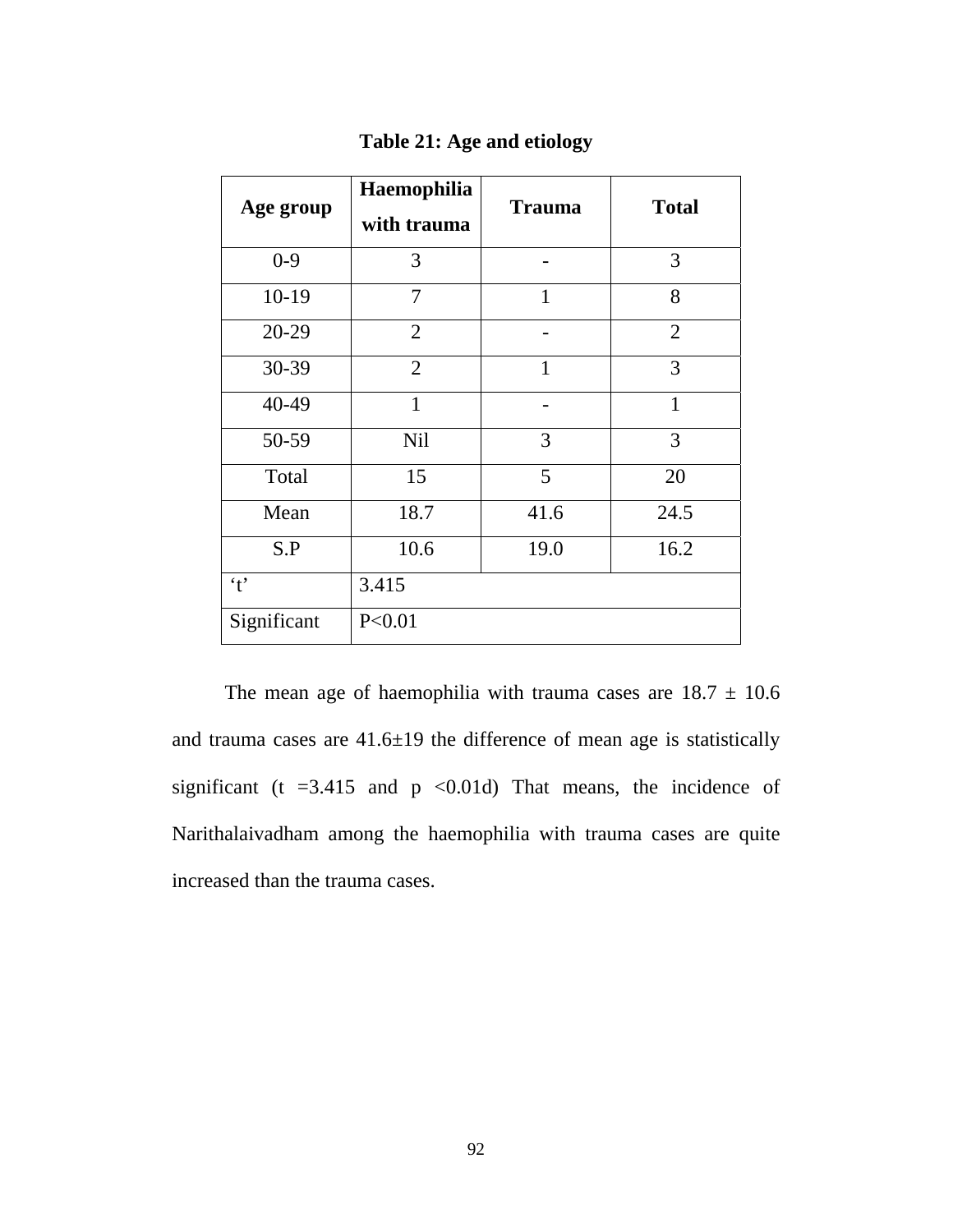## **Family history**

 The family history ratio of haemophilia was analyzed and interpreted as follows.

| <b>Family history</b><br>of haemophilia | Heamophilia | <b>Trauma</b> | <b>Total</b> | R.R | A.R   | O.R  |
|-----------------------------------------|-------------|---------------|--------------|-----|-------|------|
| Positive                                |             |               | 11           |     |       |      |
| Negative                                |             |               | 9            | 2.1 | 52.4% | 31.6 |
| Total                                   |             |               | 20           |     |       |      |

**Table 22: Family history** 

 The Relative Risk of family history in heamophilia cases are without family history is 2.1 times greater then the without family history. Attributable risk (AR) of the positive family history is 52.4%. Among the haemophilia cases the Odd Ratio of family history is 31.6 times greater than the Negative family history.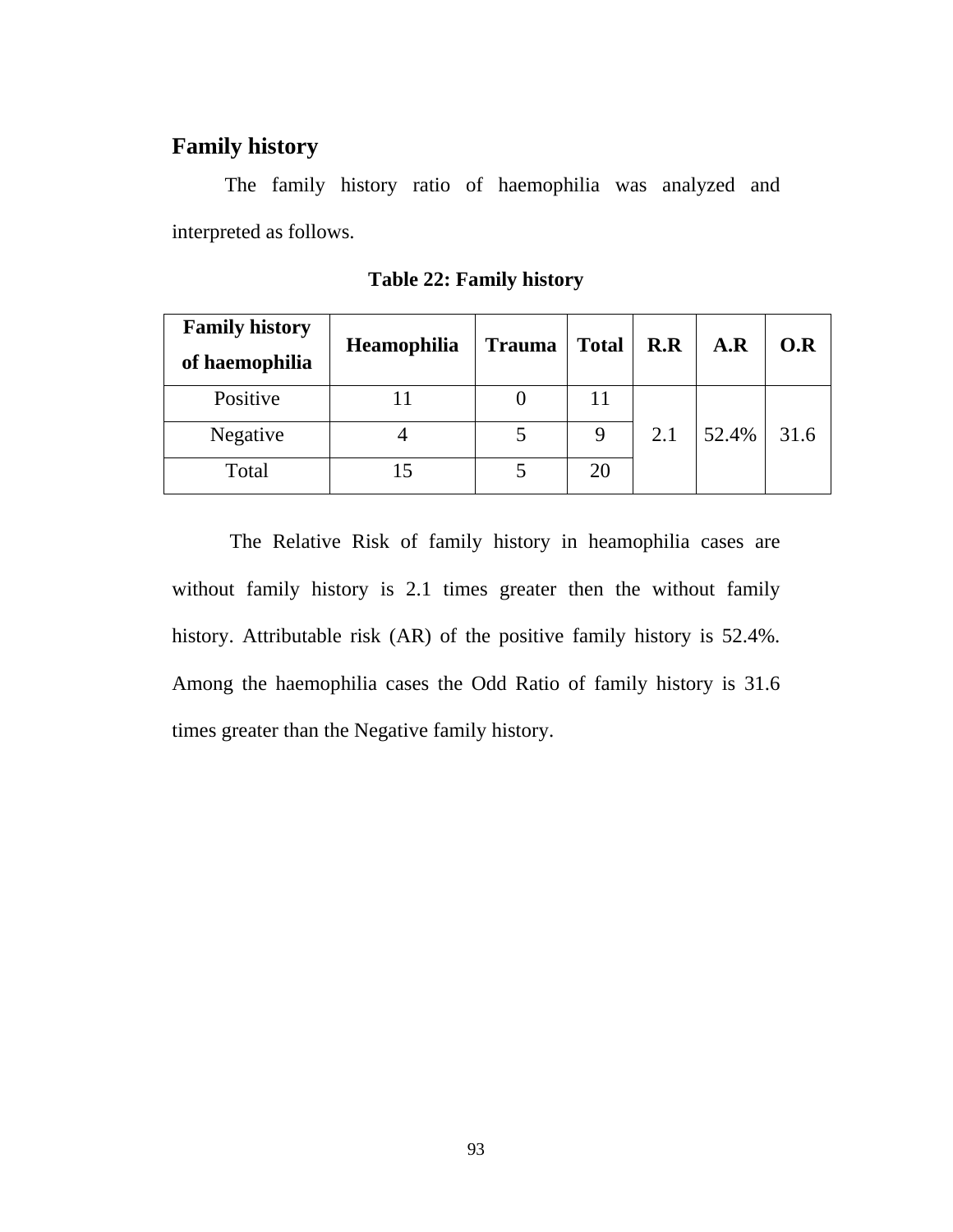## **History of Trauma**

 The history of trauma risk rastio is analysed and interpreted in the following table.

| <b>Traumatic</b><br><b>History</b> | Haemophilia | <b>Trauma</b> | <b>Total</b>   | <b>RR</b> | A.R   | O.R  |
|------------------------------------|-------------|---------------|----------------|-----------|-------|------|
| Present                            | 15          |               | 16             |           |       |      |
| Absent                             |             | 4             | $\overline{4}$ | 8.7       | 88.5% | 93.0 |
| Total                              | 15          | 5             | 20             |           |       |      |

**Table 23: Traumatic history** 

 From the above table it may increase the risk of trauma presentation among the Haemophilia cases is 8.7 times greater than traumatic Narithalivadham cases. The presence of traumatic history is an odd among the Haemophilic Narithalaivadhan cases is 93 times greater than the tranmatic Narithalivadham.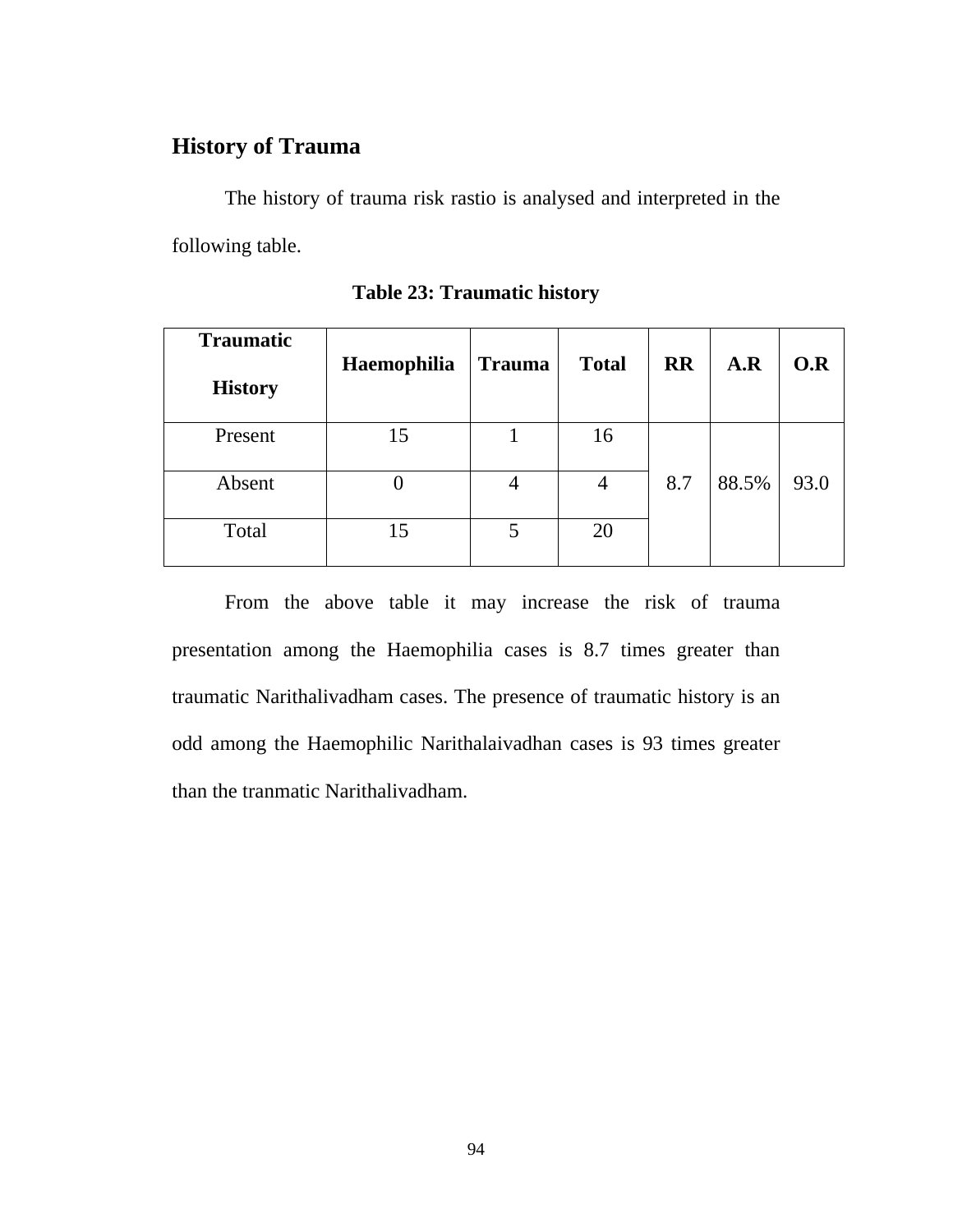#### **Mukkutra Nilai**

 The Narithalaivadham. Subjects were diagnosed through the mukkutranilai and its components are tabulated

| S.No | <b>Component   Number</b> |    | <b>Types</b>   | <b>Alerted cases</b> |               |  |
|------|---------------------------|----|----------------|----------------------|---------------|--|
|      |                           |    |                | N <sub>0</sub>       | $\frac{0}{0}$ |  |
|      |                           |    | Viyanan        | 20                   | 100%          |  |
|      |                           |    | Samanan        | 20                   | 100%          |  |
|      |                           |    | Pranan         | 13                   | 65%           |  |
| 1.   | Vali                      | 20 | Abanan         | 3                    | 15%           |  |
|      |                           |    | Udanan         | 3                    | 15%           |  |
|      |                           |    | Koorman        | $\overline{2}$       | 10%           |  |
|      |                           |    | Devathathan    | 5                    | 25%           |  |
|      |                           |    | Ranjagapitham  | 16                   | 80%           |  |
|      | Azhal                     | 20 | Sadhaga pitham | 20                   | 100%          |  |
|      |                           |    | Prasaga pitham | 20                   | 100%          |  |
| 3    | Iyam                      | 20 | Avalambagam    | 20                   | 100%          |  |
|      |                           |    | Santhigam      | 20                   | 100%          |  |

**Table 24: Presentage distributes of mukkutranilai**

 The above table shows that the viyanan, samanan, sadhaga pitham, prasaga pitham, Avalam bayam and santhigam and ant persent absorved in the study subjecte. Koorman is absorved only 10% of cases. Ranjaga pitham is absorved in 80% of the study subjects.Pranan is absorved in 65% of subjects.Abanan and Udanan are absorved in 15% of subjects.Devathathan is absorved in 25% of cases.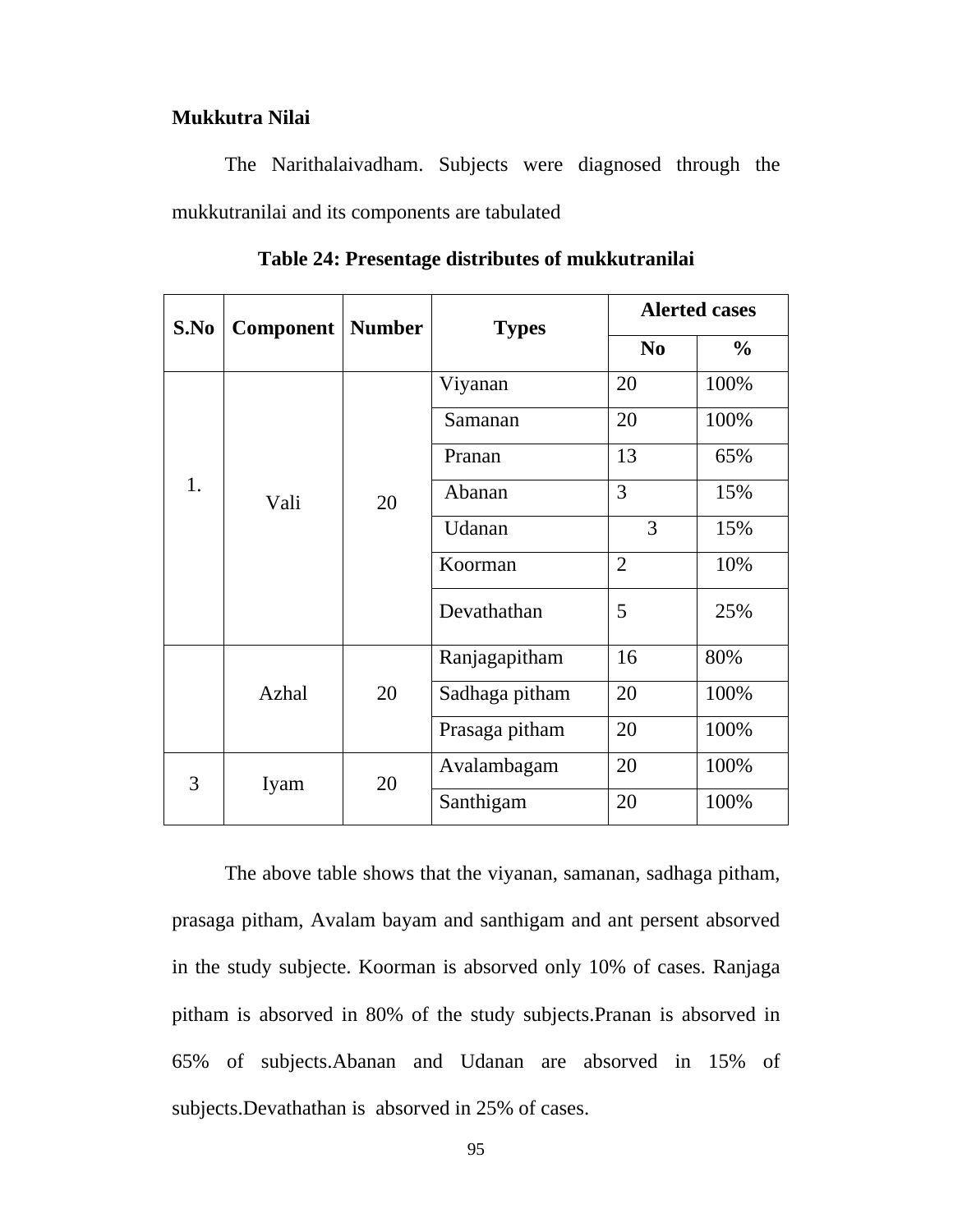#### **Udalthathukkal**

 The study subjects were analysed based on the observation of udal the thathukkal and results are presented in the table.

| S.No | <b>Udal thathukkal</b> | N  | <b>Affected cases</b> |               |  |  |
|------|------------------------|----|-----------------------|---------------|--|--|
|      |                        |    | N <sub>0</sub>        | $\frac{0}{0}$ |  |  |
| 1.   | Saaram                 | 20 | 20                    | 100           |  |  |
| 2.   | Senneer                | 20 | 20                    | 100           |  |  |
| 3.   | Oon                    | 20 | 20                    | 100           |  |  |
| 4.   | Kozhuppu               | 20 | 20                    | 100           |  |  |
| 5.   | Enbu                   | 20 | 20                    | 100           |  |  |
| 6    | Moolai                 | 20 | 3                     | 15            |  |  |

**Table 25: Observation of udal thathukkal** 

 From the above table the Udalthathukkal namely Saaram, Senneer, Oon, Kozhuppu and Enbu are observed in cent present of the study

subjects. Only 15% of the cases and exposed to moolai.

#### **Mani kudai Nool**

The cases were measured based on the viral kadaialavu and they

were analyzed and presented in the table.

**Table26: Mani kudai Nool** 

| Viral kadai<br>alavu | 10 | $10\frac{1}{4}$ |   | $10\frac{1}{2}$ Total | <b>Mean</b> | S.P   | <b>Normal</b><br>range |
|----------------------|----|-----------------|---|-----------------------|-------------|-------|------------------------|
| No of cas            | ∸  | 10              | 8 | 20                    | 10.325      | 10.25 | 9.9 To 10.7            |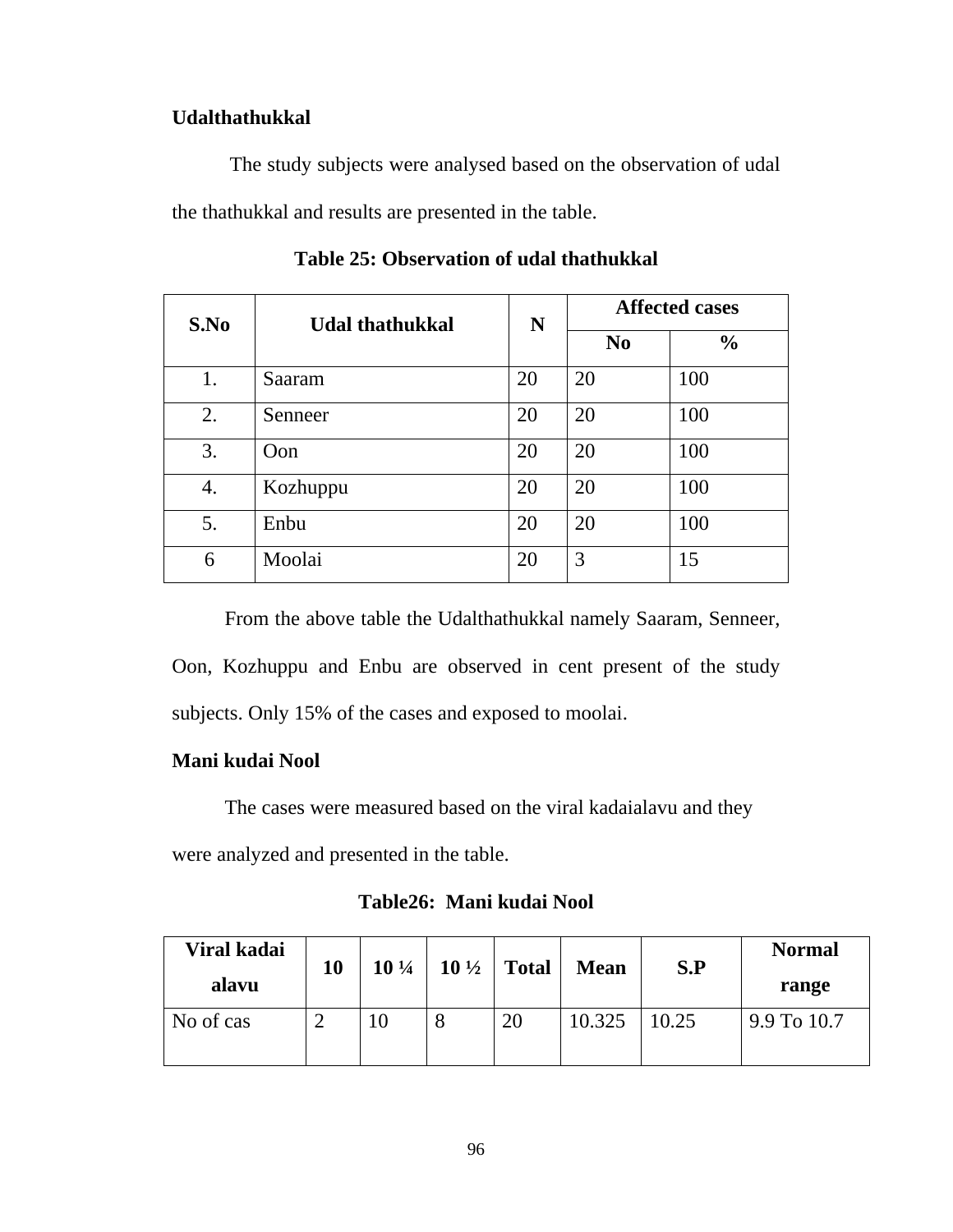From the above analysis it may be listed that the mean viralkadaialavu of the Narithalai vadham cases in the population. 10.248 to 10.402. That means the meaned median will be 10.25 of viral kadai alavu.

## **Envagai thervugal**

 The rule of eight is siddha medicine selecting and diagnosing the diseased persons are tabulated and the results are analysed in the below mentioned table.

| S.No           | Envagai thervuga | N  | <b>Type</b>     | <b>Cases affected</b> |                 |  |
|----------------|------------------|----|-----------------|-----------------------|-----------------|--|
|                |                  |    |                 | N                     | $\frac{0}{0}$   |  |
|                |                  |    | Vali Iyam       | 10                    | 50              |  |
| 1              | Naadi            | 20 | Azhal Vali      | $\mathbf{1}$          | $5\overline{)}$ |  |
|                |                  |    | Vali Azhal      | 9                     | 45              |  |
|                |                  |    | Rapid pulsation | 13                    | 65              |  |
| $\overline{2}$ | Sparisam         | 20 |                 | 20                    | 100             |  |
| 3              | Naa              | 20 |                 | 16                    | 86              |  |
| $\overline{4}$ | Niram            | 20 |                 | 20                    | 100             |  |
| 5              | Mozhi            | 20 |                 | $\overline{0}$        | $\overline{0}$  |  |
| 6              | Vizhi            | 20 |                 | 16                    | 80              |  |
| $\overline{7}$ | Malam            | 20 |                 | 3                     | 15              |  |
| 8              | Moothiram        | 20 |                 | $\overline{0}$        | $\overline{0}$  |  |

**Table 27: Envagai thervugal**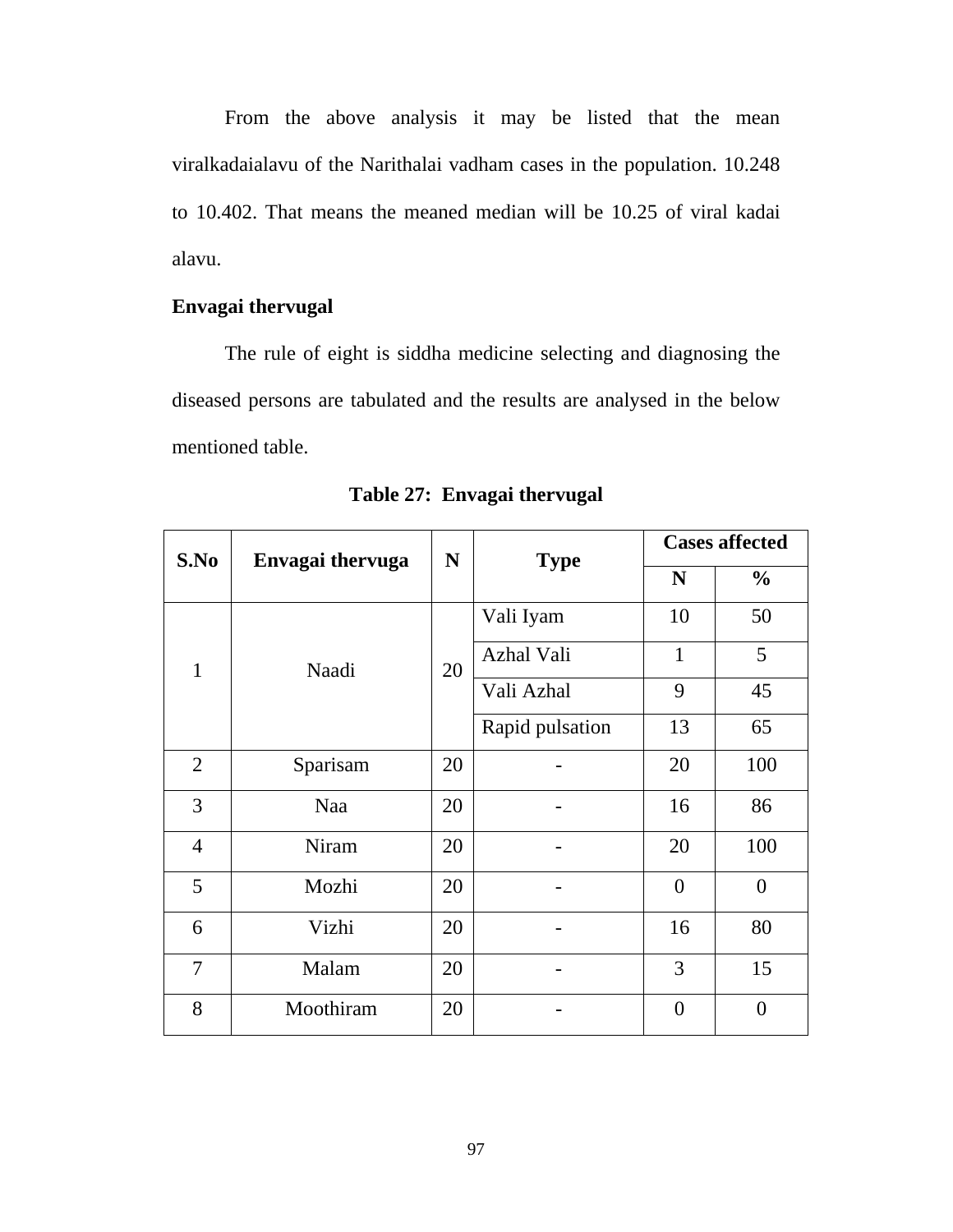## **Clinical Features**

| S.No | <b>Clinical features</b>                  | <b>Cases</b> |               |  |  |
|------|-------------------------------------------|--------------|---------------|--|--|
|      |                                           | $\bf No$     | $\frac{0}{0}$ |  |  |
| 1    | Knee joint swelling, pain                 | 20           | 100           |  |  |
| 2.   | Accumulates of blood in knee joint cavity | 20           | 100           |  |  |
| 3.   | Pain, tenderness                          | 20           | 100           |  |  |
| 4.   | Difficulty in movements                   | 15           | 75            |  |  |
| 5.   | Rapid pulsation                           | 13           | 65            |  |  |

### **Table 28: Clinical Features**

 Cent percent of subjects is having swelling, pain and blood accumulation.75% o of subjects having difficulty in movements. 65% of subjects having Rapid pulsation.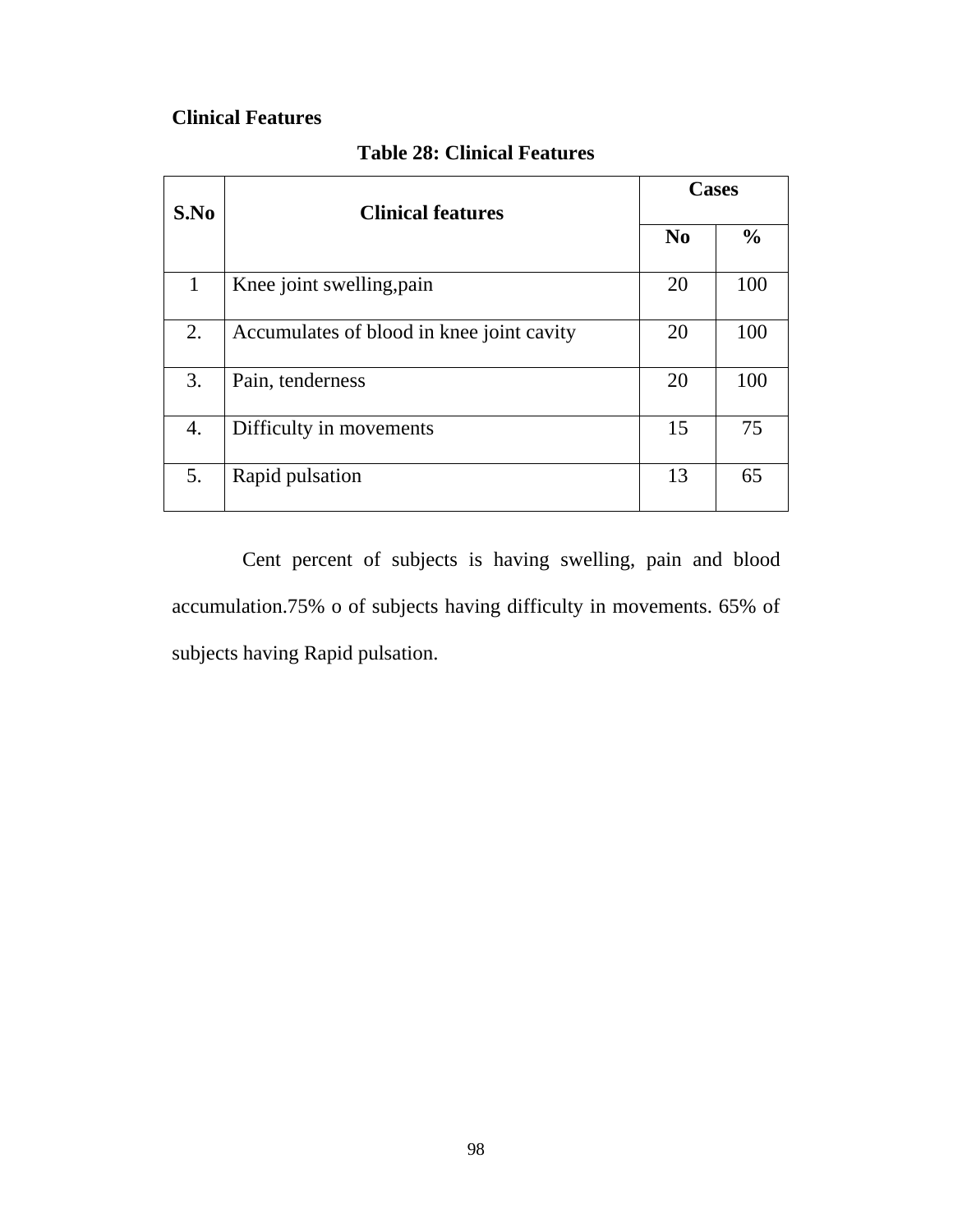#### **Laboratory Investigations**

The lab investigations are compared to Narithalaivadham cases of

Haemophilia and Trauma cases.

| S.No         | Name are                                |    | Haemophilia |       |   |             |       | $\mathfrak{t}$ | <b>Significance</b> |
|--------------|-----------------------------------------|----|-------------|-------|---|-------------|-------|----------------|---------------------|
|              | <b>Investigations</b>                   | N  | <b>Mean</b> | S.p   | N | <b>Mean</b> | So    |                |                     |
| $\mathbf{1}$ | Clotting time                           | 15 | 12.47       | 1.63  | 5 | 4.1         | 9.22  | 11.235         | P < 0.00            |
| 2            | Partial<br>thromboplastin<br>time (PPT) | 15 | 32.1        | 3.69  | 5 | 13.2        | 1.3   | 11.023         | P < 0.00            |
| 3.           | D.Cout $(P %)$                          | 15 | 54.73       | 10.29 | 5 | 46.8        | 10.29 | 1.629          | P > 0.05            |
| 4.           | E.SR. 1 hour<br>(mm)                    | 15 | 20.47       | 11.68 | 5 | 14.8        | 7.16  | 1.012          | P > 0.05            |
| 5.           | Hb/gm                                   | 15 | 9.353       | .752  | 5 | 11.9        | 1.949 | 4.350          | P < 0.00            |

**Table 29: Lab investigations results.** 

The above table evalvate the data reports interpreat of the study subject's physiological measures.

The clotting time of Haemophilia with trauma cases are recorded the mean clotting time of Haemophilia trauma cases is longest than the trauma cases. The deferens statistically signifient (pl 0.00001) the other measures like PPT and Hb are statistically highly significant (pl 0.001). there is no significant measure is are observed in Dc count  $(P\%)$  and E.S.R/ 1 hr  $(P > 0.05)$ .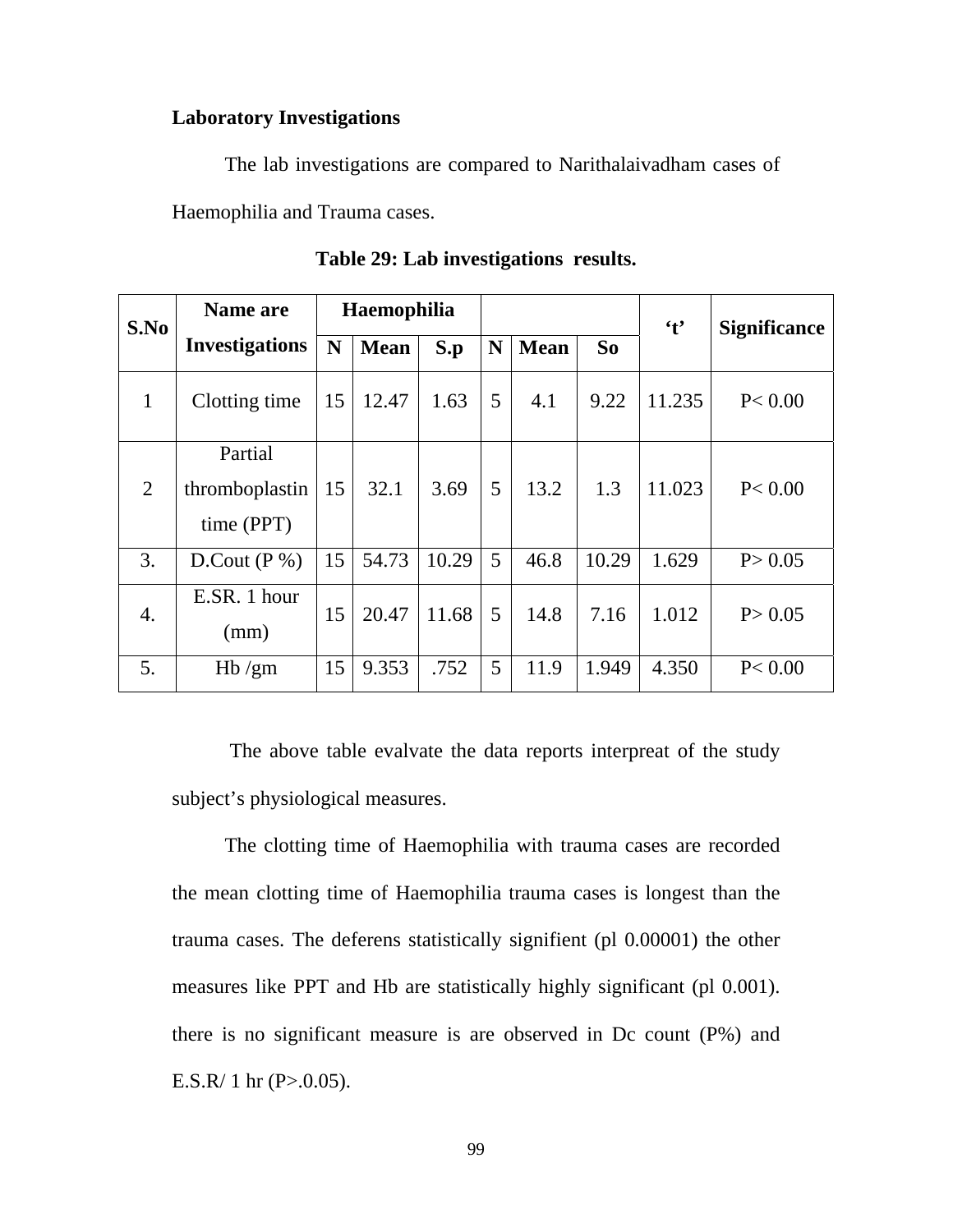## **DISCUSSION**

Saint Yugi has classified diseases into two types they are,

- $\triangleright$  Functional disorder
- $\triangleright$  Organic invasions.

 The functional units of our body are the three vital forces, which are Vali, Azhal and Iyam. Any disturbance in the vital Humour will affect the function of the organ. In chronic condition, it may lead to pathological changes in the affected organ.

 Vali is the initiator of all activities of our body. It is important in the connecting network of the body from sense organ to brain and tissue to tissue and even cell to cell.

 The clinical studies on all selected cases were undergone investigation by both Siddha as well as modern allied parameters.

#### **INTERPRETATION OF CLINICAL HISTORY**

#### **1. Family history**

Most of the cases explained a positive family history of the disease.

#### **2. Age group**

No specific age group is mentioned in this disease.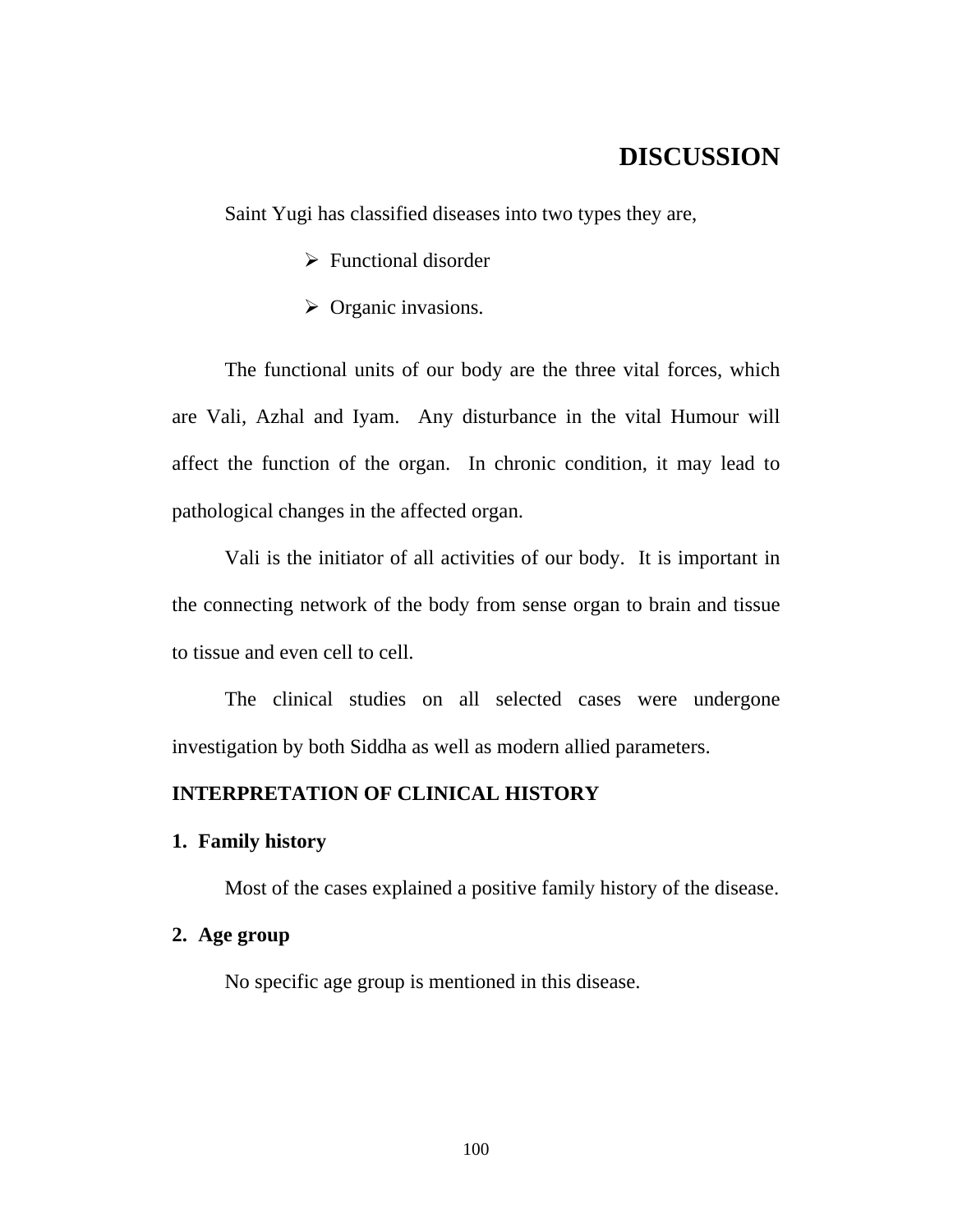#### **3. Sex**

Mostly male is affected because of this disease is also related with X-linked recessive disorder.

#### **3. Occupation**

Players are majority affected due to sports injury.

#### **4. Clinical features**

All the patients depicted the clinical features mentioned in the poem "Narithalaivadham" in the text book of "Yugi Vaithya Chinthamani".

#### **5. History of previous illness**

11 out of 20 Narithalaivadham patients had past history of same symptoms.

#### **INTERPRETATION OF SIDDHA PARAMETERS**

#### **3. Interpretation of Envagai thervugal**

#### **1. Naadi**

In naadi diagnosis of the all patients, the observed naadi is ValiIyam,

Vali Azhal, and Azhal Vali.

#### **2. Sparisam**

Swelling tenderness and warmth is present in knee joint.

#### **3. Naa**

Many patients having palorness of tongue in examination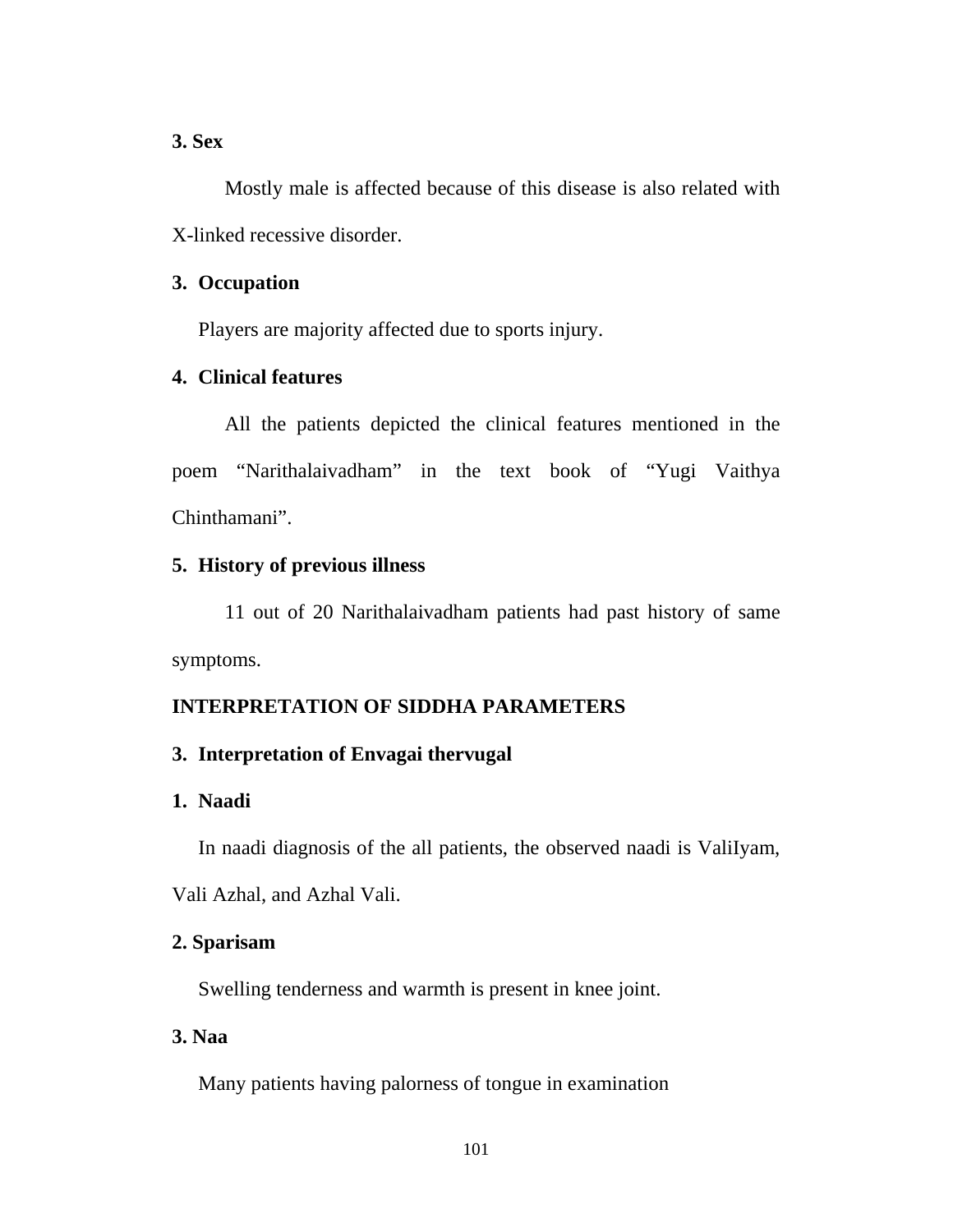#### **4. Niram**

On observations the body colour of all the patients are normal. But the affected area (knee joint) is swollen and reddish black is colour.

#### **5. Mozhi**

All patients were having normal speech. No alteration in mozhi.

#### **6. Vizhi**

Most of the patients having paleness of conjunctiva in examination

## **7. Moothiram**

| Niram | Normal straw colour in all patients. |
|-------|--------------------------------------|
| Manam | No abnormal odor.                    |
| Enjal | No deposition.                       |

## **Neikuri**

 Most of the patients Neikuri exhibited as the oil spreads medium speed and look like round shape with some sieve hole [சல்லடைக் கண்]. In some patients the oil spreads with low speed and look like round shape only.

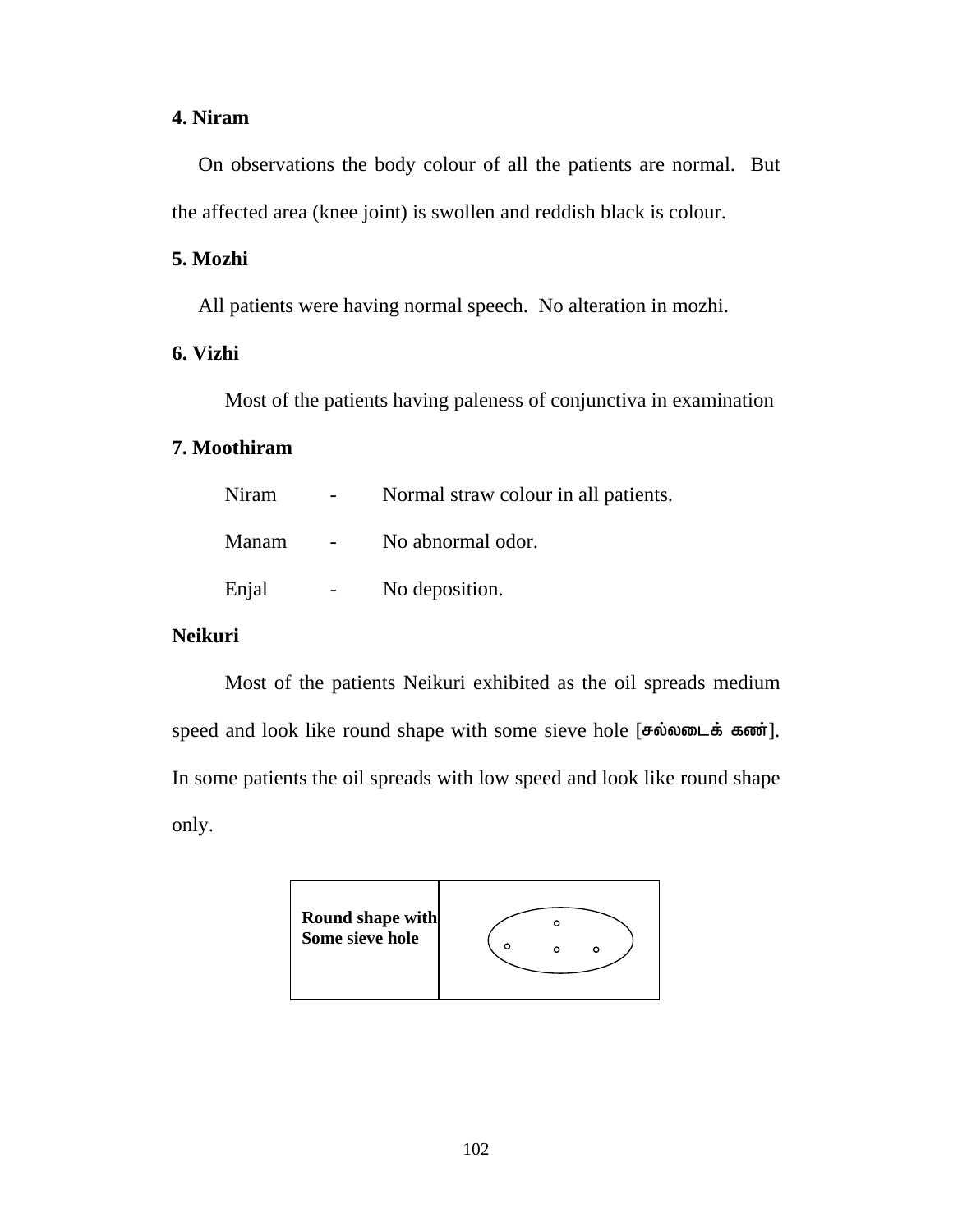## **II. Interpretation of Mukkutra Nilaikkal**

**Vali** 

## **1. Pranan**

Most of the patients are having rapid pulsations.

## **2. Abanan**

Some of the patients are having constipation.

## **3. Udanan**

Most of the patients are having colour changes

## **4. Viyanan**

All the patients were having difficulty in movements (Flexion and

extension) due to swelling.

## **5. Samanan**

Its balancing function is affected.

## **6. Koorman**

Some of the patients were having visual disturbances.

## **7. Devathathan**

Some of the patients are irritable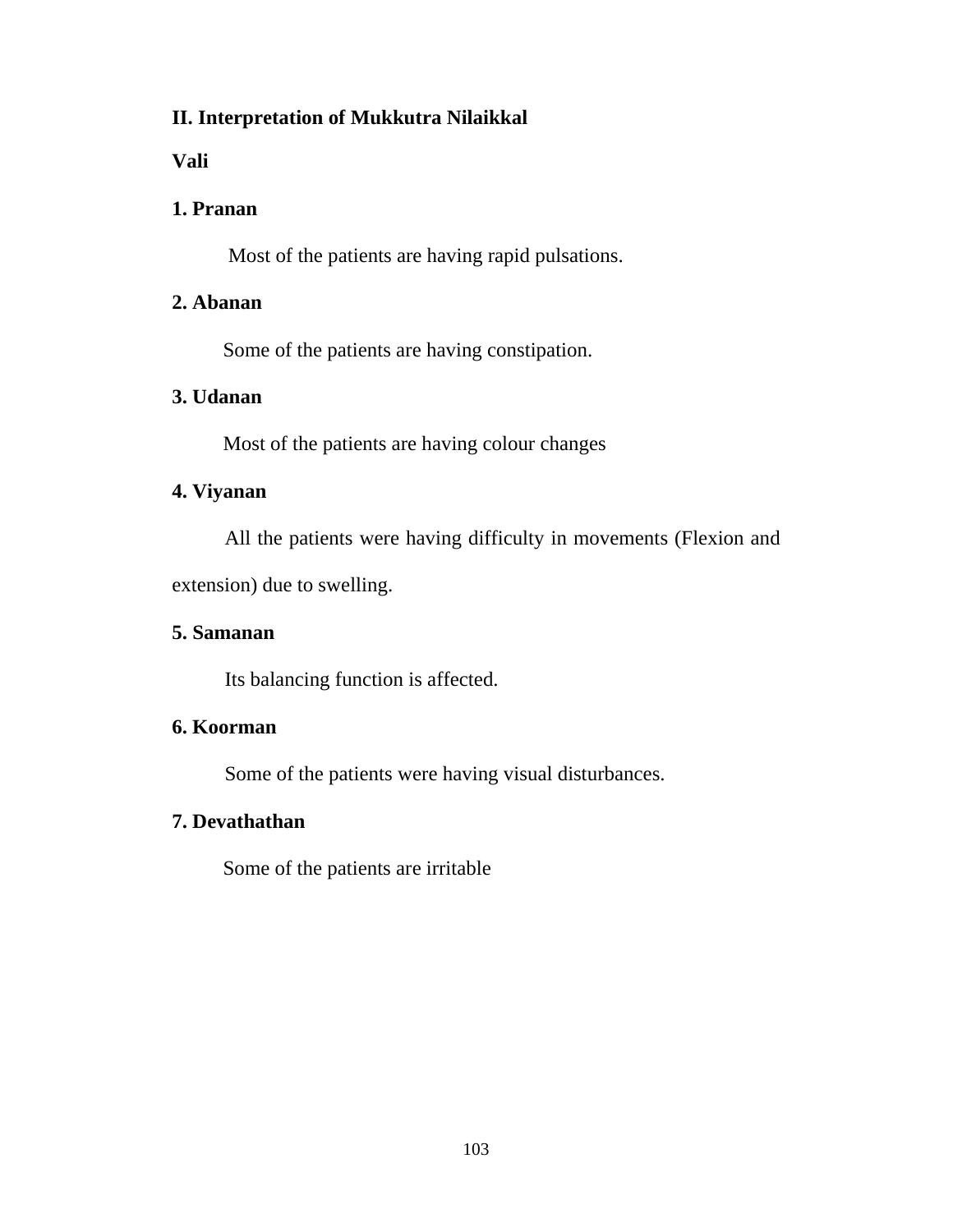#### **Azhal**

## **1. Ranjaga pitham**

Some of the patients were affected. They are having paleness of tongue and conjunctiva.

#### **2. Sadhaga pitham**

All the patients were having difficulty in doing routine works.

#### **3. Prasagapitham**

All the patients were having colour changes (Reddish) in the skin at the site of swelling (Knee joint)

## **Iyam**

#### **1. Avalampagam**

All the patients were affected, it's balancing function disturbed.

## **2. Santhigam**

All the patients were having difficulty in movements of joints.

#### **Inference**

| Vali  | Pranan, Abanan, Udanan, Koorman, Viyanan, |
|-------|-------------------------------------------|
|       | Samanan and Devathathan are affected.     |
| Azhal | Ranjaga pitham, Sathaga pitham, Prasaga   |
|       | pitham are affected.                      |
| Iyam  | Avalambagam and Santhigam are affected.   |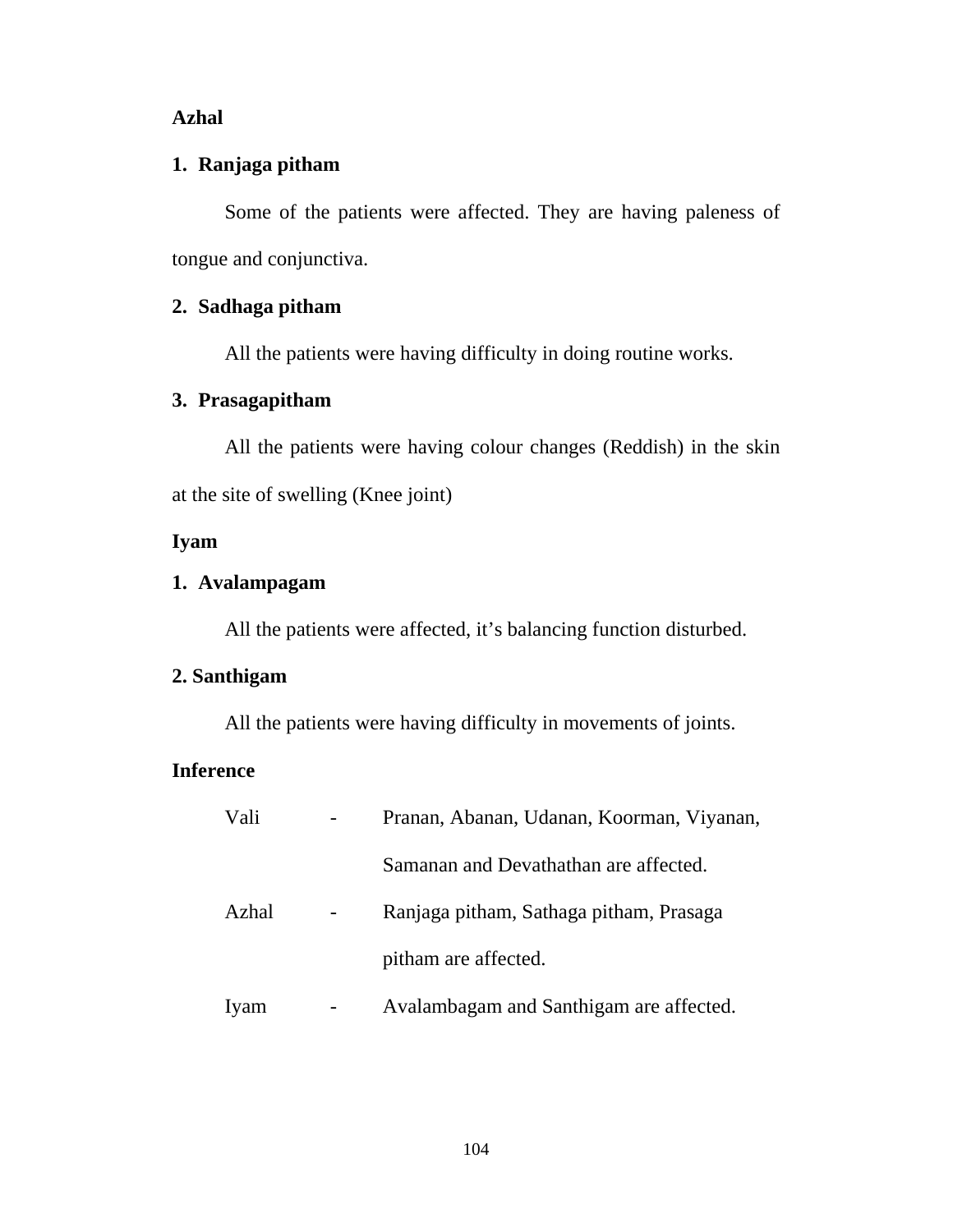## **III. Interpretation in Udal thathukkal**

#### **1. Saaram**

All patients were having pain and discomfort.

#### **2. Senner**

All patients were having stagnation of blood in the site of swelling (Knee Joint)

#### **3. Oon**

All patients were having

| Initial stage | $\overline{\phantom{0}}$ | Some inflammatory changes (Swelling) |
|---------------|--------------------------|--------------------------------------|
| Later stage   | $\sim$ 100 $\sim$        | Disused atrophy                      |

## **4. Kozhuppu**

All patients were having restricted joint movements

### **5. Enbu**

All patients were having difficulty to move, standing upright position, inflammatory changes and intra articular adhesions in the knee joint.

### **6. Moolai**

Some of the patients were having osteoporotic changes in later stage.

#### **Inference**

All 6 Udal Thathukkal are affected except Sukkila/ Sronitham.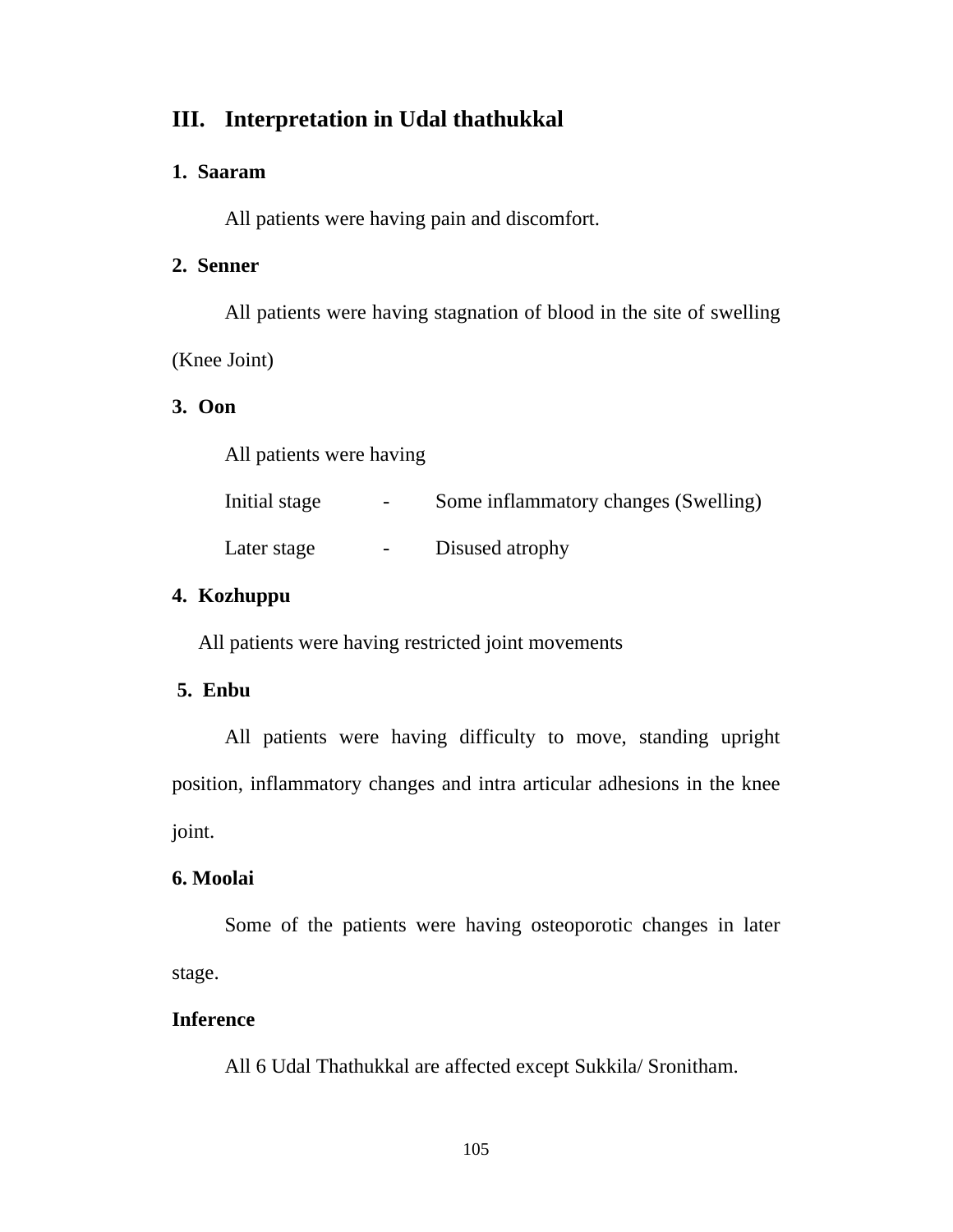## **Interpretation of allied parameters**

| <b>Total Count WBC</b>      | Normal.                              |
|-----------------------------|--------------------------------------|
| <b>Total Count RBC</b>      | Normal.                              |
| Differential Count for WBC  | Normal, some times lymphocytes       |
|                             | Monocytes were increased.            |
| Hb                          | Most of patients become anemic       |
|                             | due to chronic haemorrhage.          |
| Bleeding time               | Only 2 patients were affected.       |
| Clotting time               | 15 patients out of 20 cases are      |
|                             | affected.                            |
| Prothrombin time            | Normal                               |
| Partial thromboplastin time | 15 out of 20 patients were affected. |

Suspected cases were subjected to screening test of Haematology.

#### **Inference**

 Most of the patients have prolonged thromboplastin time, clotting time and anemia.

#### **Factor assay**

Factor VIII decreased in 15 cases out of 20.

#### **Inference**

Most of the patients were having decreased activity of factor VIII

## **X - Ray**

 5 out of 20 patients having ligament injury, patella fracture and tibial condyle fracture.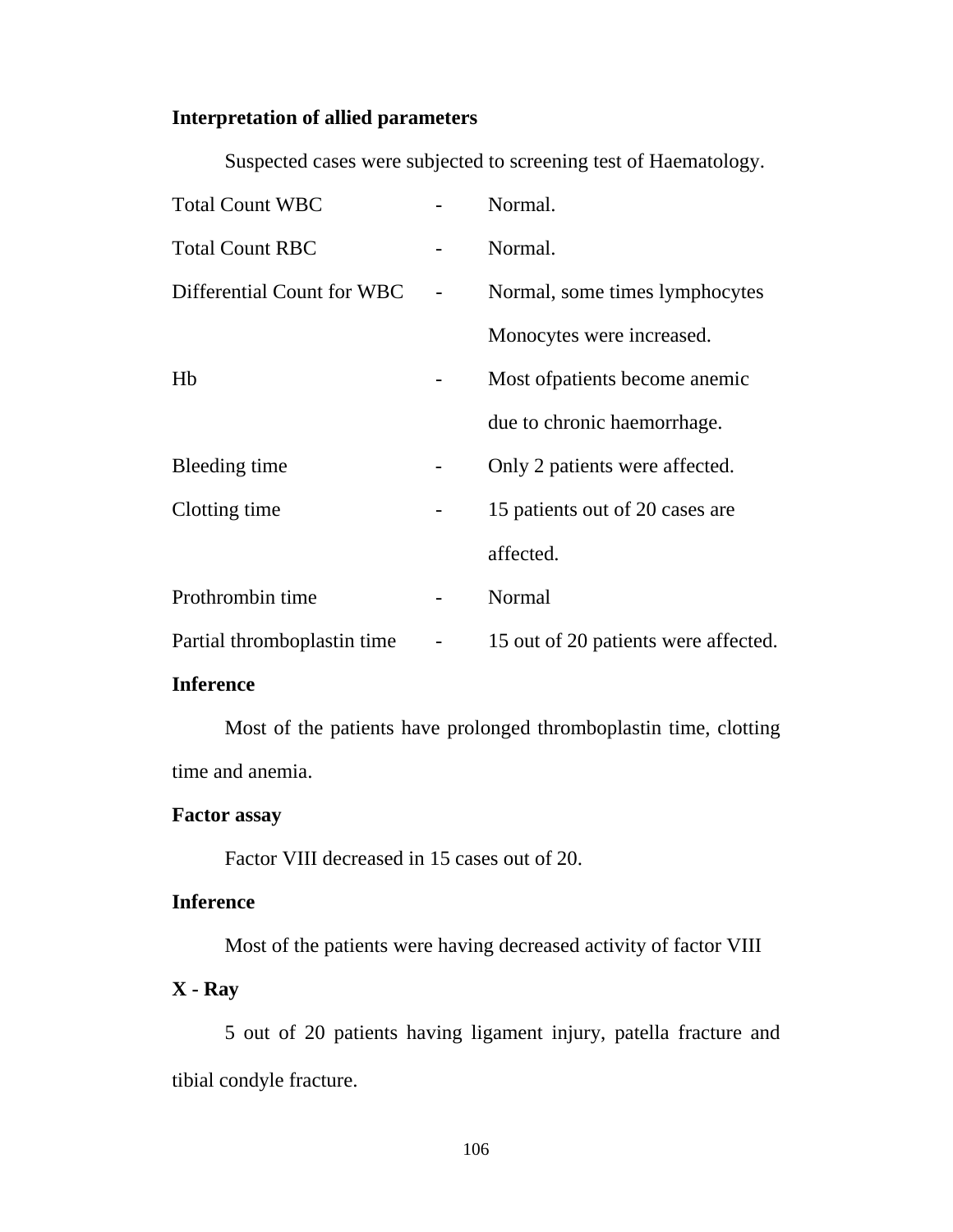## **HIGH LIGHTS OF THE DISSERTATION TOPIC**

 The disease is characterized by the swelling in the knee joint is due to prolonged accumulation of blood in the knee joint cavity.

 Patients were having complaints of not able to stand in upright position and difficulty in movements of joint. It is due to damaging of articular cartilage and narrowing of joint cavity. Articular cartilage damage is caused by inflammatory response of blood, in knee joint cavity.

 Further inflammatory process causes massive swelling like (Jackal's head like) and deformity.

Few of them, shows the symptom like Rapid pulsation.

 All of these correlate with "Narithalaivadham" explained by our great siddhar Yugimuni.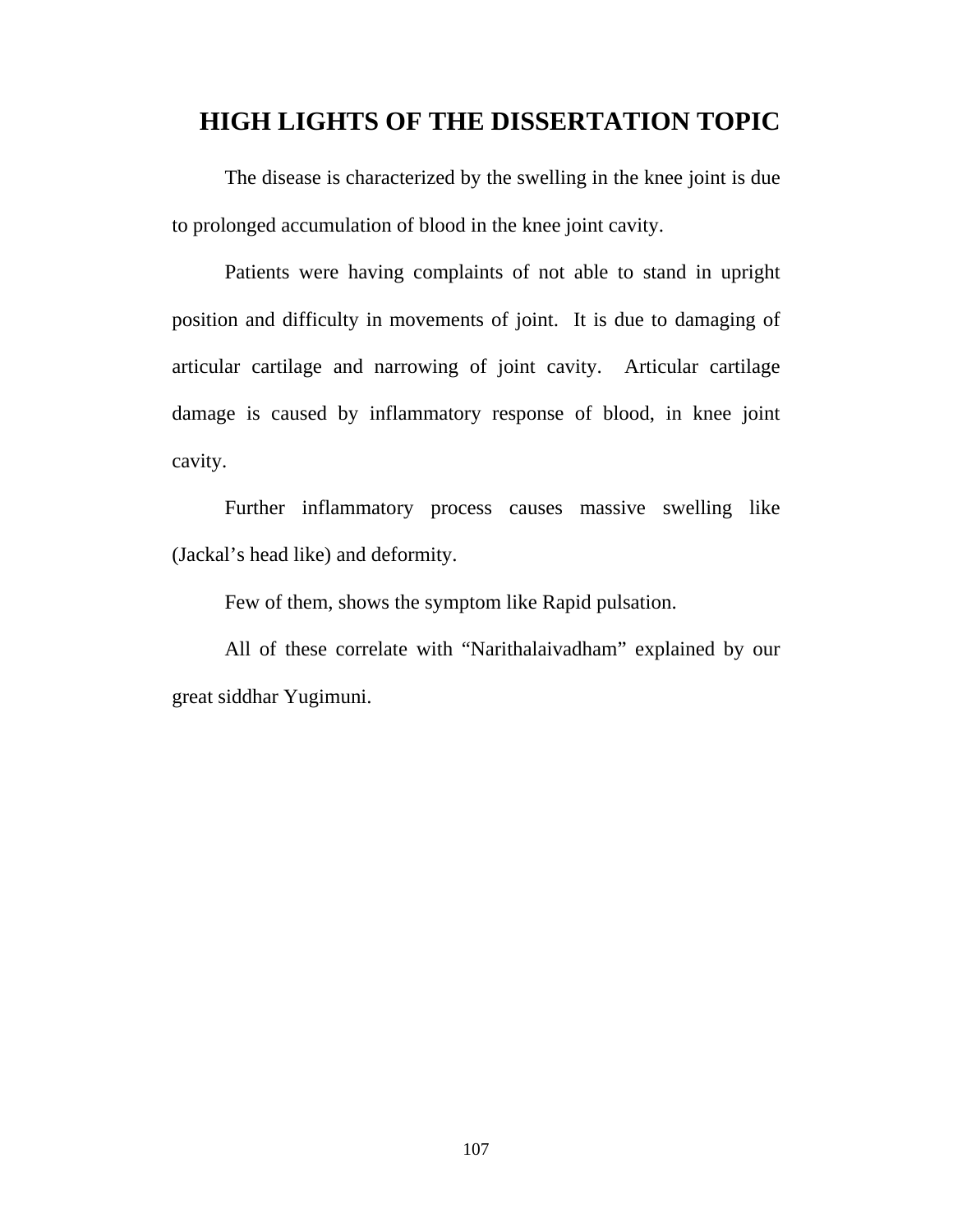# **CONCLUSION**

 Identification of disease and its pathogenesis are pre requisite for medical practice. A detailed history taking, clinical examinations as per siddha guidelines are necessary to arrive at precise diagnosis.

 The study on Narithalivadham was carried out in the dissertation, giving importance to the characteristics of the disease like accumulation blood in knee joint cavity, hacking massive tender swelling, difficulty in movements, standing and rapid pulsation.

 Diagnosis can be carried out by detailed history taking, classical clinical examination of siddha system, Via, Envagithervugal Including Neerkuri, Neikuri, Manikkadai nool and changes in seven physical constituents and three Humours.

 This study on Narithalaivadham may be correlates with haemarthrosis, which has given relevance to modern clinical entity.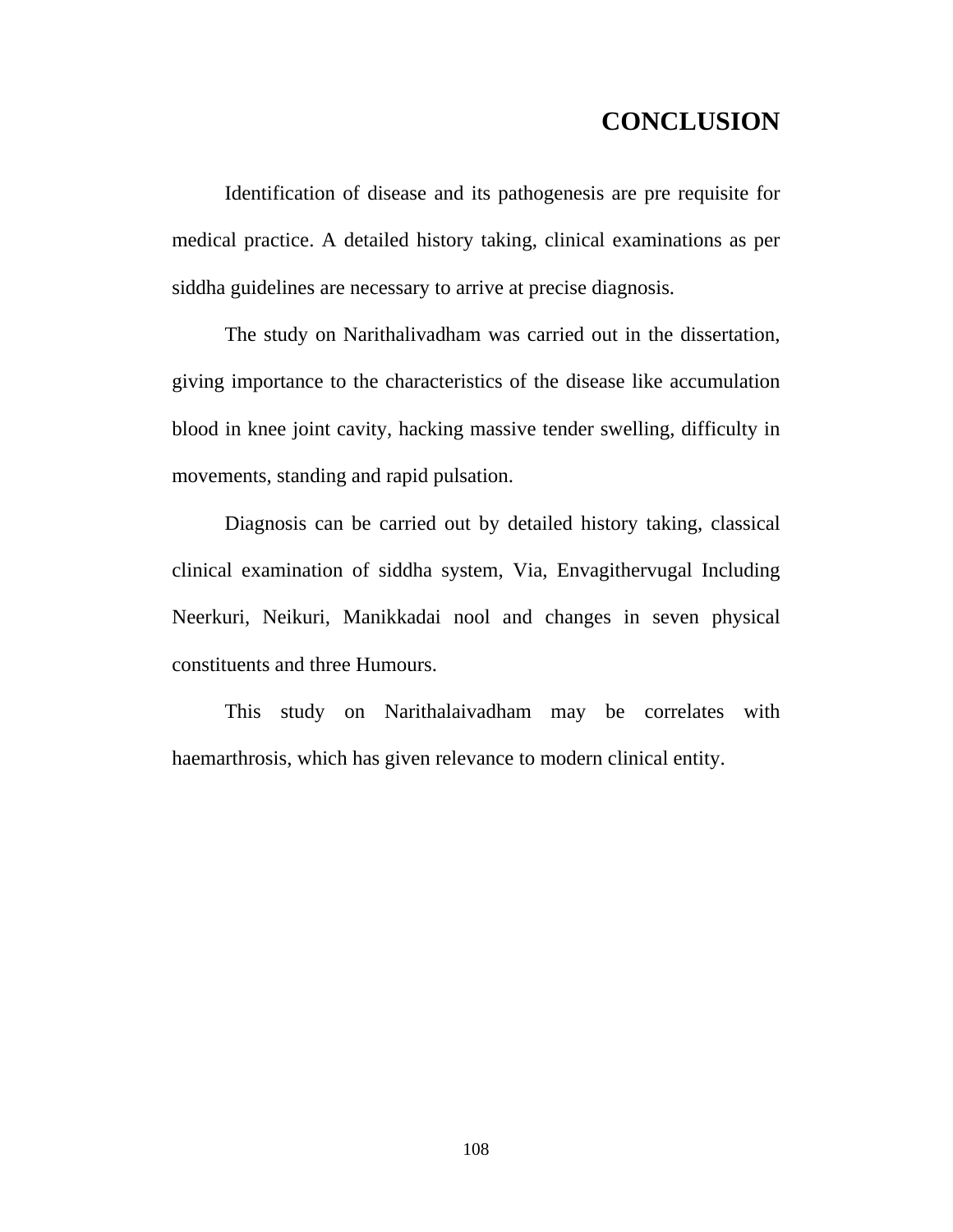# **P.G. - NOI NAADAL DEPARTMENT**

### **GOVT. SIDDHA MEDICAL COLLEGE, PALAYAMKOTTAI.**

# **A Study to DIAGNOSE "Narithalaivadham"through Siddha**

## **Diagnostic Methodology**

#### **SELECTION PROFORMA**

|                                 | $\mathbf{F}$<br>$\mathbf{M}$ |  |
|---------------------------------|------------------------------|--|
|                                 |                              |  |
| 11. Address:                    |                              |  |
|                                 |                              |  |
|                                 |                              |  |
| 12. Complaints and duration:    |                              |  |
|                                 |                              |  |
|                                 |                              |  |
| 13. History of present illness: |                              |  |
|                                 |                              |  |
|                                 |                              |  |
| 14. Past history:               |                              |  |
|                                 |                              |  |
|                                 |                              |  |
| 15. Family History:             |                              |  |
|                                 |                              |  |
|                                 |                              |  |
|                                 |                              |  |
|                                 |                              |  |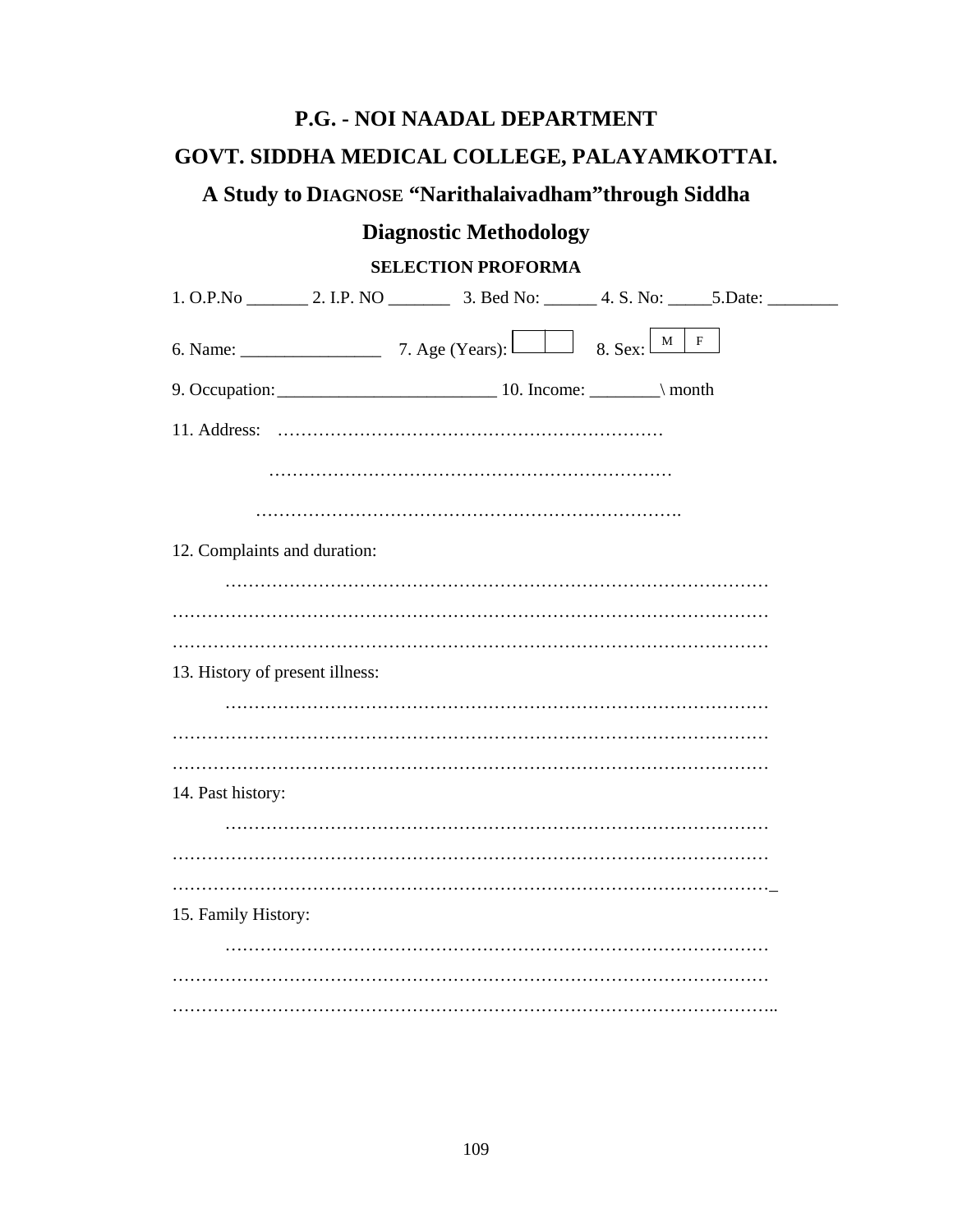| 16. Habits                                 | 1.Yes          | 2.No |
|--------------------------------------------|----------------|------|
| 1. Betelnut chewer                         |                |      |
| 2. Tea                                     |                |      |
| 3. Coffee                                  |                |      |
| 4. Alchocol                                |                |      |
| 5. Excersise                               |                |      |
| 6. Yoga                                    |                |      |
| 7. Food habits<br>V                        | <b>NV</b><br>M |      |
| 17. GENERAL ETIOLOGY FOR NARITHALAI VATHAM |                |      |
|                                            | 1. Yes<br>2.No |      |
| 1. Haemophilia                             |                |      |
| 2. Trauma                                  |                |      |
| 3. Rhumatoid arthritis                     |                |      |
| 4. In square playing                       |                |      |
| 5. Heavy weight lifting                    |                |      |
| 5. Improper yoga and exercise              |                |      |
| 6. Obecity                                 |                |      |
| 7. Ligament injury                         |                |      |
| 8. Starvation                              |                |      |
| 9. Sleeping in day time                    |                |      |
| 10. Awakening in night time                |                |      |
| <b>18. GENERAL EXAMINATION</b>             |                |      |
| 1. Weight (kg)                             |                |      |
| 2. Temperature (°F)                        |                |      |
| 3. Pulse rate/minute                       |                |      |
| 4. Heart rate/minute                       |                |      |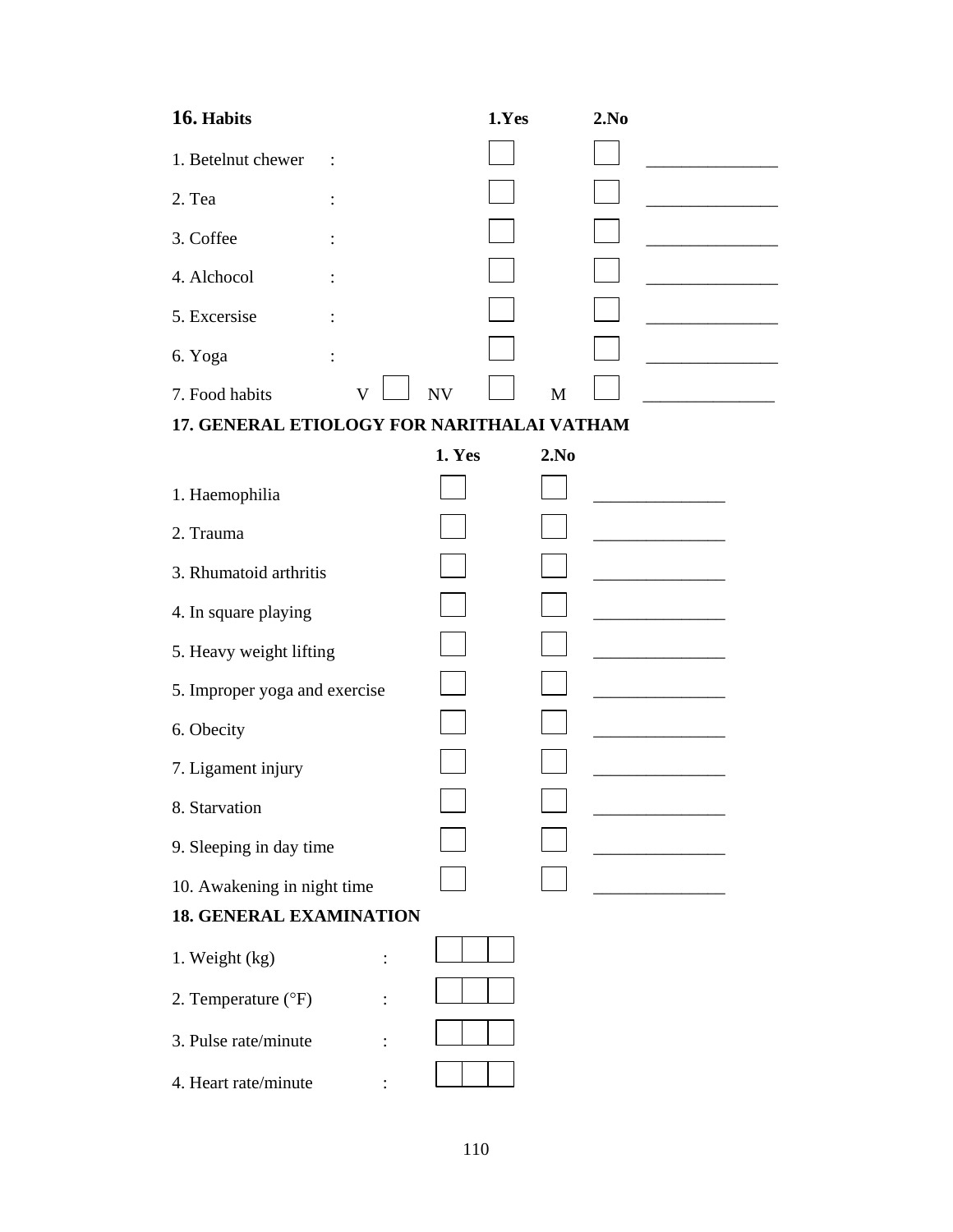| 5. Respiratory rate/minute<br>6. Blood pressure (mmHg) : |                |        |      |  |
|----------------------------------------------------------|----------------|--------|------|--|
|                                                          |                | 1. Yes | 2.No |  |
| 7. Pallor                                                | $\ddot{\cdot}$ |        |      |  |
| 8. Jaundice                                              | $\ddot{\cdot}$ |        |      |  |
| 9. Cyanosis                                              | $\ddot{\cdot}$ |        |      |  |
| 10. Lymphadenopathy                                      | $\ddot{\cdot}$ |        |      |  |
| 11. Pedal edema                                          | $\ddot{\cdot}$ |        |      |  |
| 12. Clubbing                                             | $\ddot{\cdot}$ |        |      |  |
| 13. Jugular venous pulsation:                            |                |        |      |  |

### **19. VITAL ORGANS EXAMINATION**

|            | 1. Normal | 2.Affected |  |
|------------|-----------|------------|--|
| 1.Heart    |           |            |  |
| 2. Lungs   |           |            |  |
| 3.Brain    |           |            |  |
| 4.Liver    |           |            |  |
| 5. Kidney  |           |            |  |
| 6. Spleen  |           |            |  |
| 7. Stomach |           |            |  |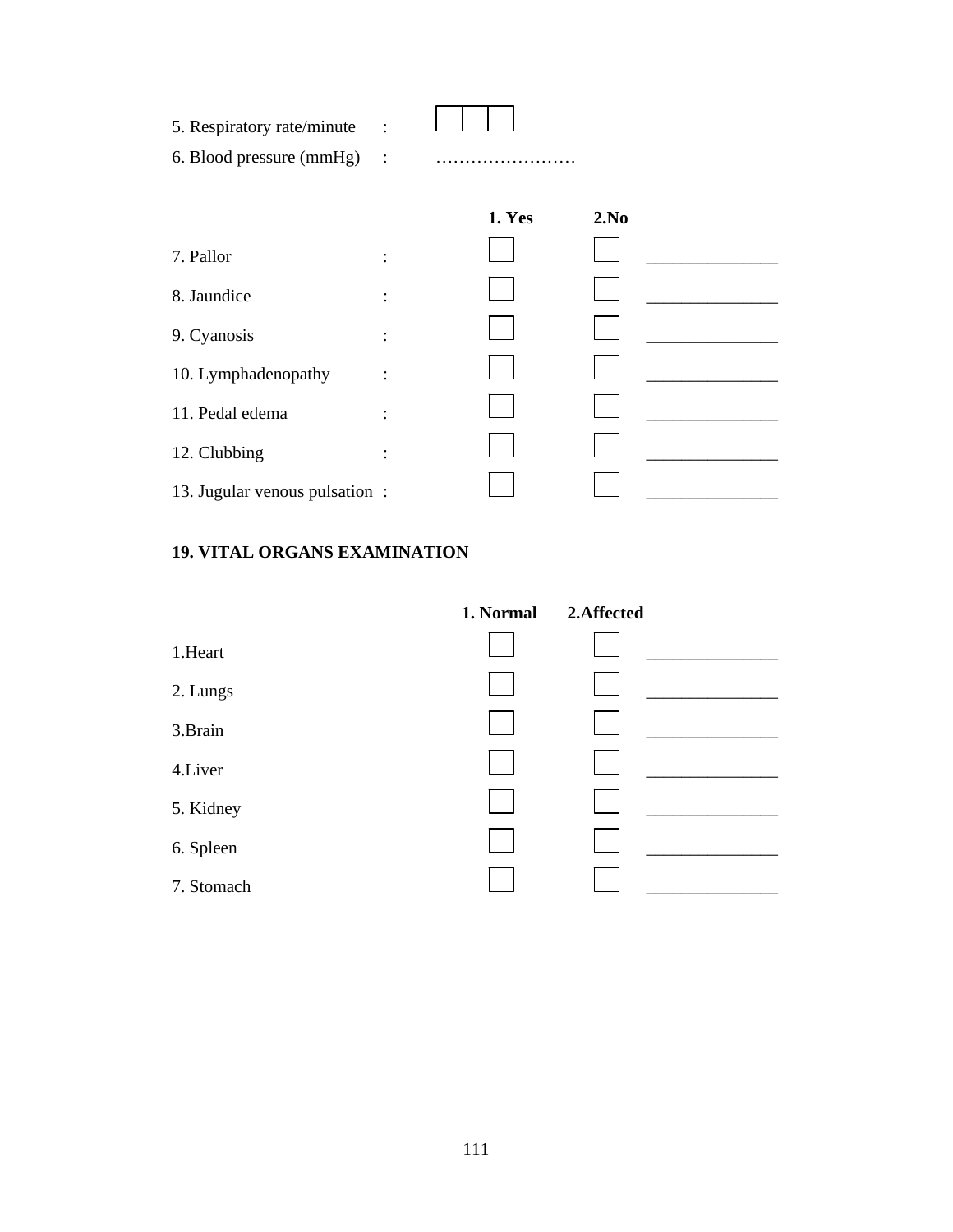# **SIDDHA SYSTEM OF EXAMINATION ENNVAGAI THERVUKAL**

| <b>20. NAA</b> |  |
|----------------|--|
|----------------|--|

| 1. Maa Padinthiruthal |                |                   |  |
|-----------------------|----------------|-------------------|--|
| a. Present            | b. Absent      |                   |  |
| 2. Niram              |                |                   |  |
| a. Karuppu            | b. Manjal      | c. Velluppu       |  |
| 3. Suvai              |                |                   |  |
| a. Pulippu            | b. Kaippu      | c. Inippu         |  |
| 4. Vedippu            |                |                   |  |
| a. Absent             | b. Present     |                   |  |
| 5. Vai neer ooral     |                |                   |  |
| a. Normal             | b. Increased   | c. Reduced        |  |
| 21. NIRAM             |                |                   |  |
| a. Karuppu            | b. Manjal      | c. Velluppu       |  |
| 22. MOZHI             |                |                   |  |
| a. Sama oli           | b. Urattha oli | c. Thazhlntha oli |  |
| 23. VIZHI             |                |                   |  |
| 1. Niram              |                |                   |  |
| a. Karuppu            | b. Manjal      |                   |  |
| c. Sivappu            | d. Velluppu    |                   |  |
| 2. Kanneer            |                |                   |  |
| a. Present            | b. Absent      |                   |  |
| 3. Erichchal          |                |                   |  |
| a. Present            | b. Absent      |                   |  |
| 4. Peelai seruthal    |                |                   |  |
| a. Present            | b. Absent      |                   |  |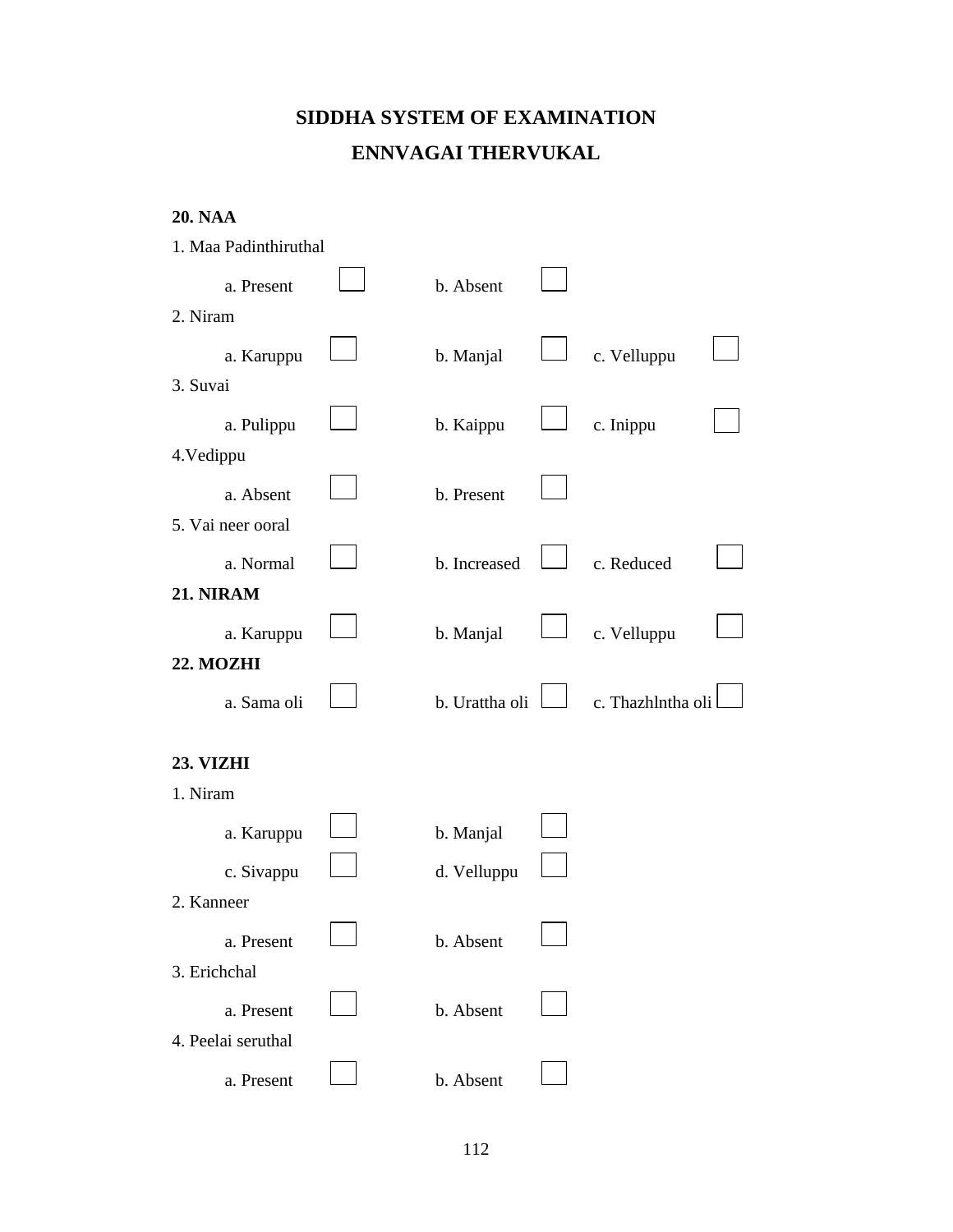#### **24. MEI KURI**

| 1. Veppam     |              |            |  |
|---------------|--------------|------------|--|
| a. Mitham     | b. Migu      | c. Thatpam |  |
| 2. Viyarvai   |              |            |  |
| a. Normal     | b. Increased | c. Reduced |  |
| 3. Thodu vali |              |            |  |
| a. Absent     | b. Present   |            |  |
| 25. MALAM     |              |            |  |
| 1. Niram      |              |            |  |
| a. Karuppu    | b. Manjal    |            |  |
| c. Sivappu    | d. Velluppu  |            |  |
| 2. Sikkal     |              |            |  |
| a. Present    | b. Absent    |            |  |
| 3. Sirutthal  |              |            |  |
| a. Present    | b. Absent    |            |  |
| 4. Kalichchal |              |            |  |
| a. Present    | b. absent    |            |  |
| 5.Seetham     |              |            |  |
| a. Present    | b. Absent    |            |  |
| 6. Vemmai     |              |            |  |
| a. Present    | b. Absent    |            |  |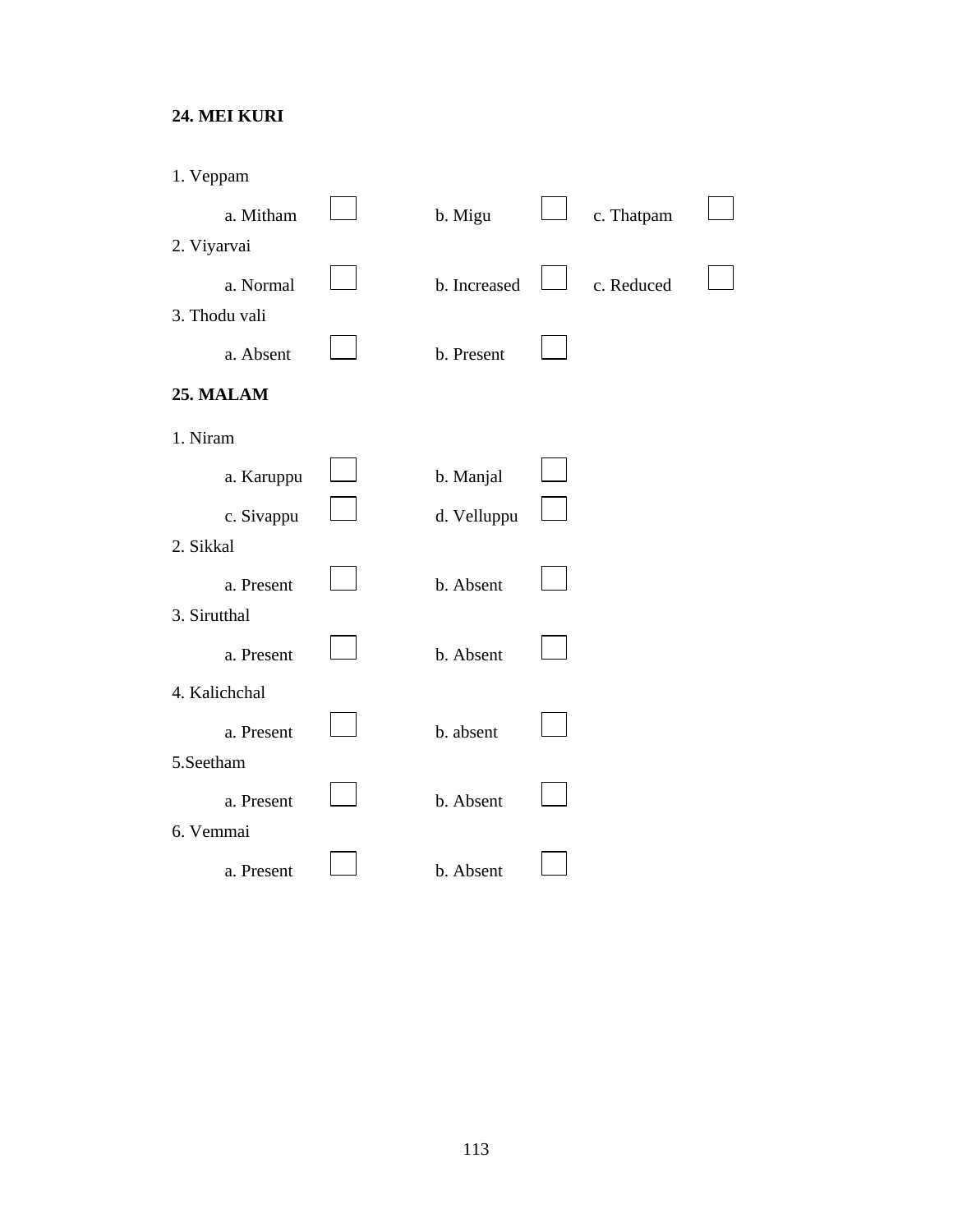#### **26. MOOTHIRAM**

#### **A.NEER KURI**

| 1. Niram |                         |  |              |                    |                       |  |
|----------|-------------------------|--|--------------|--------------------|-----------------------|--|
|          | a. Venmai               |  | b. Manjal    |                    | c. Crystal clear      |  |
| 2. Manam |                         |  |              |                    |                       |  |
|          | a. Present              |  | b. Absent    |                    |                       |  |
| 3. Nurai |                         |  |              |                    |                       |  |
|          | a. Nill                 |  | b.Increased  |                    | c. Reduced            |  |
|          | 4. Edai (Ganam)         |  |              |                    |                       |  |
|          | a. Normal               |  | b. Increased |                    | c. Reduced            |  |
|          | 5. Enjal (Alavu)        |  |              |                    |                       |  |
|          | a. Normal               |  | b. Increased |                    | c. Reduced            |  |
|          | <b>B.NEI KURI</b>       |  |              |                    |                       |  |
|          | 1. Aravam               |  |              | 2. Mothiram        |                       |  |
|          | 3. Muthu                |  |              | 4. Aravil Mothiram |                       |  |
|          | 5. Aravil Muthu         |  |              |                    | 6. Mothirathil Aravam |  |
|          | 7. Mothirathil Muthu    |  |              | 8. Muthil Aravam   |                       |  |
|          | 9 Muthil Mothiram       |  |              | 10. Asathiyam      |                       |  |
|          | 11. Mellena paraval     |  |              |                    |                       |  |
|          | 27. NAADI (KAI KURI)    |  |              |                    |                       |  |
|          | <b>A.Naadi Nithanam</b> |  |              |                    |                       |  |
| a.Kalam  |                         |  |              |                    |                       |  |
|          | 1. Kaarkaalam           |  |              | 2. Koothirkaalam   |                       |  |
|          | 3. Munpanikaalam        |  |              | 4. Pinpanikaalam   |                       |  |
|          | 5. Ilavenirkaalam       |  |              |                    | 6. Muthuvenirkaalam   |  |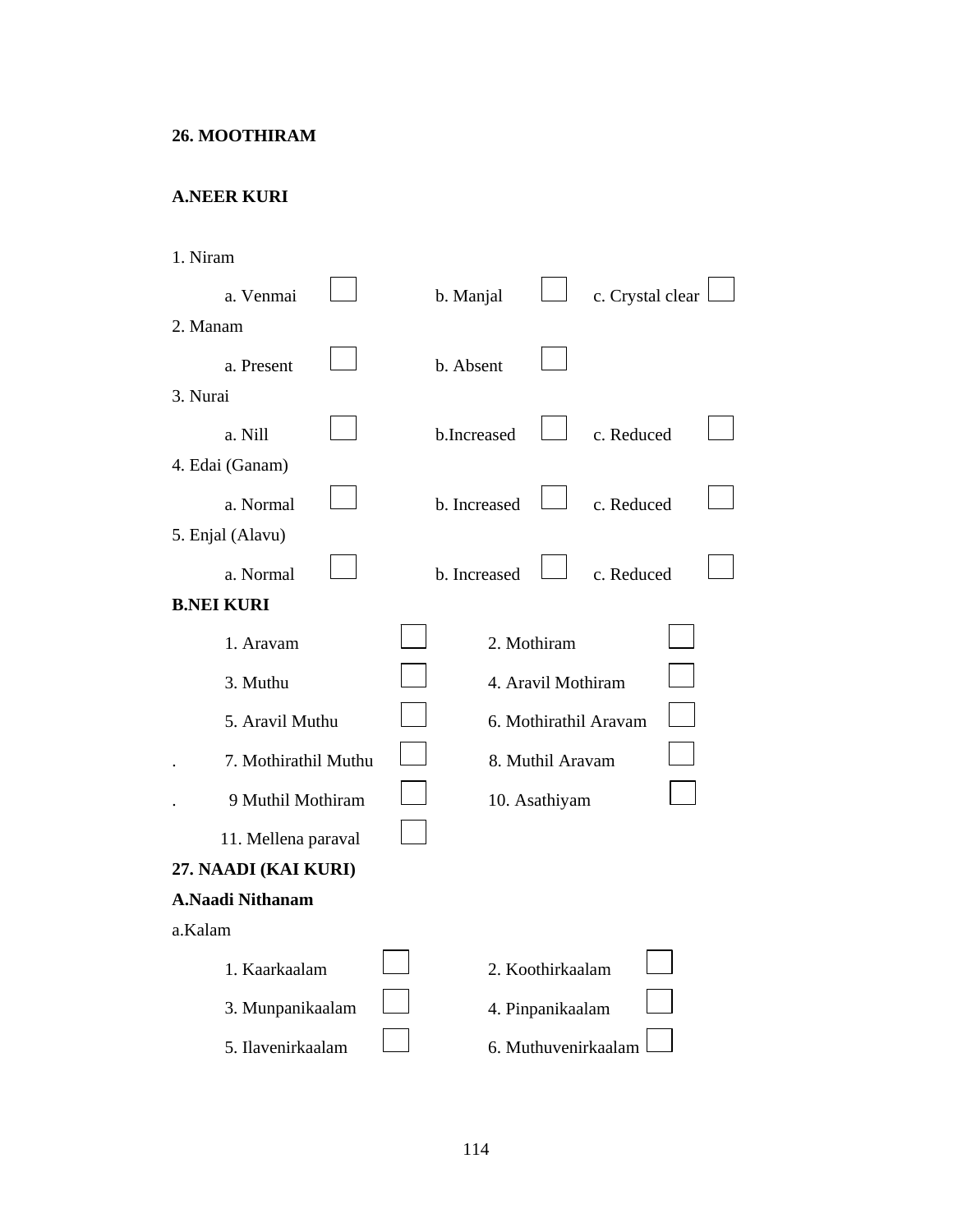#### b. Desam

| 1. Kulir                               | 2. Veppam |               | c.Vayathu      |  |
|----------------------------------------|-----------|---------------|----------------|--|
| 1.1-33yrs                              |           | 2.34-66yrs    | 3.67-100yrs    |  |
| D.Udal Vanmai                          |           |               |                |  |
| 1. Iyyalbu                             |           | 2. Valivu     | 3. Melivu      |  |
| e.Vanmai                               |           |               |                |  |
| 1. Vanmai                              |           | 2. Menmai     |                |  |
| f.Panbu                                |           |               |                |  |
| 1. Thannadai                           |           | 2. Puranadai  | 3. Illaittha   |  |
| 4. Kathithal                           |           | 5. Kuthithal  | 6. Thullal     |  |
| 7. Azhutthal                           |           | 8. Padutthal  | 9. Kalatthal   |  |
| 10. Munnookku                          |           | 11. Pinnokku  | 12. Suzhalal   |  |
|                                        |           |               | 13. Pakkanokku |  |
| <b>B.Naadi</b> nadai                   |           |               |                |  |
| 1Vali                                  |           | 2. Azhal      | 3. Iyyam       |  |
| 4. Vali Azhal                          |           | 5. Vali Iyyam | 6. Azhal Vali  |  |
| 7 Azhal. Iyyaml                        |           | 8. Iyyavali   | 9. Iyya Azhal  |  |
|                                        |           |               |                |  |
| 28. MANIKADAI NOOL (Viral Kadai Alavu) |           |               |                |  |
| 29. IYMPORIGAL / IYMPULANGAL           |           |               |                |  |
|                                        |           | 1. Normal     | 2.Affected     |  |
| 1. Mei                                 |           |               |                |  |
| 2. Vaai                                |           |               |                |  |
| 3. Kan                                 |           |               |                |  |
| 4. Mookku                              |           |               |                |  |
| 5. Sevi                                |           |               |                |  |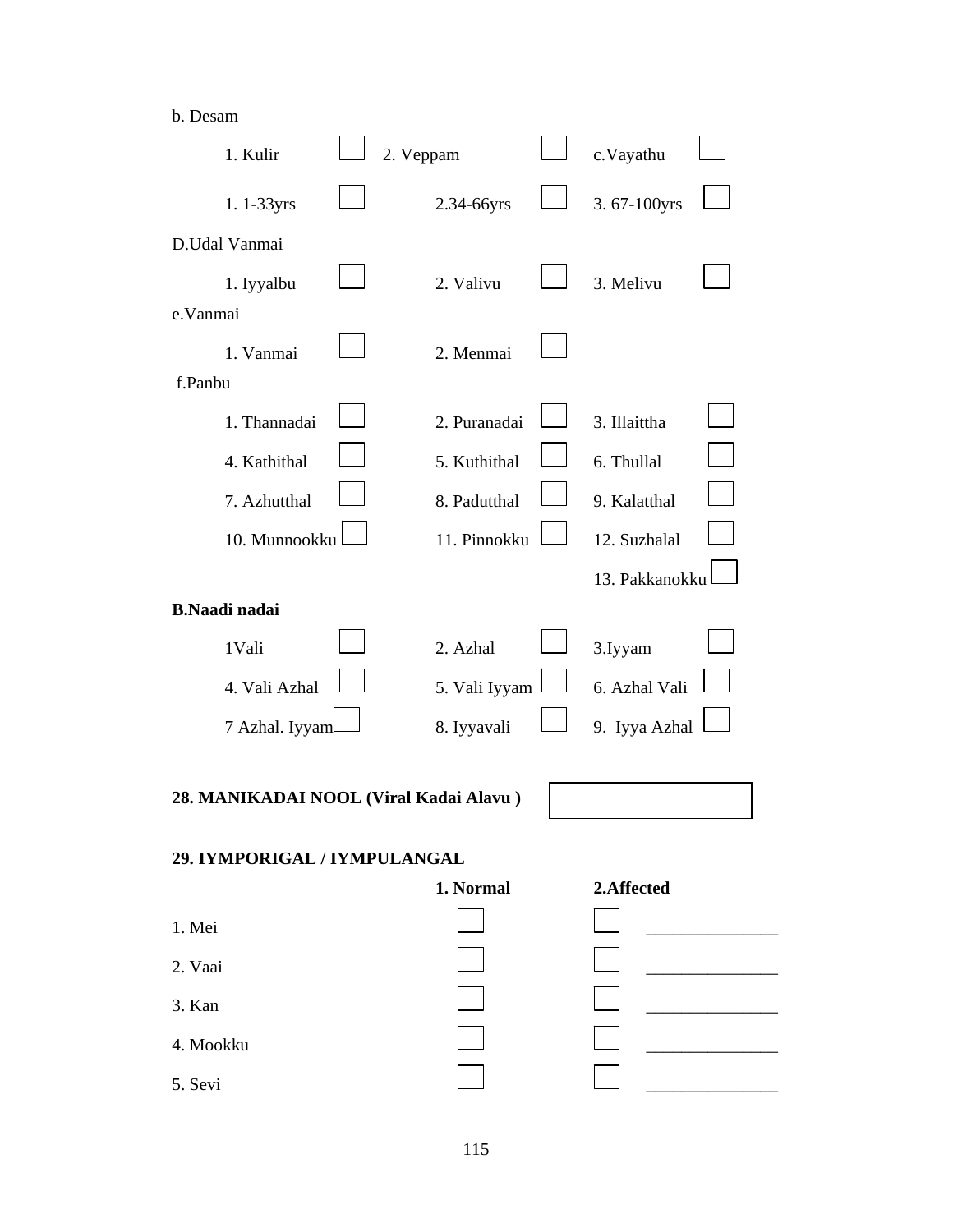### **30. KANMENTHIRIYANGAL / KANMAVIDAYANGAL**

|                                 | 1. Normal     | 2.Affected     |
|---------------------------------|---------------|----------------|
| 1.Kai                           |               |                |
| 2. Kaal                         |               |                |
| 3. Vaai                         |               |                |
| 4. Eruvai                       |               |                |
| 5. Karuvaai                     |               |                |
| 31.YAAKAI                       |               |                |
| 1Vali                           | 2. Azhal      | 3.Iyam         |
| 4. Vali Azhal                   | 5. Vali Iyam  | 6. Azhal Vali  |
| 7 Azhal. Iyam                   | 8. Iyavali    | 9. Iya Azhal   |
| 32. GUNAM                       |               |                |
| 1. Sathuva Gunam                | 2 Rajso Gunam | 3. Thamo Gunam |
| 33. UYIR THATHUKKAL             |               |                |
| A.Vali                          |               |                |
|                                 | 1. Normal     | 2. Affected    |
| 1. Uyirkkaal (Praanan)          |               |                |
| 2 Kelnokkukkaal (.Abaanan)      |               |                |
| 3. Nadukkaal (Samaanan)         |               |                |
| 4 Melnokkukkal (Udhaanan)       |               |                |
| 5 Paravukkaal.(Viyaanan)        |               |                |
| 6. Vaanthikkal (Naahan)         |               |                |
| 7 Vizhikkaal (.Koorman)         |               |                |
| 8 Thummikaal (.Kirukaran)       |               |                |
| 9. Kottavikkaal (Devathathan)   |               |                |
| 10. Veeingukkaal (.Dhananjeyan) |               |                |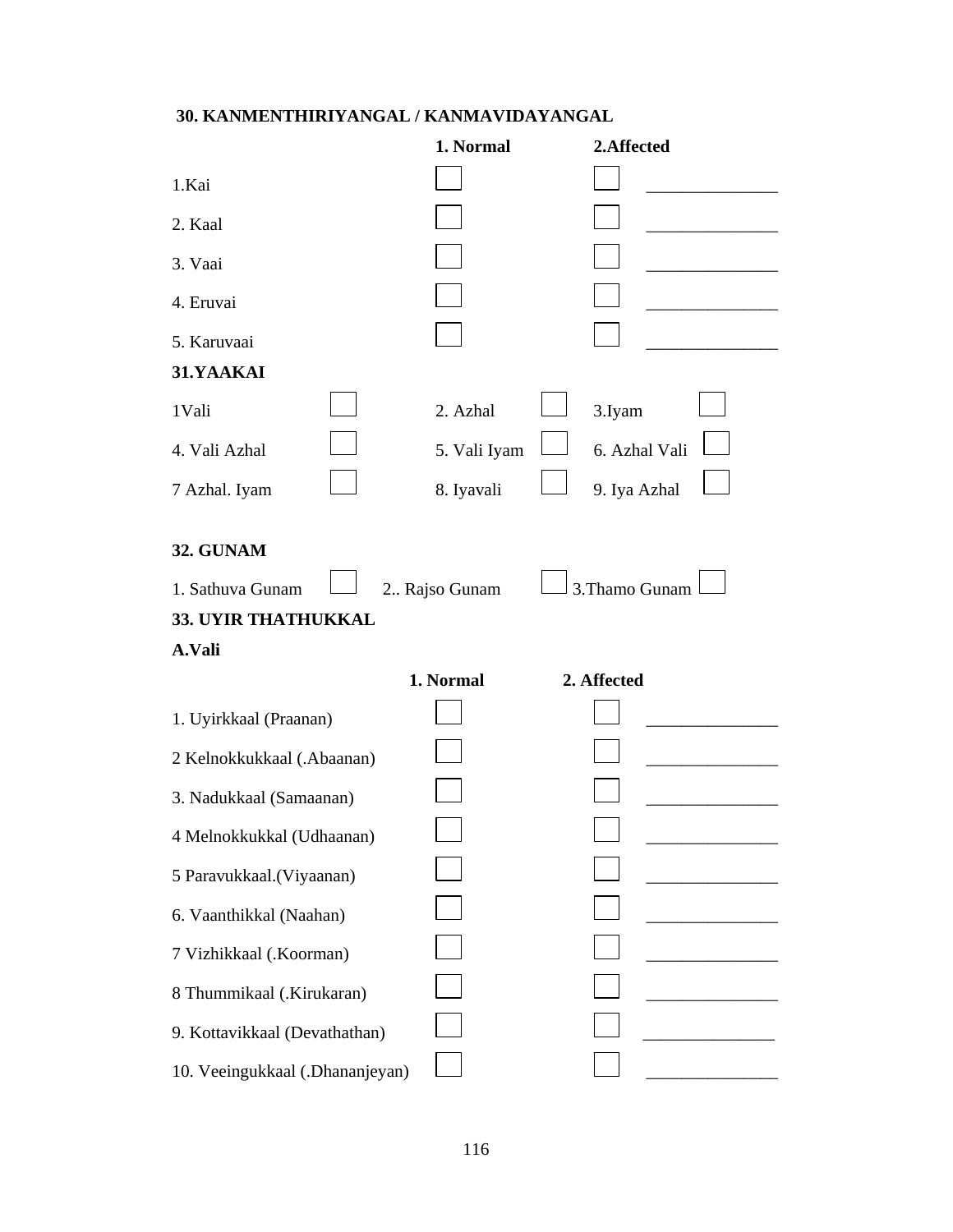#### **B.Azhal**

|                                 | 1. Normal | 2. Affected |  |
|---------------------------------|-----------|-------------|--|
| 1 Aakkannal (.Anala pitham)     |           |             |  |
| 2 Olloliththee (Prasaka pitham) |           |             |  |
| 3 Vannayeri (Ranjaka pitham)    |           |             |  |
| 4 Nokku Azhal (Aalosaka pitham) |           |             |  |
| 5 Aatralangi (Saathaka pitham)  |           |             |  |

## **C. Iyam**

|                              | 1. Normal | 2. Affected |  |
|------------------------------|-----------|-------------|--|
| 1. AliIyam (Avalambagam)     |           |             |  |
| 2. Neerppi Iyam (Kilethagam) |           |             |  |
| 3. Suvaikaan Iyam (Pothagam) |           |             |  |
| 4. Niraivu Iyam (Tharpagam)  |           |             |  |
| 5. Ondri Iyam (Santhigam)    |           |             |  |

#### **34. Udal Thathukkal**

- 1. Saaram \_\_\_\_\_\_\_\_\_\_\_\_\_\_\_
- 2. Shenneer
- 
- 4. Kozhuppu \_\_\_\_\_\_\_\_\_\_\_\_\_\_\_
- 
- 6. Moolai \_\_\_\_\_\_\_\_\_\_\_\_\_\_\_
- 7. Suronitham / Sukkilam

|                          | 1. Normal 2. Affected |  |
|--------------------------|-----------------------|--|
| 1. Saaram                |                       |  |
| 2. Shenneer              |                       |  |
| $3.$ Oon                 |                       |  |
| 4. Kozhuppu              |                       |  |
| 5. Enbu                  |                       |  |
| 6. Moolai                |                       |  |
| 7. Suronitham / Sukkilam |                       |  |
|                          |                       |  |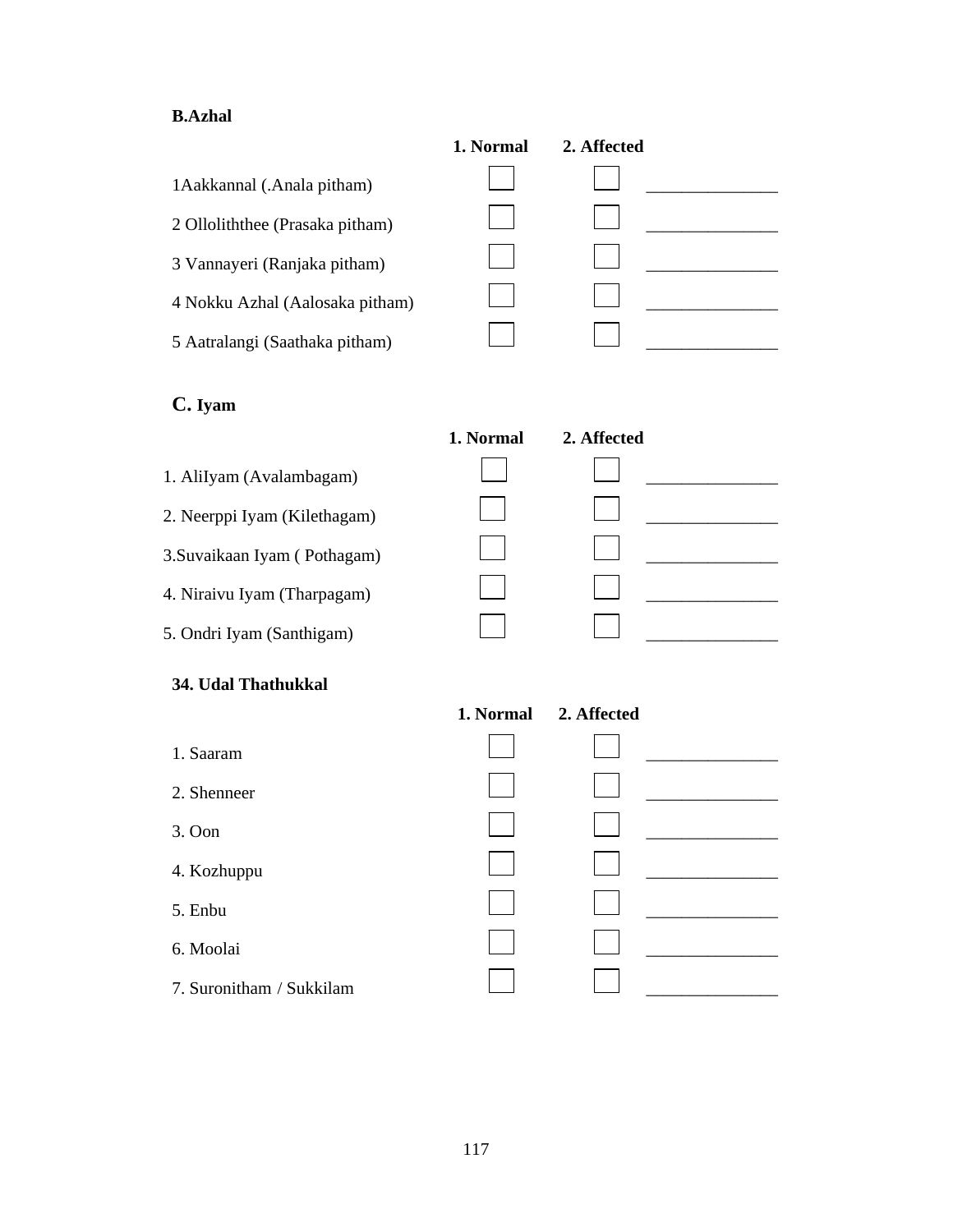## **35. Mukkutra Migu Gunam**

| I. Vali MiguGunam                       | 1. Present | 2. Absent |
|-----------------------------------------|------------|-----------|
| 1. Emaciation                           |            |           |
| 2. Blackish discolouration of body      |            |           |
| 3. Desire to take hot food              |            |           |
| 4. Shivering of body                    |            |           |
| 5. Abdominal distension                 |            |           |
| 6. Constipation                         |            |           |
| 7. Weakness                             |            |           |
| 8. Weakness of sense organs             |            |           |
| 9. Giddiness                            |            |           |
| 10. Sluggishness                        |            |           |
| <b>II. Azhal Migu Gunam</b>             |            |           |
|                                         | 1. Present | 2. Absent |
| 1. Yellowish discolouration of the skin |            |           |
| 2. Yellowish discolouration of the eye  |            |           |
| 3. Yellowish discolouration of urine    |            |           |
| 4. Yellowish discolouration of faeces   |            |           |
| 5. Increased appetite                   |            |           |
| 6. Burning sensation in the body        |            |           |
| 7. Insomnia                             |            |           |
| <b>III. Iyyam Migu Gunam</b>            | 1. Present | 2. Absent |
| 1. Excessive salivation                 |            |           |
| 2. Reduced activeness                   |            |           |
| 3. Heaviness of the body                |            |           |
| 4. Whitish discoloration of the body    |            |           |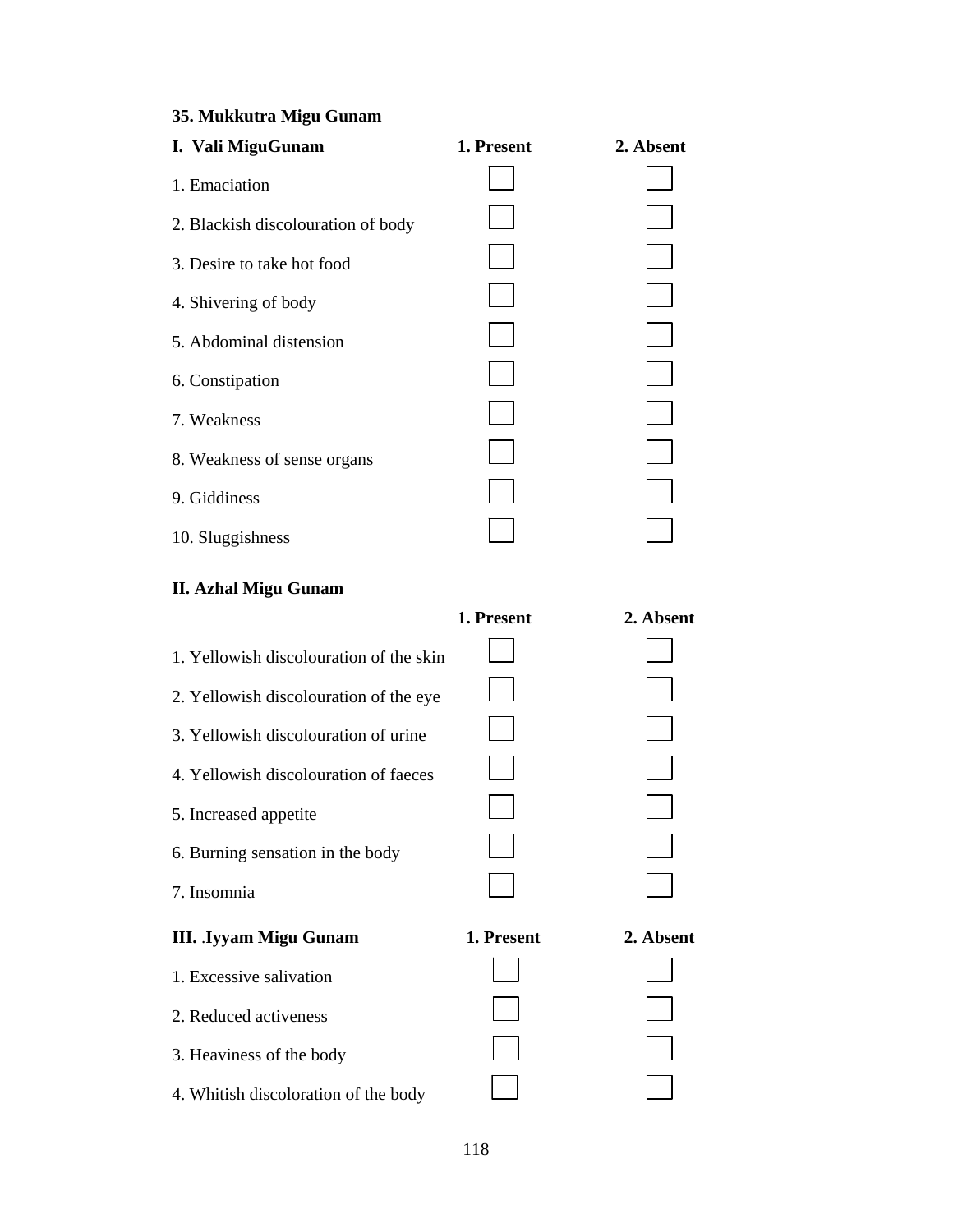| 5. Chillness of the body   |                    |                  |  |
|----------------------------|--------------------|------------------|--|
| 6. Reduced appetite        |                    |                  |  |
| 7. Cough                   |                    |                  |  |
| 8. Increased sleep         |                    |                  |  |
| 9. Sluggishness            |                    |                  |  |
| <b>36. NOI UTRA KAALAM</b> |                    |                  |  |
| 1. Kaarkaalam              | 2. Koothirkaalam   |                  |  |
| 3. Munpanikaalam           | 4.Pinpanikaalam    |                  |  |
| 5. Ilavenirkaalam          | 6.Muthuvenirkaalam |                  |  |
| 37.NOI UTRA NILAM          |                    |                  |  |
| 1. Kurinji                 | 2.Mullai           | 3. Marutham      |  |
| 4. Neithal                 | 5.Palai            |                  |  |
| 38. Date of Birth          |                    |                  |  |
| 39. Time of Birth          |                    |                  |  |
| 40. Place of Birth         |                    |                  |  |
| <b>41. NATCHATHIRAM</b>    |                    |                  |  |
| 1. Aswini                  | 2.Barani           | 3.Karthikai      |  |
| 4. Rohini                  | 5.Mirugaseeridam   | 6. Thiruvathirai |  |
| 7. Punarpoosam             | 8.Poosam           | 9. Aayilyam      |  |
| 10. Makam                  | 11.Pooram          | 12.Utthiram      |  |
| 13. Astham                 | 14.Chithirai       | 15.Swathi        |  |
| 16. Visakam                | 17.Anusam          | 18.Kettai        |  |
| 19. Moolam                 | 20.Pooradam        | 21.Utthiradam    |  |
| 22. Thiruvonam             | 23.Avittam         | 24.Sadayam       |  |
| 25. Poorattathi            | 26. Utthirattathi  | 27.Revathi       |  |
| 00. Not known              |                    |                  |  |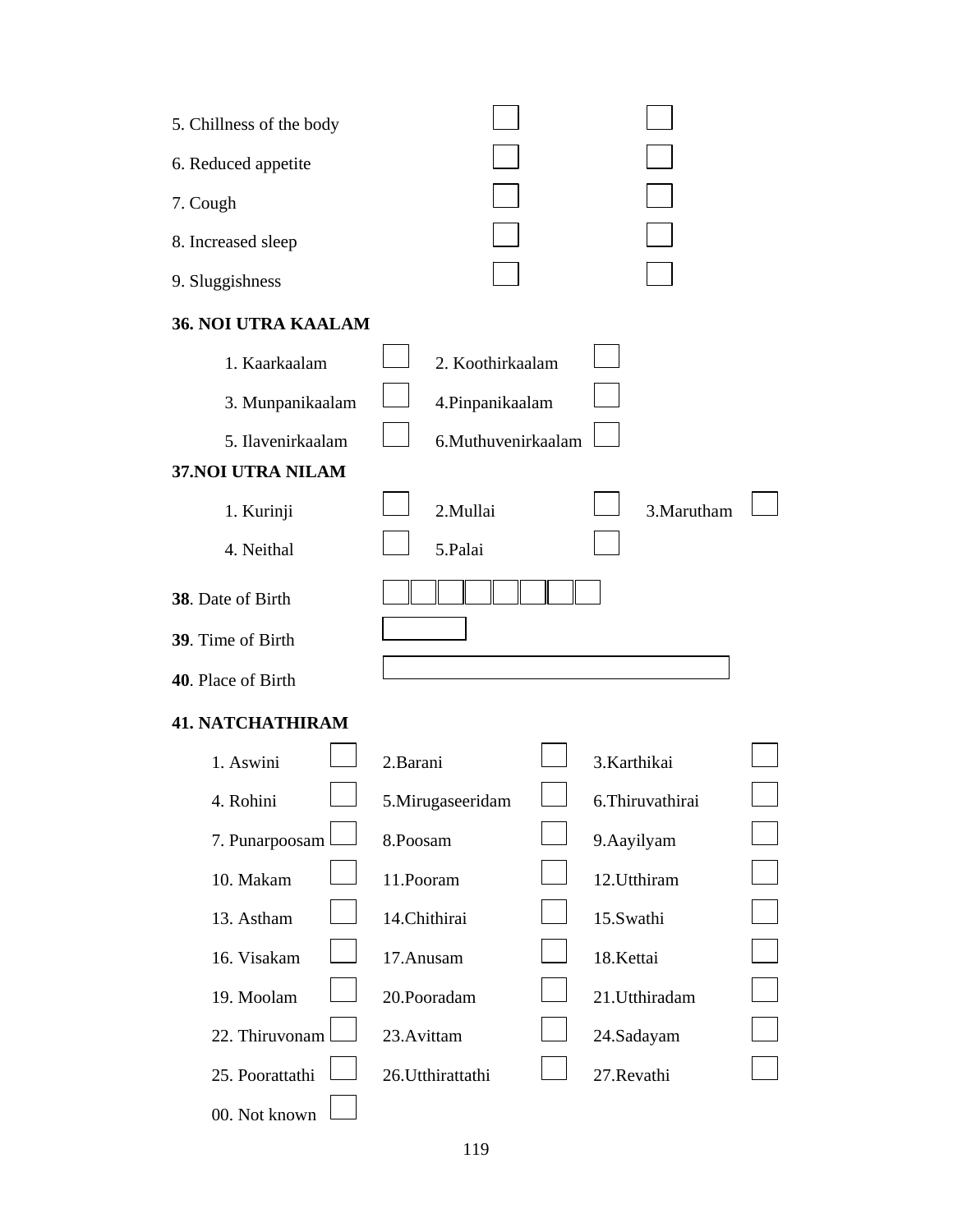### **42. RASI**

| 1. Mesam                          |  | 2.Rishabam    |     |  | 3.Midhunam |  |
|-----------------------------------|--|---------------|-----|--|------------|--|
| 4. Kadakam                        |  | 5.Simmam      |     |  | 6.Kanni    |  |
| 7. Thulam                         |  | 8. Viruchiham |     |  | 9.Dhanusu  |  |
| 10. Maharam                       |  | 11.Kumbam     |     |  | 12.Meenam  |  |
| 00. Not known                     |  |               |     |  |            |  |
| <b>43. JOINT EXAMINATION</b>      |  |               |     |  |            |  |
| 1. Size                           |  |               | Rt. |  | Lt         |  |
| a. Upper                          |  |               |     |  |            |  |
| b. Middle                         |  |               |     |  |            |  |
| c. Lower                          |  |               |     |  |            |  |
| 2. Shape                          |  |               |     |  |            |  |
| Rt                                |  |               |     |  |            |  |
| Lt                                |  |               |     |  |            |  |
| 3. Movements                      |  |               |     |  |            |  |
| Flexion<br>a.                     |  |               |     |  |            |  |
| Extension<br>$\mathbf{b}$ .       |  |               |     |  |            |  |
| Medial rotation<br>$\mathbf{C}$ . |  |               |     |  |            |  |
| d. Lateral rotation               |  |               |     |  |            |  |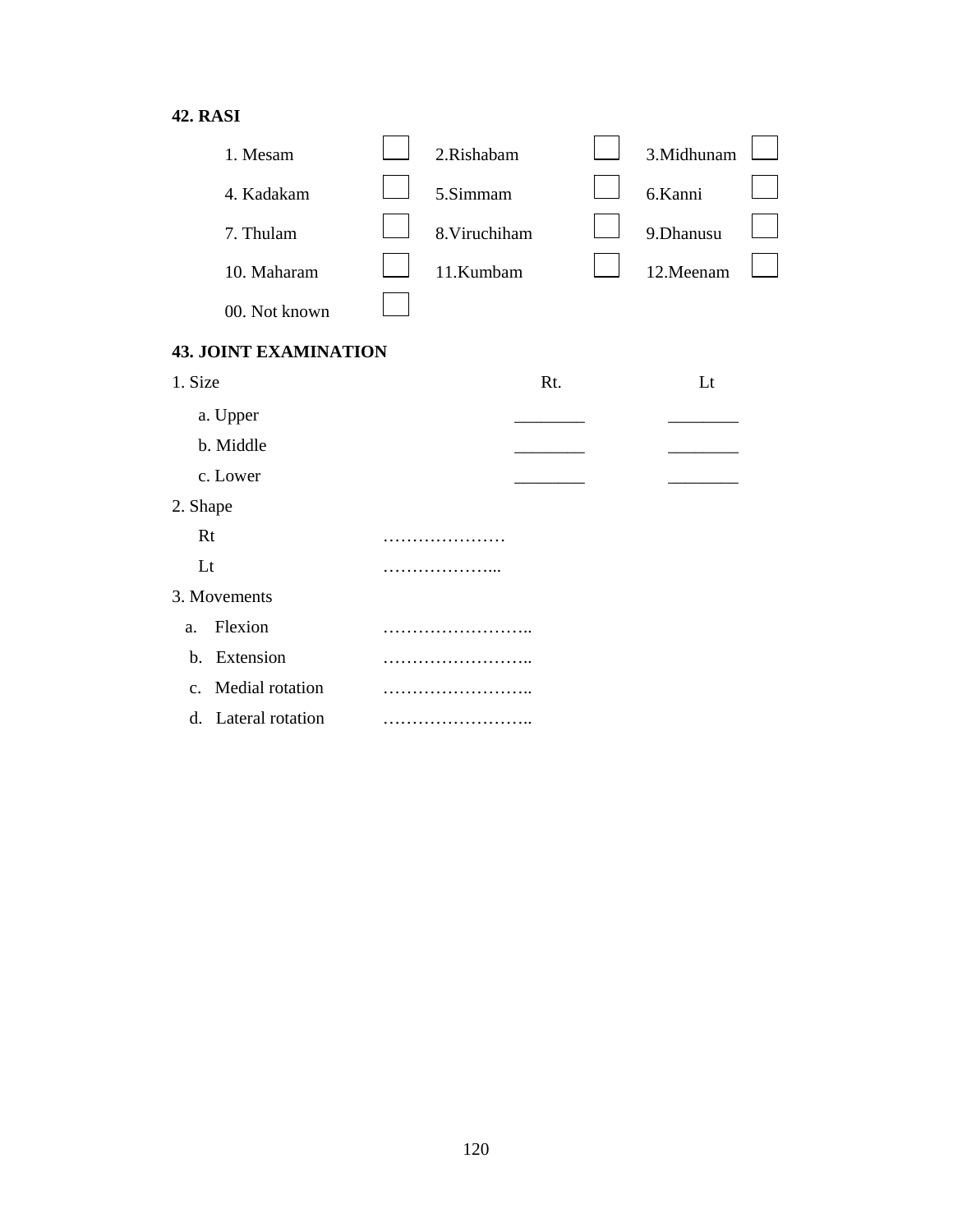### **44. INVESTIGATION A.BLOOD**

| 1. TC (Cells/cumm)         |                |                                        |
|----------------------------|----------------|----------------------------------------|
| 2. DC (%)                  | $\ddot{\cdot}$ | 2.L<br>3.E<br>1.P                      |
|                            |                | 5.M<br>4. B                            |
| $3.$ Hb (gms $\%$ )        | :              |                                        |
| 4. E.S.R. (mm/hr)          | $\ddot{\cdot}$ | 2.1 <sub>hr</sub><br>5.Blood<br>1.1/2h |
| Sugar (R) (mgs%)           |                |                                        |
| 6. Bleeding time           |                |                                        |
| 7. Cloting time            |                |                                        |
| 8. Prothrombin time        |                |                                        |
| 9. Clotting factors        |                |                                        |
| 10. RA factor              |                |                                        |
| <b>B.URINE</b>             |                |                                        |
| 1. Albumin                 |                | 0.Ni1<br>1.Trace<br>$2.+$              |
|                            |                | $3.+$<br>$4. + + +$                    |
| 2 Sugar                    | $\ddot{\cdot}$ | $2.+$<br>0.Ni1<br>1.Trace              |
|                            |                | $3.+$<br>$4. + + +$                    |
| 3. Deposits                |                | 2. No<br>1. Yes                        |
| A.Pus cells                |                |                                        |
| <b>B.</b> Epithelial cells |                |                                        |
| C.RBCs                     |                |                                        |
| D.Crystals                 |                |                                        |
| <b>C. MOTION TEST</b>      |                |                                        |
| 1. Ova                     |                |                                        |
| 2. Cyst                    |                |                                        |
| 3. Occult Blood            |                |                                        |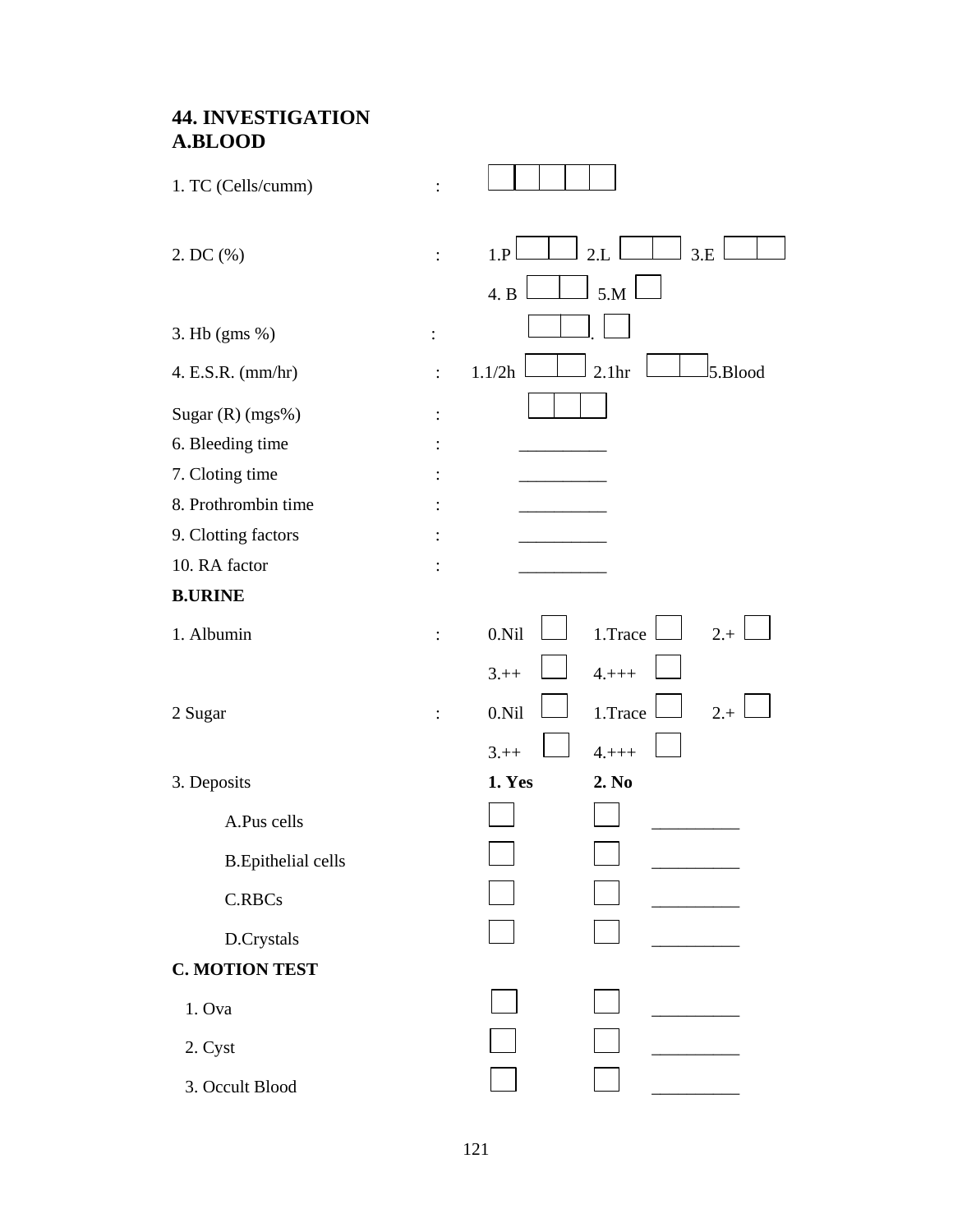## **45. X-Ray-knee joint**

| 46. Doppler study      |  |  |  |
|------------------------|--|--|--|
|                        |  |  |  |
|                        |  |  |  |
|                        |  |  |  |
|                        |  |  |  |
|                        |  |  |  |
|                        |  |  |  |
|                        |  |  |  |
|                        |  |  |  |
|                        |  |  |  |
|                        |  |  |  |
|                        |  |  |  |
|                        |  |  |  |
| 47. CT scan-knee joint |  |  |  |
|                        |  |  |  |

#### **48. CLINICAL SYMPTOMS OF NARITHALAI VATHAM.**

#### **1. Yes 2. No**

| 1 Massive swelling in knee joint(like Jackal's head) |  |  |
|------------------------------------------------------|--|--|
| 2. Accumullation of blood in knee joint cavity       |  |  |
| 3. Not able to stand in upright position             |  |  |
| 4. Difficulty in movements of joints                 |  |  |
| 5. Rapid pulsation                                   |  |  |